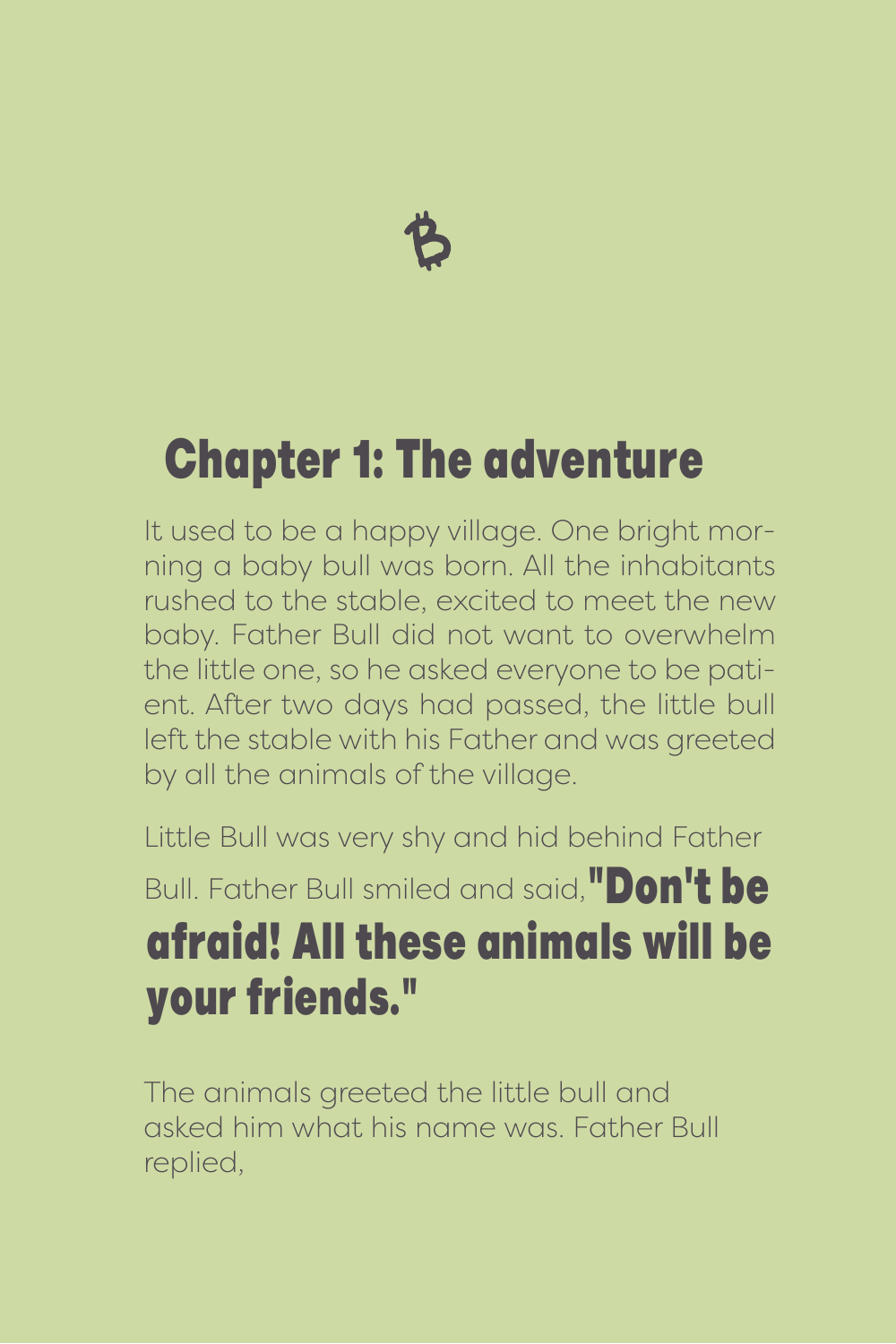#### "His name is  $\mathsf{M}\mathsf{U}\mathsf{U}\mathsf{N},$  because he was born during a full moon." MOON

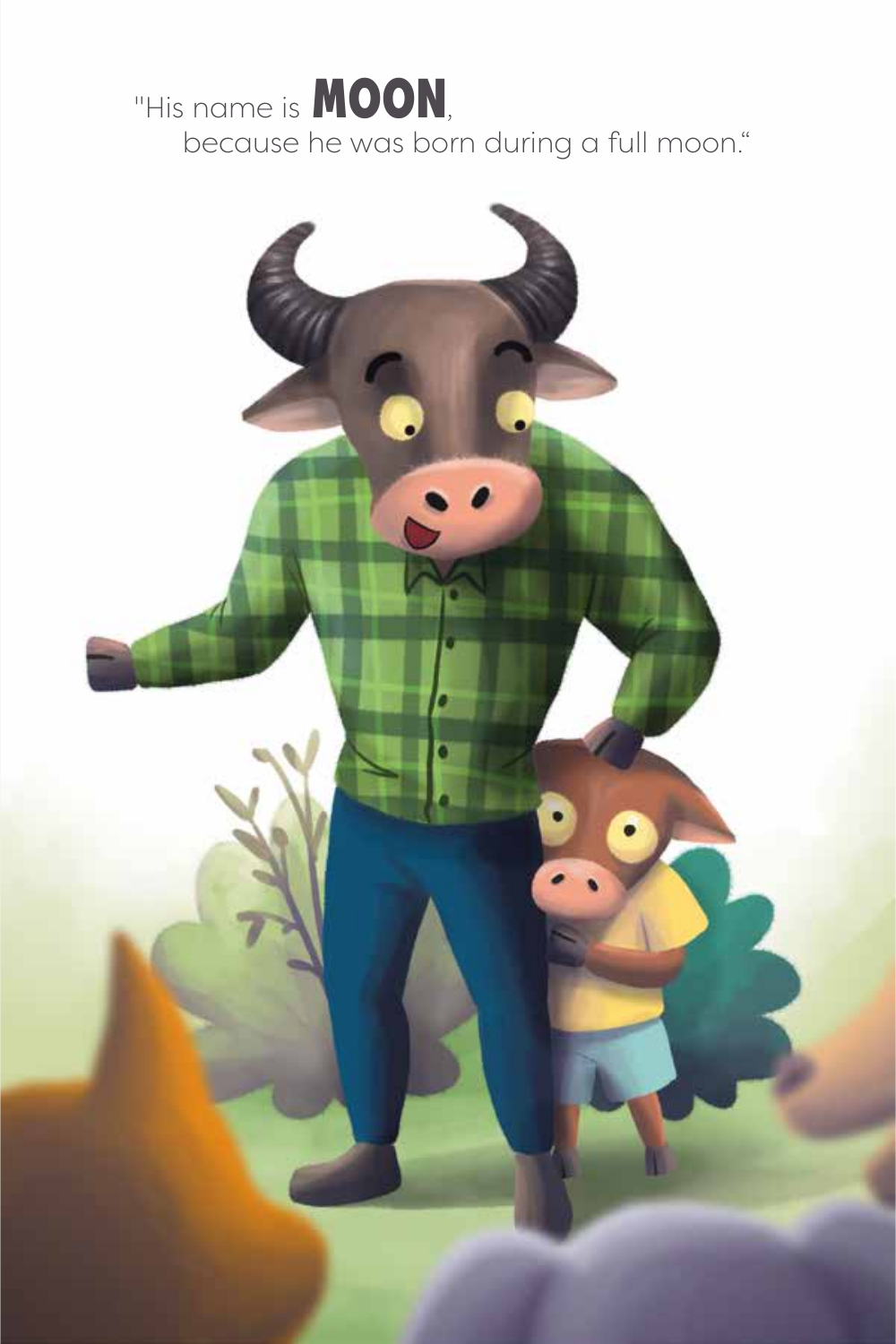Moon played in the pasture every day with the other animals. He was a very curious and adventurous little bull. On a bright day, playing and chasing butterflies across pastures, meadows and fields of flowers, Moon got further and further away from the farm where he lived. He chased the butterflies all the way to the forest line.

Moon had never been so far away from home. Or so close to the forest. He had never seen anything like it before! Interested but cautious, he entered the forest. This was totally exciting and thrilling for him. He walked deeper into the forest, losing track of where he was, he walked until he could no longer see the sun. He heard a loud roar from the depths of the forest.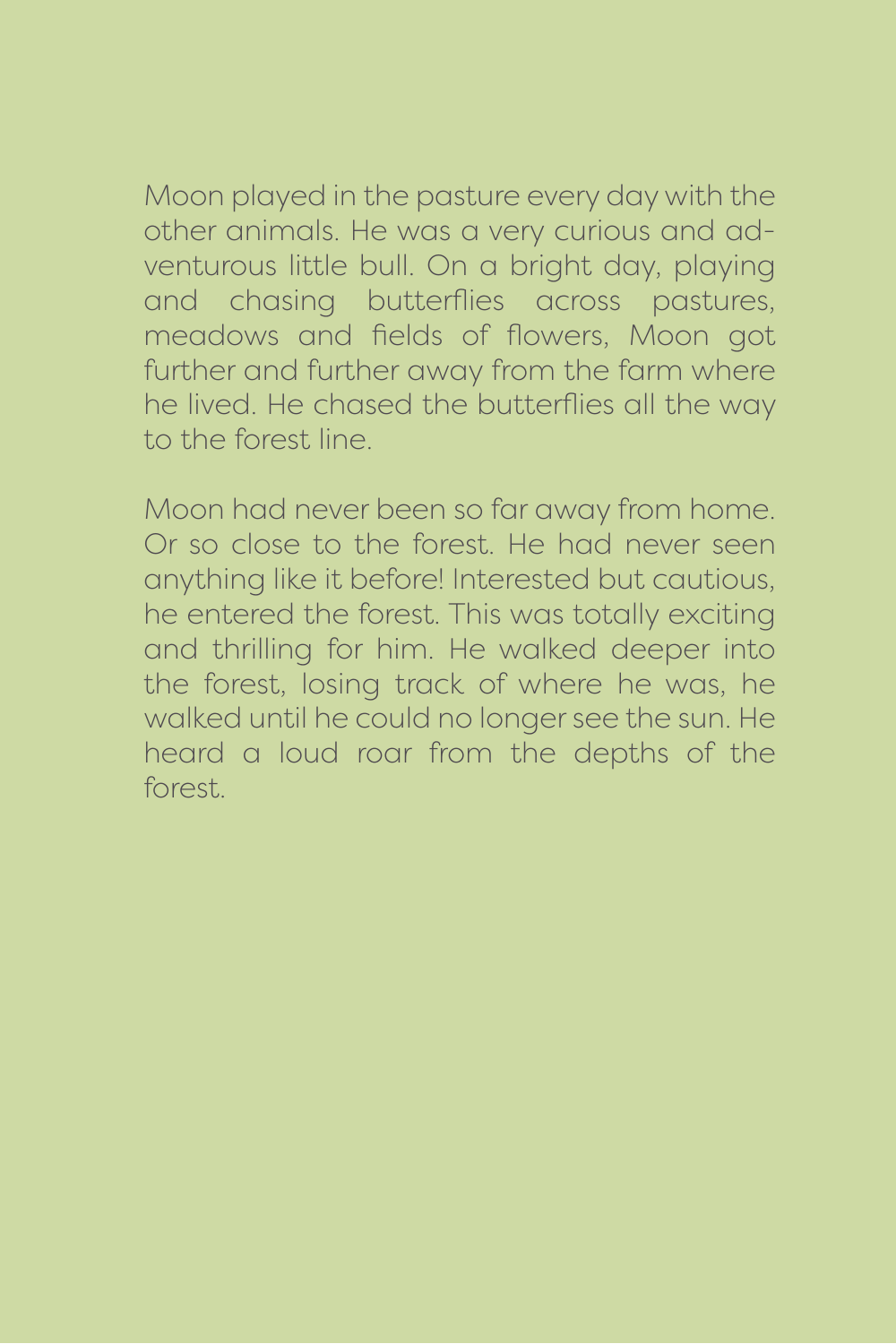Frightened, but mustering just enough courage, he called out,

# "Hello!?"

The forest stood silent, and the little bull received no reply.

The forest was getting darker and colder as night approached. Moon tried to find his way home. He heard small drops falling on the leaves. The wind whistled through the tree tops rustling the leaves as it grew stronger. A storm was approaching.

Moon looked for shelter to protect himself from the coming storm. He found an old wooden cabin, a perfect shelter for the time being.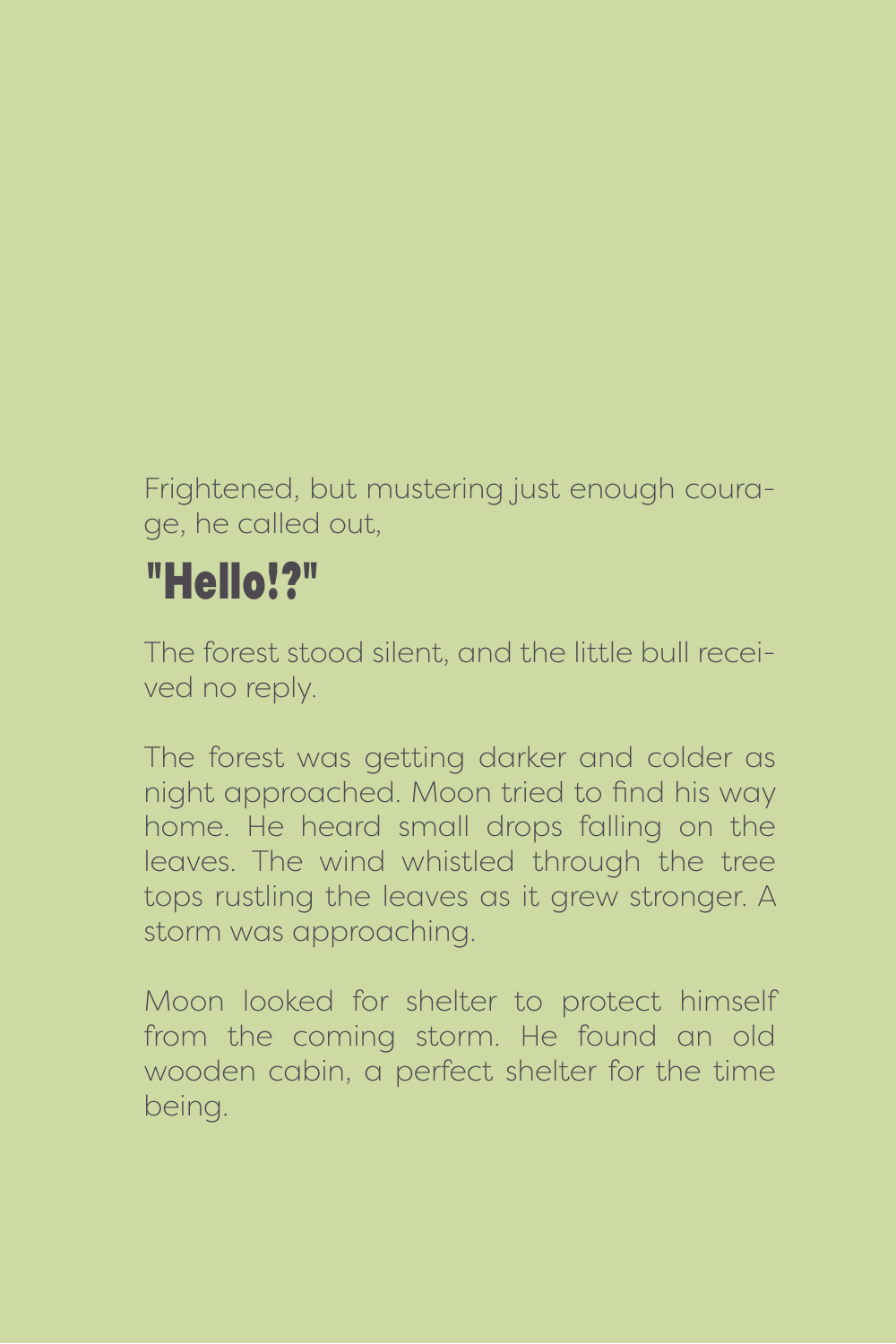But the rain and wind were getting stronger and stronger and this old wooden cabin was in danger of collapsing. Moon recognized the danger and left his shelter running out into the storm. Falling branches and uprooted trees fell across his path. Poor visibility and surrounding chaos prevented Moon from noticing a pit in the middle of the path, he lost his footing and fell into it. A heavy broken branch fell on top of him, pinning him down.

Moon was in danger of drowning as the heavy rain was quickly filling the pit with water. He called out for help! But no one could hear him. All of a sudden, a figure appeared above! Moon could not clearly see who or what it was. But he desperately called out for help!

The figure descended. It was unlike anything Moon had seen before! The mysterious figure started to spin in a circle, faster and faster, causing a whirlwind that lifted the heavy branch. Moon was now free, and could escape from the pit.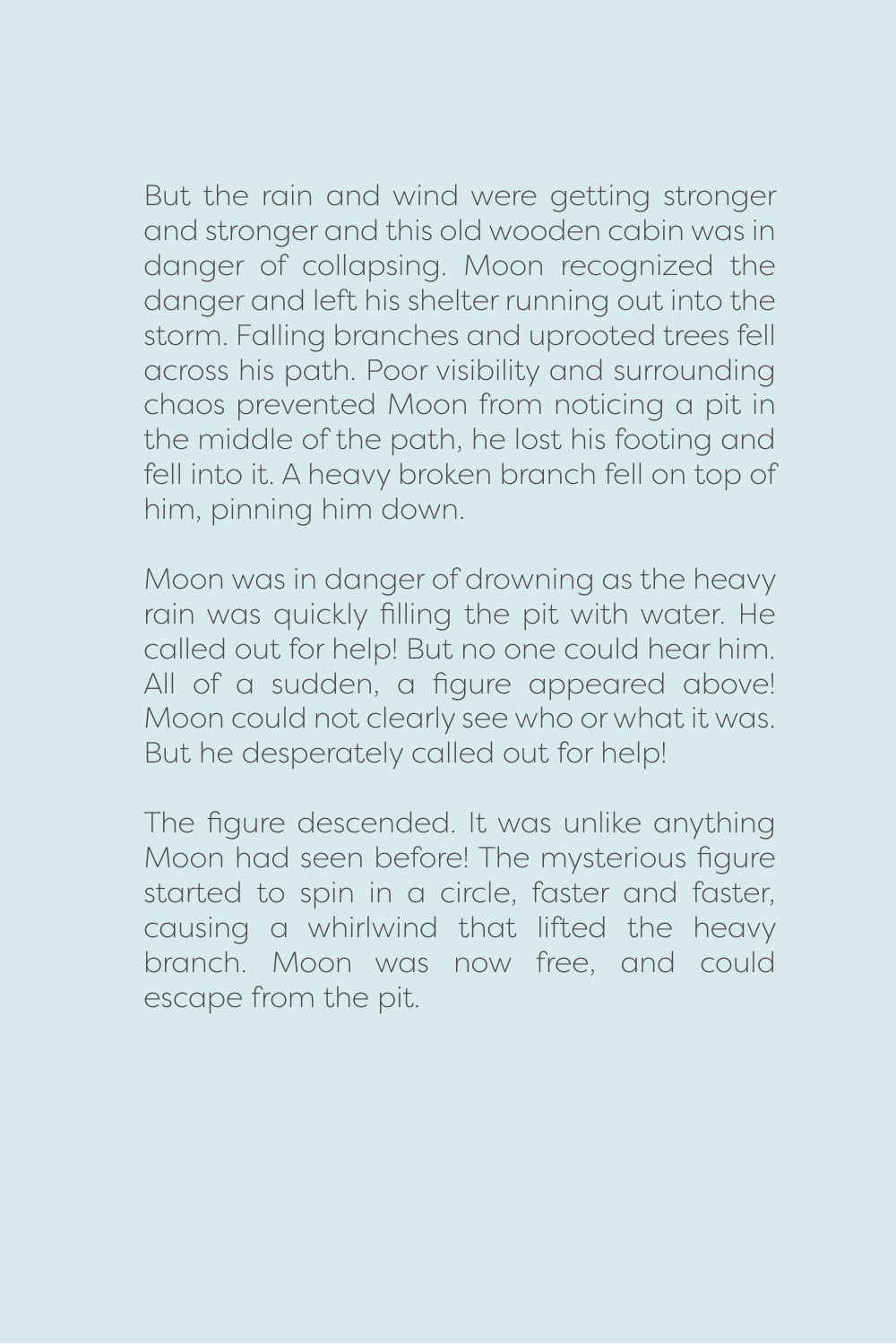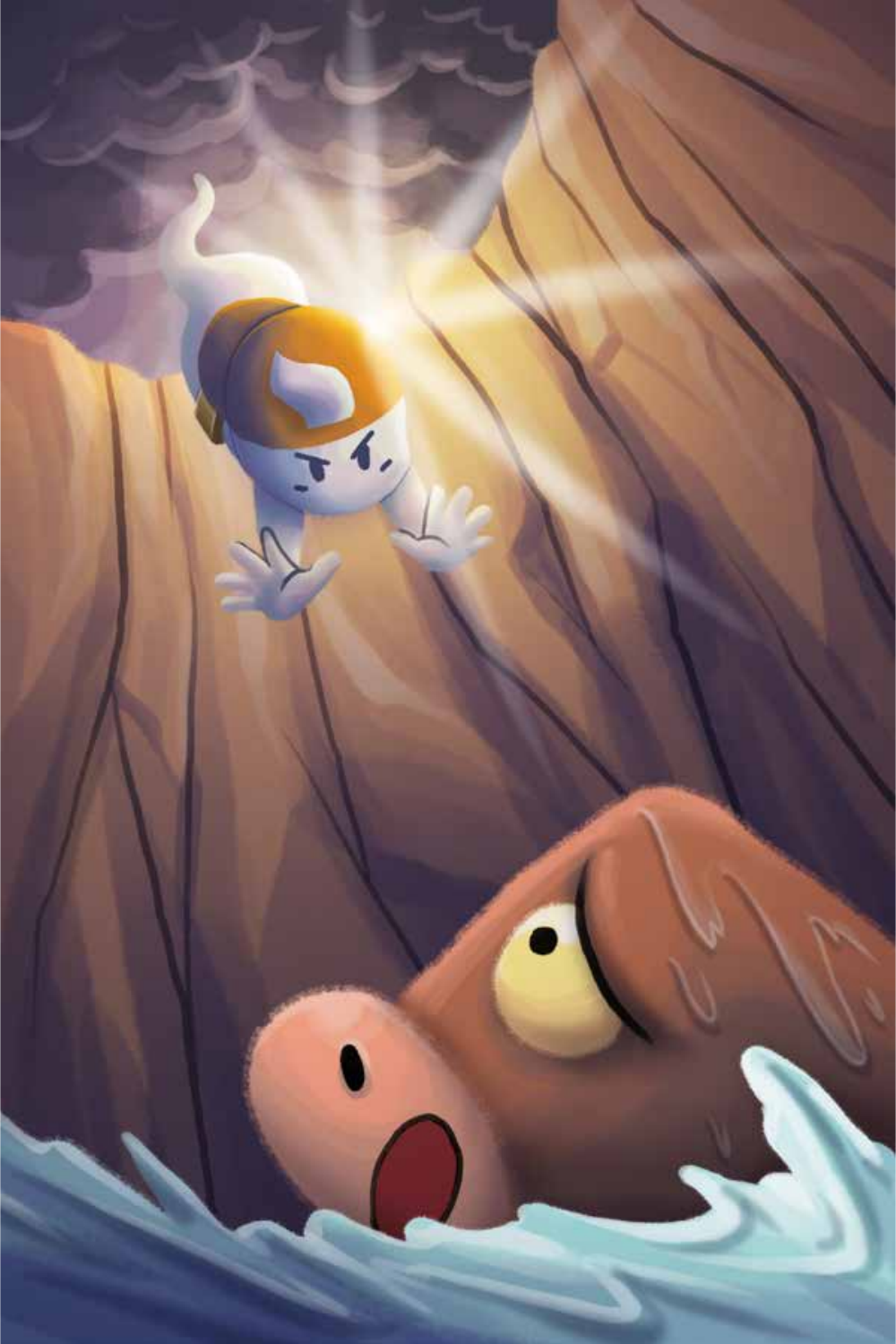The stranger called to Moon advising him to follow. And so, together they trekked into the mountains towards a cave where they would be safe. Since the mysterious figure saved him, Moon followed without hesitation or fear.

The storm raged on, but Moon and his saviour, having reached the cave, were safe inside. The stranger told Moon to rest. The cave would protect them from the storm and the stranger would protect them from everything else.

Moon realized he still did not know who rescued him, and so he asked the figure what his name was.

### The stranger replied, "I'm a ghost and my name is Bitcoin! Sleep now, we shall talk more tomorrow!"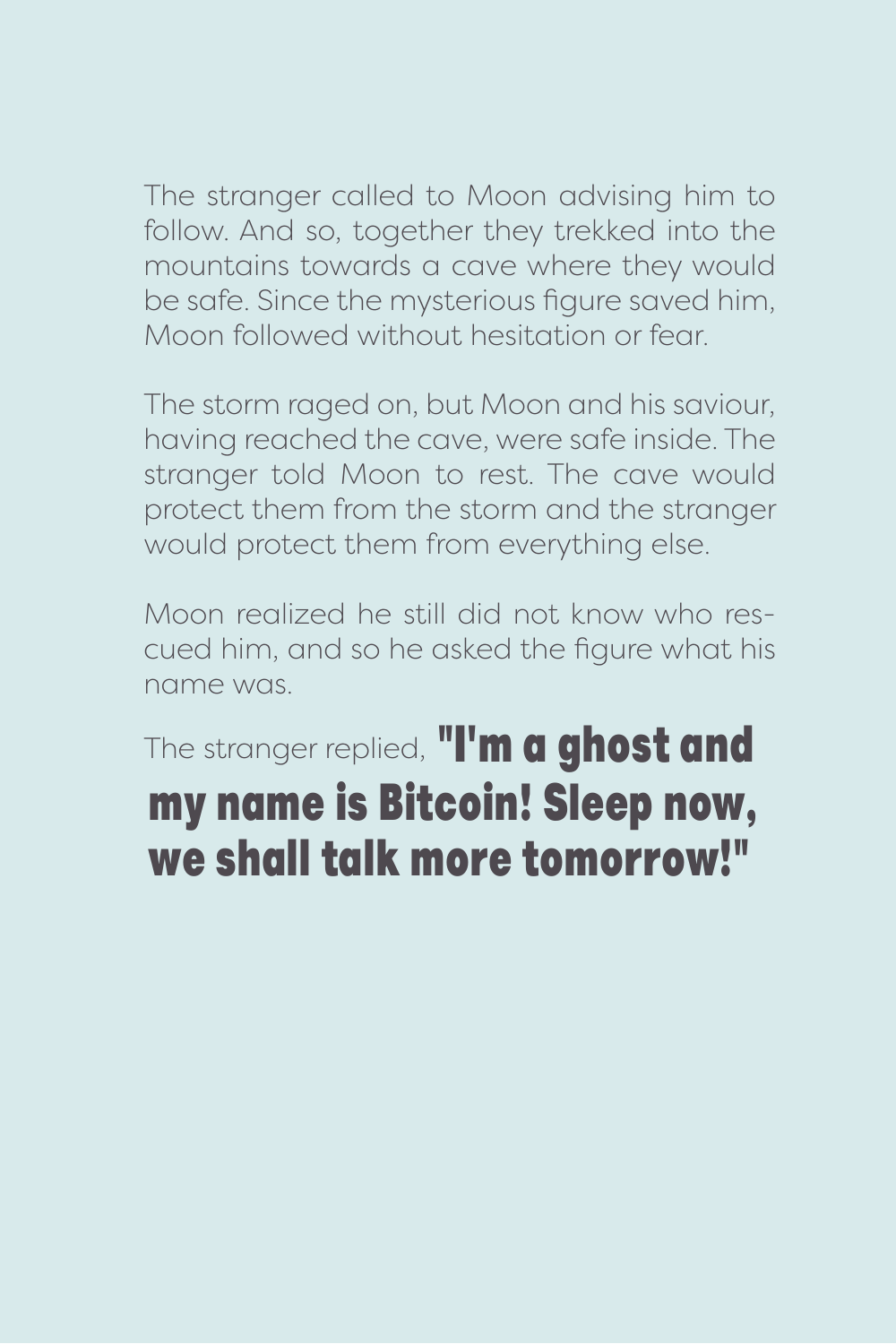The rest of the night passed uneventfully and the next morning Moon woke up refreshed.

There was no sign of **Bitcoin!** 

Moon decided to take a look outside. The sun was shining down on a beautiful landscape that stretched as far as his eyes could see. He even saw his village out in the distance! Happy to see his village, Moon decided to go home. But he didn't know the way through the forest. He worried that he would get lost in the forest. He wondered if Bitcoin, the strange "ghost", could help him once more?

Just as he was about to leave when Bitcoin appeared wishing him a good morning. Moon happily greeted Bitcoin relieved that he had not imagined the events of last night. Bitcoin asked Moon what he was doing alone in the forest.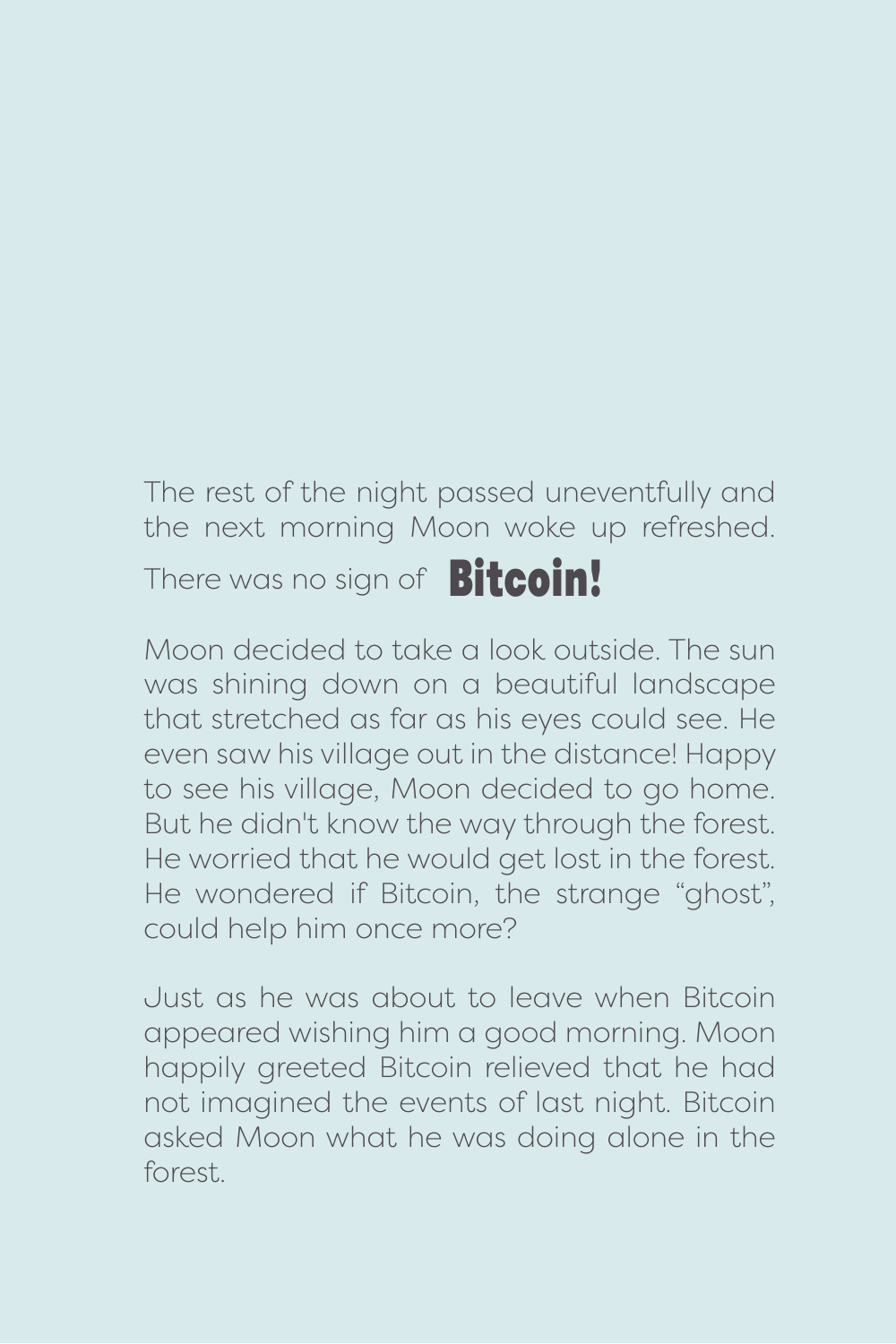#### Moon replied, "I was playing and got lost in the forest! And when I wanted to go back home, the storm started. You know the rest!"

### Bitcoin replied, "Hmm, yes! You were very lucky I came across you as I did. I can help you get home."

Moon was overjoyed that Bitcoin wanted to help him! They set off towards the village without a moment's hesitation. Along the way, Moon wanted to know what kind of ghost Bitcoin was.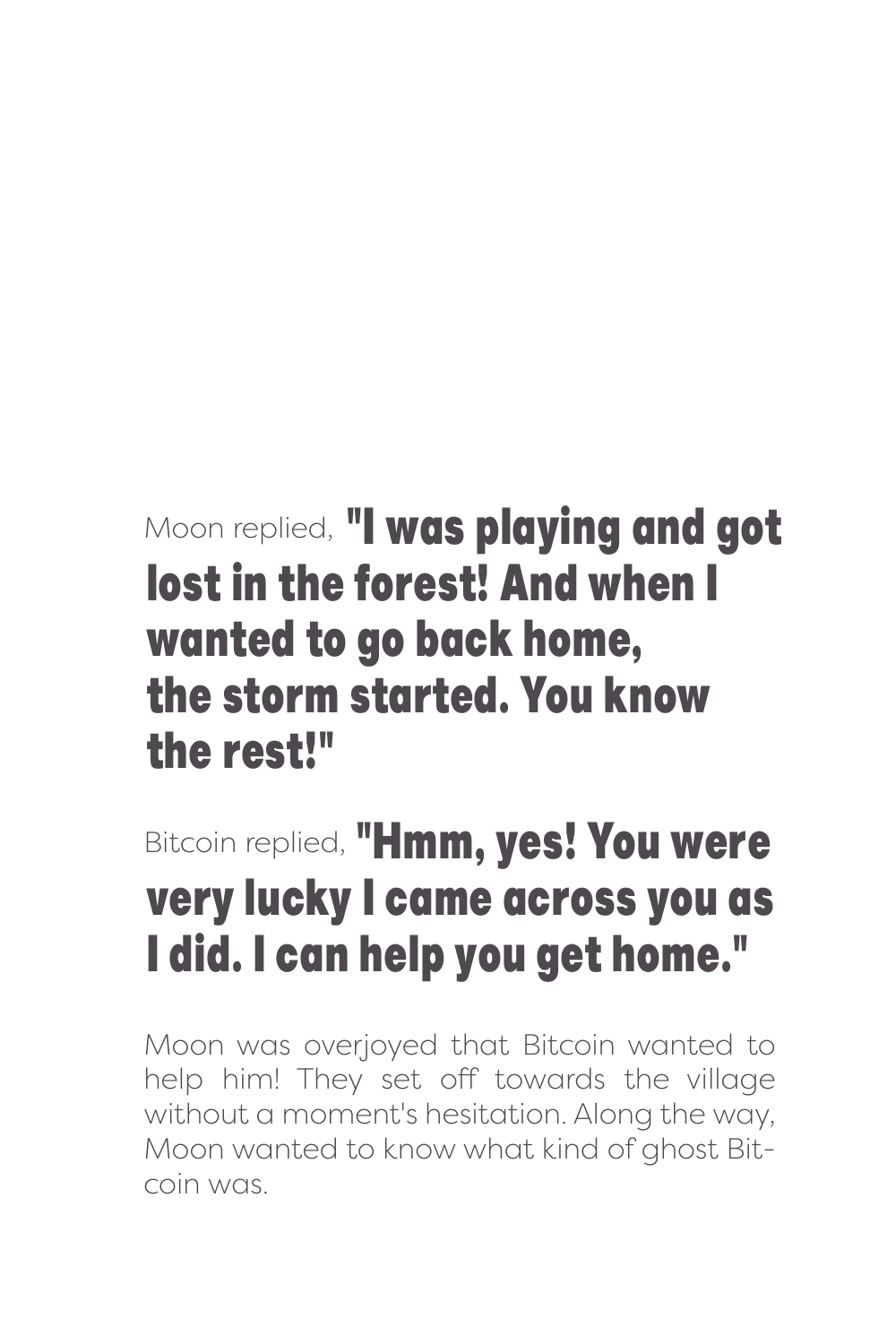Bitcoin answered: "Well, I am a ghost! I consist of pure energy! The best part is, only those who believe in me can see me! No one else can! I don't belong to anyone and I am here to help everyone."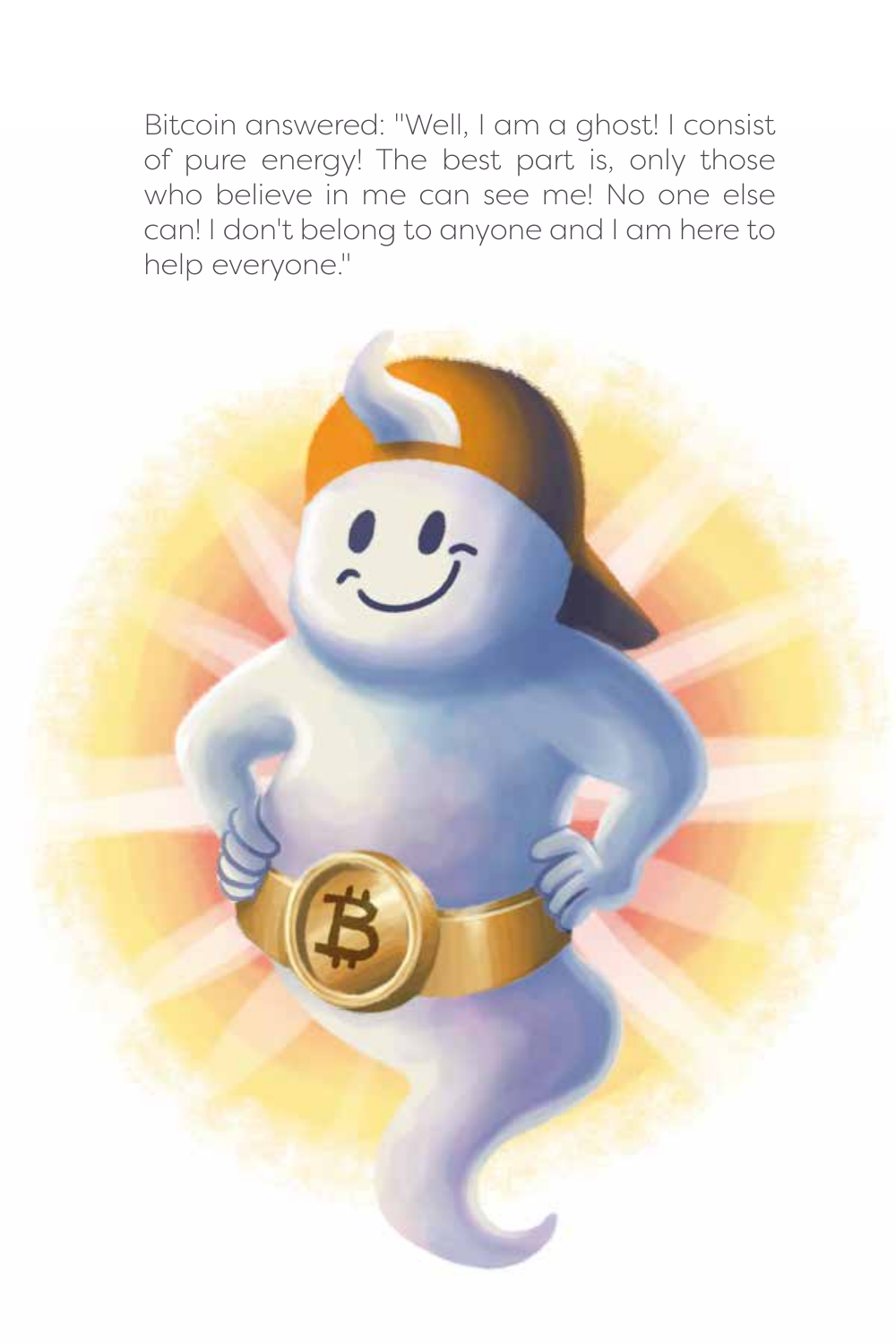### Moon replied, "Wow! I've never met anyone as unique as you! You are truly one of a kind. And I'm glad you saved me. My family and friends in the village will love you and be very grateful."

On the way to the village, the two talked about many things.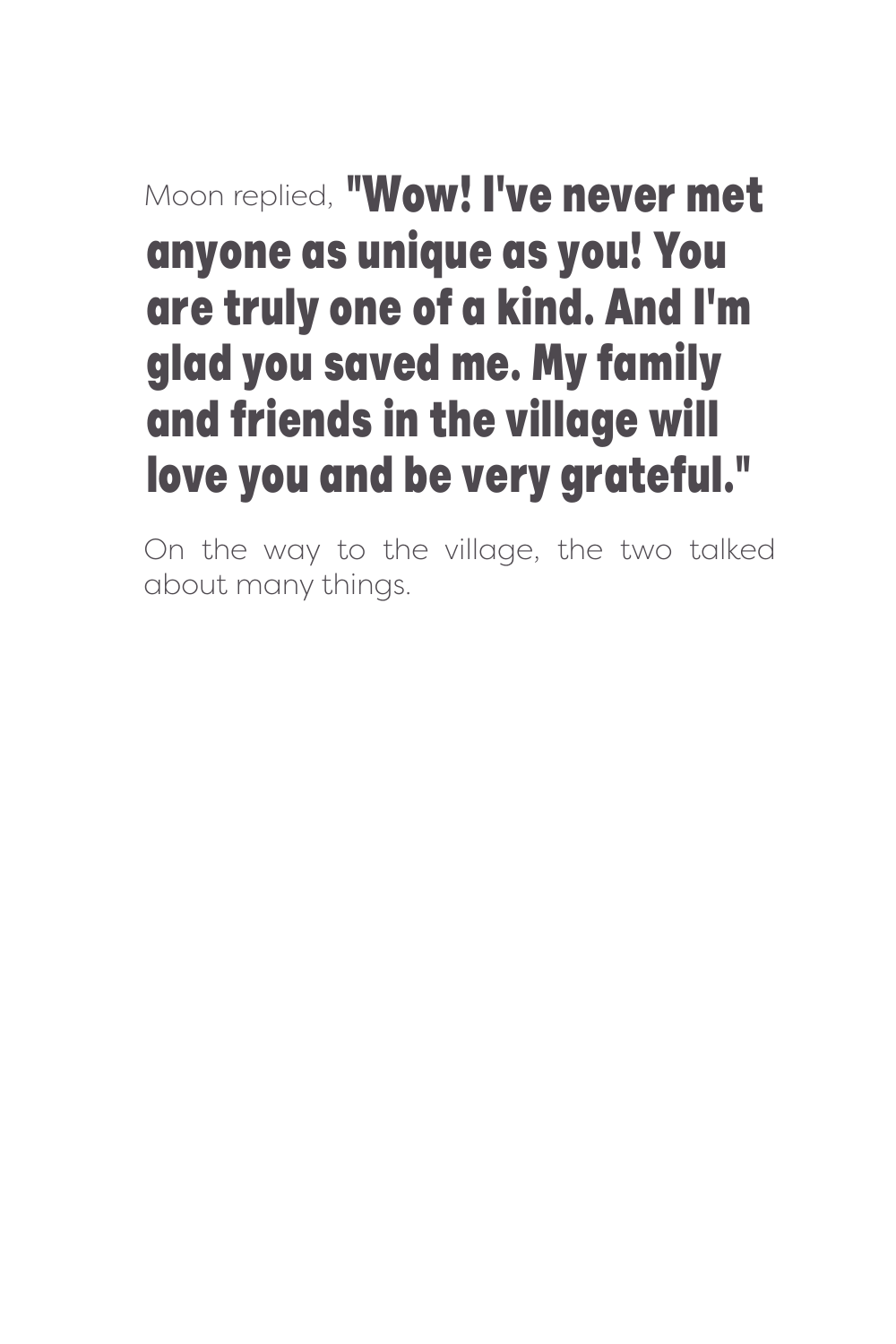

# Chapter 2: My friend Bitcoin

Arriving in the village, Moon quickly ran to his stable, where his parents spent a sleepless night, worried and searching for him. A loud

# "HEY MUM, DAD! I'm back!"

Surprised, tired but overjoyed, his parents ran to him and hugged him, the feeling of worry finally fading. Father Bull however turned a

stern eye on Moon and asked "**Where** 

#### were you? We were very worried!"

Moon bowed his head in apology.  $\blacksquare\blacksquare$  WAS playing and got lost! But my new friend helped me get home!"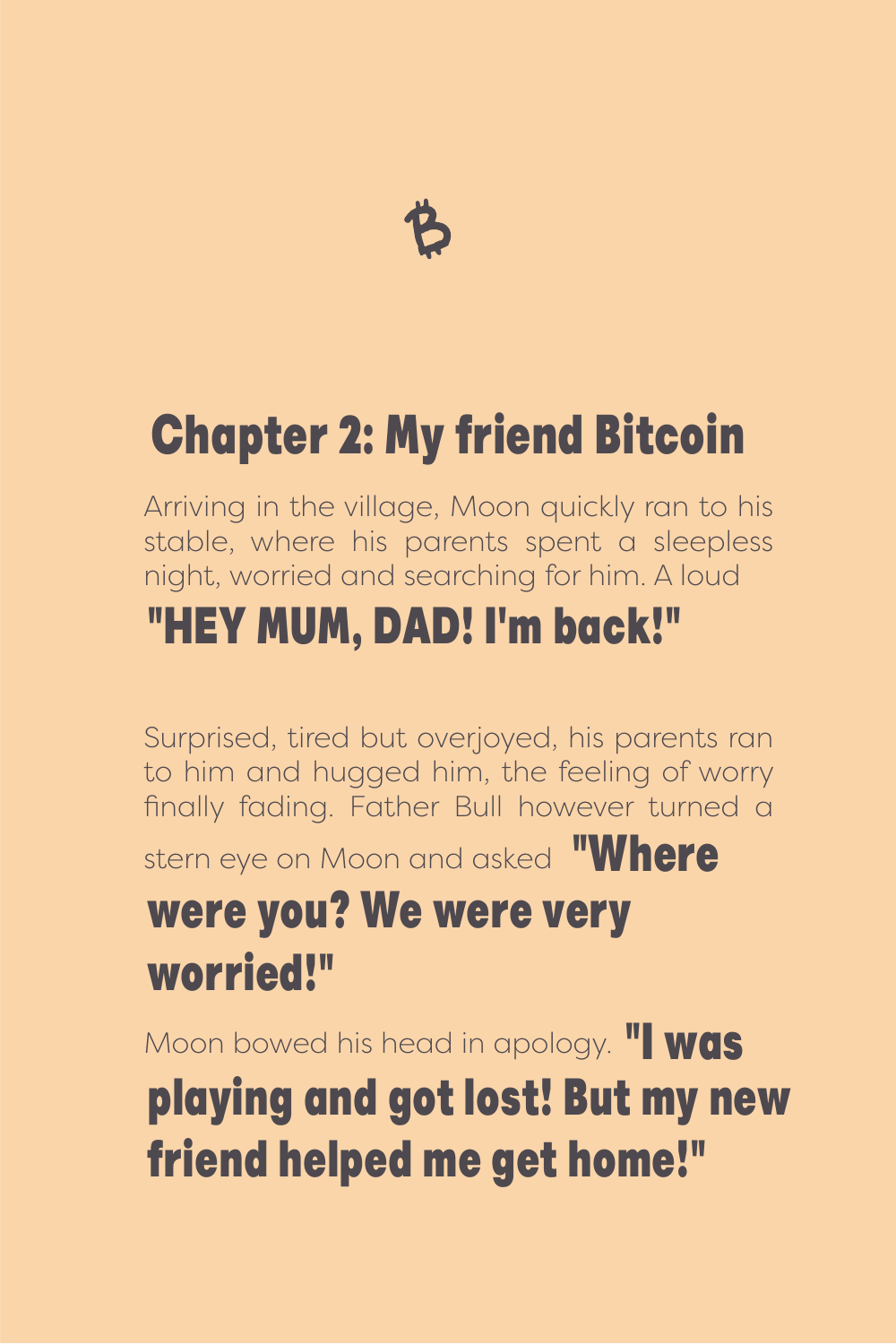Father Bull was relieved that his son was back home and wanted to thank Moon's new friend for bringing him home. He asked Moon where his friend was so he could thank him.

Moon replied, "Well, he's here, standing next to me! Father, may I introduce my friend - Bitcoin, Bitcoin this is my FATHER."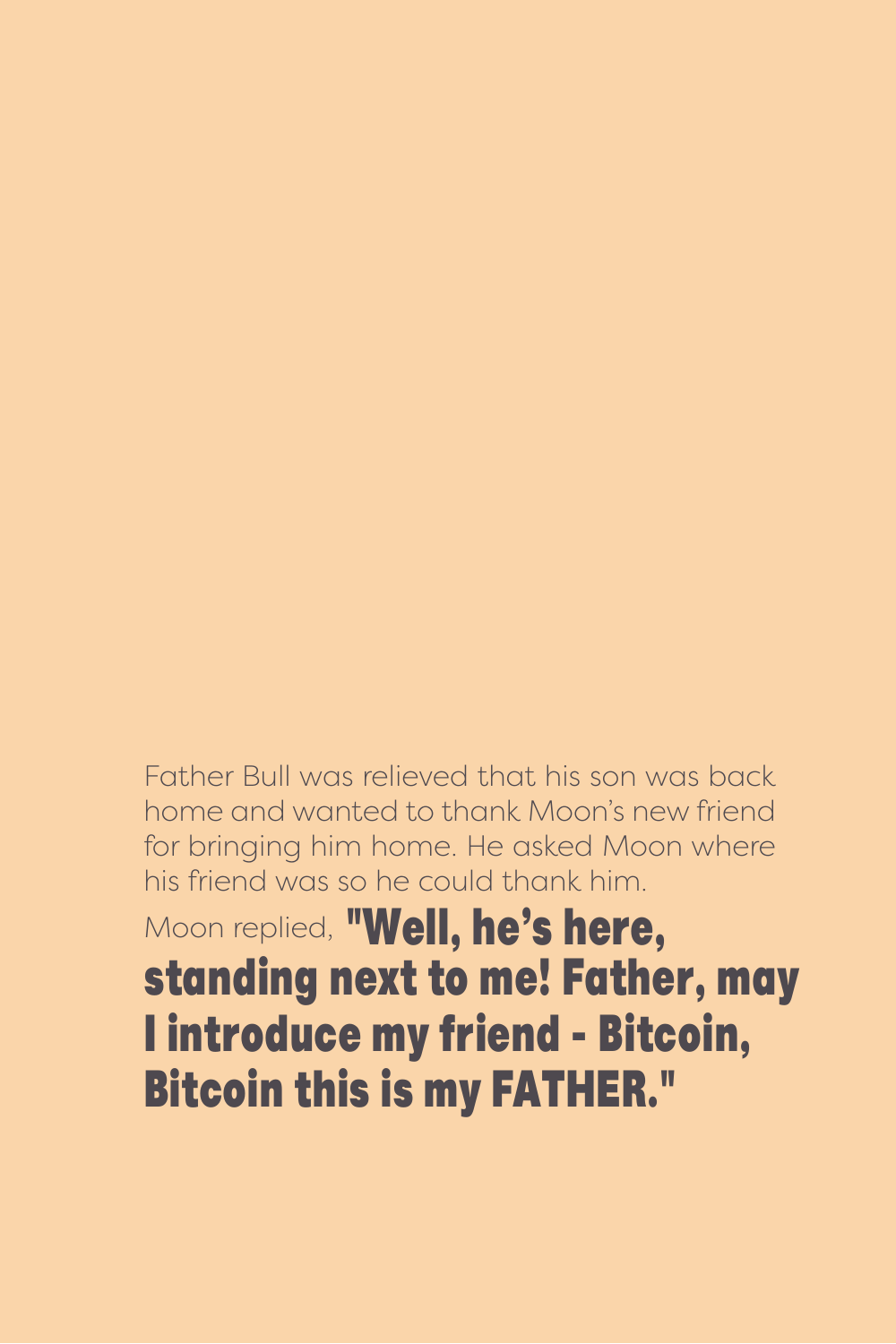Father Bull looked confused. He could see no one beside his son. There was no one there!

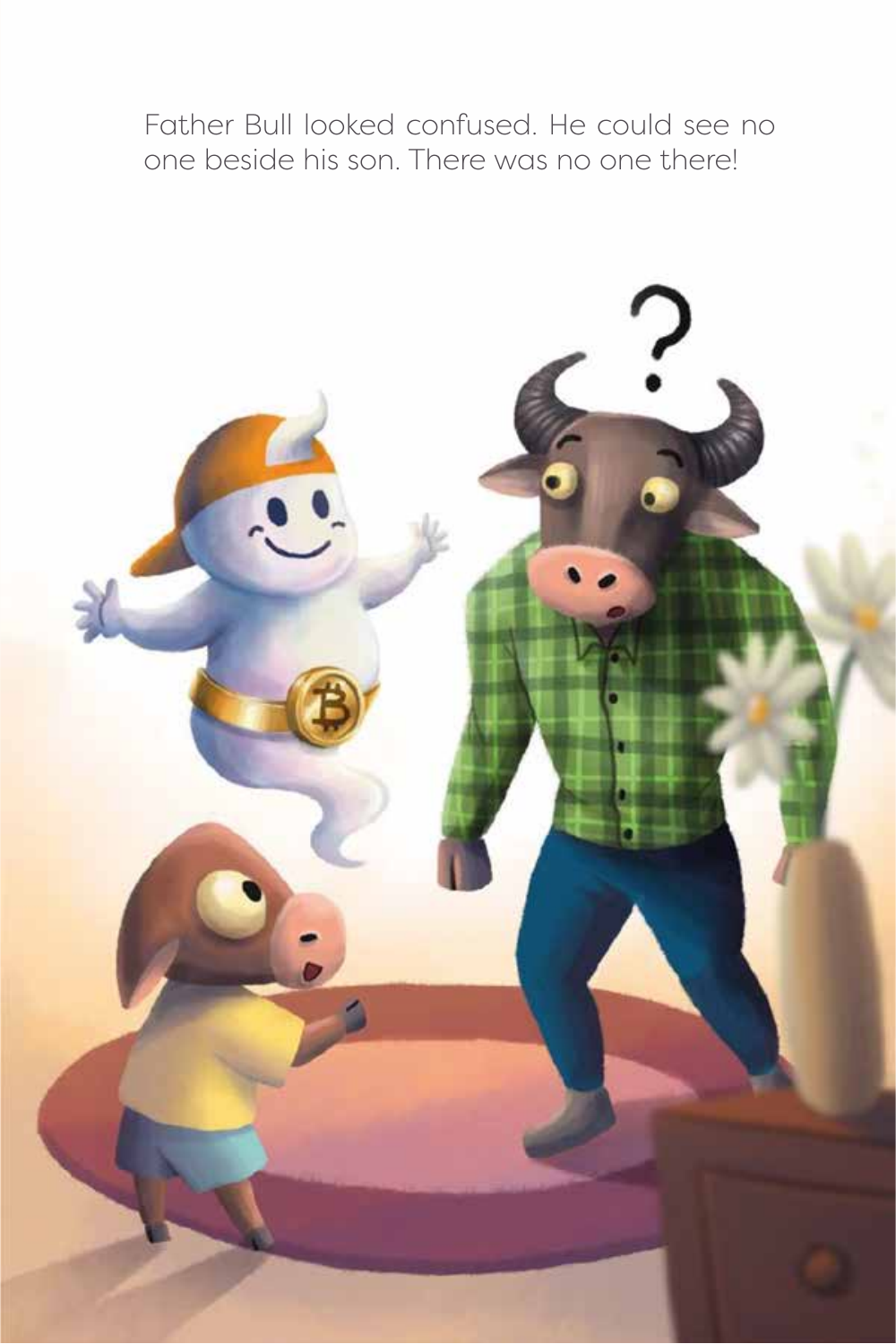#### "But there's no one there, boy! You must be exhausted and still in shock! Go and rest!"

Moon replied, "But Dad... can't you see him? He's standing right next to me!"

Father Bull raised his voice, "Don't talk back, Moon! Go to bed and rest! I don't want to hear anything more about your imaginary friend!"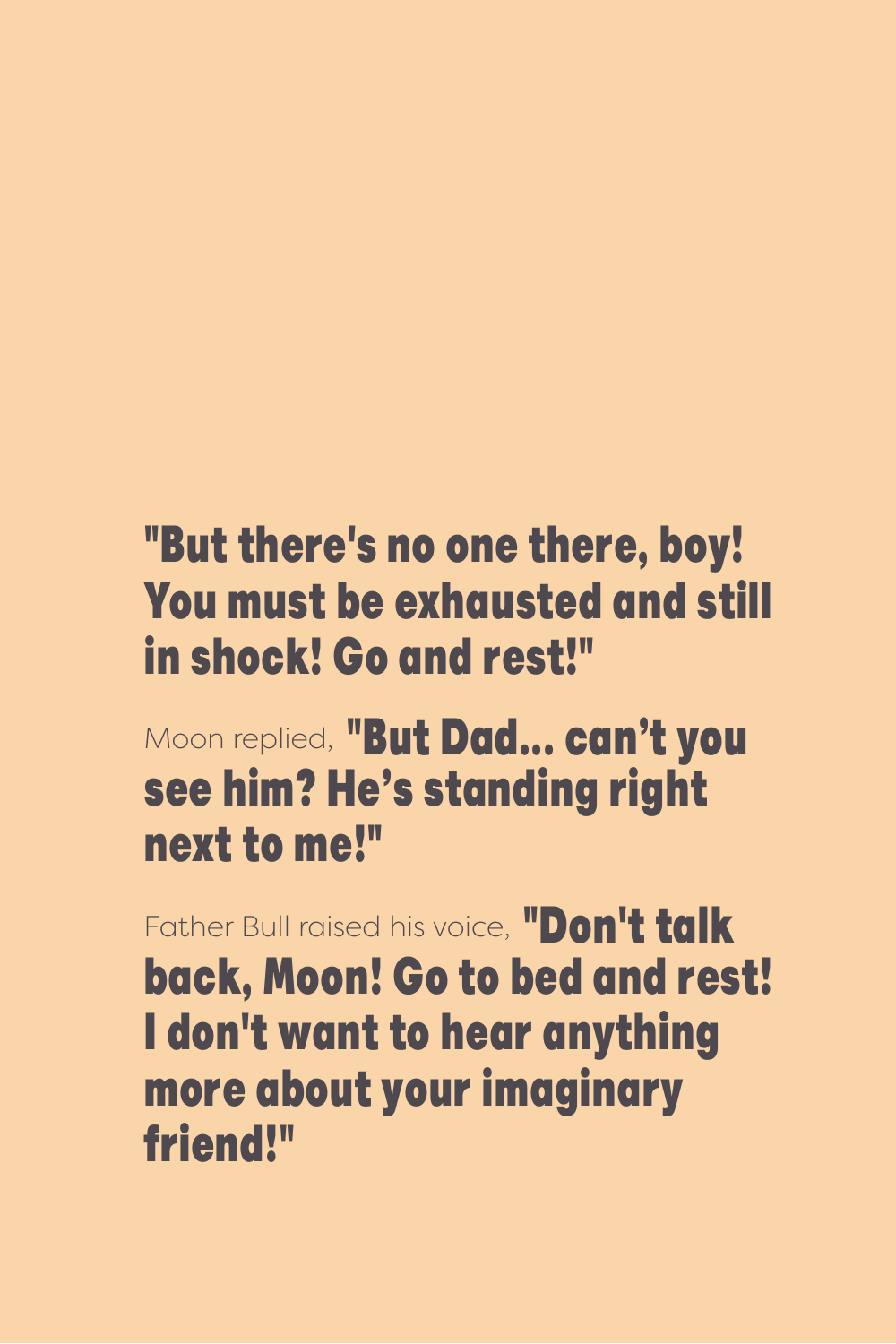Moon went to his bed not understanding why his father could not see Bitcoin. After all, Bitcoin had saved him, his father should believe! Then he remembered, Bitcoin had explained it to Moon last night, only those who believed in him could see him. He was invisible to everyone else.

It suddenly made sense why Father Bull couldn't see Bitcoin! Moon thought his friends would surely believe him and then his father, after seeing how many of the children believed, would also believe in Bitcoin.

The next day Moon decided to tell his friends about his adventure. His friends were so happy to see Moon because, after having heard from his parents the day before that he was missing, they thought he was lost. Moon told everyone about his incredible story and tried to tell them of his friend Bitcoin! But none of his friends believed. No one believed he was saved by an invisible ghost.

Disappointed his friends didn't believe him, he wanted to be alone, so he went to an old lake behind the village. Bitcoin comforted Moon.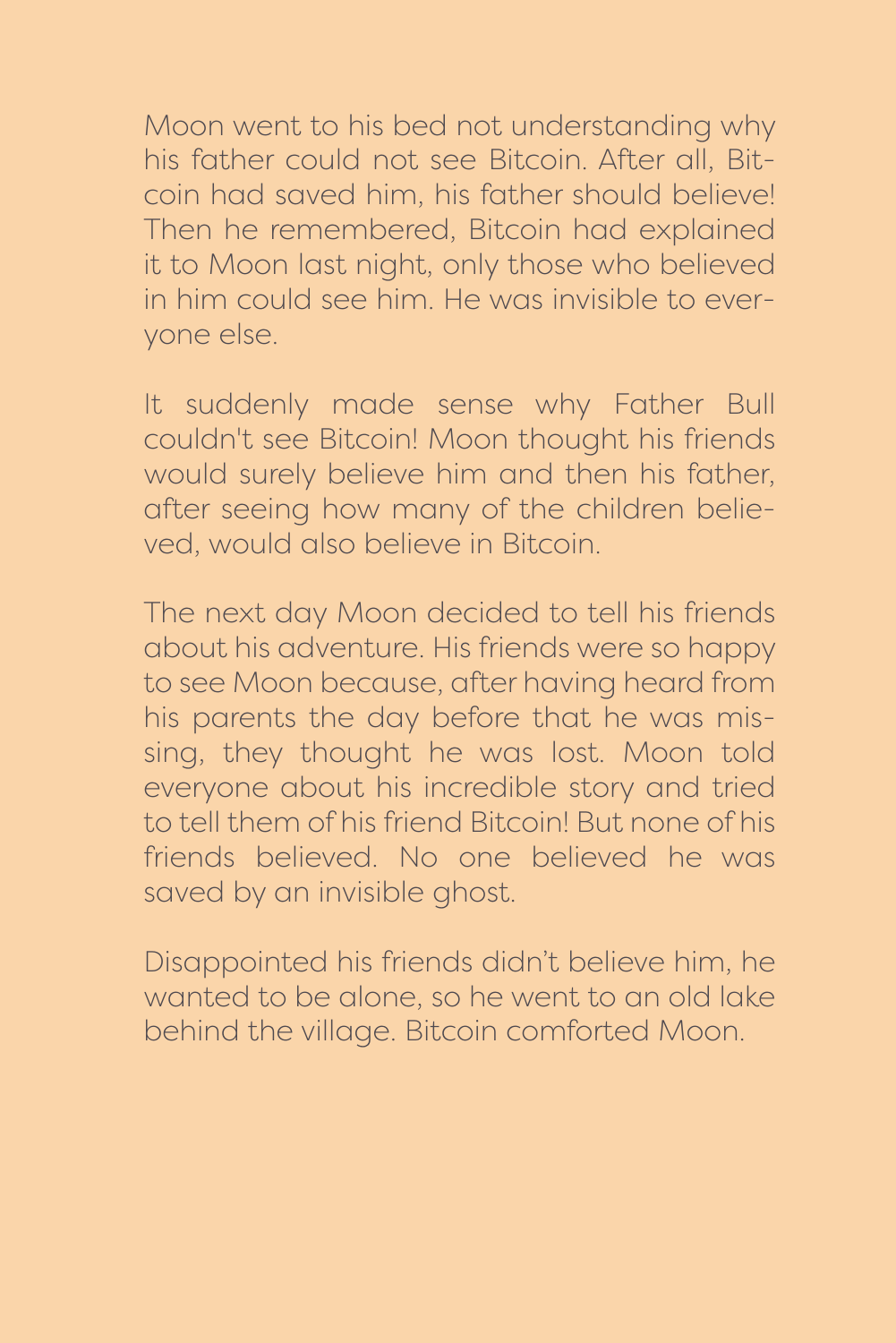#### Saved your life," said Bitcoin. "Don't be sad Moon. They will believe one day. They will believe that I exist and that I

Moon replied, **"But I don't** understand, why did I see you from the first moment? I didn't even know you existed!"

Bitcoin explained, "You were in need and alone! Let's say you wished for help and when I showed up, you immediately believed in my help."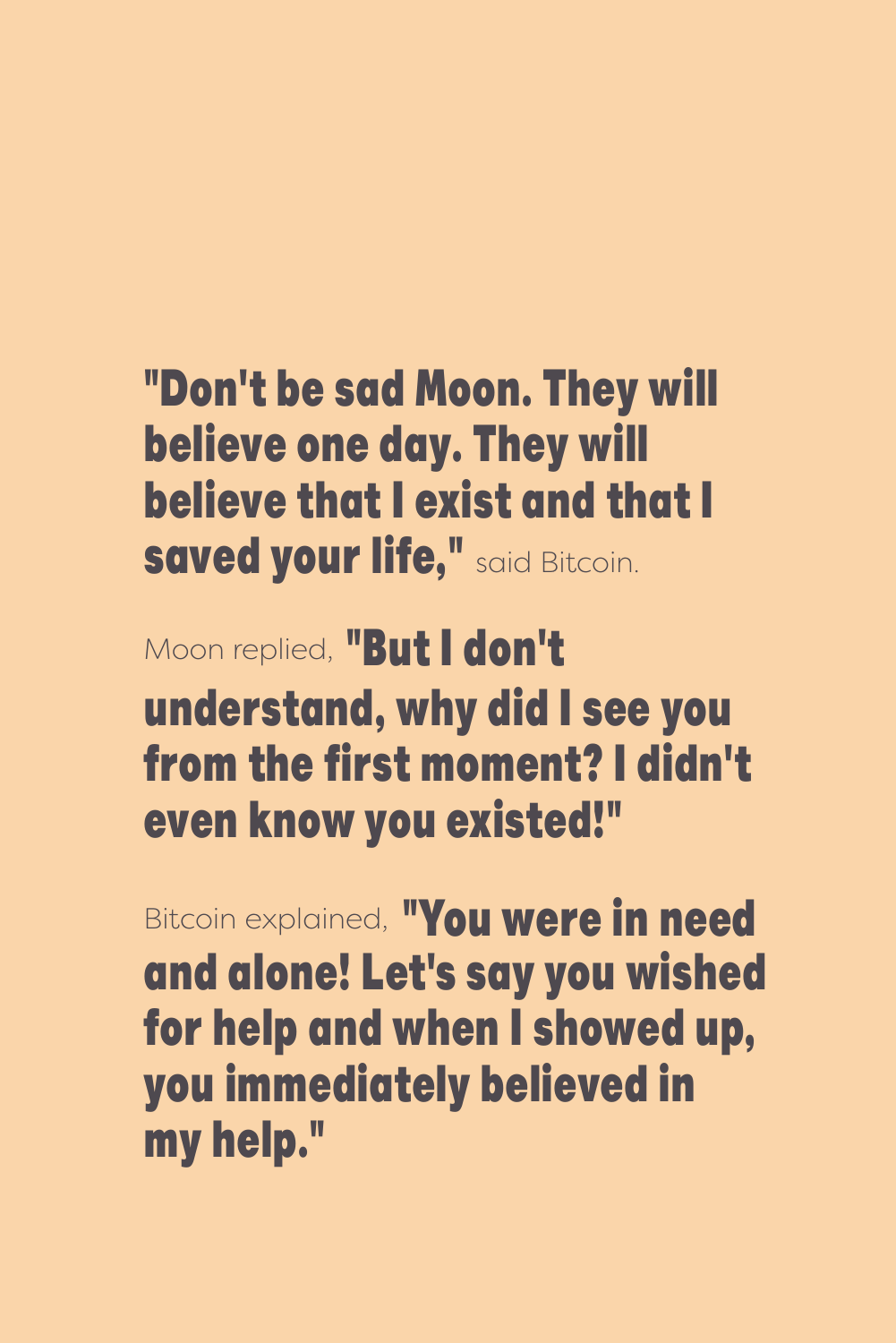Moon was silent, lost in his thoughts, looking into the distance towards where the sun was slowly setting. The stars were coming out and the moon was shining brightly. It was a beautiful sight!

#### Moon asked Bitcoin, "Will you leave now?"

Bitcoin replied, "No! I will never leave you, we belong together forever! Our friendship will change the world! Just call me when you need me. I'll always be there for you! No matter where you are."

Hearing this, Moon was happy. However, he did not understand how they could change the world. It was getting late and it was time for him to go back home.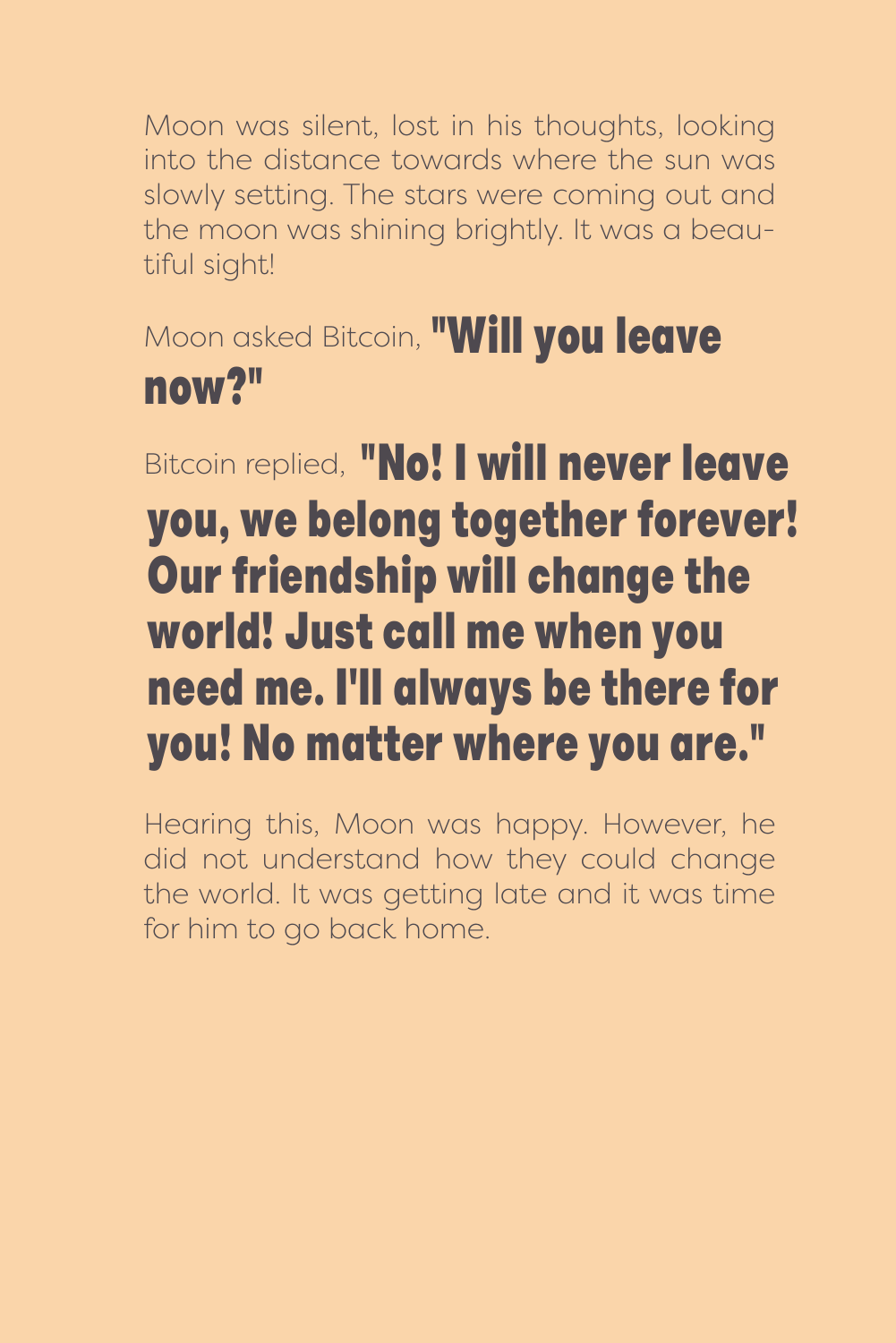

The next day Moon amused himself alone in the pasture because his friends thought he was crazy and were not willing to play with him. Then, strangers arrived in the village.

A big fat pig accompanied by a bear. The pig was as big as the bear! Moon had never seen a pig like that before! They asked Moon for directions to the owl, the current mayor of the village.

Moon told them where to go, but immediately regretted it, because he had a bad feeling about these two! The two seemed very rude and did not even thank him for the information.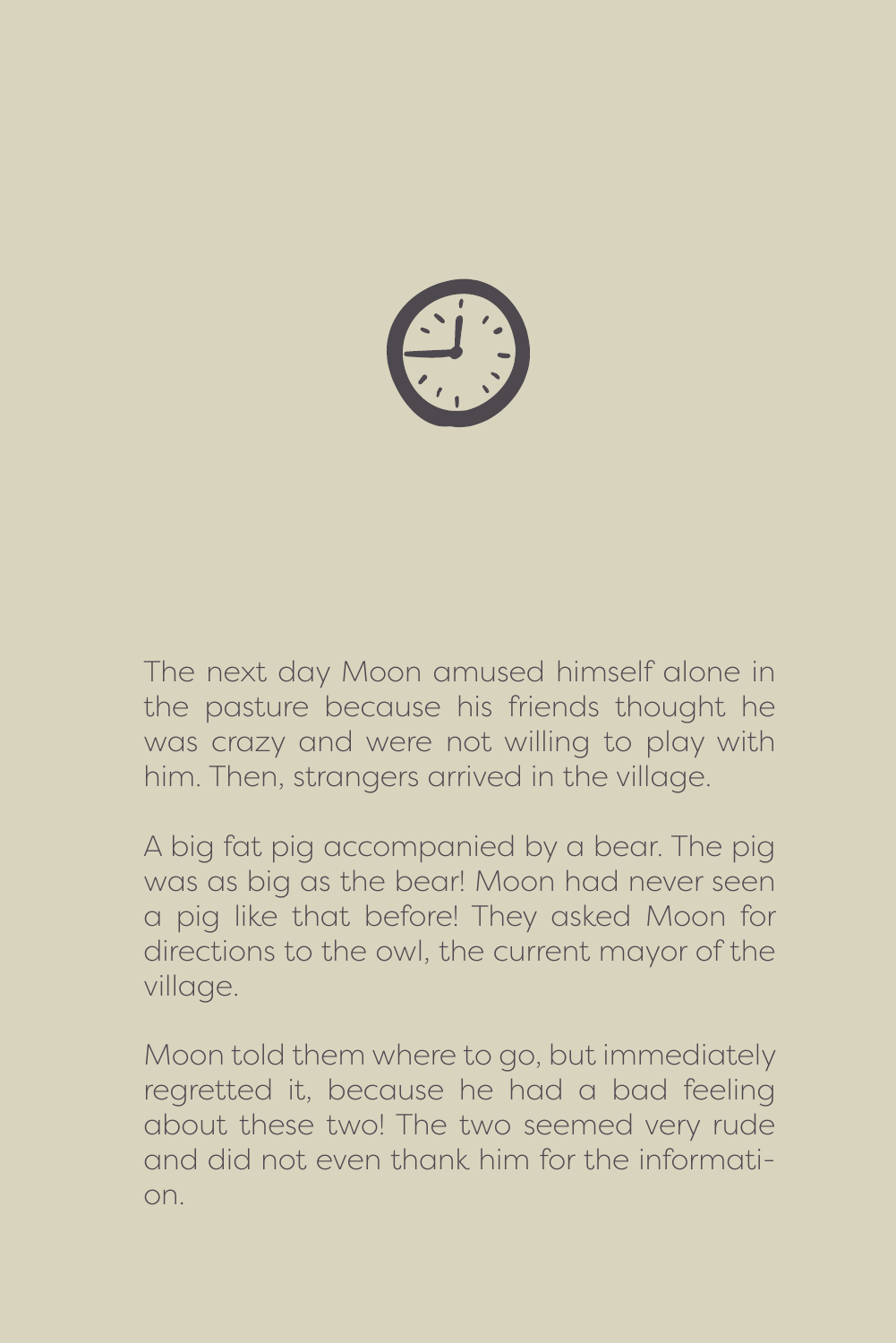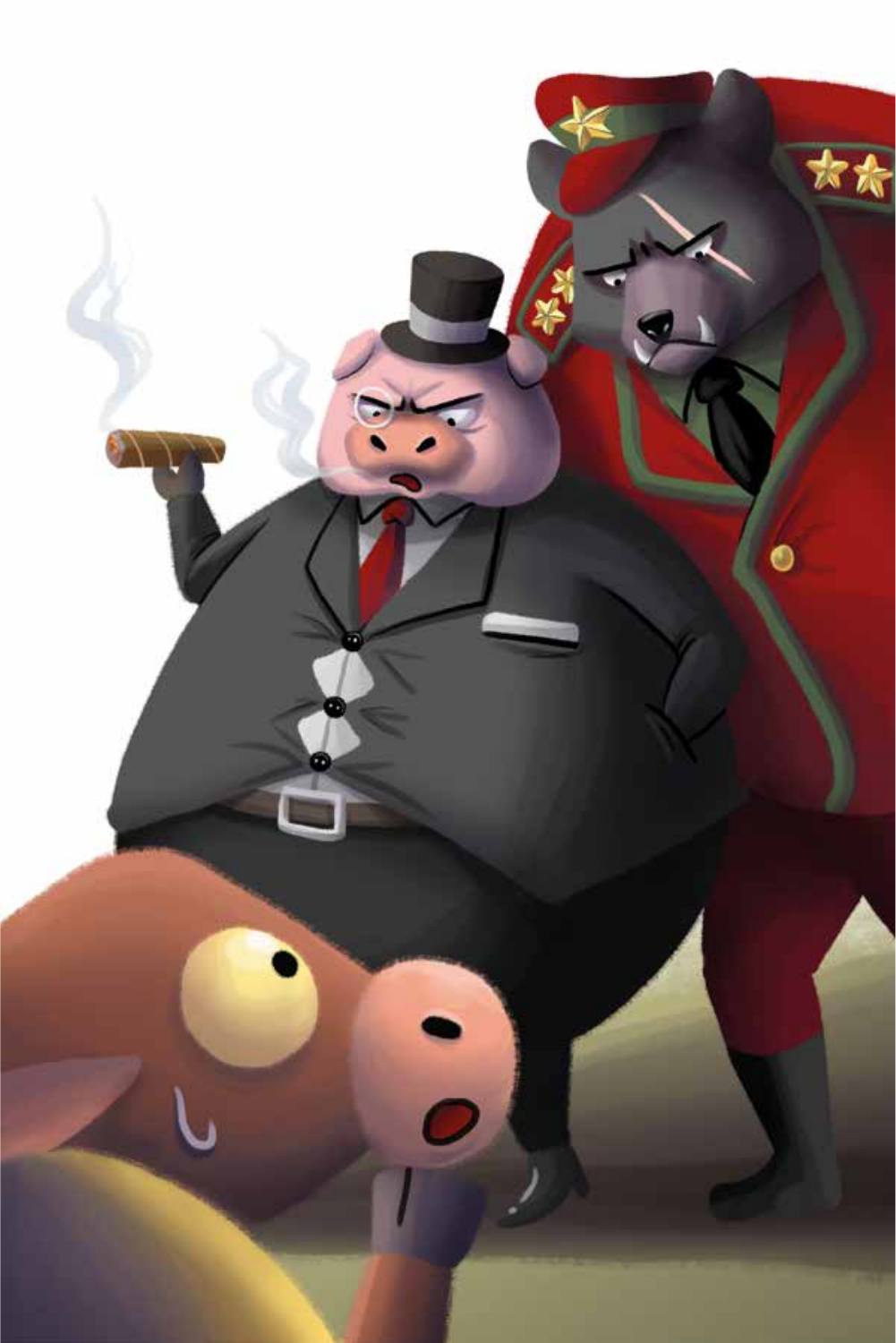#### Interested in what the two wanted from the mayor, Moon decided to follow them secretly. At the window, Moon secretly listened to the

conversation of the three. They wanted to buy the village and build casinos, banks and factories. This investment would be good for the whole village because they could earn a lot of money. Everyone would have a job and would be able to afford much more. Moon did not understand much of their conversation! But he did understand that his beloved village would not be the same if the mayor agreed.

#### The mayor said, "Thank you for the offer! But the village remains as it is. We are happy with what we have. We wouldn't sell our village for all the money in the world and turn it into a place of grey concrete."

Moon was glad that the mayor had turned down the offer. The pig and the bear were very angry. They threatened the mayor that if she did not accept their offer, they would come back and make trouble!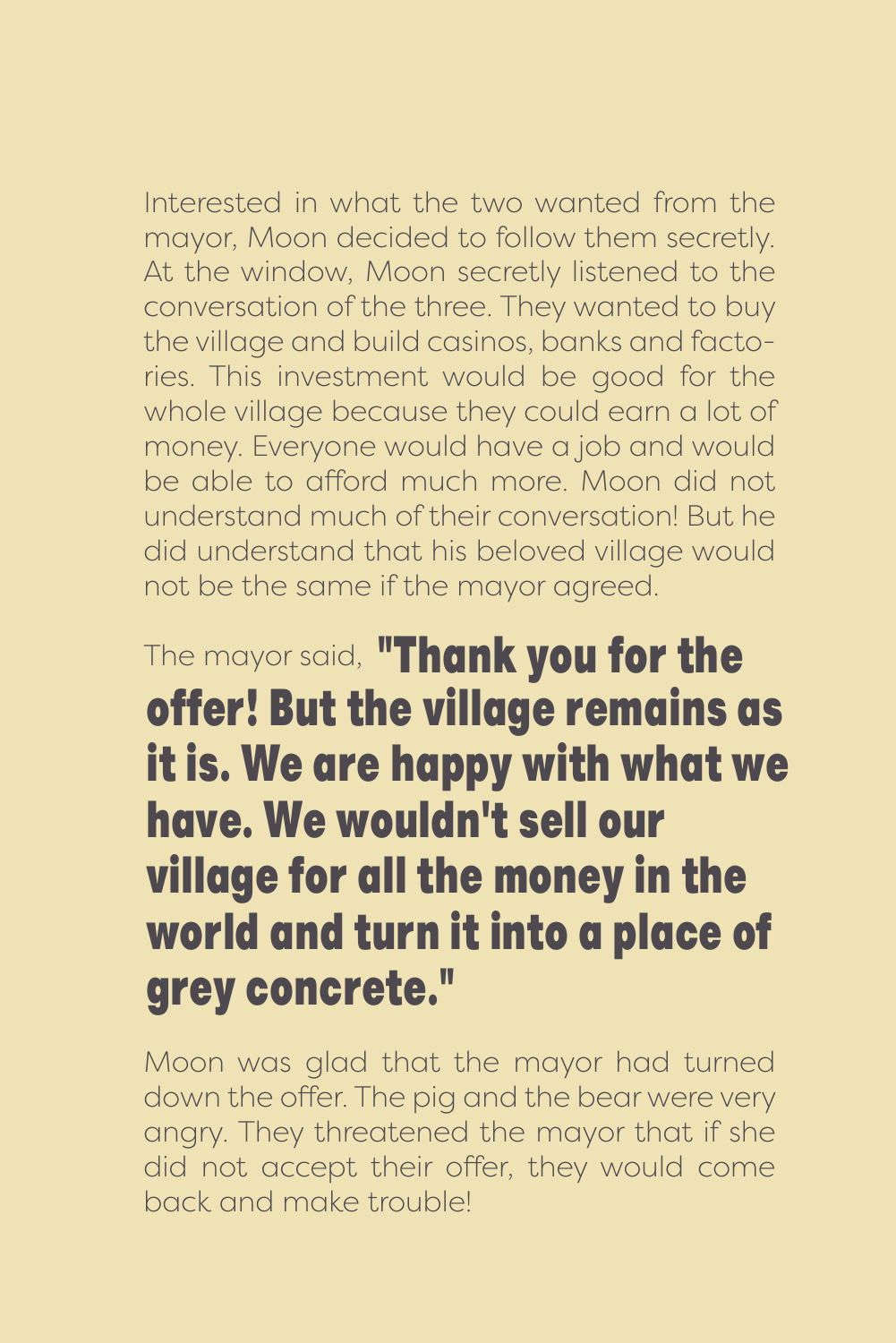The mayor was not intimidated and sent them away. On the way back, the two of them went on a rampage and broke a few things out of anger. 'Such ill-bred hooligans!'thought Moon.

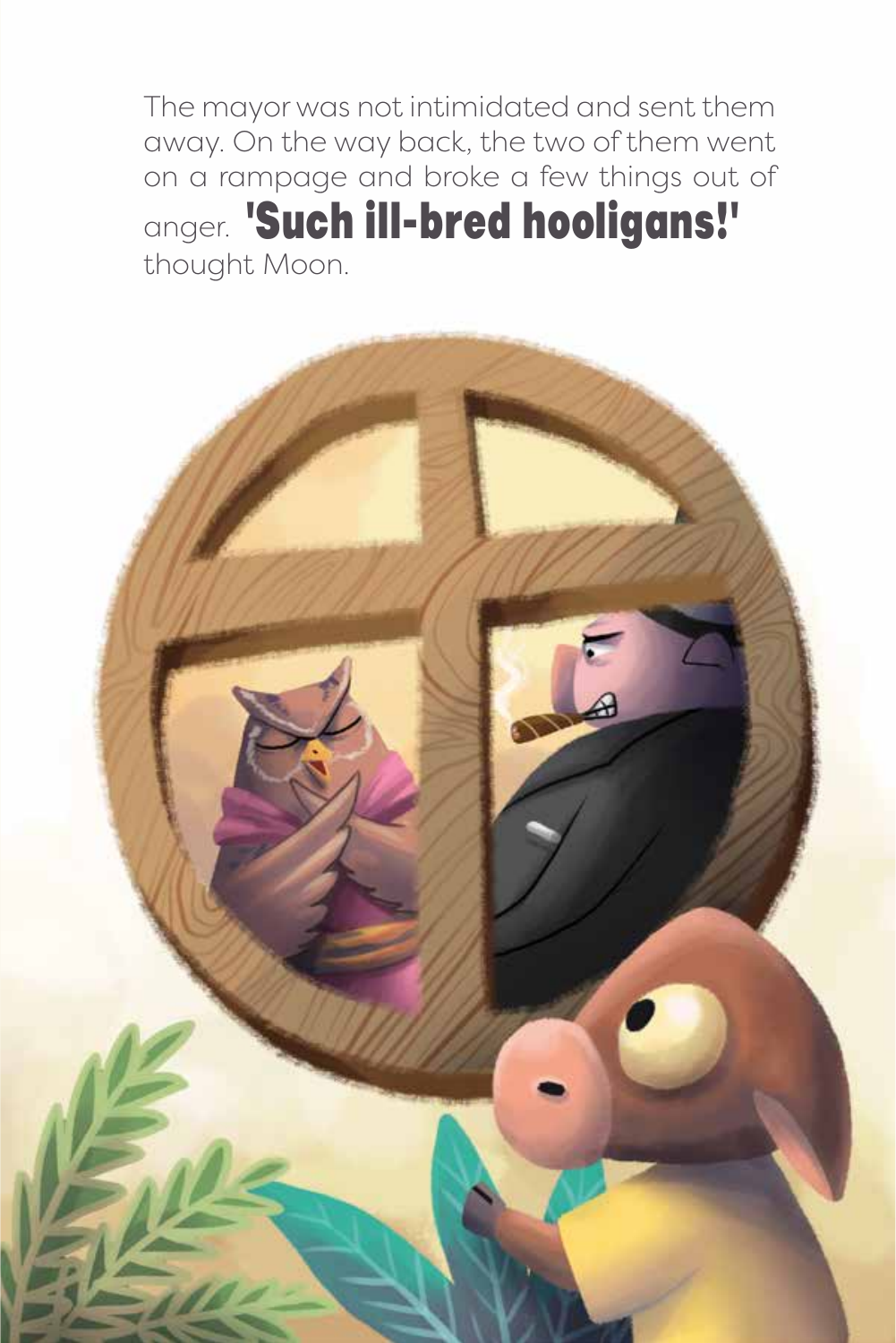Moon ran to his friends and wanted to tell them what he had just heard. His friends laughed at him again.

### "Yeah, sure, a pig as big as a bear. And they want to tear down everything here. Your stories are getting better an better," Rocky the dog replied.

And everyone laughed out loud again. Again, no one believed him! Moon was sad that his friends called him a liar. He didn't want to go to his parents either, because his dad would surely ground him again. But he had Bitcoin! He would surely believe him! He called his name and Bitcoin appeared.

## to tell you," Moon said. "Hello Bitcoin, I have something

Tensely, Bitcoin listened to Moon's story.

#### "Hmm, that's not good. Those two will definitely come back," said Bitcoin.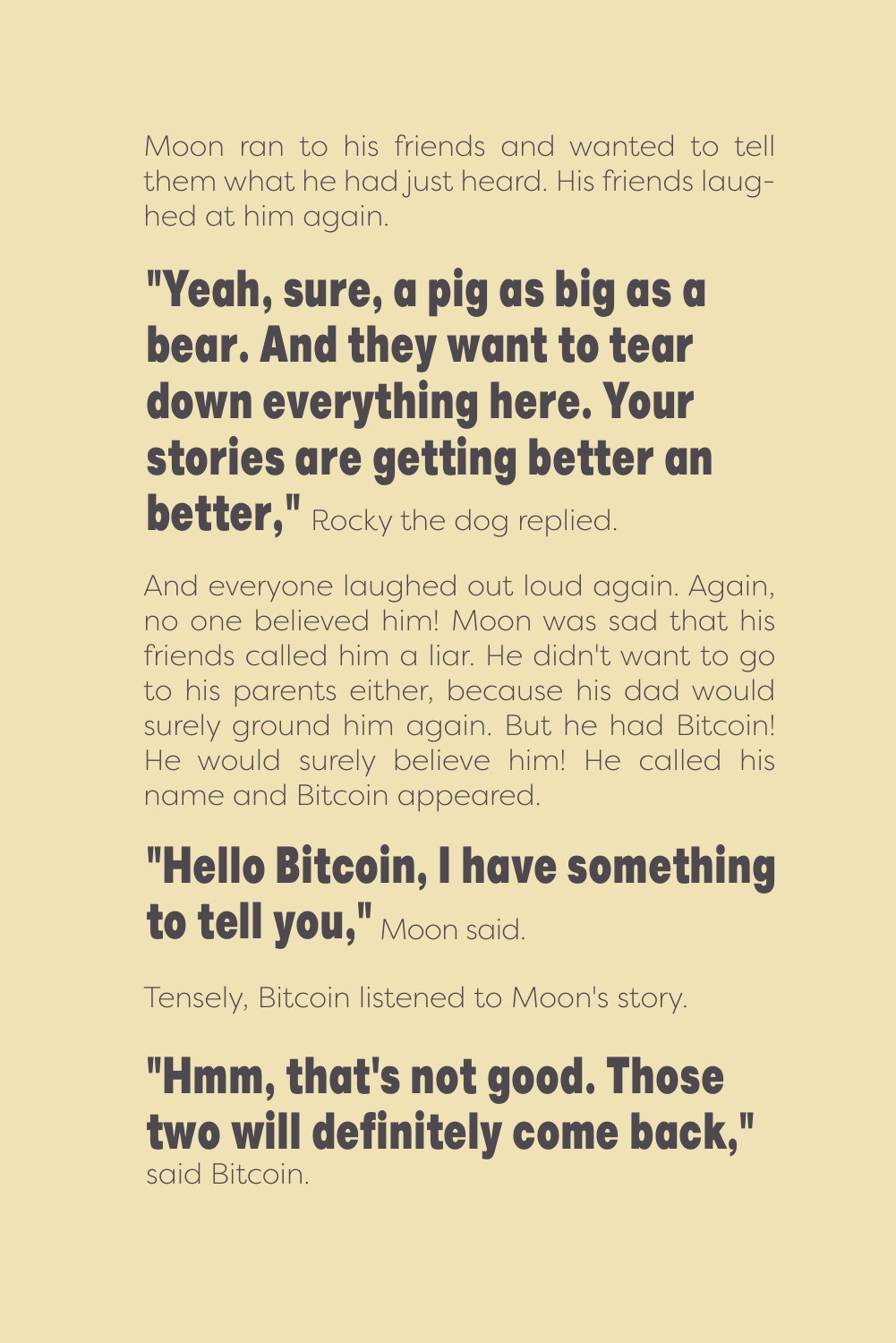#### We do?" asked Moon in an uncertain voice. "You think so? But what should

# "Right now, there's nothing we can do! We have to wait and react when the time comes,"

Bitcoin replied.

Bitcoin started his story. about his past, "Moon, you know who **to know?"** Moon eagerly said yes and Bitcoin realized that it was time to tell Moon I am. But you never asked me where I came from. Do you want Bitcoin started his story.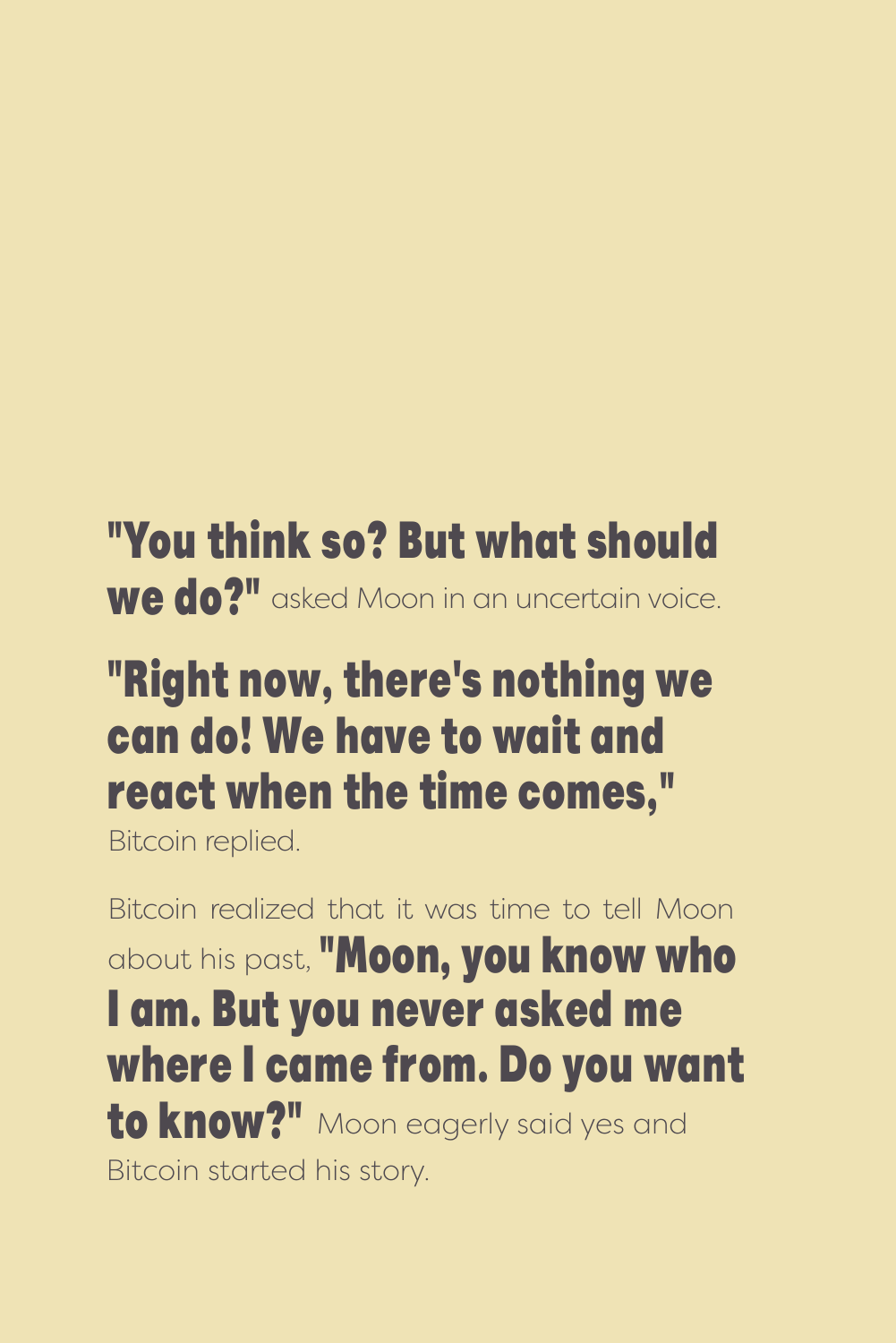"My Creator made me because he saw that great and powerful forces want to oppress the world. Everything revolves around money and power.

Those who have money and power have an advantage over those who don't have any. Do you understand?

The world has changed and many have to give up their freedom and make room for the few in the world who have everything and want even more.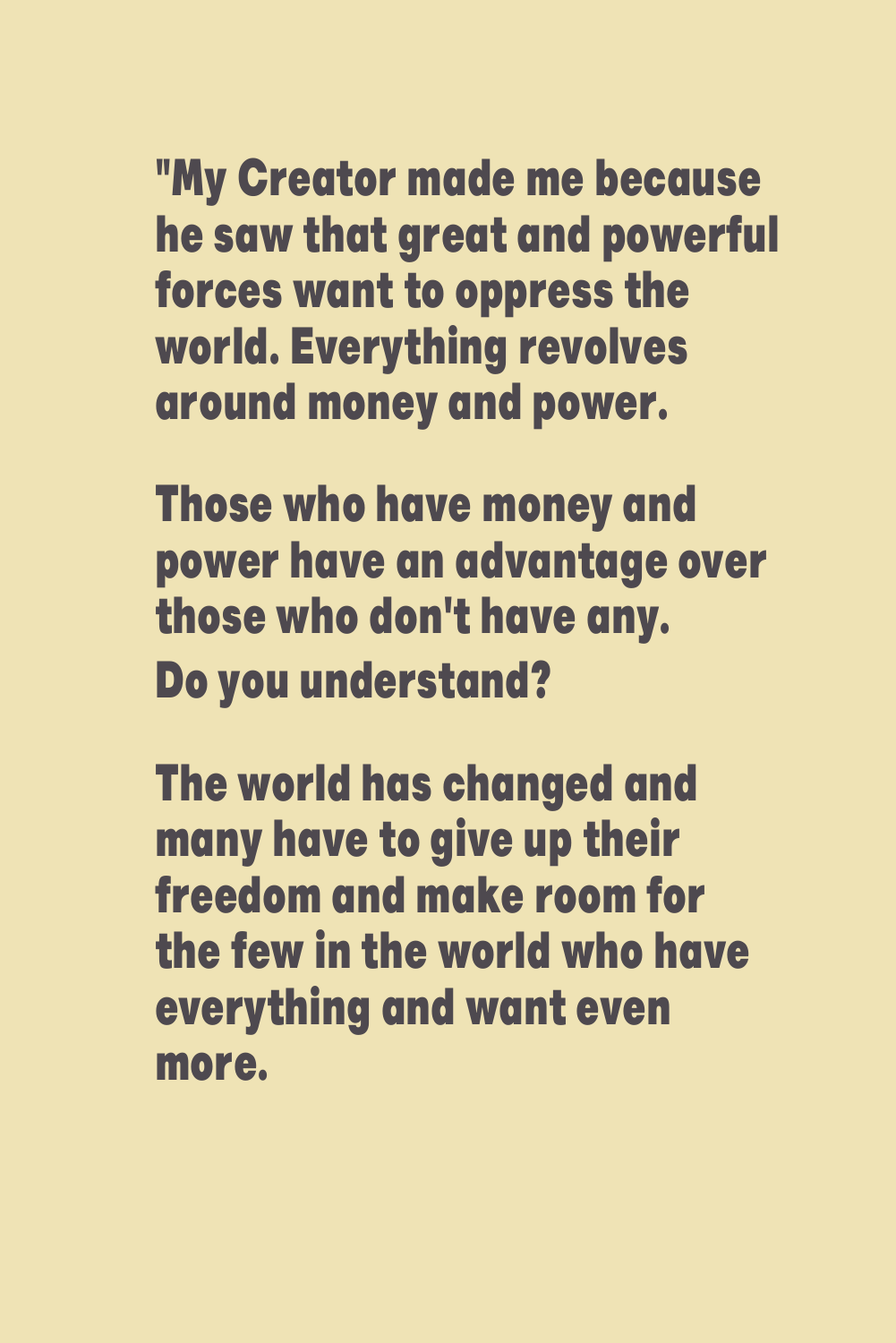This fundamental thought sparked my creation. My creator brought me to life so I could bring back balance into the world I must restore freedom to all living beings, oppressed by these great powers.

The pig and the bear are just underlings of the powerful. They try to take over villages enslaving all the inhabitants.

At first, they promise that everything will be better if you trust them. But it gets worse as the years go by, until it is too late and you are trapped."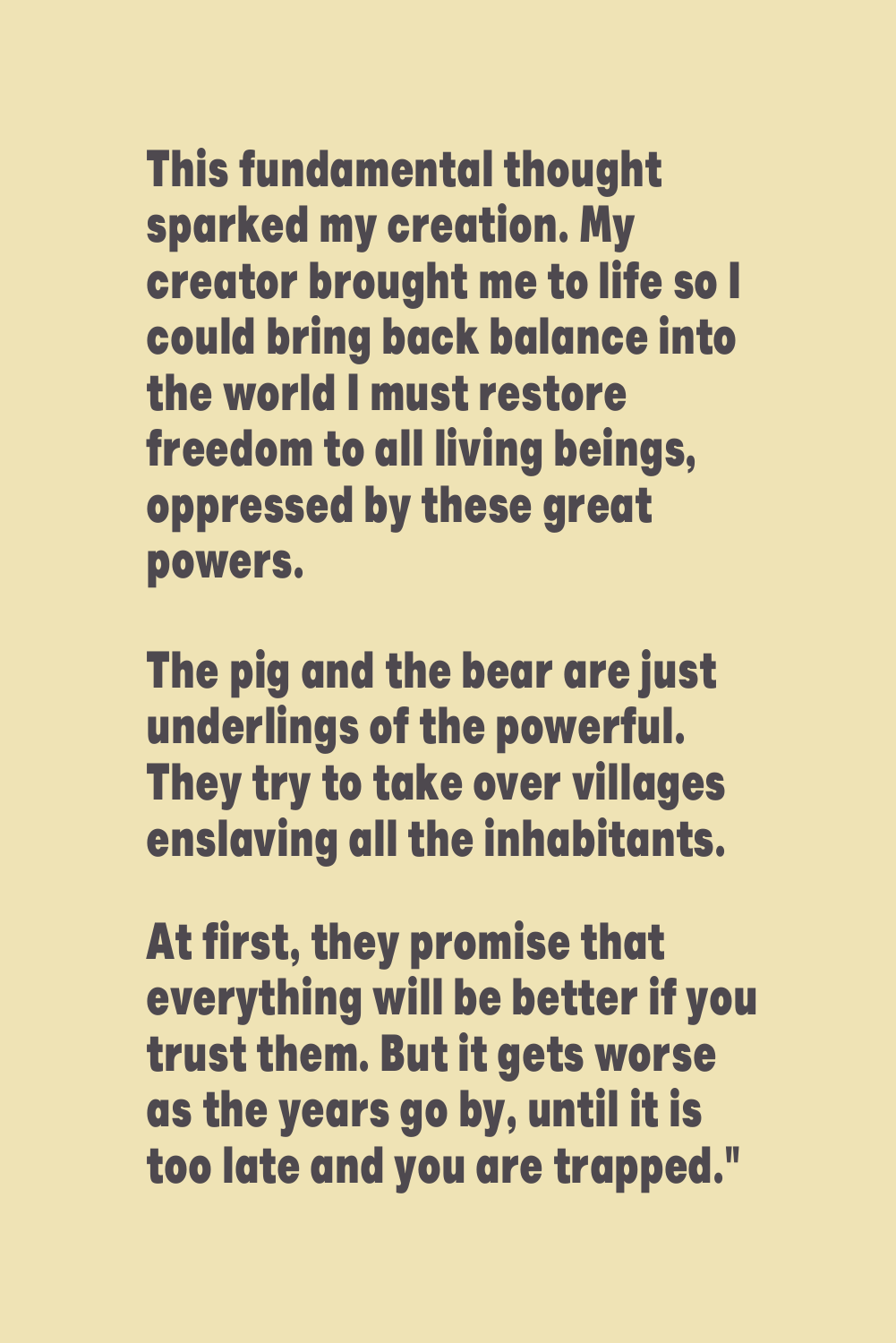#### Moon nodded and asked Bitcoin what he could do to stop this from happening to the village he loved. Bitcoin replied,  $" \| \bullet \$ small and vulnerable at the moment I can't do much against the big guys alone. But with your help, we can do it together."

Days passed and nothing exciting happened.

Moon pondered what Bitcoin had told him and wondered how he could help his village. After all, this was about his village, his friends, and his family.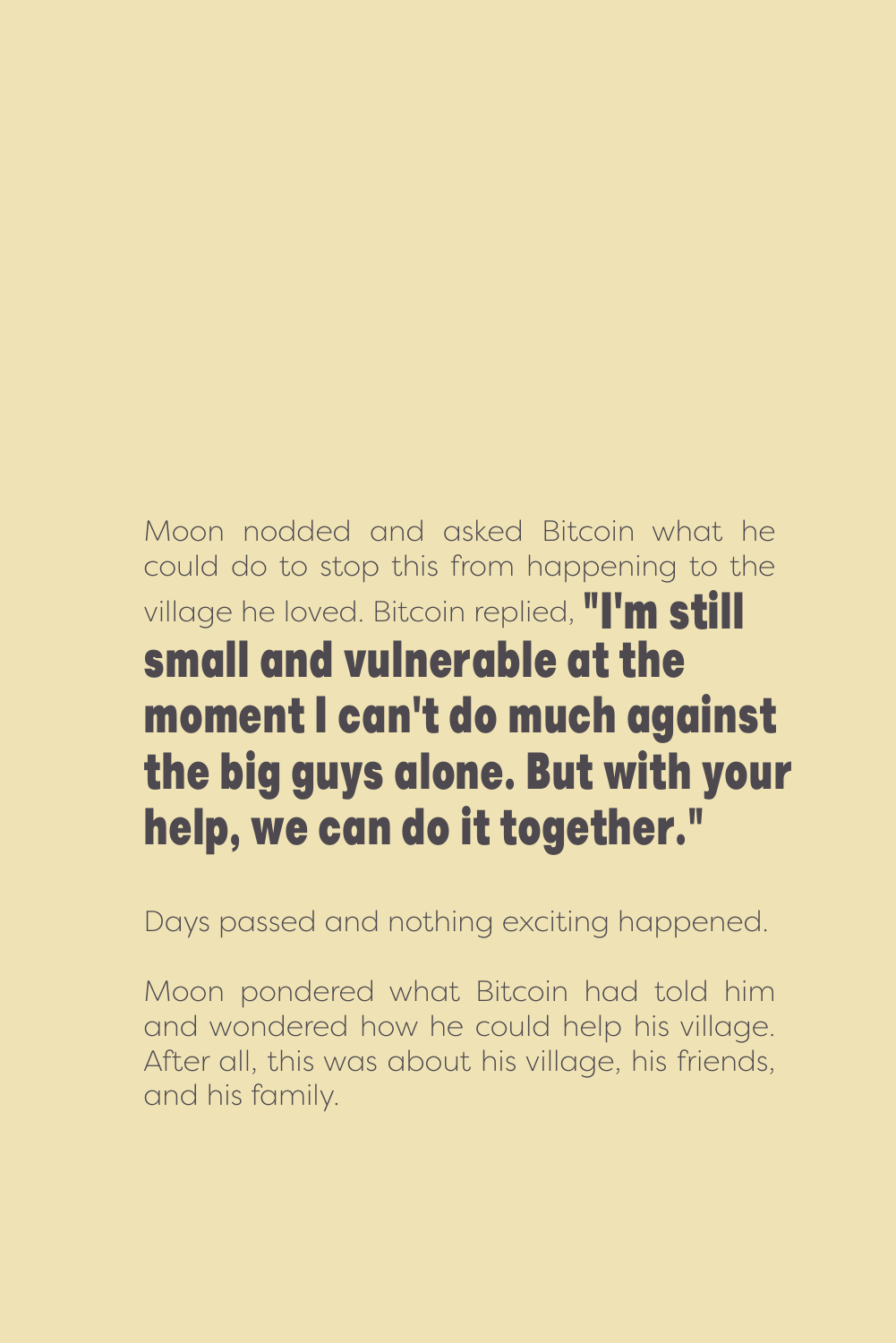

# Chapter 3: FED Piggy and Bloody Bear

One day, the pig and the bear showed up again! But this time they were not alone... They had a whole army with them. They all came with heavy machinery. They had come again! And this time not to talk. Just as they had announced.

The villagers saw the horde and were very worried. What are they going to do with the machines?' the inhabitants asked themselves. Through a megaphone, the pig spoke to the villagers.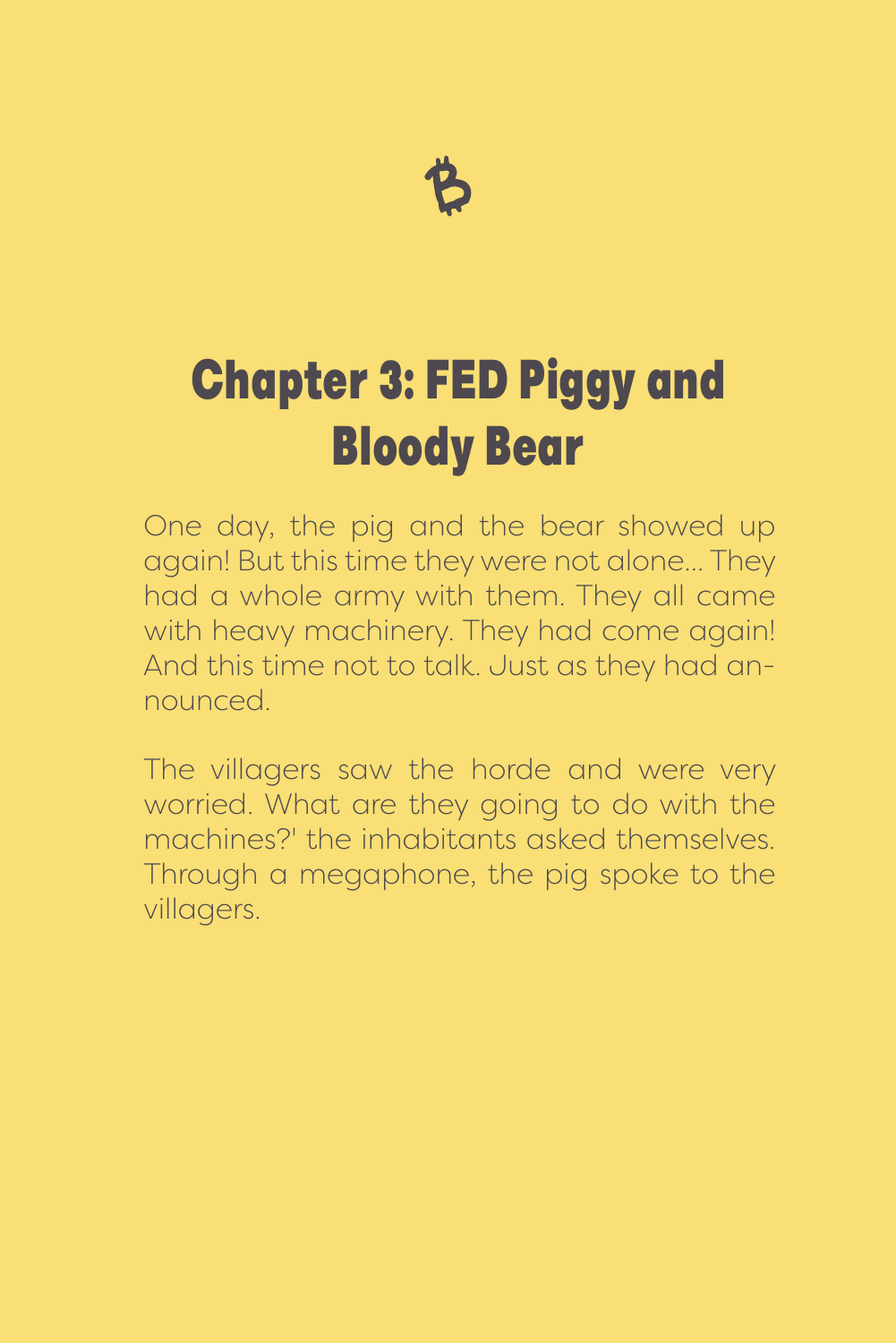"I am FED Piggy! I own almost everything in the world and I'm taking your village now. I advise you not to resist. And you can then work for me. Anyone who resists will be locked up. Be good and surrender. Anyone who wants to work for me, come to me now."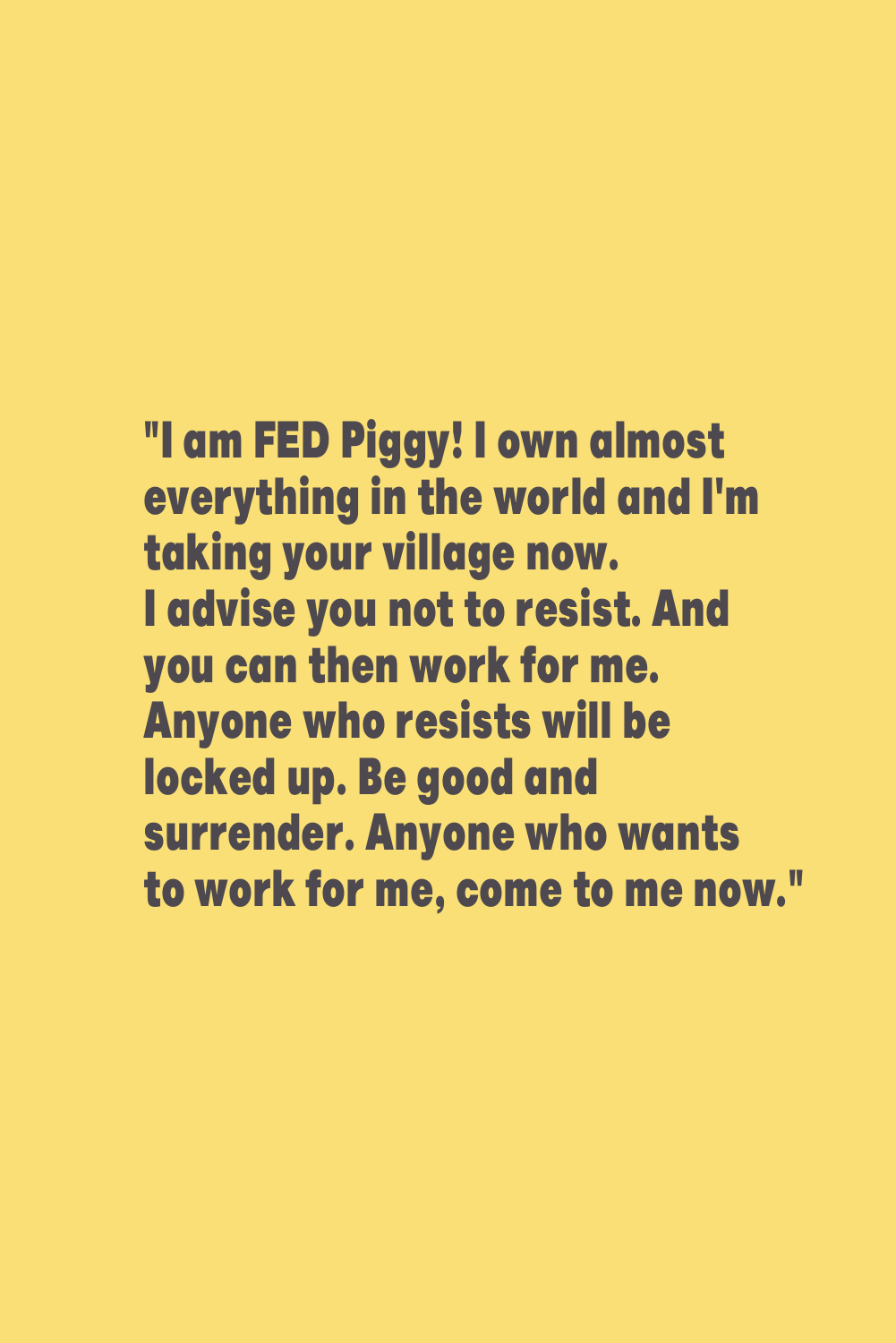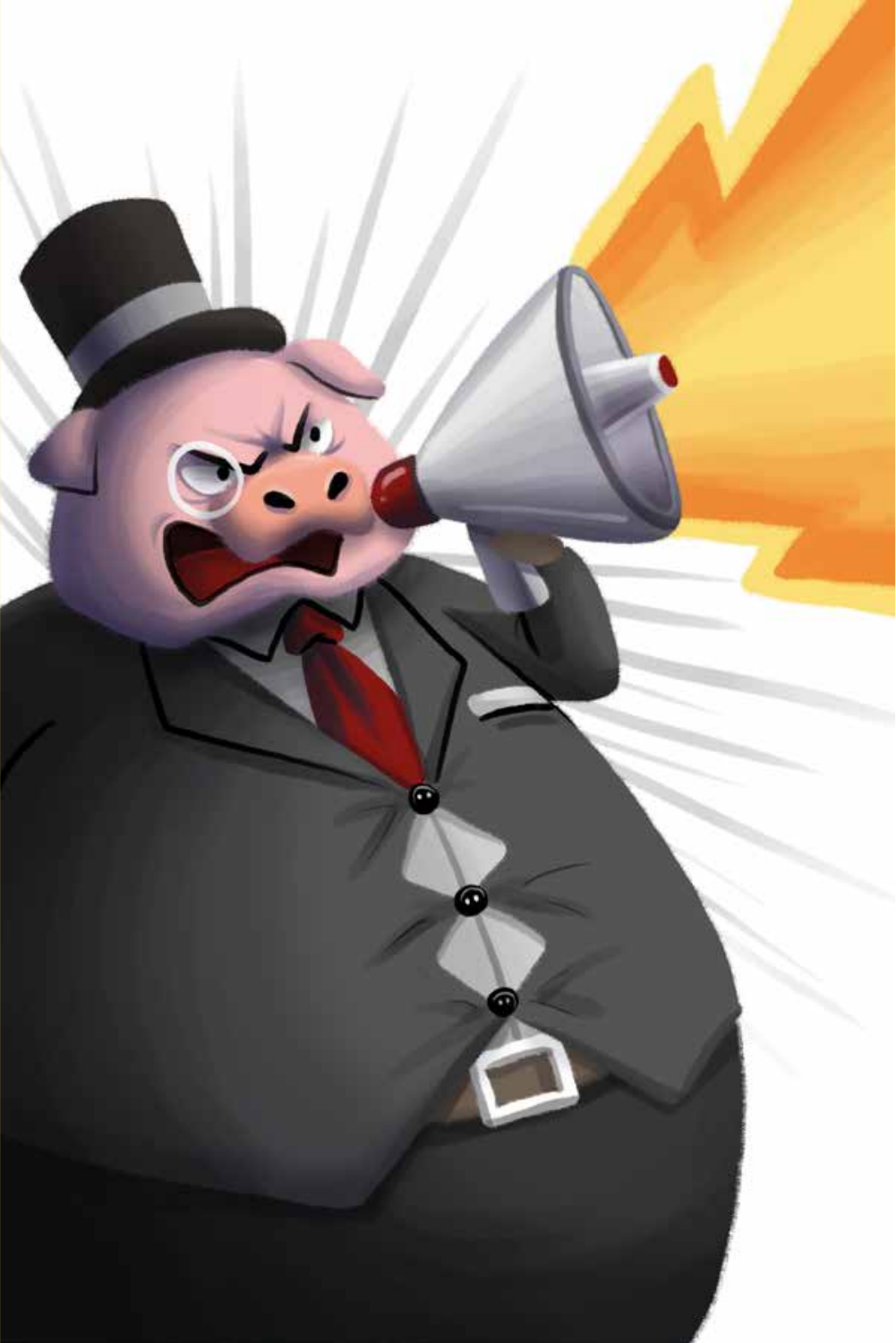It quickly became clear how serious the situation was and that an attack on the village was imminent! The inhabitants were in great danger. But no one was prepared for such a thing. The residents had to act quickly. Everyone armed themselves with whatever they had at hand. No one wanted to surrender without a fight.

FED Piggy waited a bit and realized that no one would surrender without a fight.

The attack on the village started! Following General Bloody Bear's orders, armed bear soldiers, followed by large battle machines, stormed the village! The residents screamed and fought bravely against the bear soldiers of FED Piggy and General Bloody Bear! Some residents threw stones at the machines. Others fought back with sticks, pitchforks and shovels.

A hopeless fight against such a great and powerful opponent.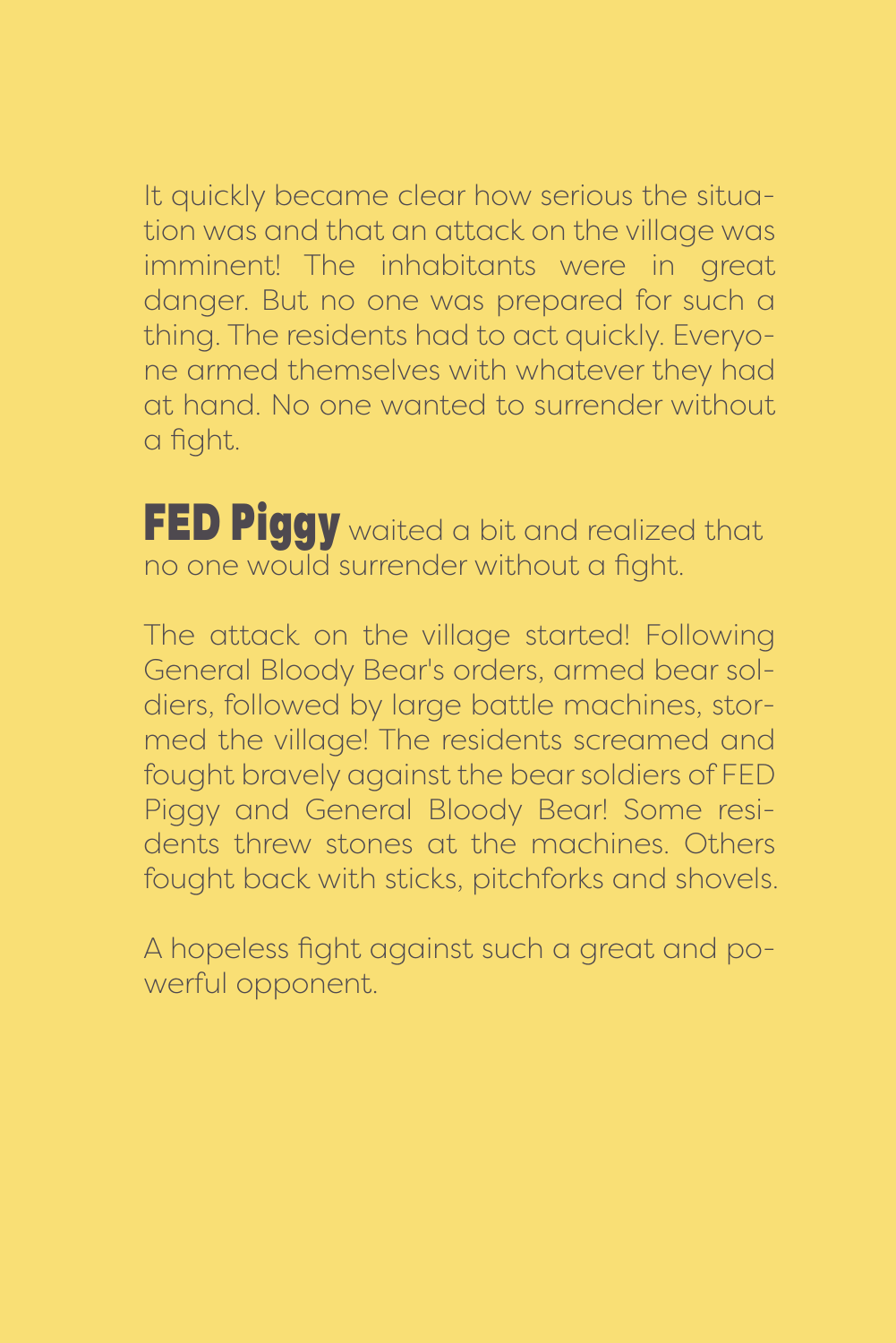Father Bull told little Moon to hide, not to be afraid and that everything will be alright. Moon ran back to the barn and hid under the hay, but was just able to follow what was happening outside.

Father Bull used his physical strength. He was strong and could fight some of the machines and opponents off. Moon had never seen his father like this! He was really proud to have a father such as him.

**Bloody Bear** noticed that his attack strategy was faltering where Father Bull fought, ramming everyone in his path with his strength.

Bloody Bear ordered his bear soldiers away from Father Bull and to focus on the villagers. He told his troops to bring them under control for good. He would take on Father Bull himself.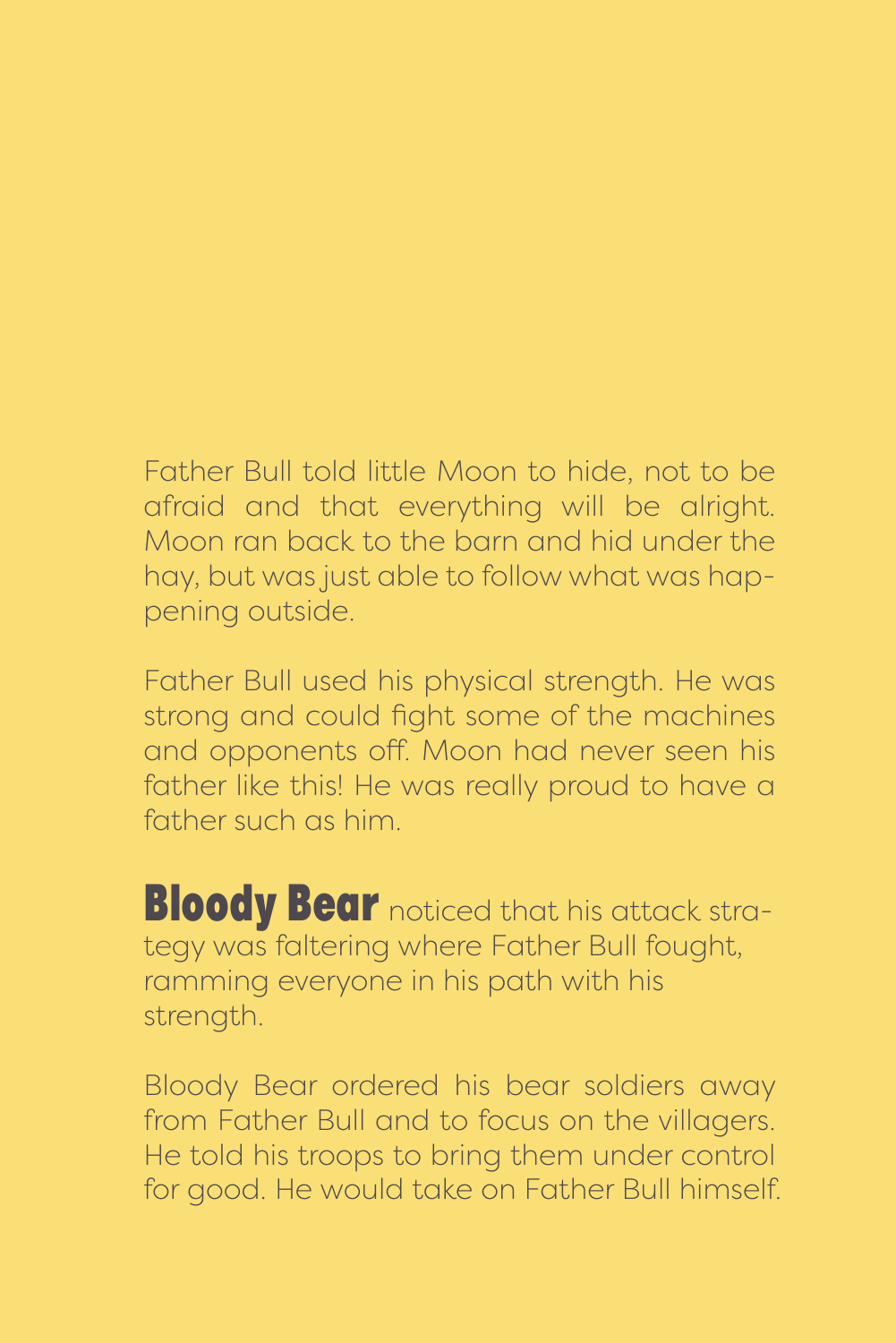Father Bull fought with all his strength and noticed how the bear soldiers turned away from him.

Exhausted but confused, he waited to see what would happen next. In the distance, something big moved towards him. It was Bloody Bear! Father Bull prepared for an attack and positioned himself to fend it off.

Bloody Bear was running so fast that a gigantic shock wave was created when he crashed into Father Bull! But Father Bull resisted the attack. Everyone involved caught their breath when they heard the bang and were caught in the blast wave.

It was unbelievable that Father Bull was still standing on his feet after such an attack. This gave courage to all the villagers. And they fought even more vigorously than before.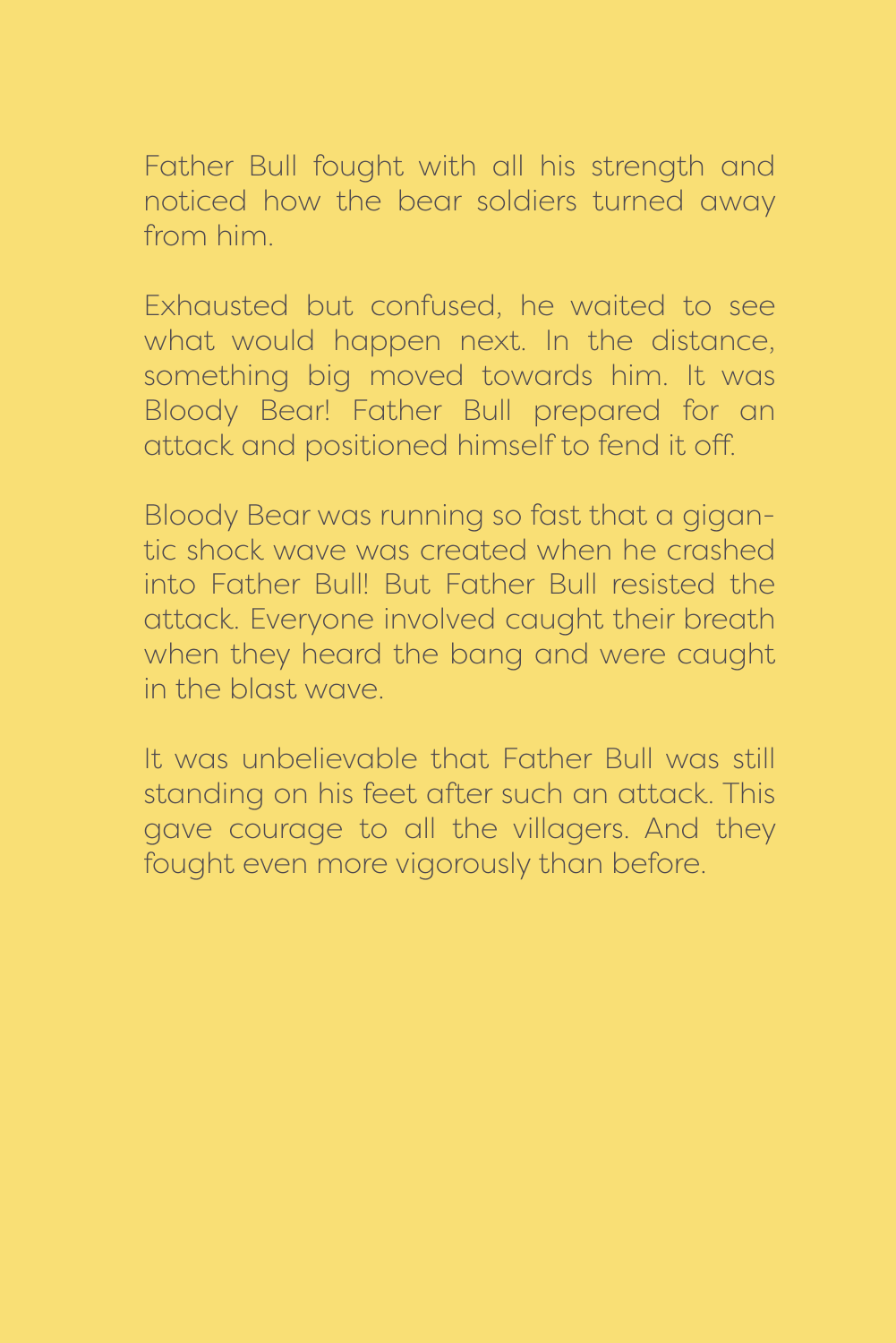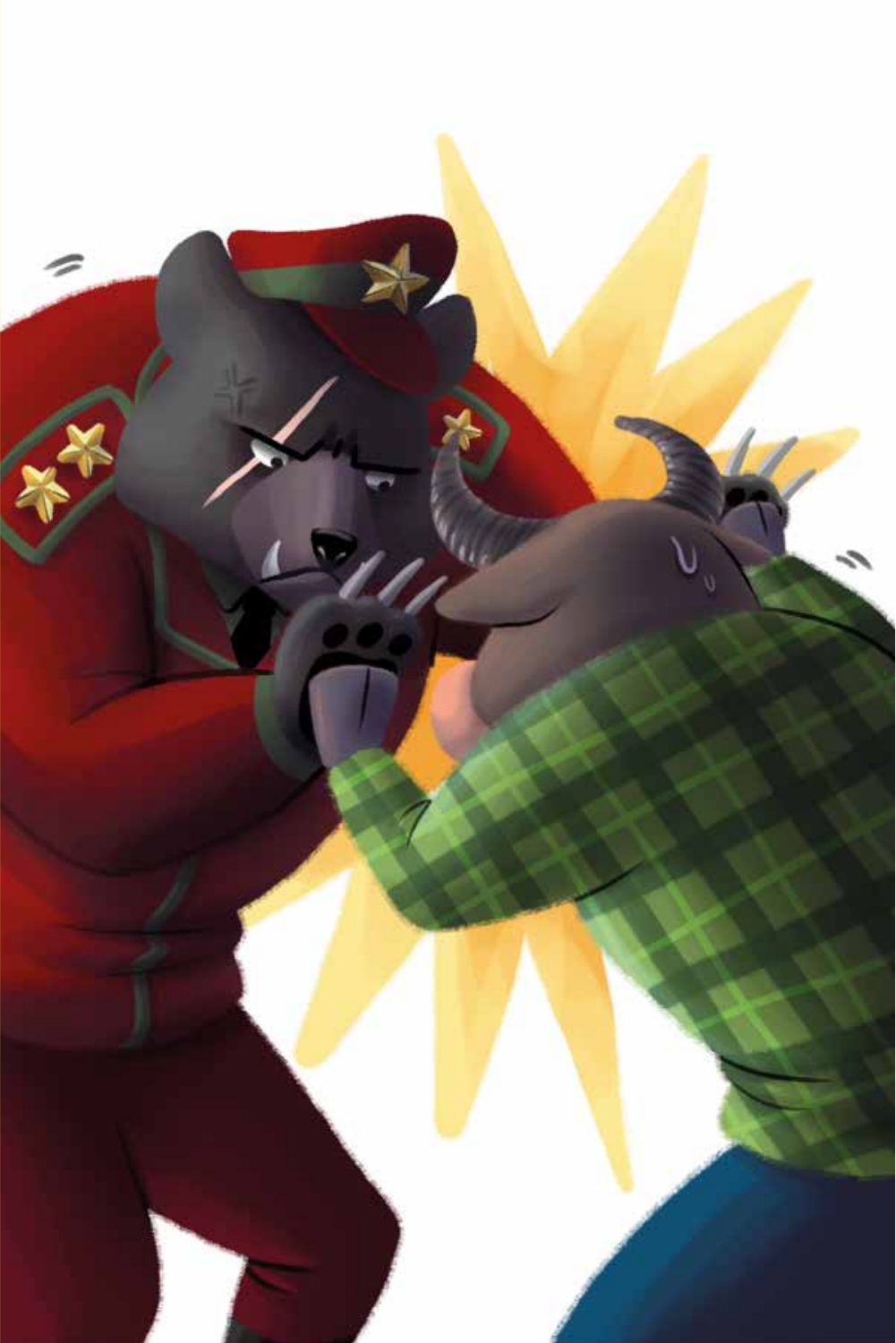#### Bloody Bear said to Father Bull, "You are a strong Bull! I did not expect that. But you won't survive the second attack!"

Father Bull was already battered and trying to gather his last reserves of energy to stand up to Bloody Bear. While Bloody Bear was preparing for the second attack, Father Bull once more took a defensive stance. Suddenly, Father Bull felt a noose tighten around his neck.

FED Piggy had thrown a lasso at Father Bull from behind. Ambushed! Bloody Bear quickly went on the attack and knocked down Father Bull!

Moon had seen all this and jumped up to go help his father. At that moment Bitcoin appeared and prevented him from doing so.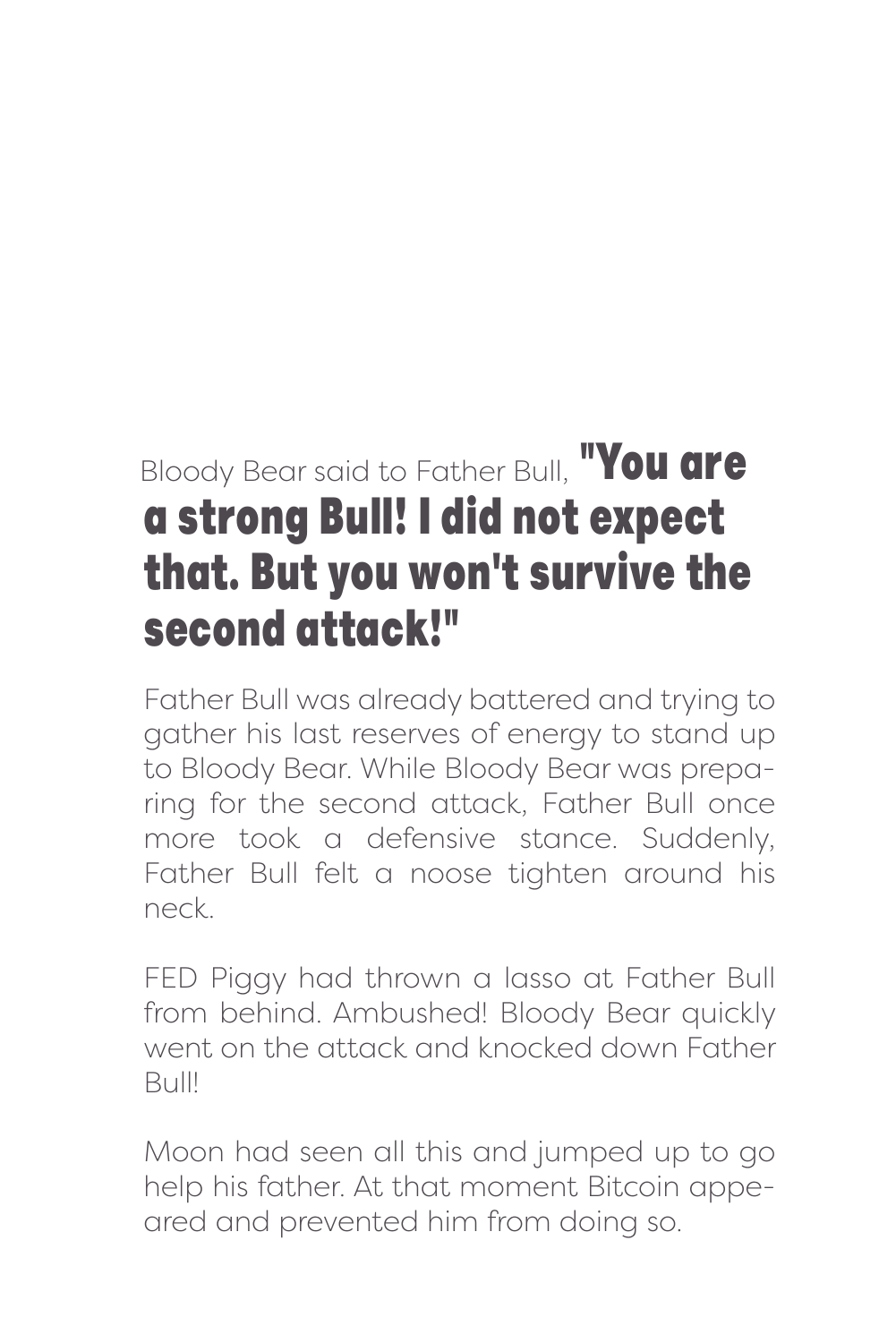#### Bitcoin said, "Moon, you can't go there! They will capture you too! We have to get out into the forest."

Moon replied, "But I can't leave my dad alone. I have to help him! Why doesn't anyone help him!"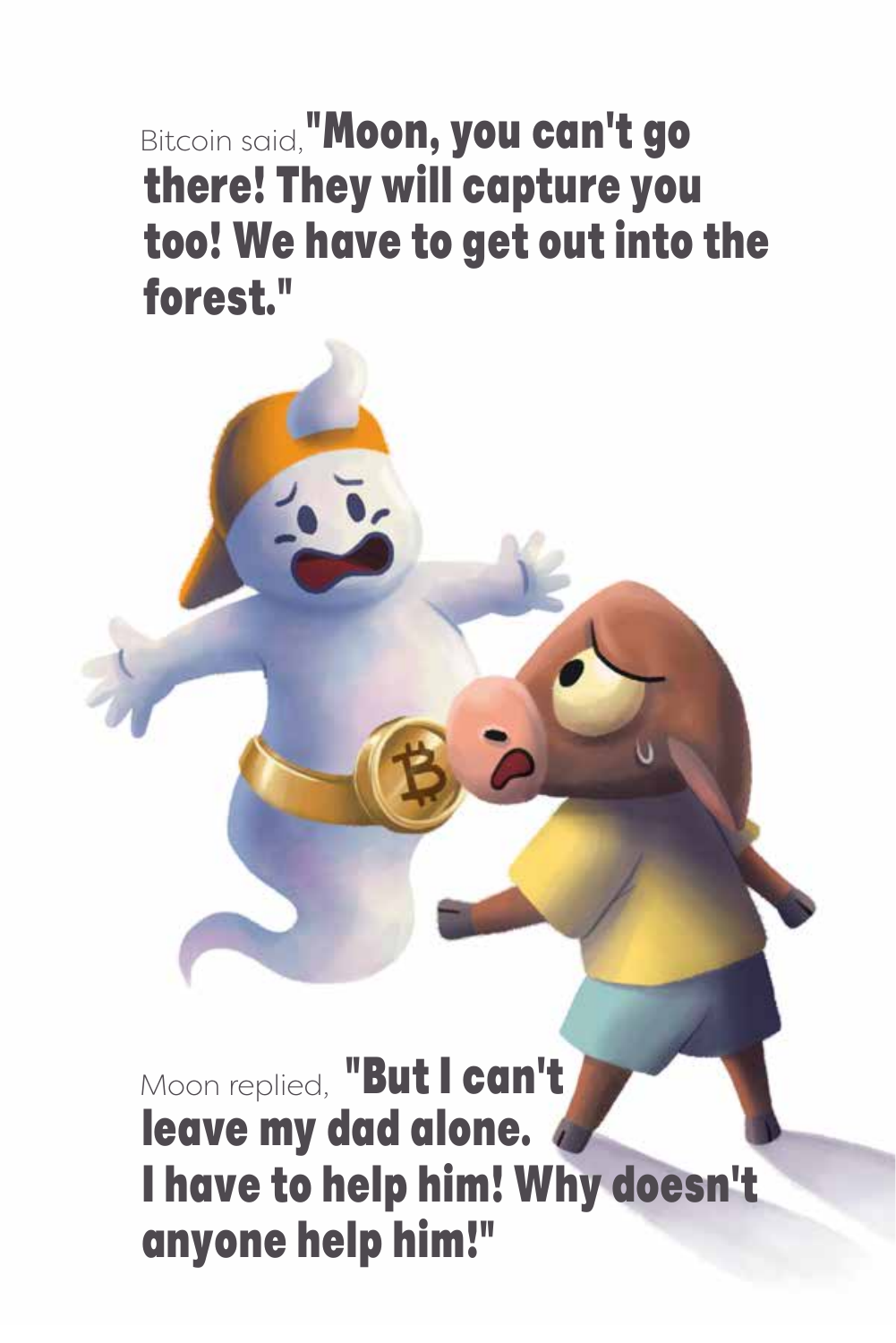### Bitcoin said, "No, Moon! We can't stay here any longer. We have to leave. I promise you that you will see your dad and everyone else again. But you have to trust me. Come now before it's too late."

Moon decided to trust Bitcoin, after all, he had saved him, he was his friend who was always there for him with tears in his eyes, he left his village and ran towards the forest.

He took one last look back. The whole village was on fire and it looked very bad. Moon ran as fast as he could, but he didn't know exactly where to go.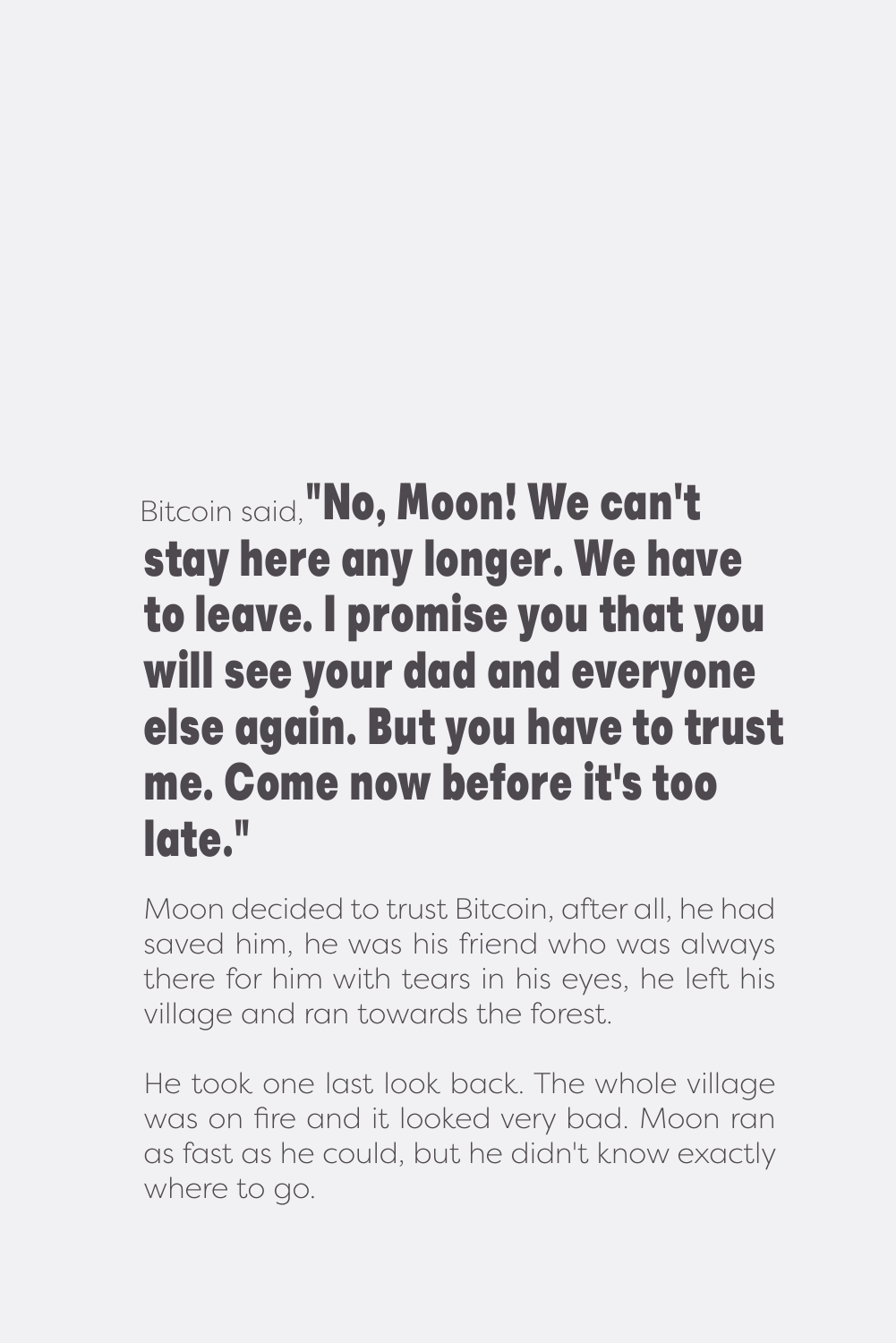Bitcoin was his guide. They went deep into the forest. Moon was already exhausted and could go on no longer! He was slowly losing strength and confidence in his friend. 'Where was he running to?' he asked himself. He began to doubt, the guilt of leaving his family and friend weighing heavily upon him. The poor were now prisoners of FED Piggy and Bloody Bear. He should have fought like everyone else.

He felt like a coward. And Bitcoin was also very quiet. Moon stopped, he could not go any further and lay down!

#### Bitcoin turned around and asked, "Moon, why did you lie down? We have to move on!"

Moon replied, "I'm not taking another step! We've been walking through the forest for days and I don't even know where we're going! I'm tired, hungry and I want to go back! I want to go to my family, even if I have to live in captivity."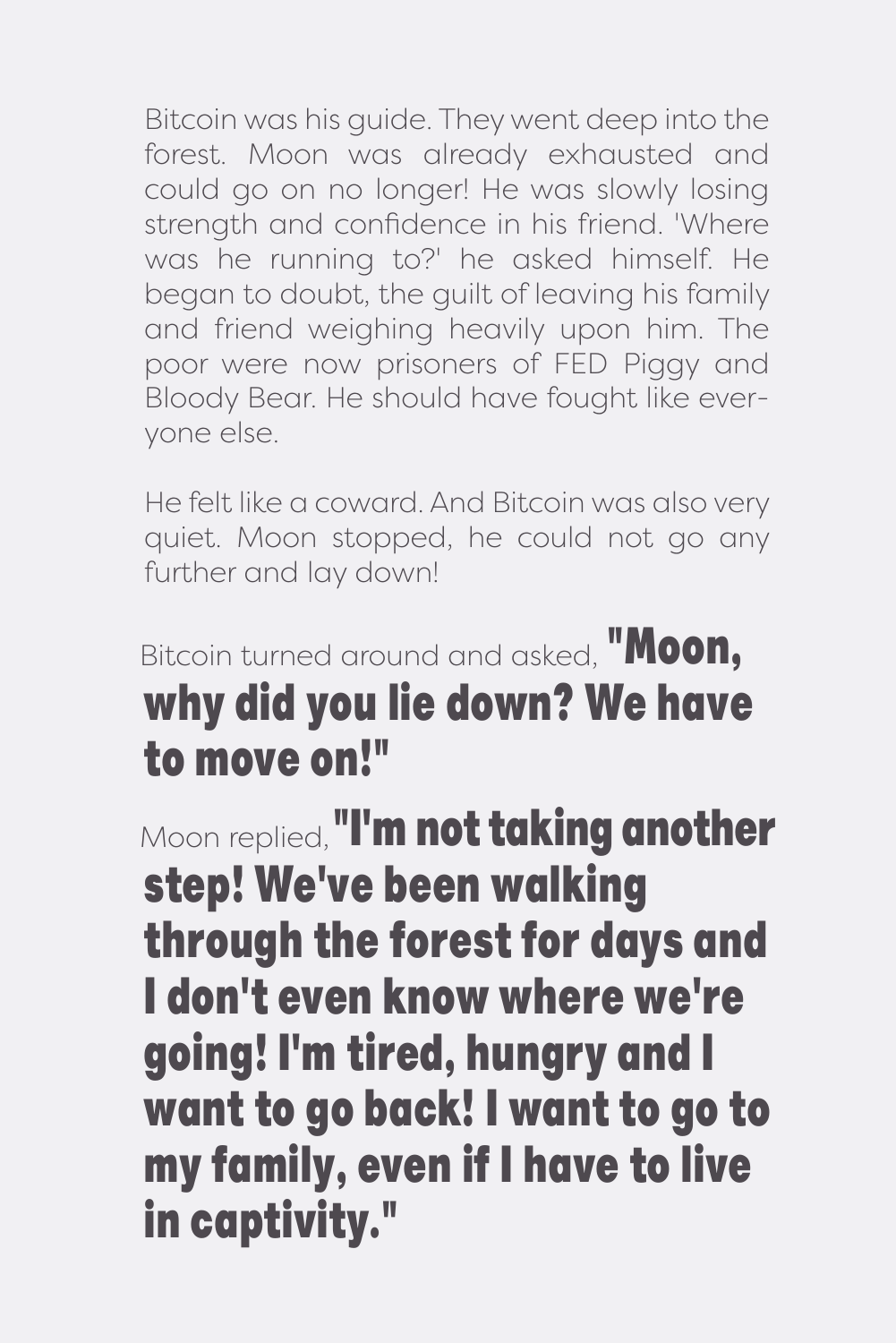Bitcoin sat down next to Moon and said, "Ah Moon, I know it's not easy for you right now. It seems like everything is hopeless. You are far away from home. You don't know what happened to your friends and family. It can all be very scary. But it would be much more frightening if you had been captured. Trust me and you will see your family again! You just have to believe in me!"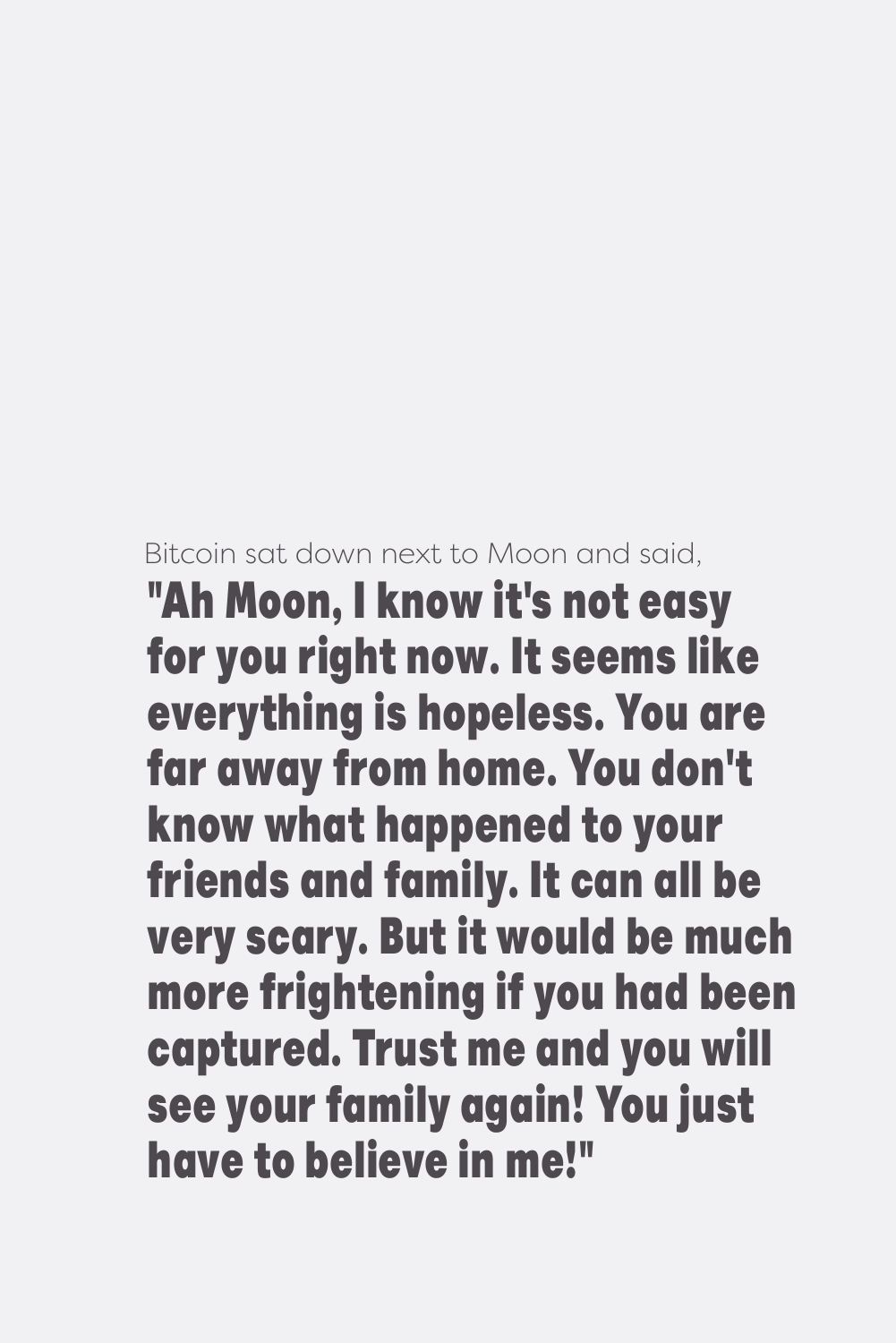## Moon replied, "I do, or I wouldn't be able to see you!"

## Bitcoin smiled, "Believing in me is one thing, trusting me is another. Do you trust me?"

Moon nodded his head and replied, **"Yes,** I trust you!"

## "Ok Moon, then we'll rest now. And tomorrow we will go on! We'll reach our destination

**soon!"** Bitcoin said happily.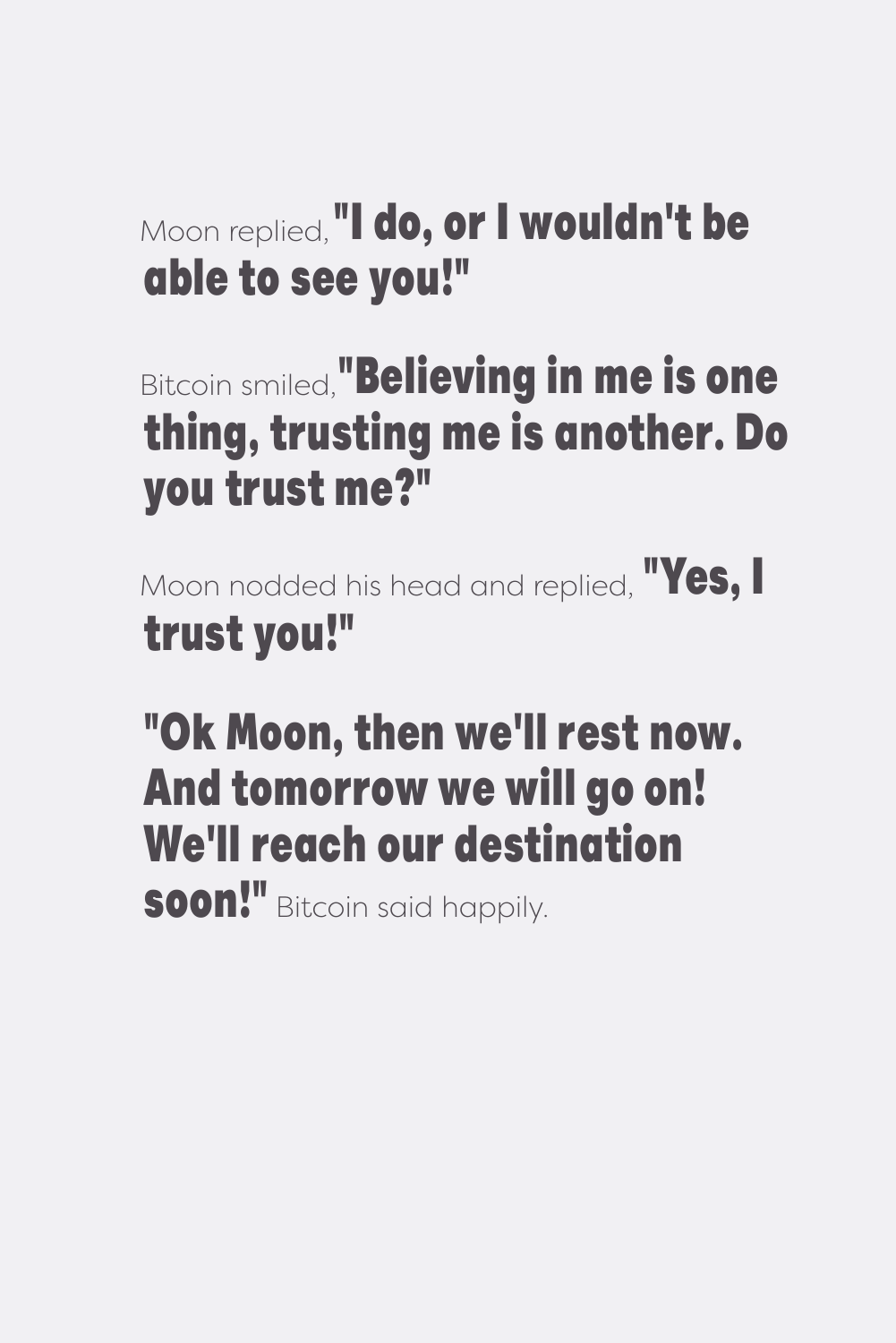They stopped for rest on the mountain where they could see over the forest. The village was no longer visible. But a bright spot in the middle of the forest was visible.  $\mathbf{W}\mathbf{as}\ \mathbf{this}$ him to' Moon wondered. The night was the place Bitcoin was taking quite and the stars were out in the sky.

Moon asked Bitcoin, "What is this place we're going to?"

Bitcoin replied, "Bloody Bear and FED Piggy have already destroyed many villages and there are others who have lost their family and friends. I have brought you all to one place."

Moon was surprised. "Do you mean that others can see you, too?"

"Yes, Moon! There are others who can see me!"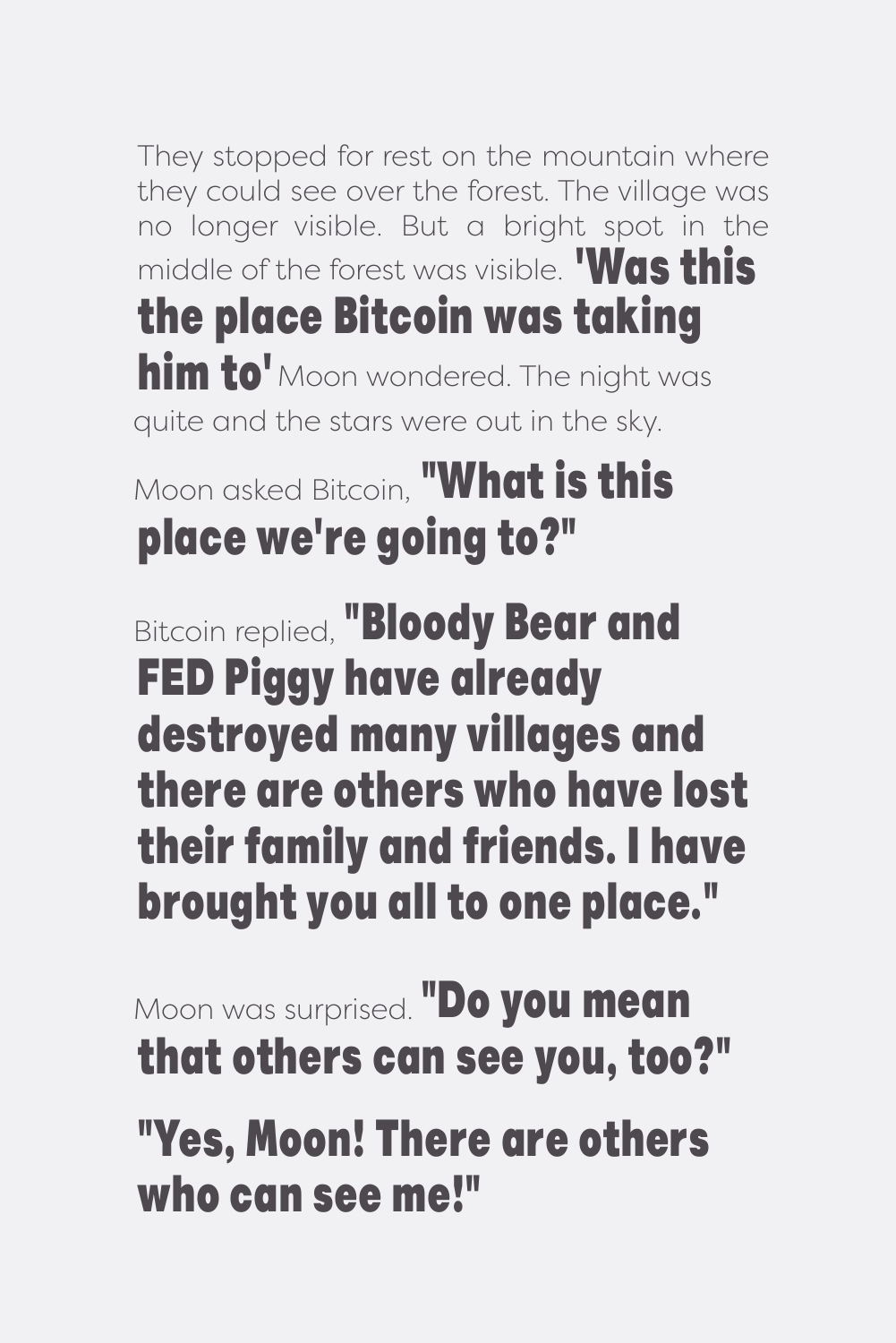The next morning, Moon was excited to meet the others. When he opened his eyes, Bitcoin was already ready to go.

# Slept at all?" asked Moon. "Tell me Bitcoin, have you not

## "No, Moon! I never sleep and I am always there for you!"

## Bitcoin," Moon replied, "But come on "You really are fascinating, now, I want to meet the others and tell them what happened to us. Which way do we have to go?"

Bitcoin nodded and steered him in the right direction. **"That's the way to go,** follow me! We're almost there."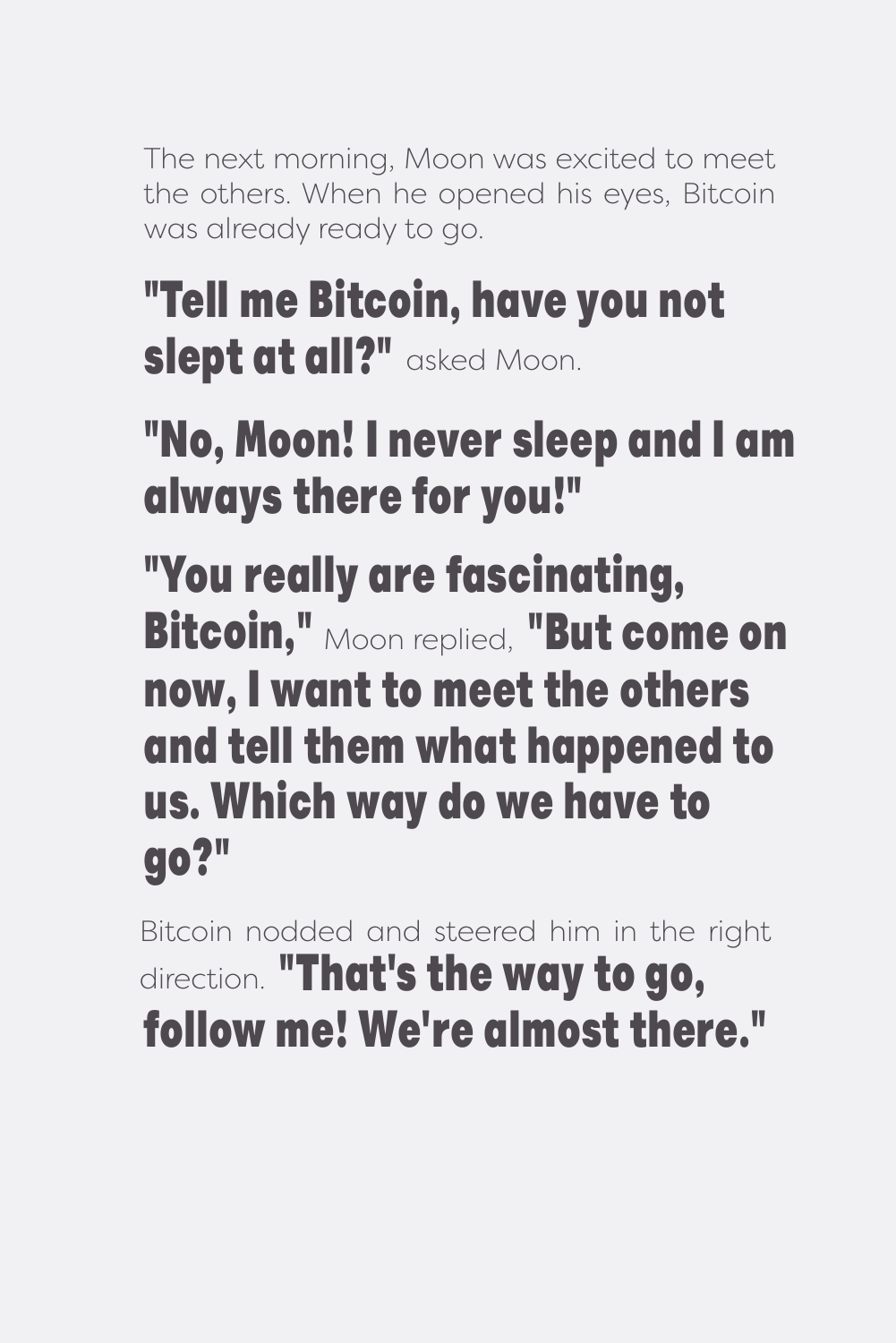

## Chapter 4: The new world

While walking through the dense forest, they came to a place where the forest was so overgrown and dense that it was impossible to walk through.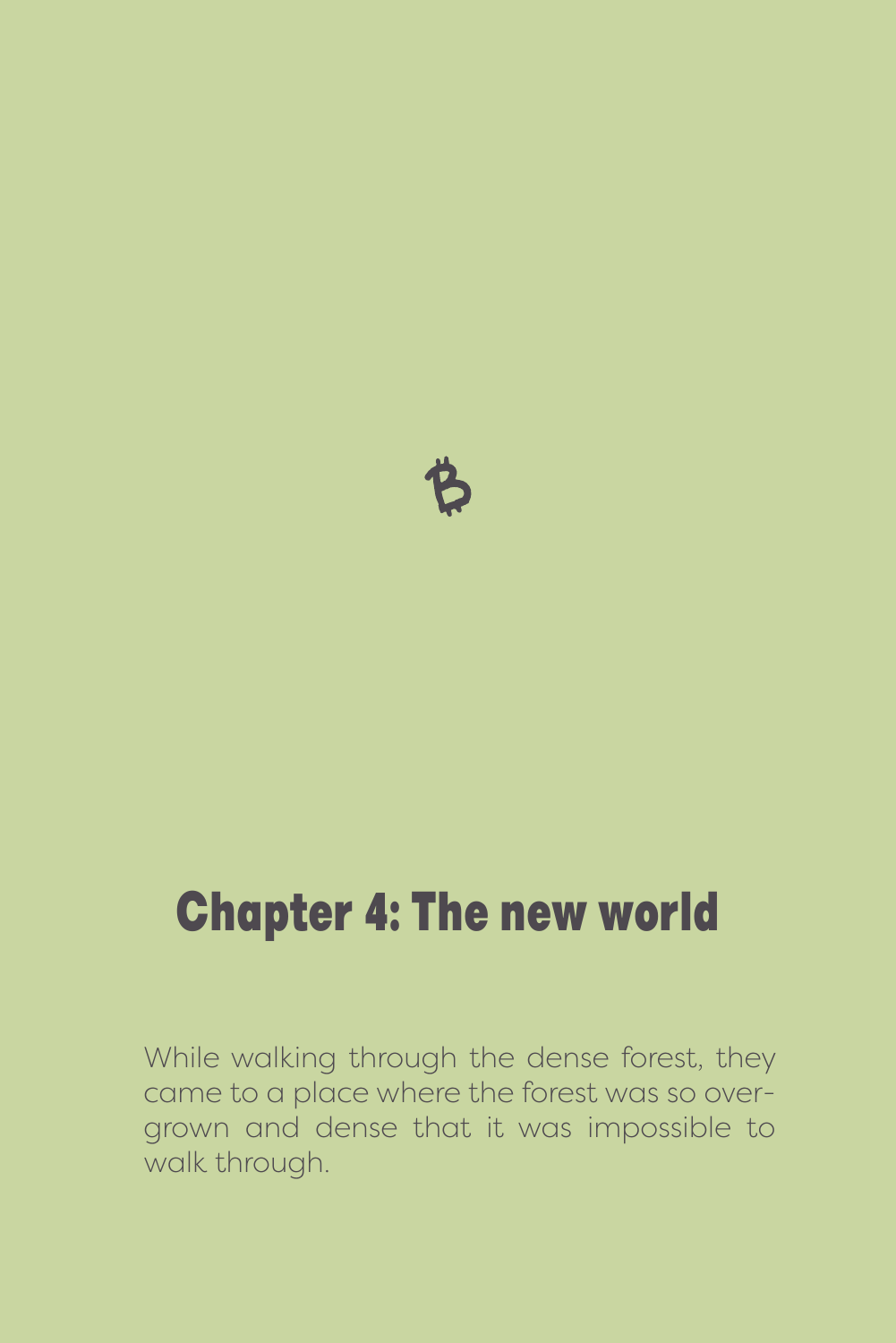Looking at a wall of thorny brush and branches Moon asked Bitcoin, "**We're not** getting anywhere. What now?"

"Don't worry!" replied Bitcoin. "The forest will clear a path for us when we speak the magic words."

"Magic words?" asked Moon in surprise.

we'll be allowed to enter," $_{\mathsf{Bitcoin} \, \mathsf{said.}}$ "Yes, Moon, this is a protected area. We can only get in by speaking the magic words. The act of speaking the magic words, To Seed, will grant us passage. I'll whisper the words to the forest and that's how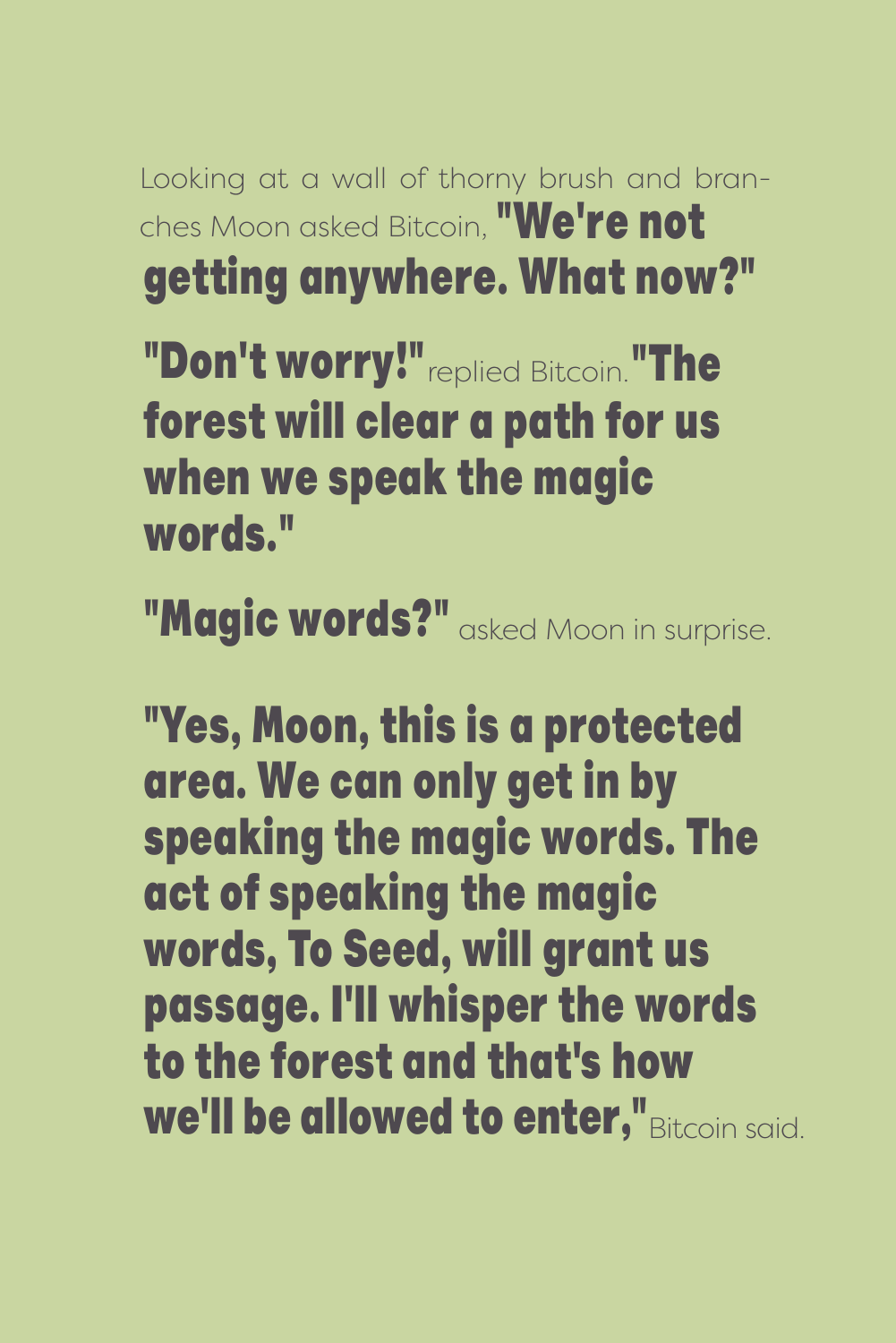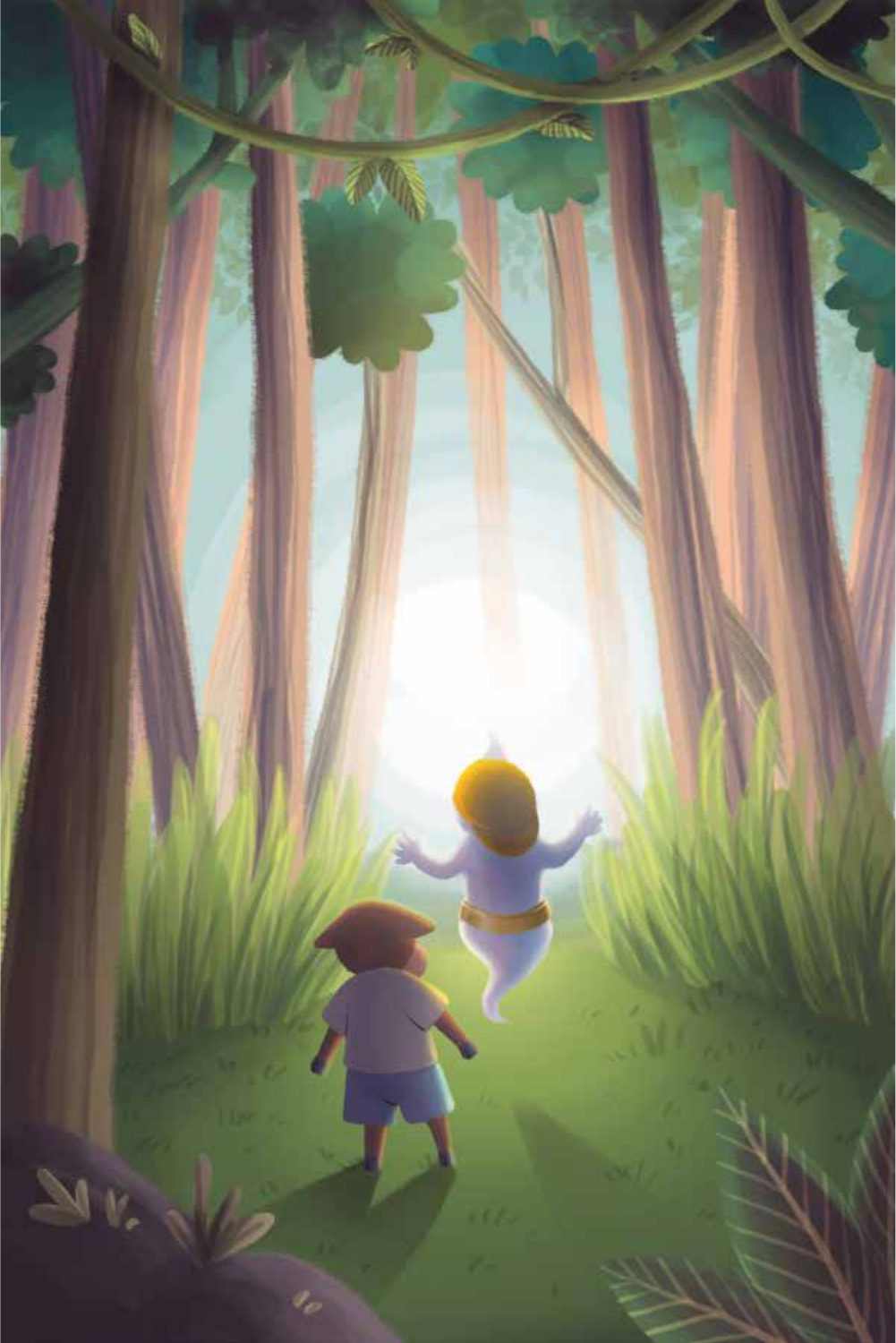Moon was really impressed when Bitcoin whispered the magic words and the forest cleared a way through the undergrowth. A tunnel opened up as if by magic. Bitcoin went through first and Moon followed him carefully.

As the two were walking through the tunnel, Moon glanced back noticing that the entrance was slowly closing behind them.

# Moon asked, "What is this place?"

### enough, Moon! This is just the beginning!" Bitcoin replied, "You'll see soon

The two saw a bright light at the end of the tunnel. Each step brought them closer to the end of the tunnel and by the time they reached it Moon was speechless. For the first time Moon saw the mysterious place Bitcoin had been talking about all along.

It was a new world where the laws of nature were different from those in the outside world. It was as if he were in heaven. There were mountains, rivers, lakes as far as the eye could see and many, many smaller towns. But they were floating in the air connected by hanging bridges made of strong chains.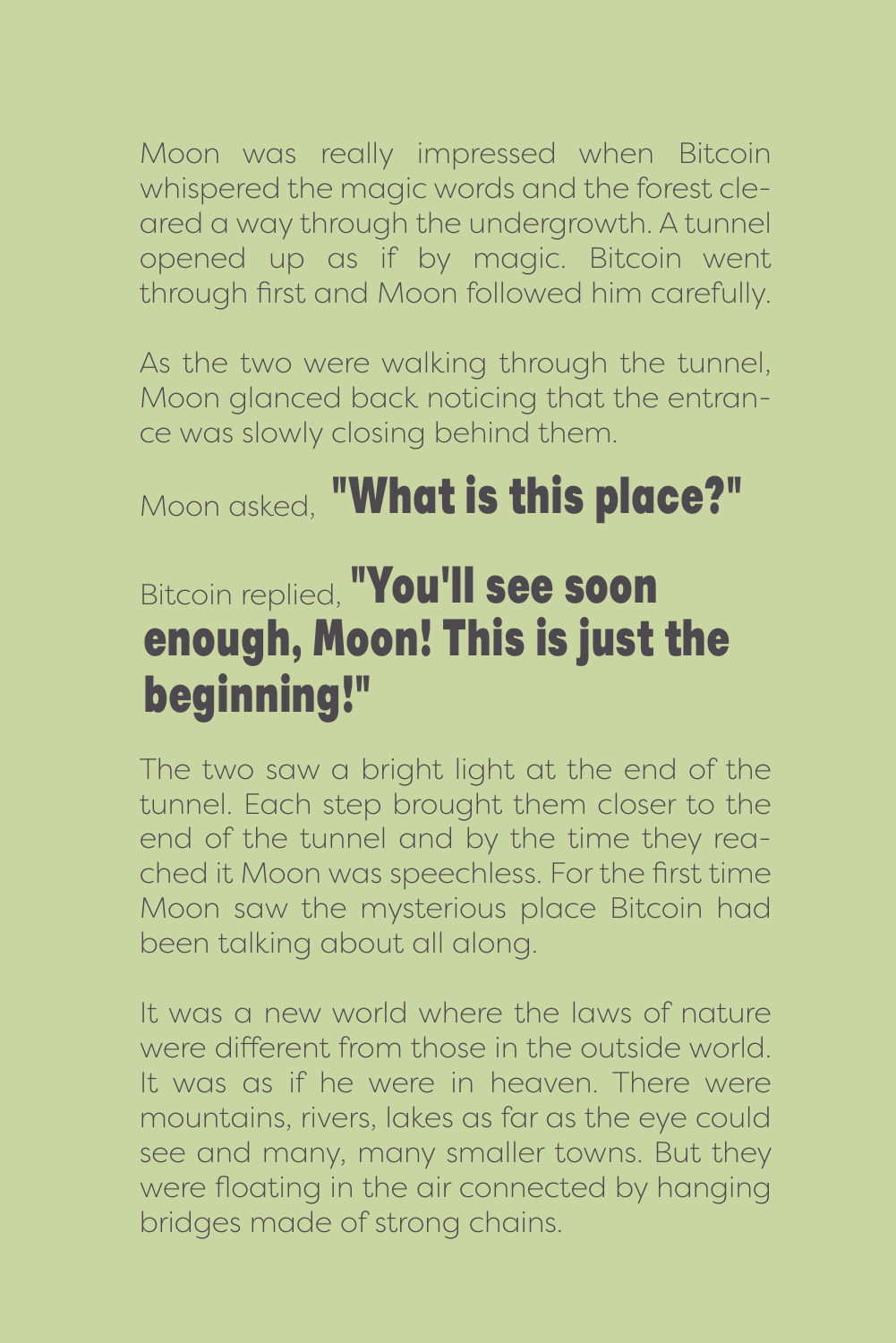Moon was impressed and astounded exclaiming, "Wow, Bitcoin! What a beautiful sight!"

world is different from the world where we come from in many ways. Here, everyone lives free and there is nothing evil here." Bitcoin smiled and said, **"Moon, this** 

"Hmm, you mean like my village, except there's no one to destroy it?" inquired Moon.

"Yes, that's right! And if someone even thought about destroying everything, then everyone in this world would stop that thought or action immediately. We are all connected to each other here and the principle - One for all and all for one" truly applies.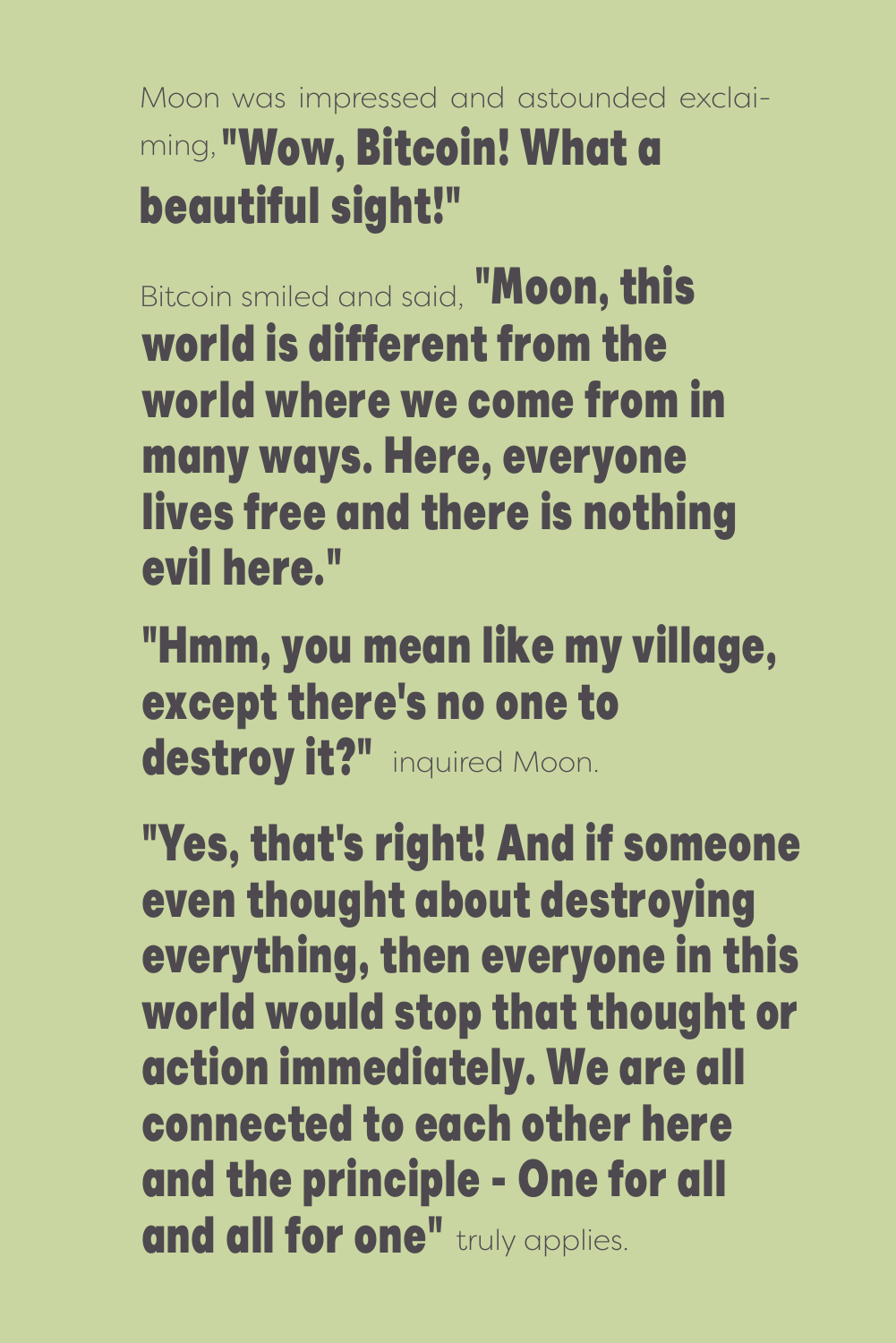## "A true democracy, no one is excluded here, everyone is allowed to be a member,"

Bitcoin replied.

## Moon marvelled, "Not bad!"

#### "Come on now! Let's meet the others!" Bitcoin said to Moon.

Moon looked at everything carefully. It was a fantastic world and everyone was happy, nice and content. He remembered his family and friends and became thoughtful. I wonder how they are doing, he wondered. But he would have to trust Bitcoin, he had promised to trust him.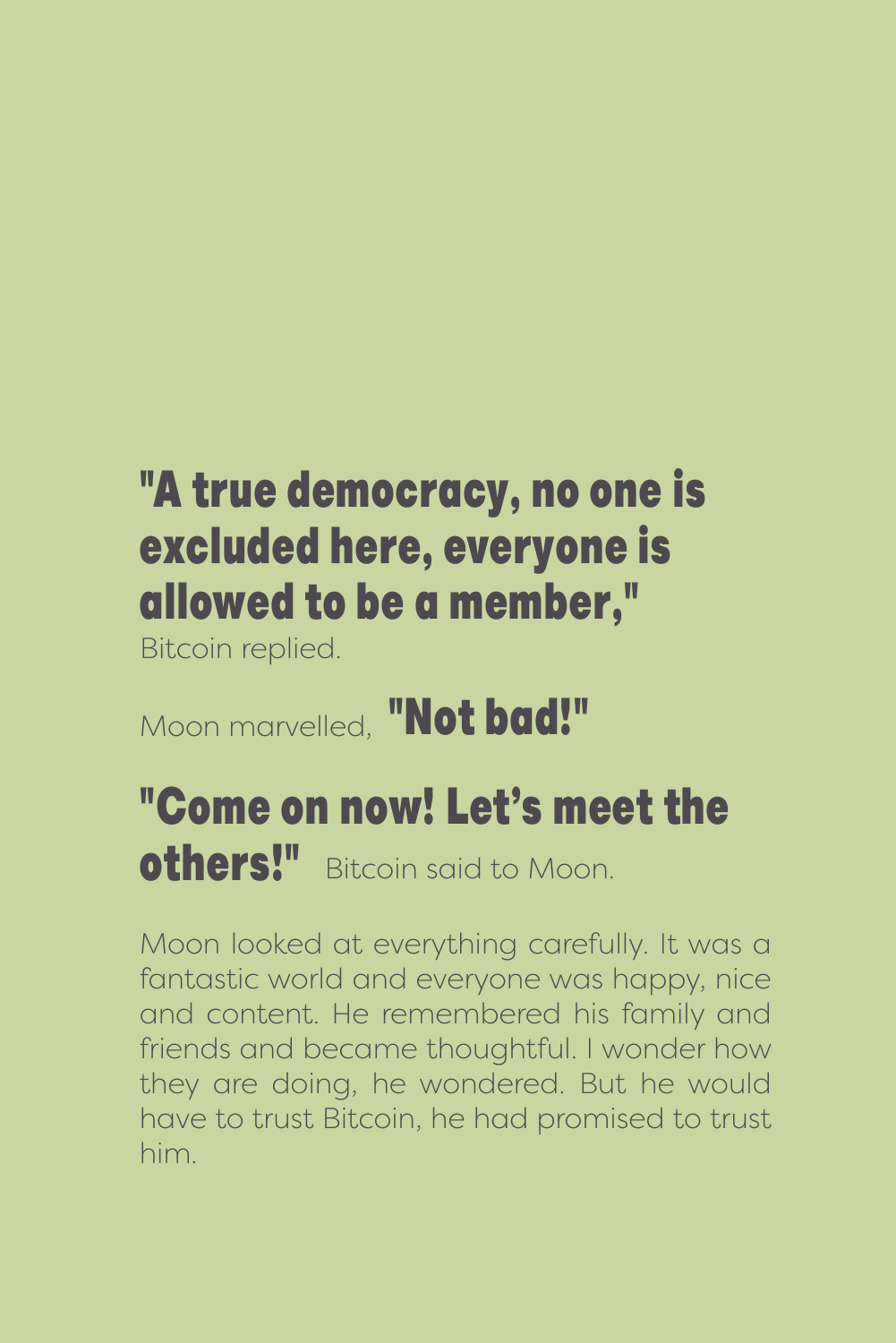After a long walk through the new world, they reached the place Bitcoin had been talking about. It was a very inconspicuous spot, but this place exuded an incredible energy. In this place, Moon was no longer hungry or tired. From one second to the next, he was full of energy.

Moon did not understand what had just happened to him, but he found it pleasant.

At a tree, the two stopped and Bitcoin raised his voice and called out "HODL".

Whatever that meant. The call was apparently answered by some of the local inhabitants, who were approaching. They were all bulls! Just like Moon. Some smaller and some bigger.

Moon was happy to see so many of his kind. Everyone believed in Bitcoin and could see him. Moon suddenly had allies. The new arrivals asked Moon where he came from and how he learned about Bitcoin. Moon told his story while the others listened. The more Moon spoke, the more he felt a connection to his new friends. No one laughed at him and everyone believed his story.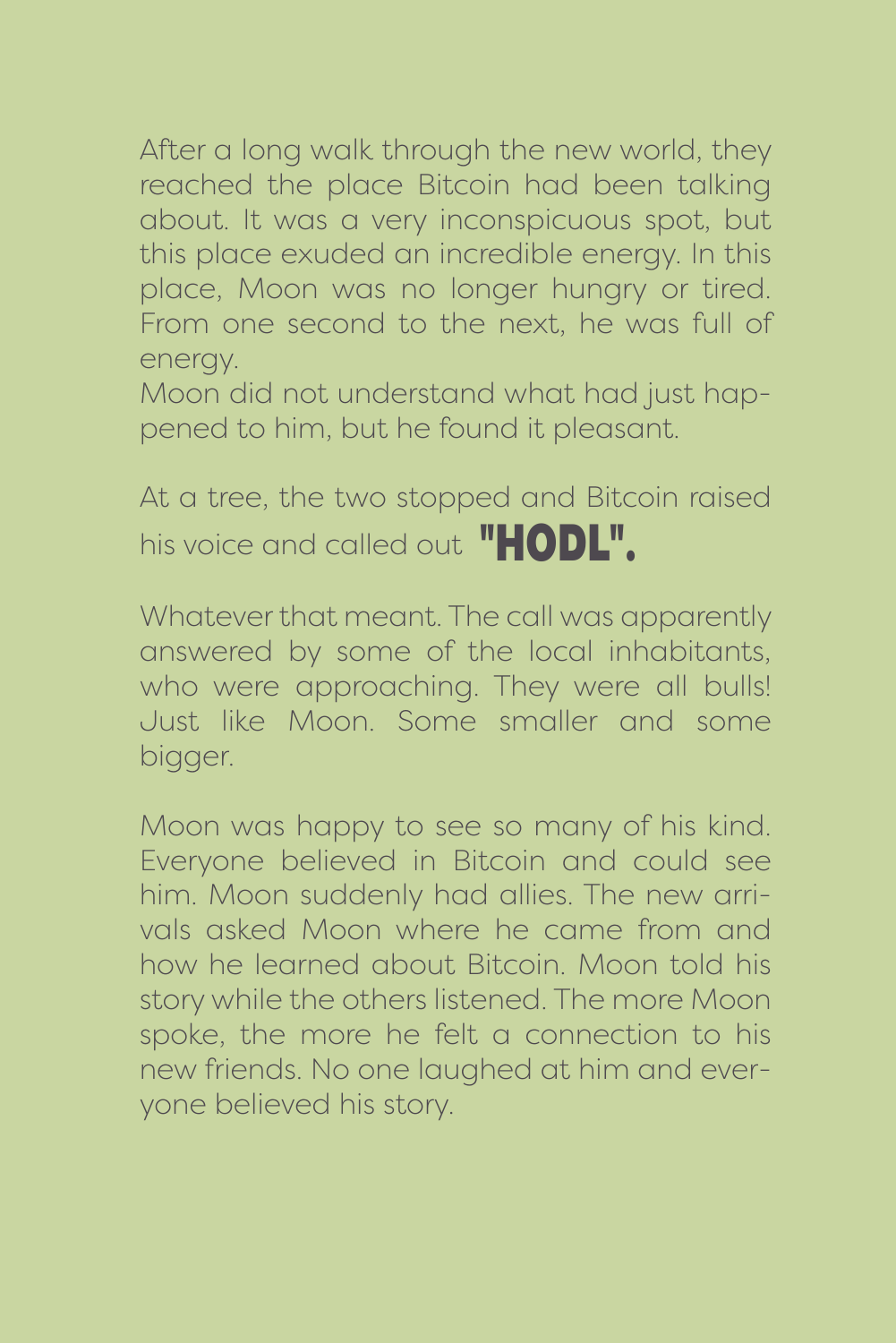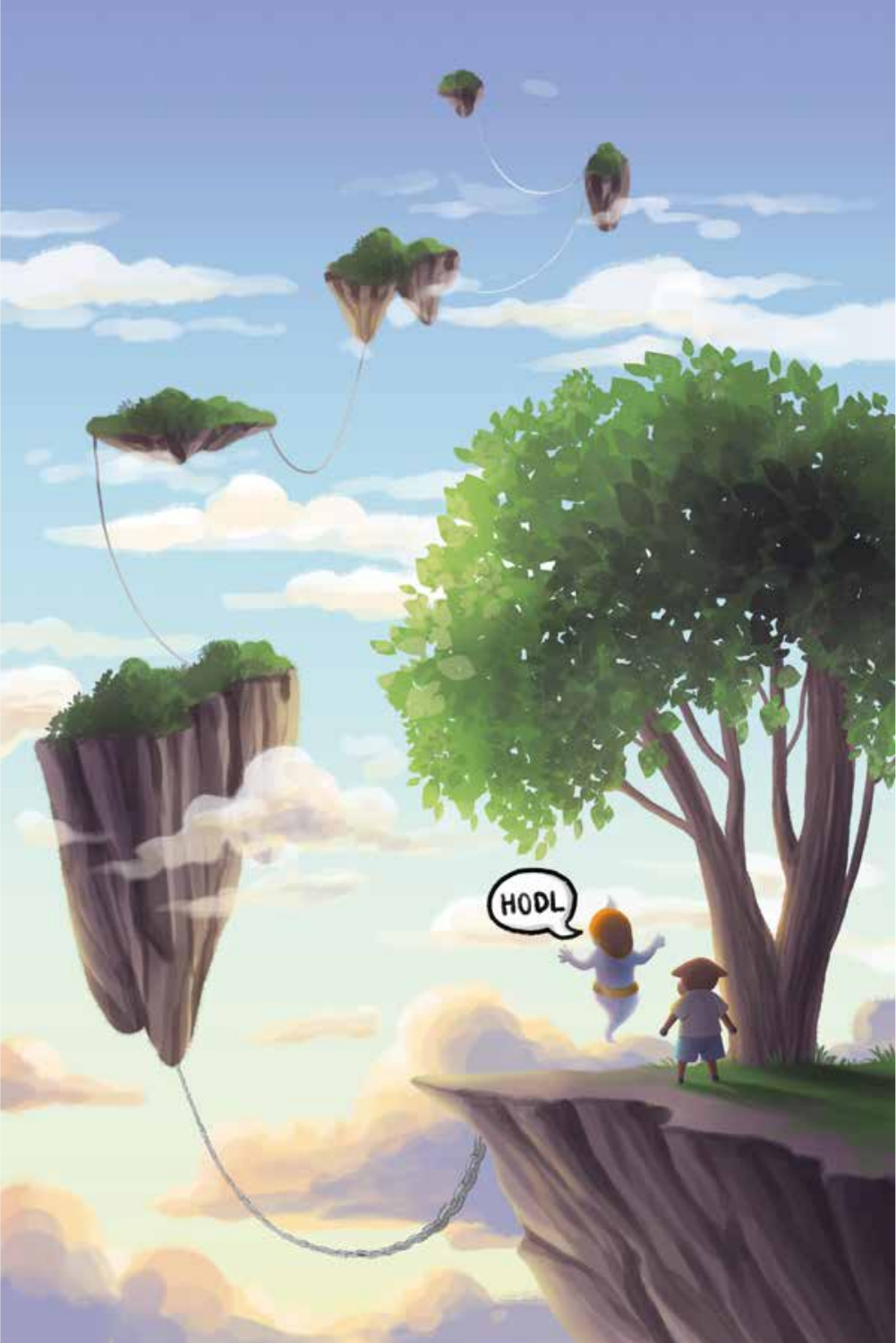#### and we're not going to let you down!" They told Moon, "You're a part of us

just become a part of this world and absorbed it's full power. Can you feel yourself getting better yet?" Bitcoin interjected, **"Moon, you have** 

stronger and happier ever since we arrived here!" Moon replied, "Yes, I have been

#### "That's the advantage of this world. You always get stronger," Bitcoin replied.

It dawned on Moon why Bitcoin wanted him to come here. He wanted Moon to become stronger. Bitcoin asked Moon if he would be willing to stay and train. Moon nodded and agreed to do so.

time training in this new world. Four years passed, and Moon spent the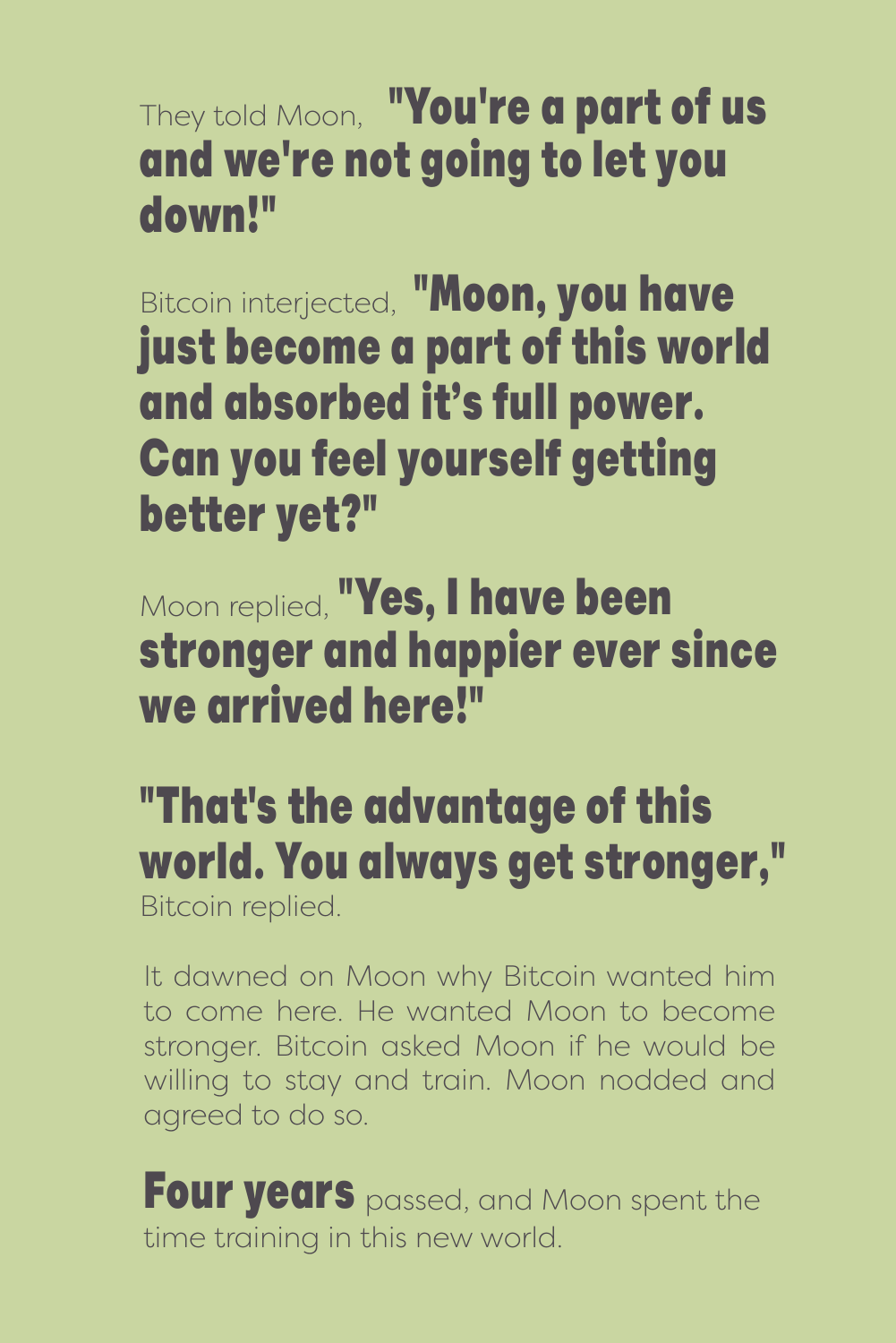Moon had grown bigger and stronger during his time in this new world turning into a magnificent creature. He felt ready to go back to his village and rescue his family and friends.

One day he called his new friends and told them that he was going to go back to his village and save everyone. The others however didn't think that was a good idea. They said he would have to become much stronger.

Moon did not understand the reaction of his new friends. He had trained so hard the last few years. He was now almost as big as his father. He was ready!

He wanted to demonstrate this to his friends and to show them how strong he was attacked a big rock.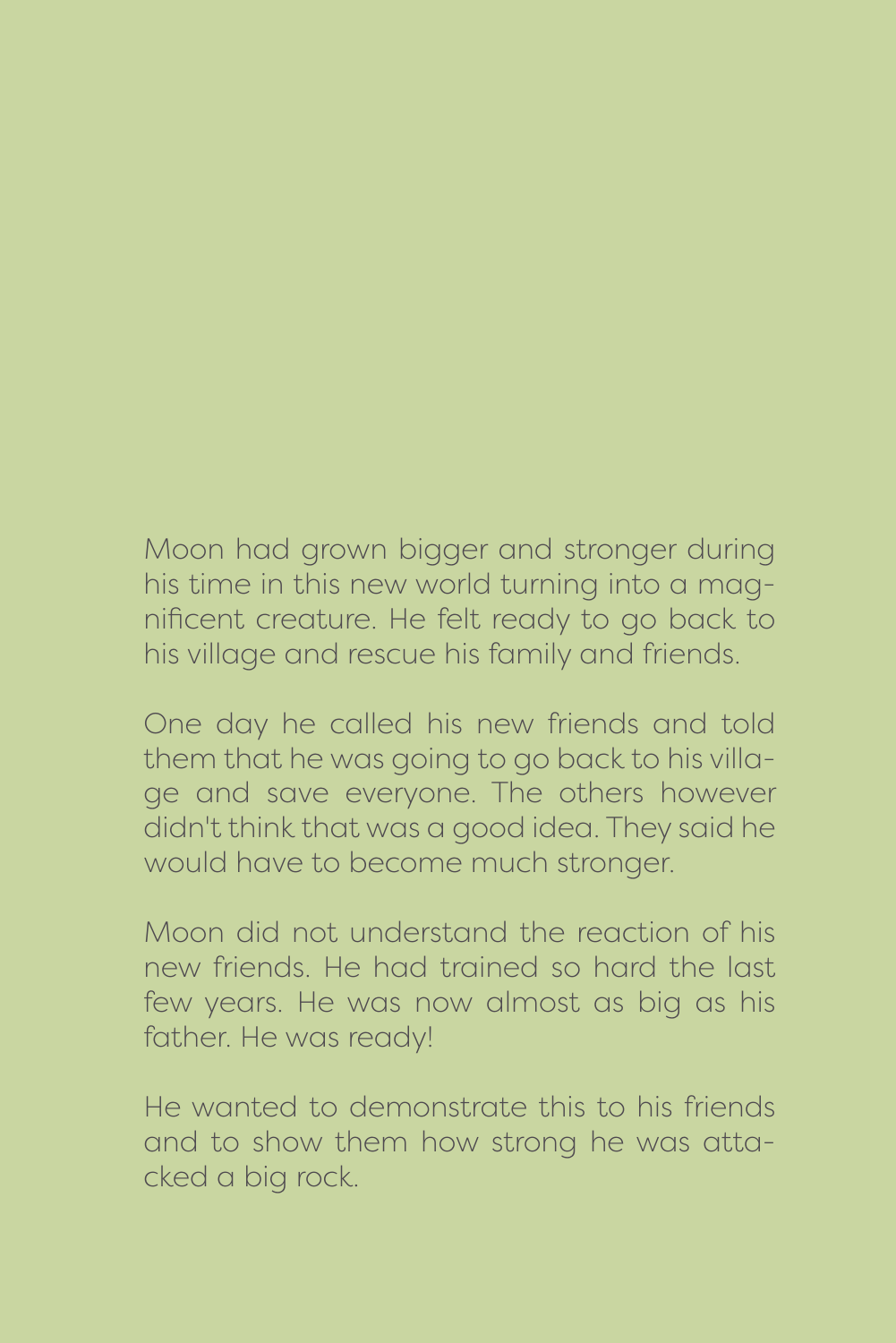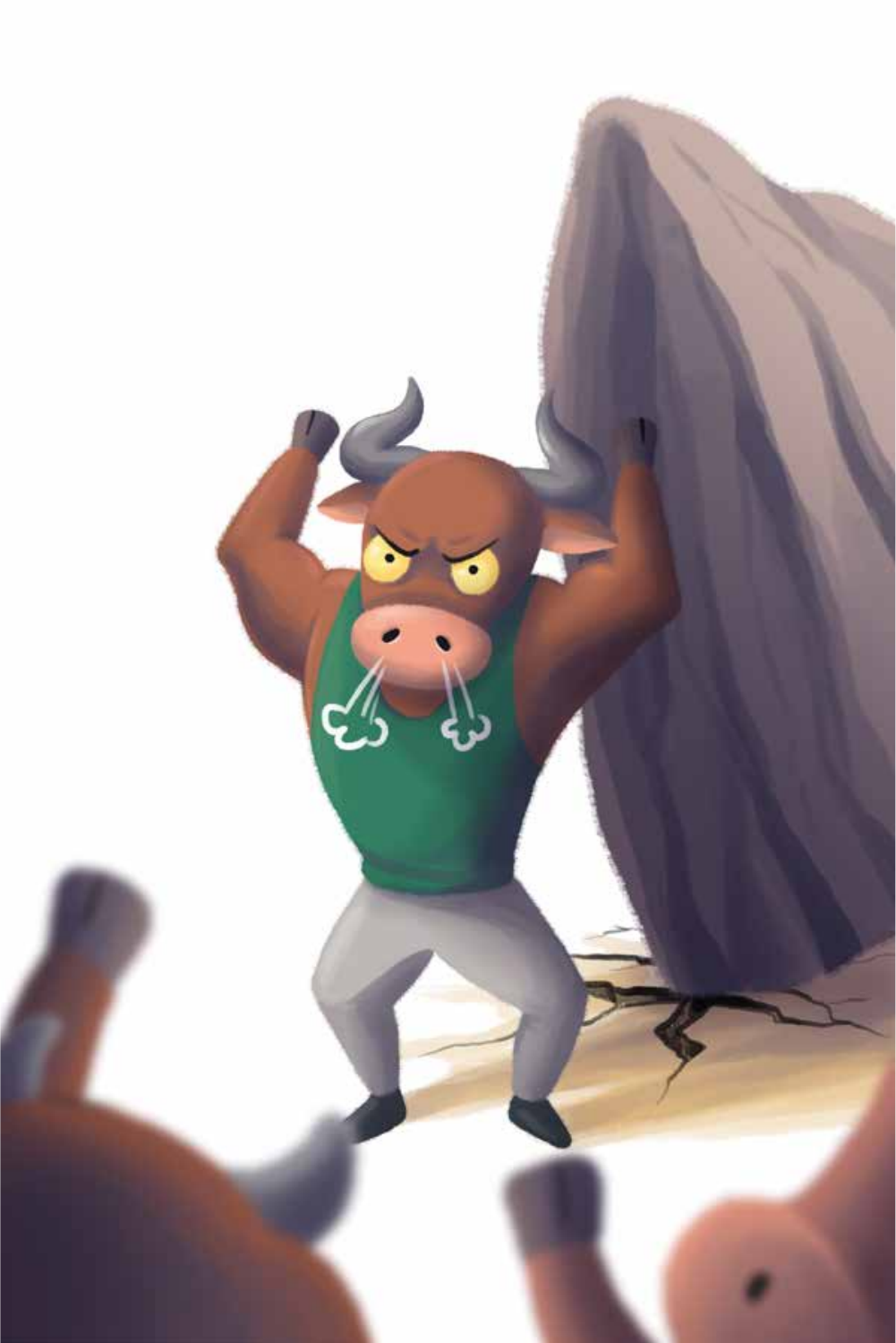Moon charged the rock and drilled his horns into it, lifting the rock as if it weighed no more than a feather. He flung the rock into the air, and a short time later it landed with a thud. His friends were amazed when they saw this demonstration. They were amazed by the progress Moon had shown. He had really developed enormously.

It seemed that little timid Moon had grown into a confident, strong bull nothing could stop from returning to his village. His friends tried to talk some sense into him, saying that strength alone was not the deciding factor. It took much more to win a fight.

Moon was defiant and did not wish to listen to his friends! He was confident that he could save his family and friends.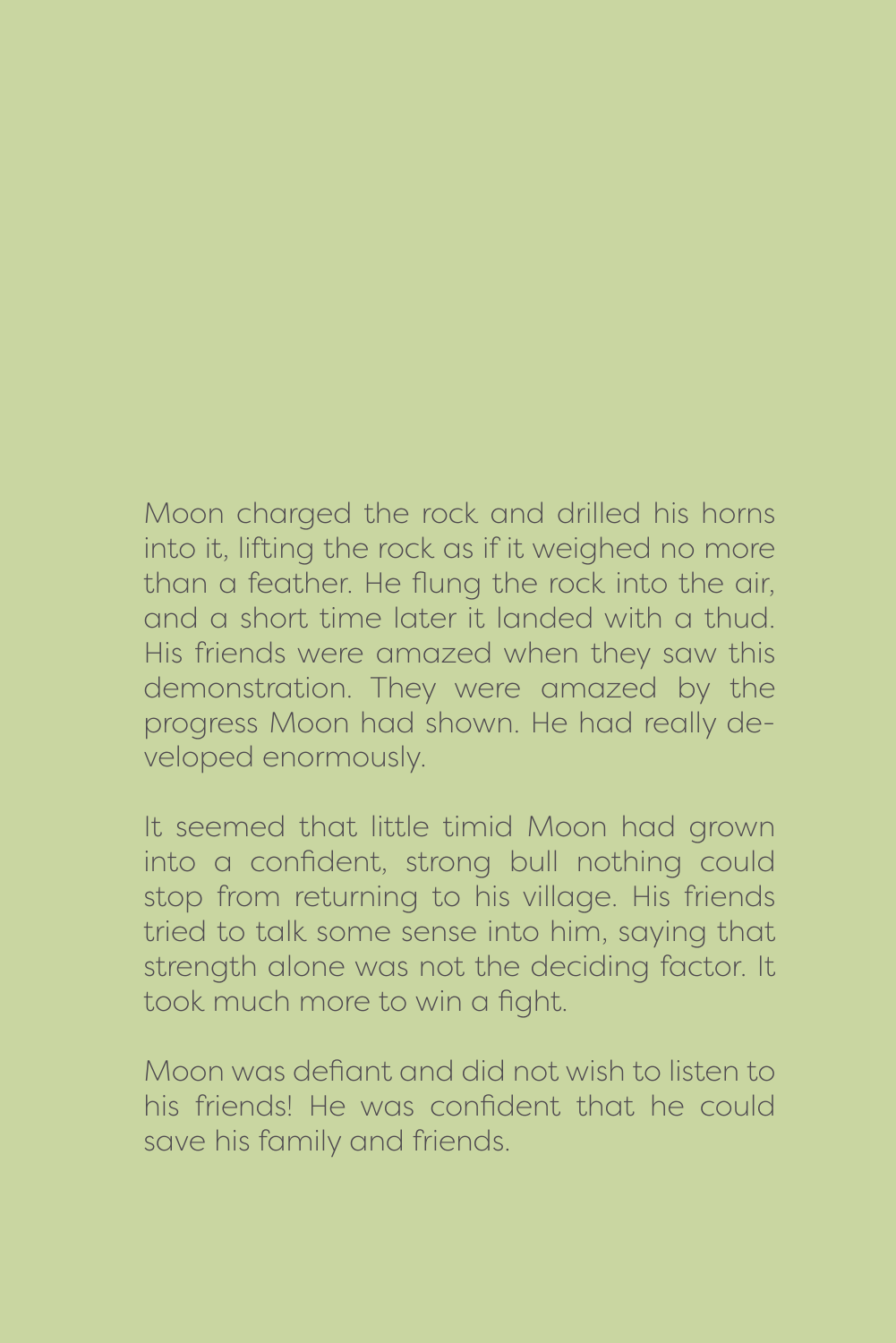#### Moon's reaction to his friends objections was to say, "I thought the guiding principle here was one for all, all for one! Why won't you help me?"

His friends looked at him thoughtfully and remained silent, "Just as I thought, it's all hot air! I don't need you! I'm going alone!" and with that Moon turned and started to leave.

His friends still tried to dissuade him by shouting for him to be patient and that his time would come. But Moon was impatient, he didn't want to wait any longer. He knew that if he let Bitcoin in on his plan, he would hold him back with all his might. He couldn't risk that. So Moon set out on his own - without saying goodbye to Bitcoin.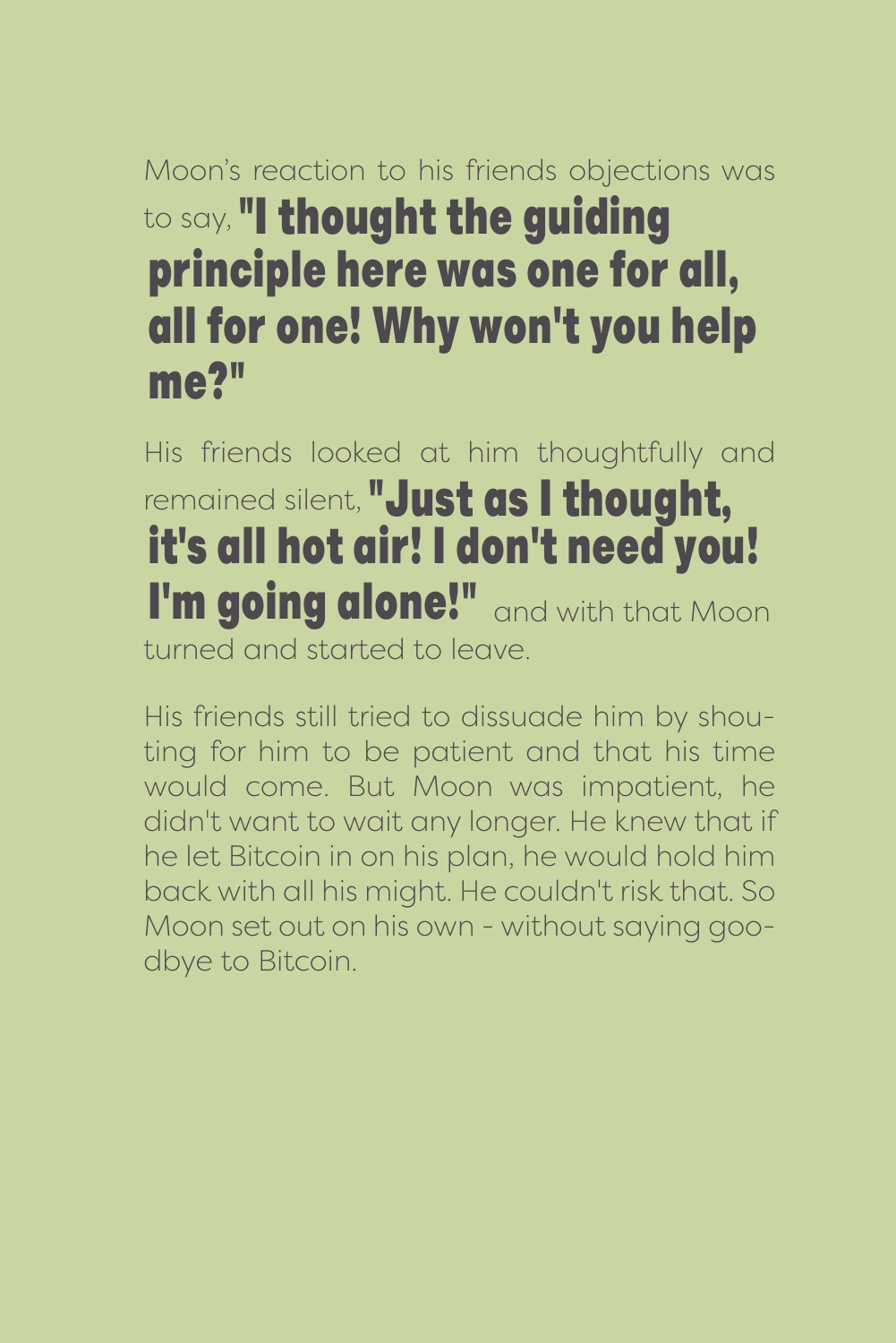

## Chapter 5: The rescue attempt

On his way back to the village, Moon arrived at the wall that still separated the two worlds. The undergrowth opened revealing the world beyond, no magic words needed to be said. Apparently, it was difficult to get in, but you could always get out!

Moon himself didn't know the magic words. He knew that if he went out now, he would never be able to come back in. He hadn't told his friend Bitcoin of his plans. He was on his own now.

Moon rushed through the opening and ran through the forest like a mad bull. He was as fast as the wind raising a huge cloud of dust in his wake. Within a day, he was in front of his village just as dusk was falling.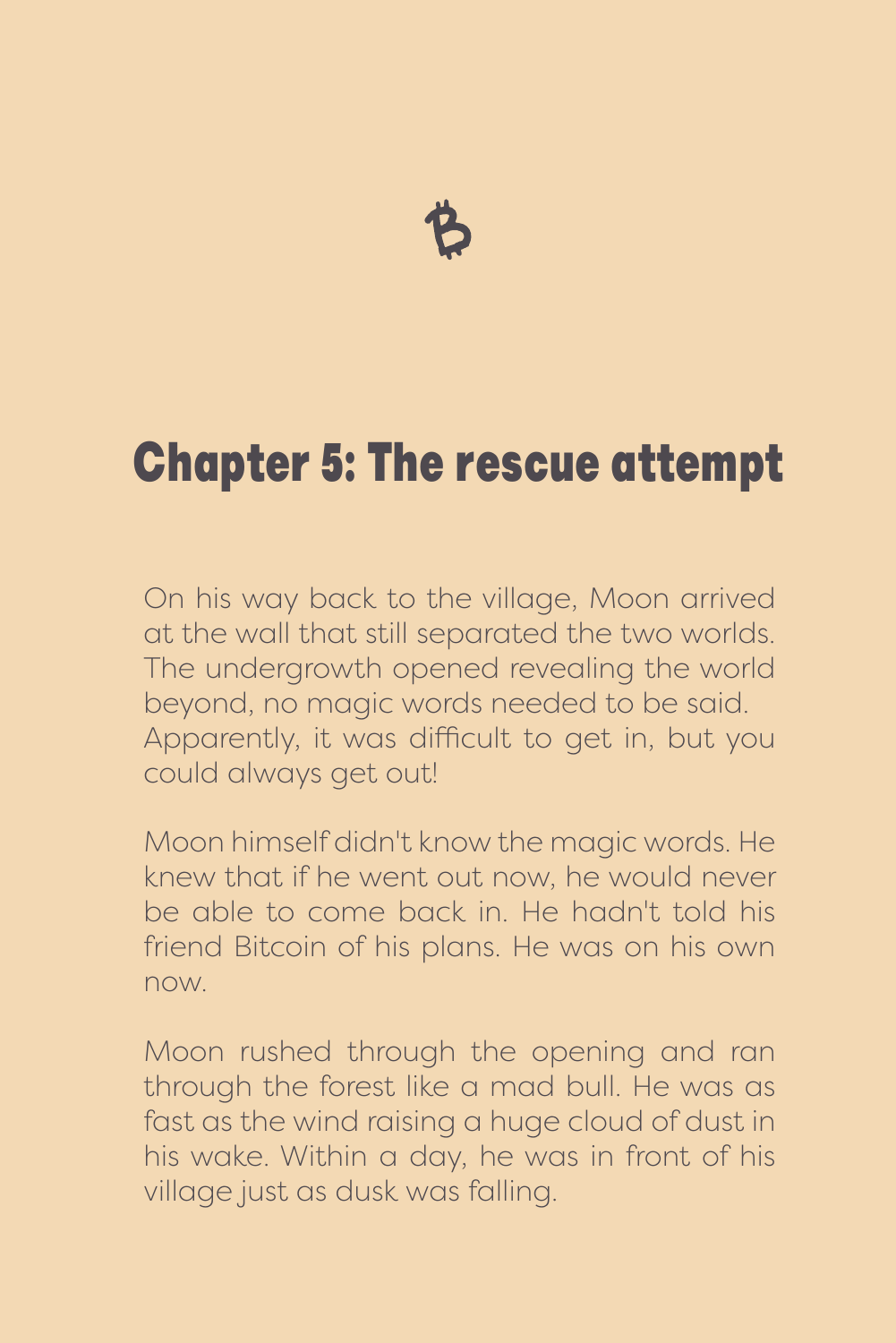He looked down from a hill towards his village, it had changed a lot in 4 years. A strange black mist enveloped the village.

Cautiously Moon walked towards his old home. The beautiful village, which used to be inhabited by lively folk, had become a desolate place.

Moon crept through the streets looking at kennels full of animals, most were sick. Some of the animals even had to operate the heavy machinery. He had to be careful, soldiers still patrolled the village, soldiers wearing the uniform of Bloody Bear. It seemed as if the village had become a slave camp. There was nothing left of freedom and happiness.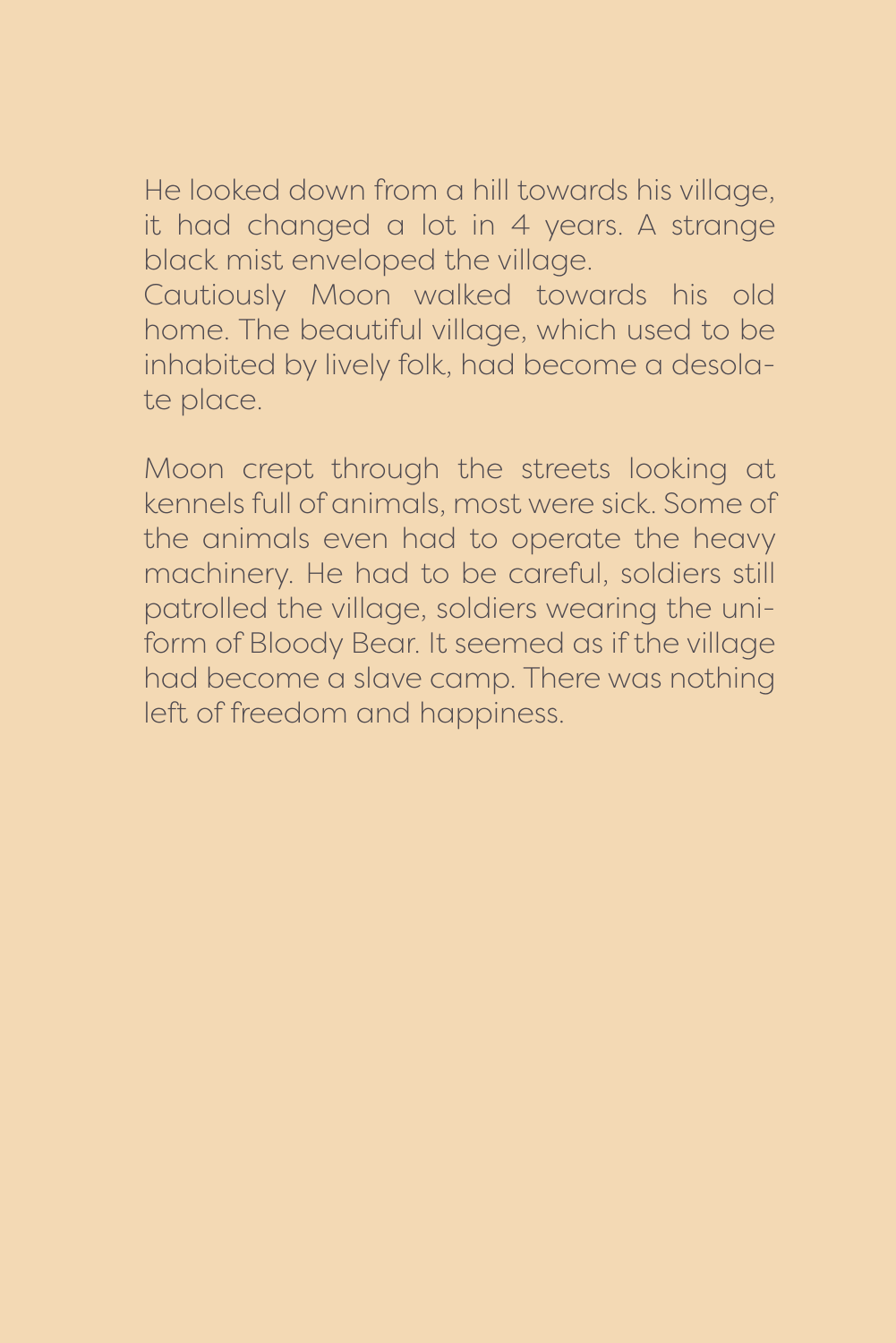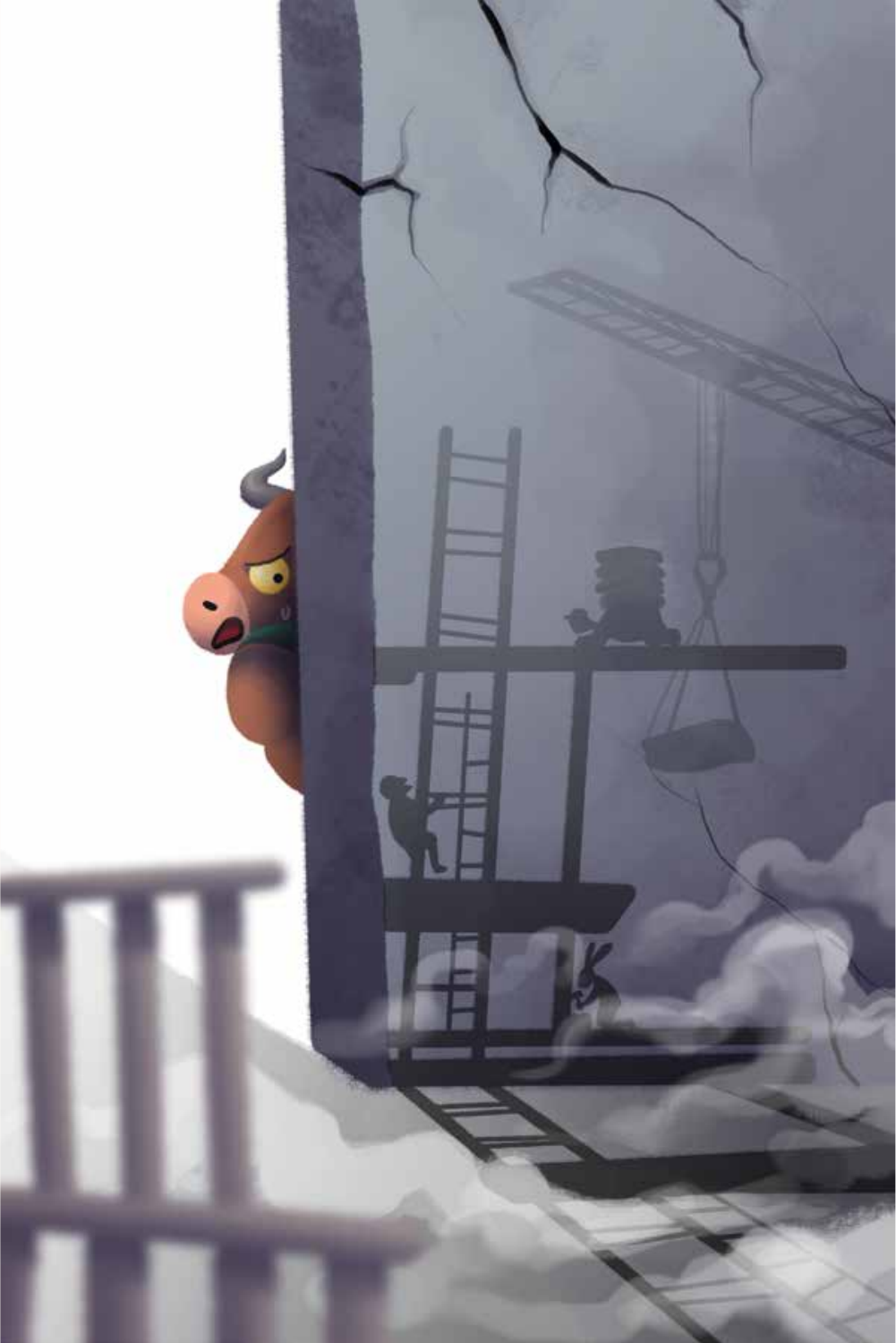Moon decided to continue on to his old stable searching for his friends and family. On the way to the stable he recognized an old friend in one of the cages. It was Rocky, the farm's guard dog. He seemed defeated, head hanging low with profound sadness.

### Rocky... It's Moon! What happened here?" Moon whispered to him softly,  $\mathbf{''Rocky: Hey}$

Rocky raised his head with a look of confusion and puzzlement. "Moon!? Is it really

 $\bm y$ 0U?" he whispered back in a voice growing with excitement and hope.

### "Yes, it's me! What the hell happened here? Is my family safe?"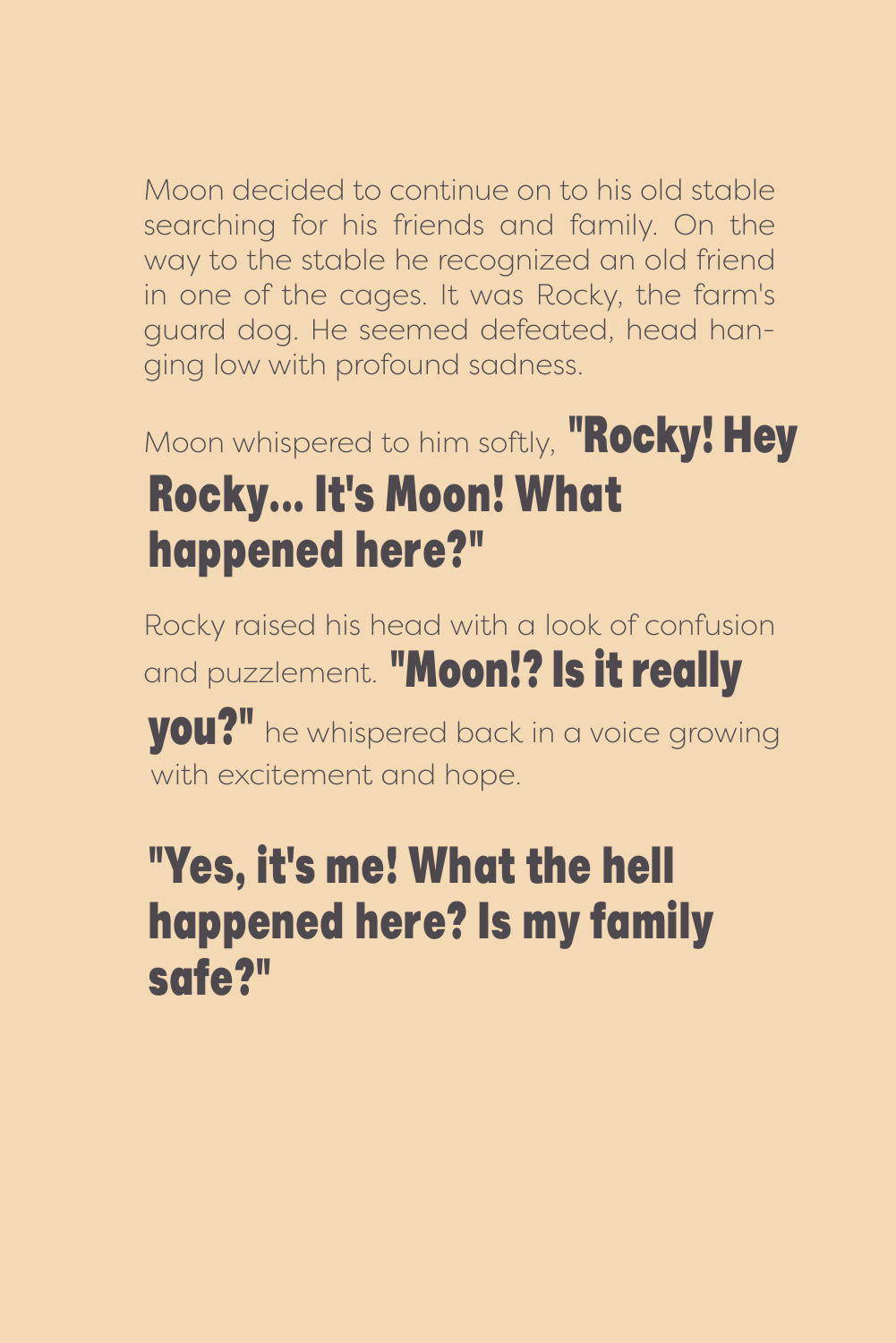Rocky couldn't believe it, his tail started to wag uncertainly but gathered speed as he continued to talk, hope and happiness rising.

"Oh, Moon I am so happy to see you. And you're alive! We all thought you were...well you know. Look at you! You've gotten so big."

"Yeah, yeah, Rocky... I'm glad to see you too! Please tell me my family is ok!"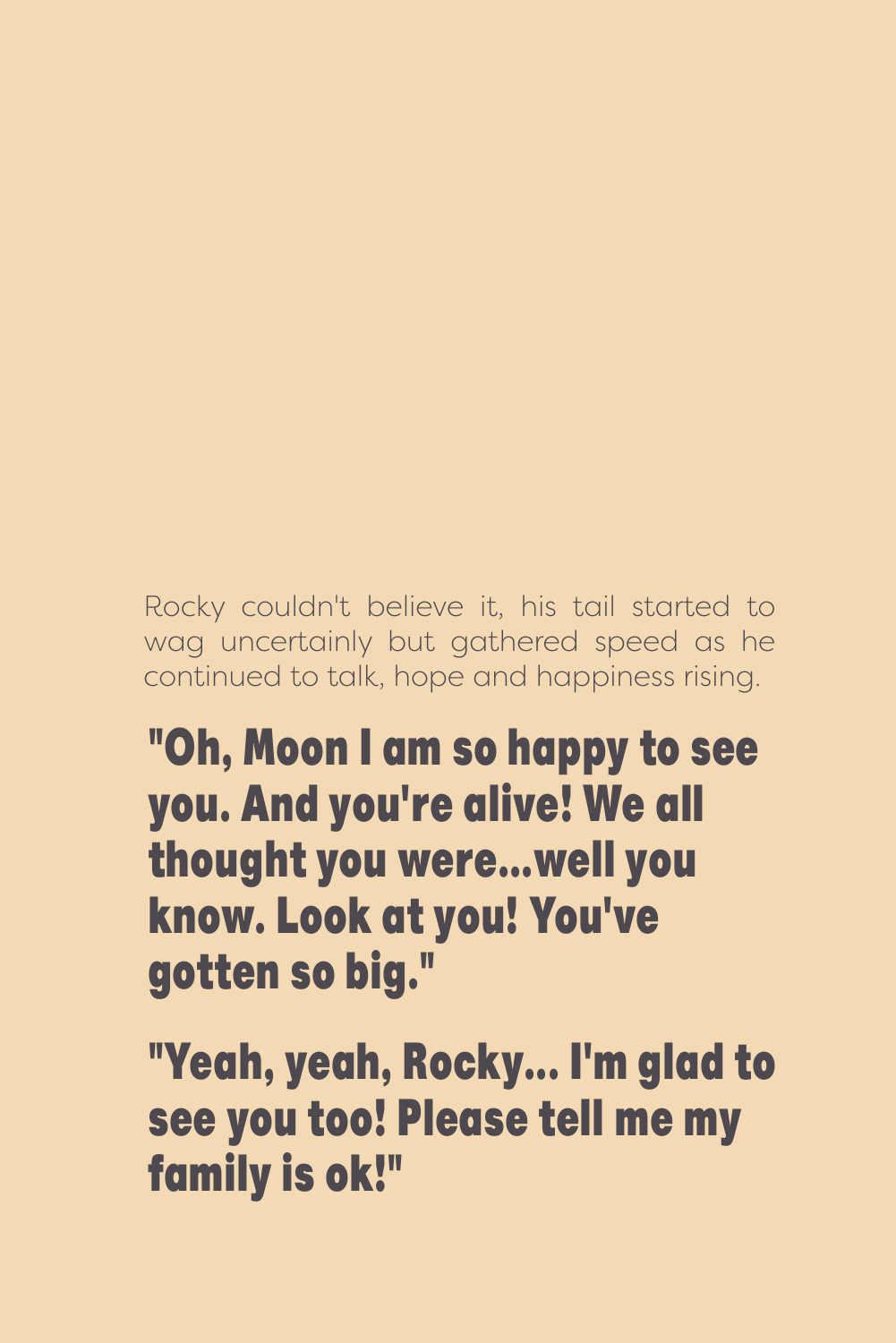Rocky excitedly set Moon's fears to rest, "YeS,

Moon! They are doing well. Well... as well as they can be considering what has befallen us the last couple of years. Those evil creatures, FED Piggy and Bloody Bear broke everything and just built machines to exploit our land and make money for themselves. No one is free anymore. Everyone has to do what they say and everything has been taken away from us."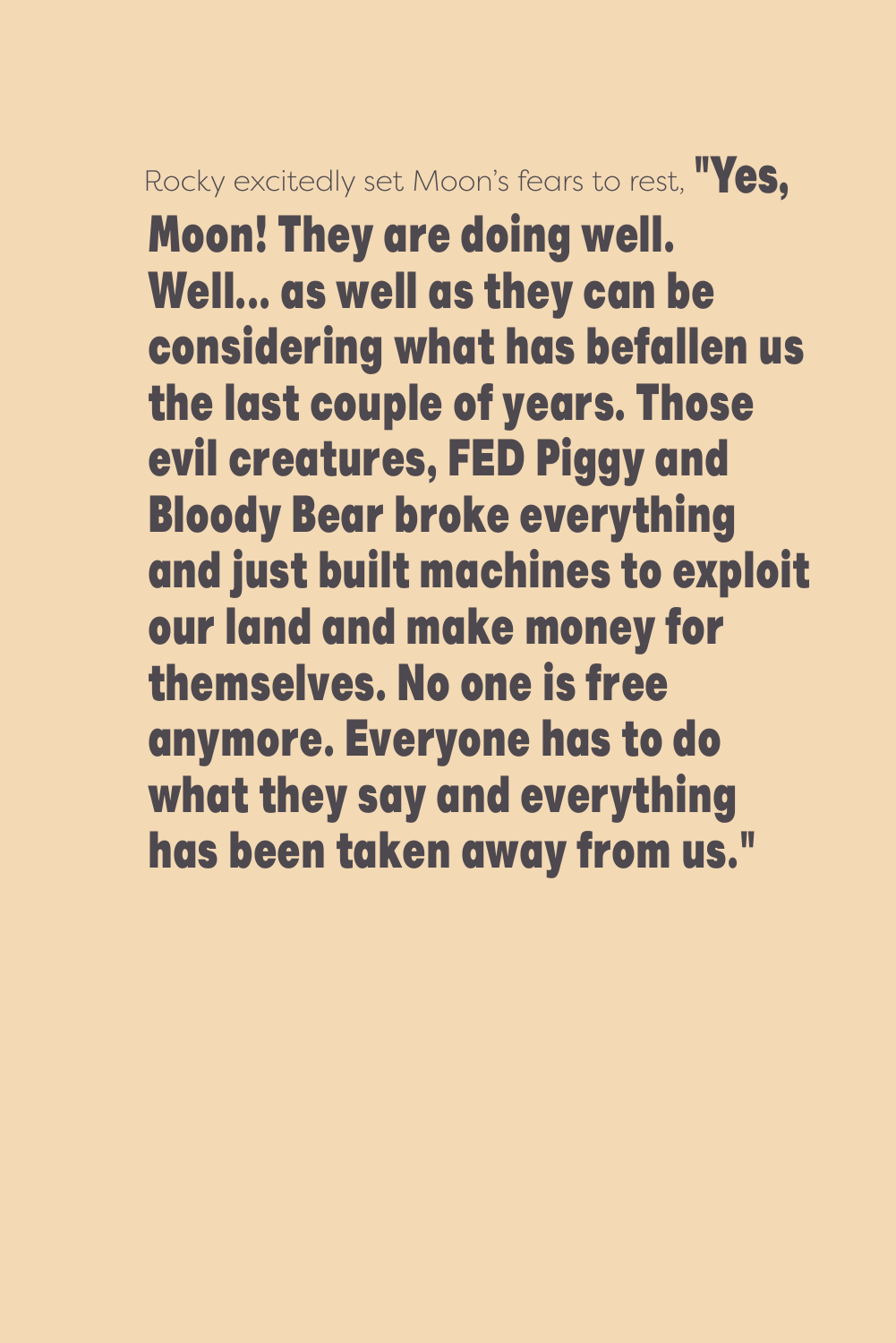Moon listened to this with great sadness, finally saying, "I have come to save you. I will rescue all of you. Show me the way to my parents and I will come back and rescue all of you!"

Rocky was glad to hear Moon say these things, he was looking forward to his freedom again.

He pointed to a mine behind the village and told Moon, "Go there and you will find your parents. They are forced to work all day, with no rest, but be careful, everything is strictly supervised,"

Moon nodded, thanking Rocky and promising to come back. He cautiously but with growing determination crept towards the mine, already planning how to rescue his parents.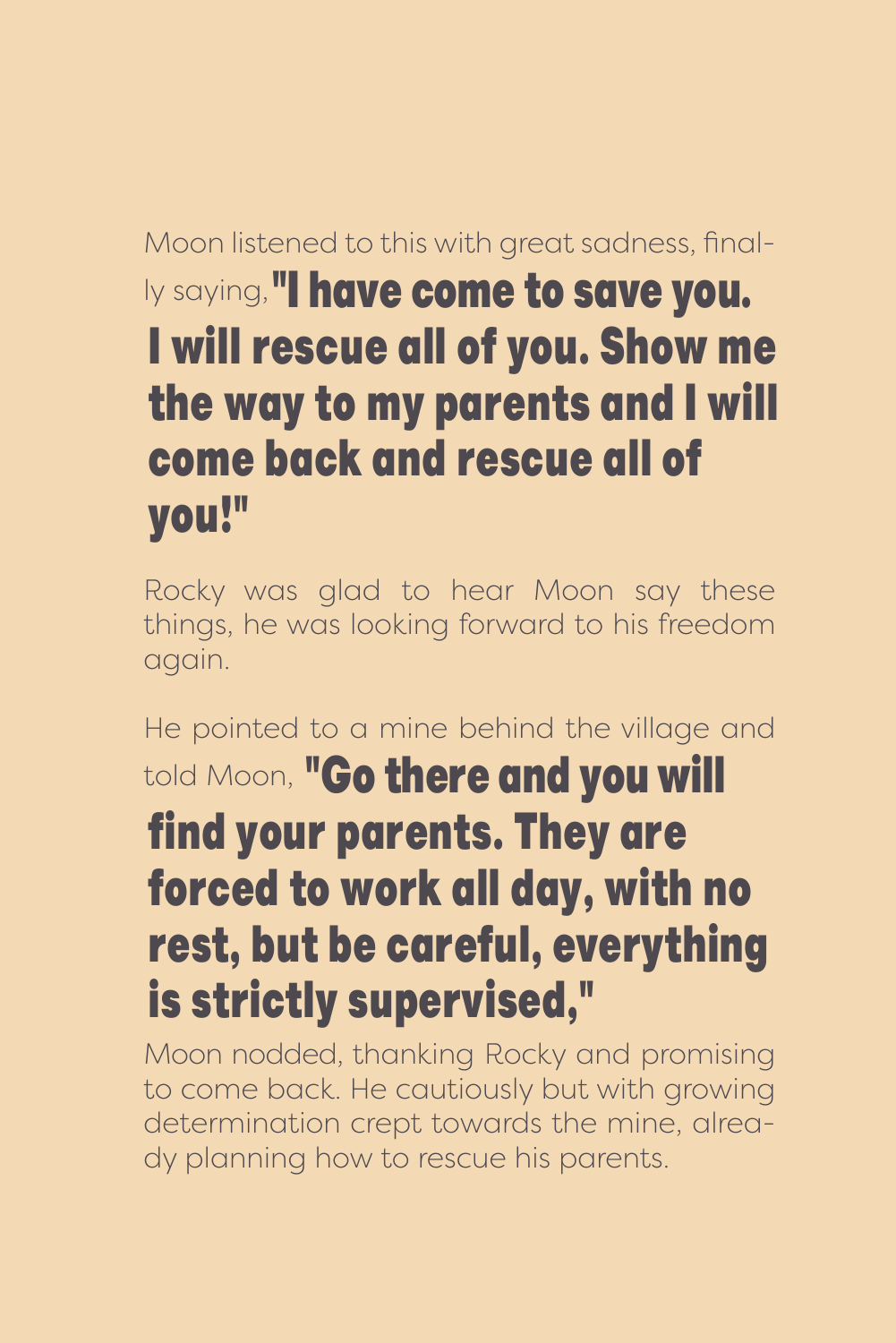The mine was guarded by a large group of soldiers, they were tasked with making sure no one escaped. It seemed that everyone who was not in the kennels and cages worked at the mine. They were hauling heavy stones out of the mine on freight cars. The freight cars moved in and out at a brisk pace.

From his vantage point Moon watched what was happening for a while. Unfortunately, he did not see his parents.

'Could Rocky have been mistaken' he wondered. As he contemplated the question, he suddenly caught sight of his parents. His father was pulling a freight wagon filled with heavy stones and his mother was tipping the transport wagon to unload the stones into a pit.

Moon did not hesitate for a second. He rose and charged toward the mine and his parents! Moon flung himself at the surprised guards and attacked them. The guards were caught completely by surprise. Hurling the guards away as if they were made of straw Moon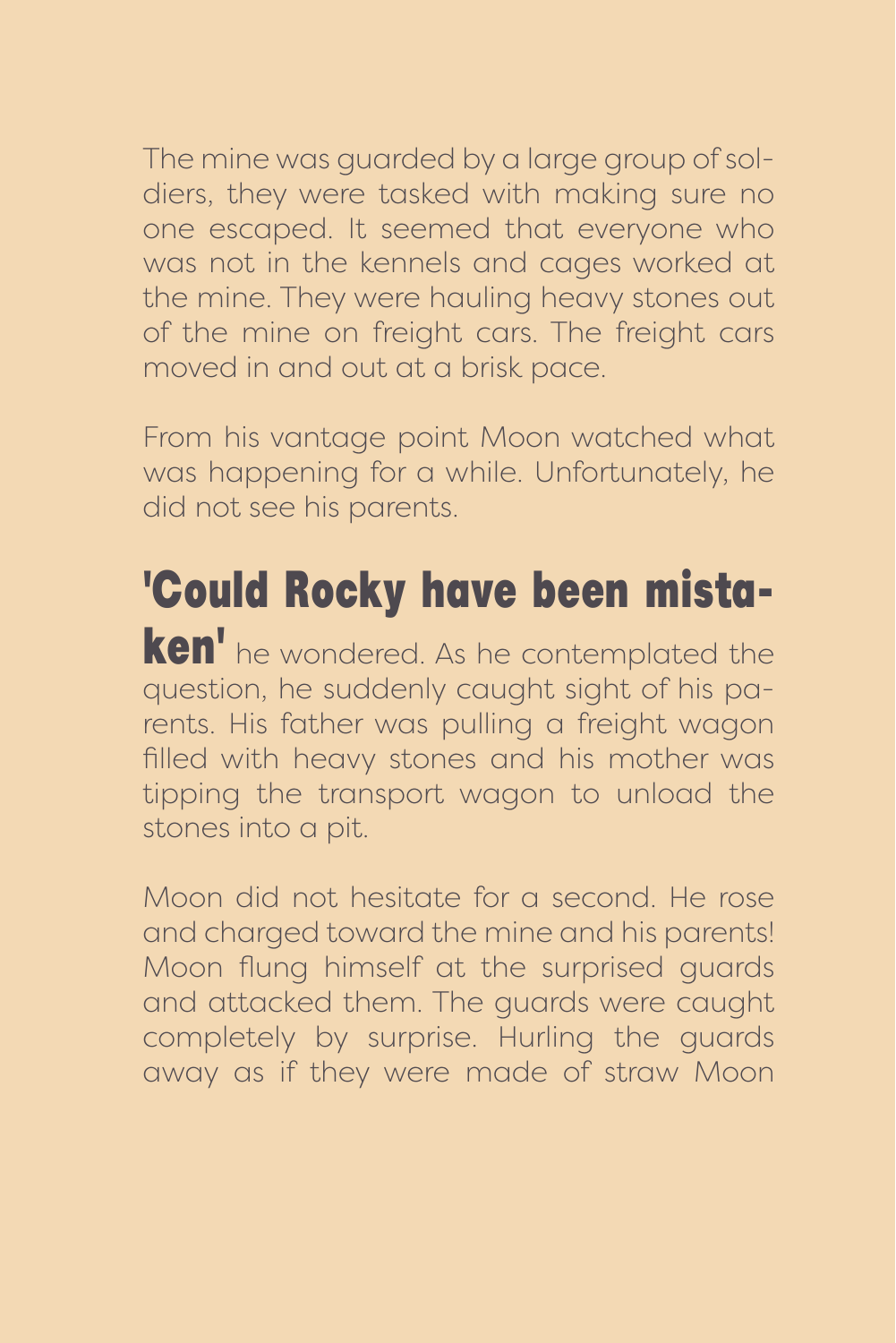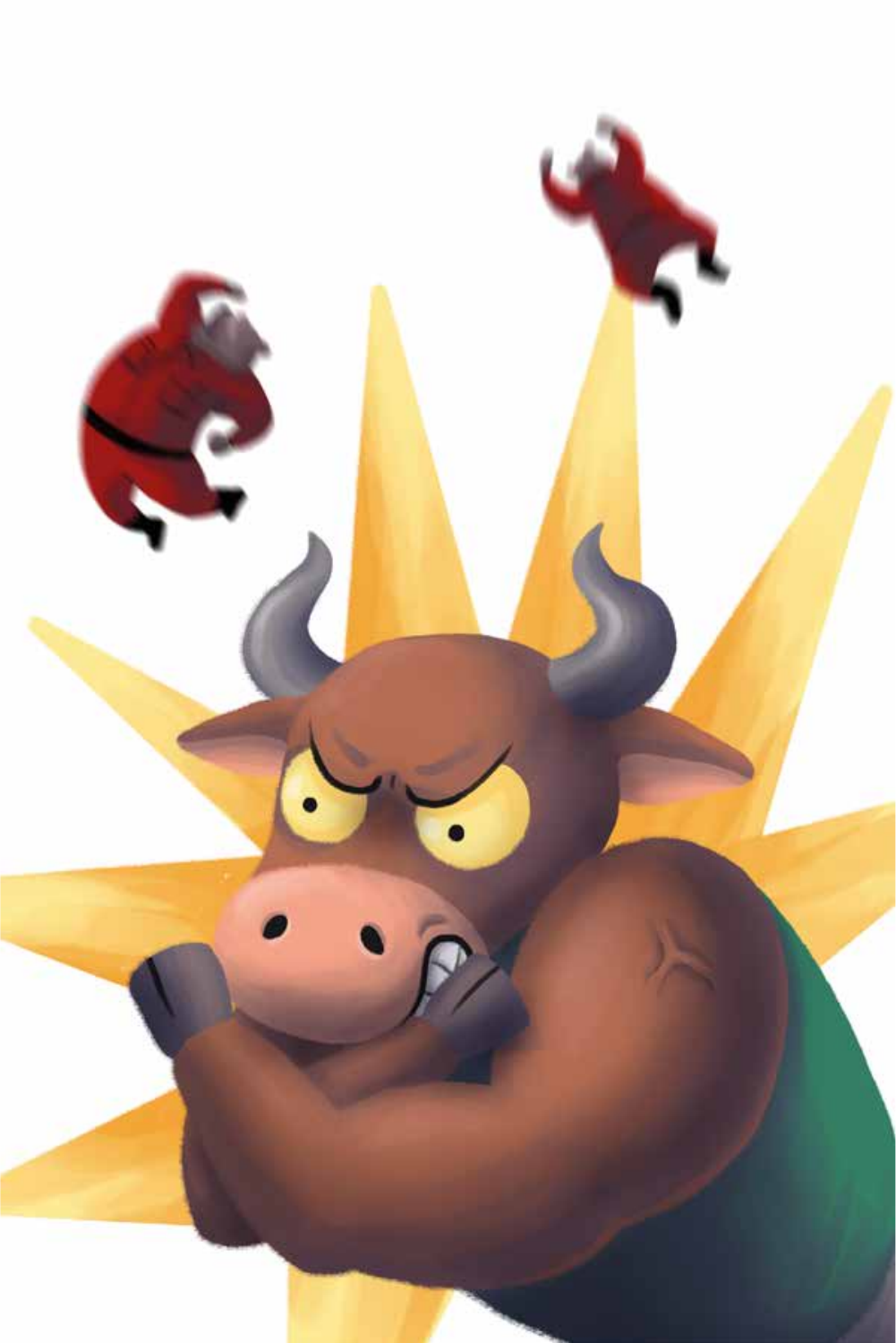## He shouted, "MUMMY, DADDY! I've come to set you free!"

Father Bull didn't even recognize the young bull at first. But his Mother burst into tears when she saw Moon. She had recognized her son instantly.

### His Mom called out to him, "Moon, you're alive, but that can't be!? How is this possible?"

## "I'll tell you everything later." He answered, continuing with, "I'll rescue you now and then we'll free the others and get out of here."

Father Bull was happy to see Moon alive, but perplexed by Moon's plan. He said, "S**on, We** have no chance to save everyone and get out of here. Bloody Bear's troops are everywhere.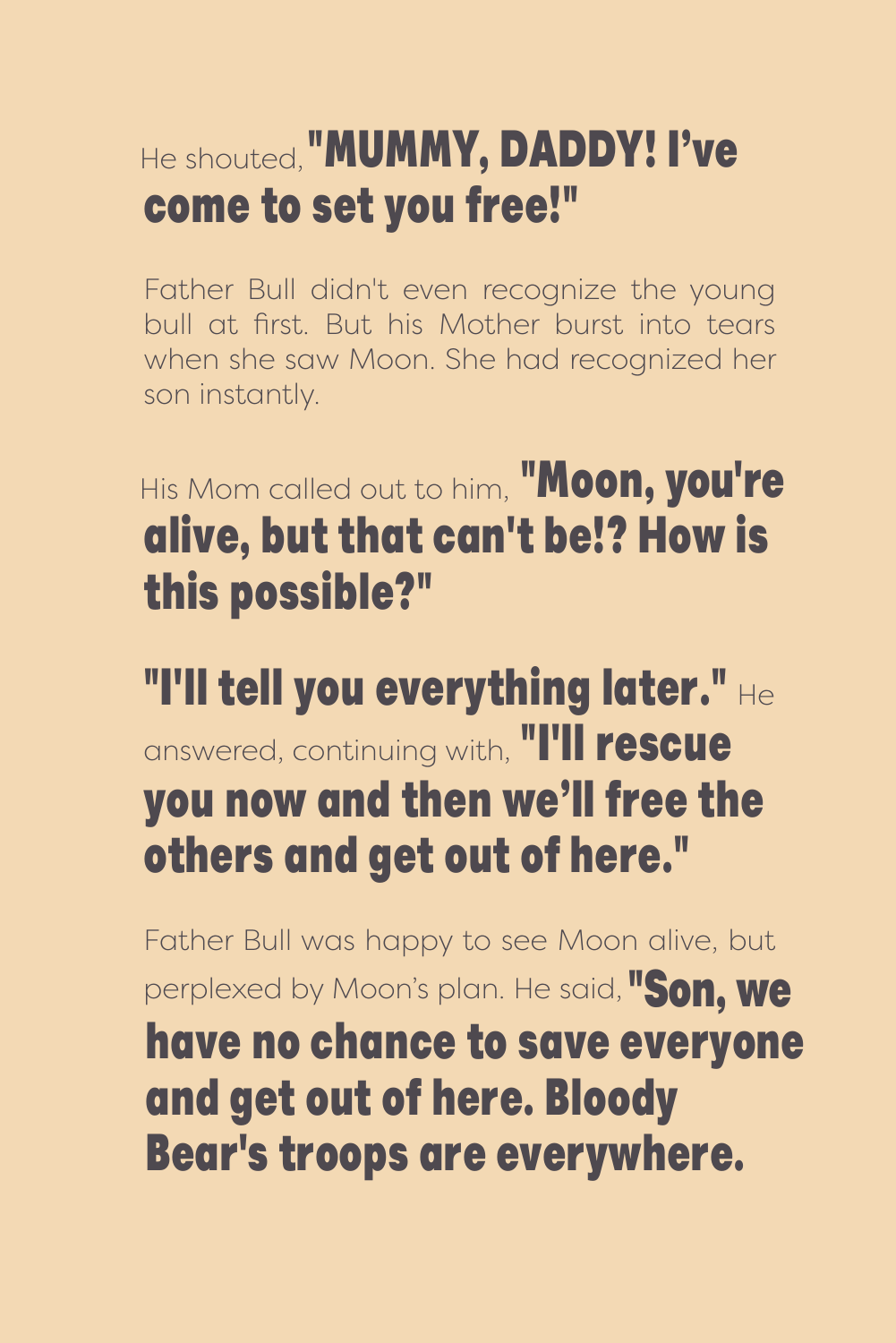## We are too weak to fight so we must run away."

#### Moon tried to explain forcefully,  $"{\color{red} {\bf D} {\color{red} \bf d} {\color{red} ,} \ {\color{green} I} \ {\color{red} \bf d} {\color{red} m} \color{black} }$ very strong and I will get you out of here! Trust me. We have to go now!"

Moon broke the chains keeping his parents shackled and told his parents to follow him. Moon wanted to rescue Rocky first, to keep his promise. They made their way from the mine to Rocky's cage. Returning to Rocky's cage, Moon bent the cage bars with his horns so Rocky could squeeze out. Rocky was so happy to be free again, wagging his tail and jumping around, making more noise than he should have.

are the others?"  $_{\mathsf{asked}\,\mathsf{Moon}}$ . Moon had to rein Rocky in, "Calm down or we'll attract attention! Where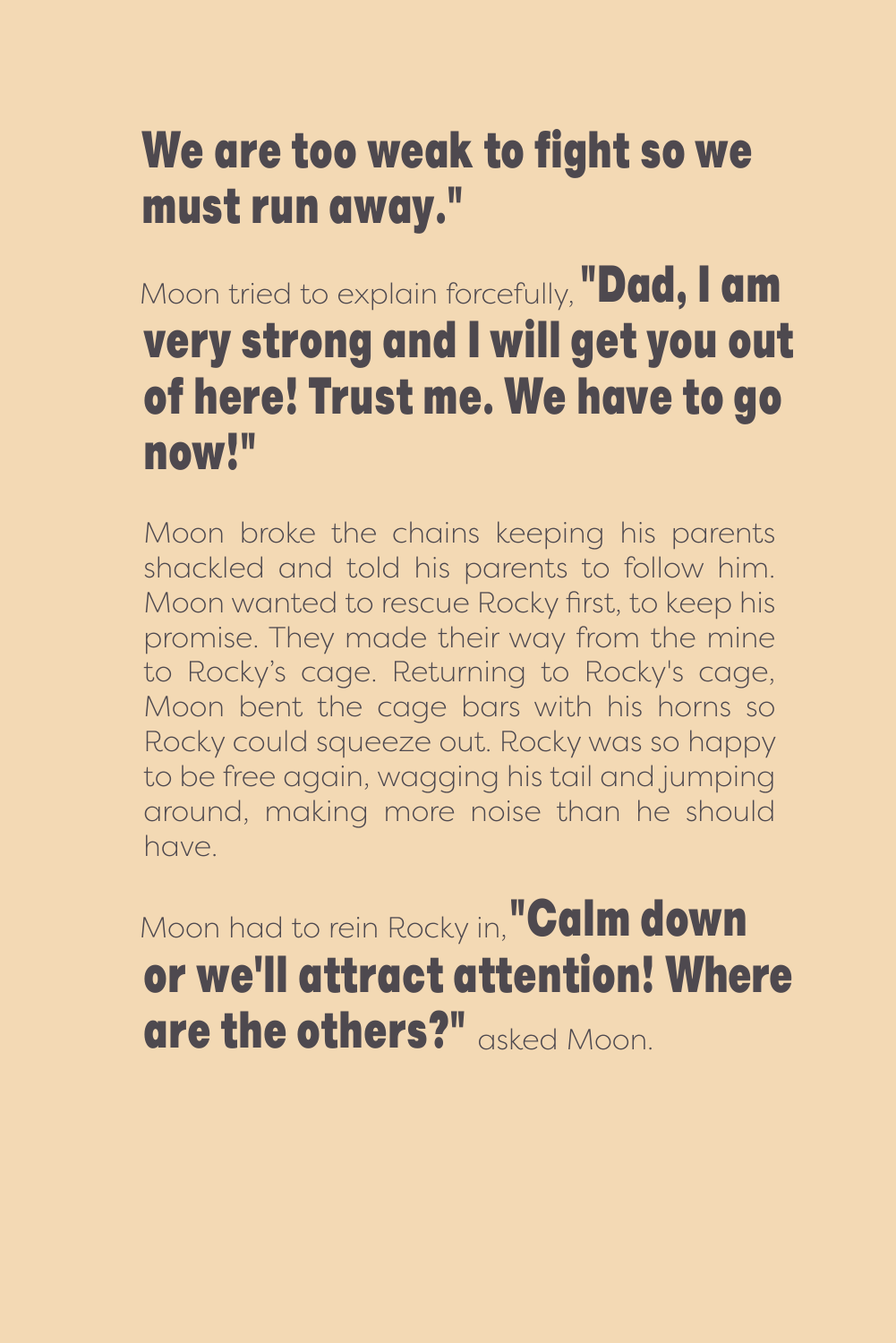Rocky realized the seriousness of the situation and calmed down. He said that the others were in a building in the village and it would be impossible to rescue them all without attracting attention.

## "You will have a hard time rescuing everyone. You have to watch out for a painted sign. One large word dominates the sign "BANK". This same sign marked everyone from the village. This is so the soldiers would know who the slaves are in this village," Rocky explained.

Moon thought about his options. He told his parents and the newly rescued Rocky to wait for him at the stable. He would go and mobilize everyone, and bring them to the stable. His parents and Rocky sped away towards the barn to hold down the fort. Moon looked back again once towards where his parents had disappeared, taking deep breaths to calm himself he ventured further into the centre of the village to rescue everyone.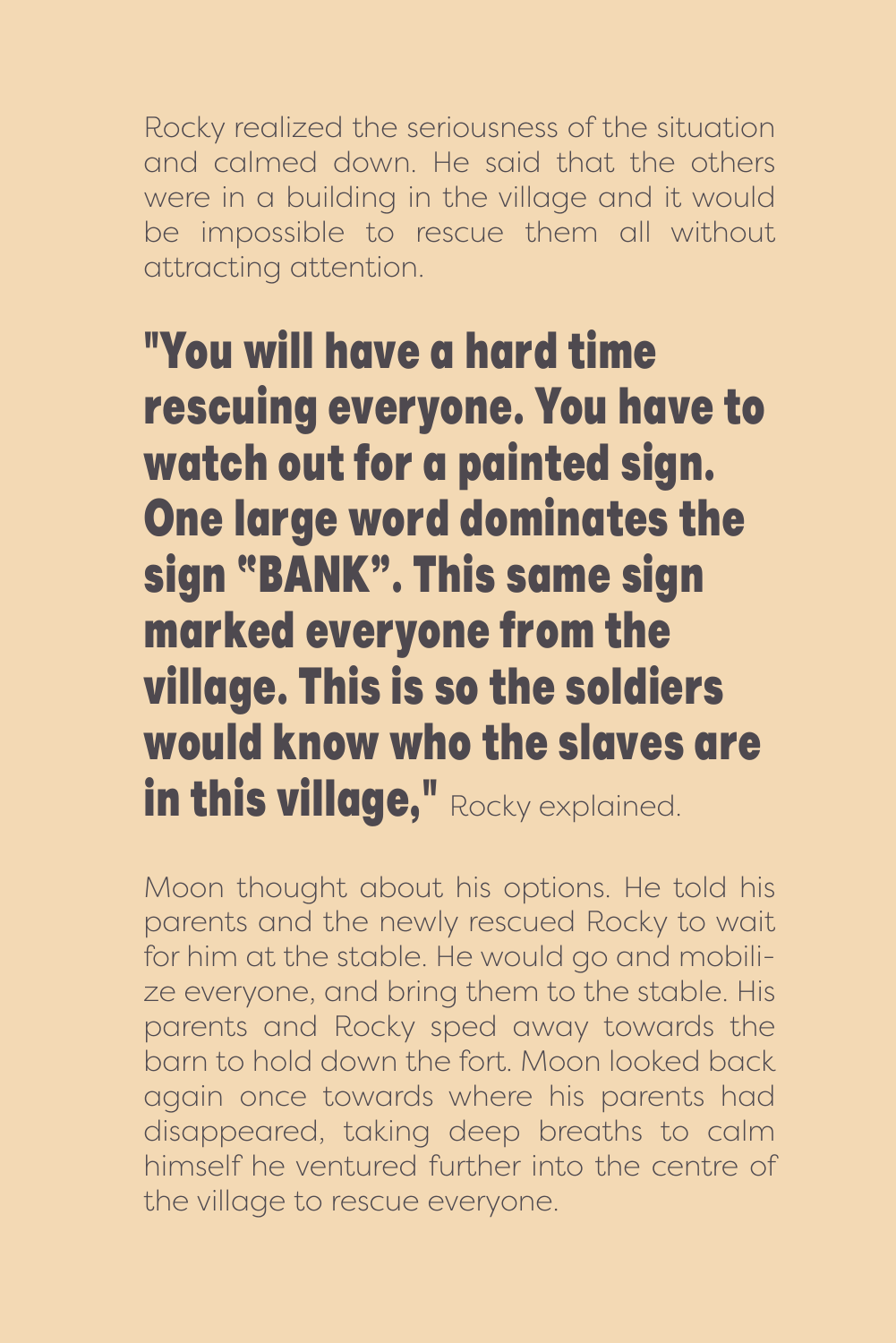The closer he got to the centre, the gloomier it became. Wherever he looked, the houses had broken windows. Where once the houses were vibrant and decorated by flowers, now were broken ruins. Moon searched for the sign that would tell him where his friends were, and quickly found it.

The house was guarded by more soldiers. Terrible shouting could be heard from inside. Moon wondered what was going on in there. Determined to find out, he gritted his teeth and prepared to give everything he had to get his friends out of there. Moon hunched his shoulders, lowering his head in his attack stance, scraped at the ground with his hoof, and went on the attack.

Like a steam engine, he charged at the guards, who were absolutely unaware and surprised by the attack. He hurled the guards through the air as if they were rag dolls, just like before.

A small fat soldier was so afraid that he did not dare attack Moon. Instead, he just turned around and ran away. Moon looked around. All the soldiers were on the floor, unconscious. The coast was clear and Moon ran into the building where his friends were.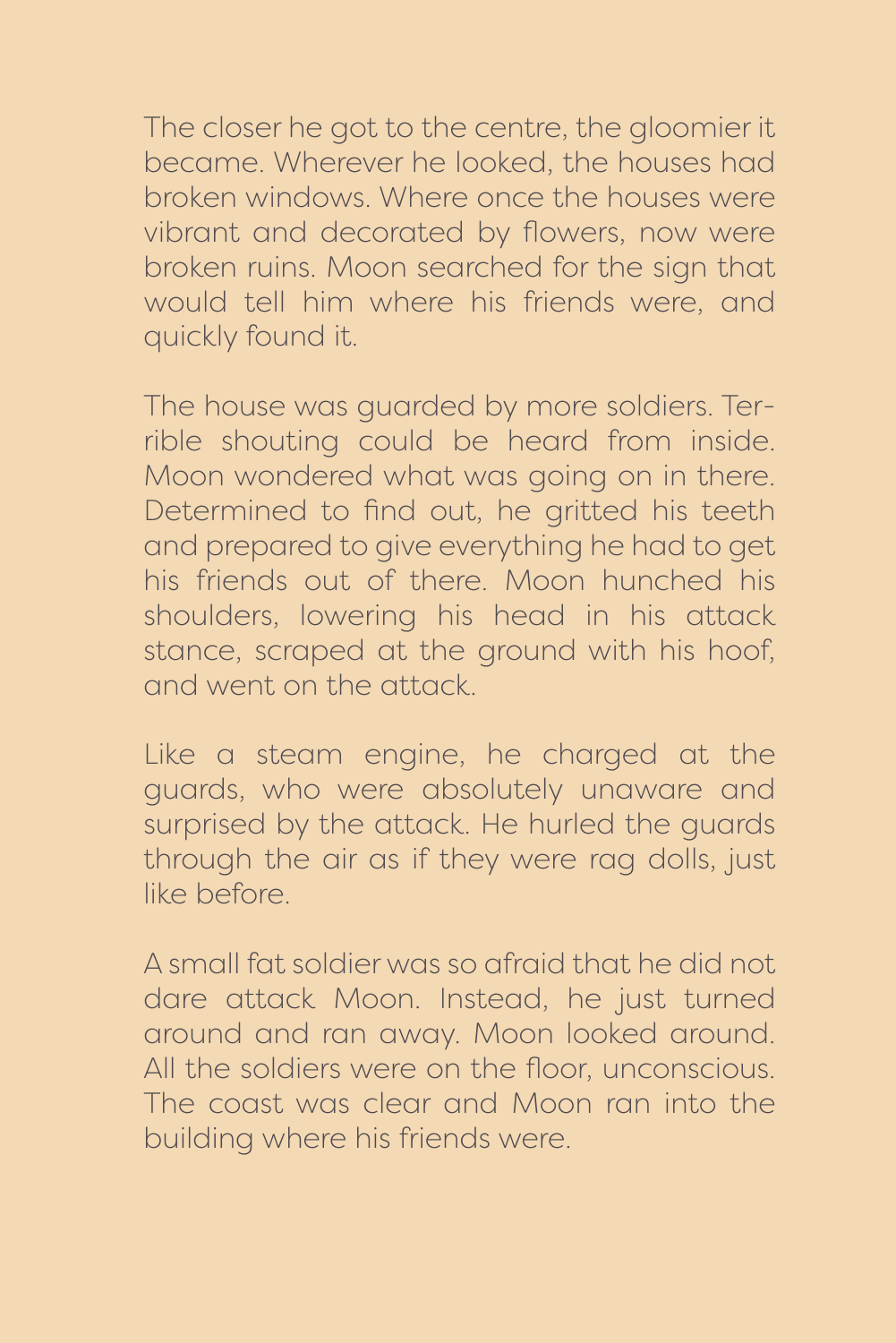He found lots of cages inside. He knew immediately that this was not a nice place. Anyone who came into this building lost his soul piece by piece. Acting quickly, he tried to break open the cages with his horns. Moon's horns were strong and the cage bars were like butter. Moon effortlessly deformed the cages to get his friends out. None of his friends recognized him. None thought that Moon was still alive.

But when Moon spoke to them, they recognized their long-lost friend and hugged him.  $^{\prime\prime}\mathsf{M}\mathsf{V}$ dear friends, I am so happy to see you all! I wish I had come back sooner. You must have been through some bad stuff."

Moon told them that they should leave quickly, first to the stable, to collect his family and then onward to the safety of the forest  $\mathsf{``Follow}$ **Me!"** He cried, but did not get far, as soldiers had already gathered to catch him as they all came outside.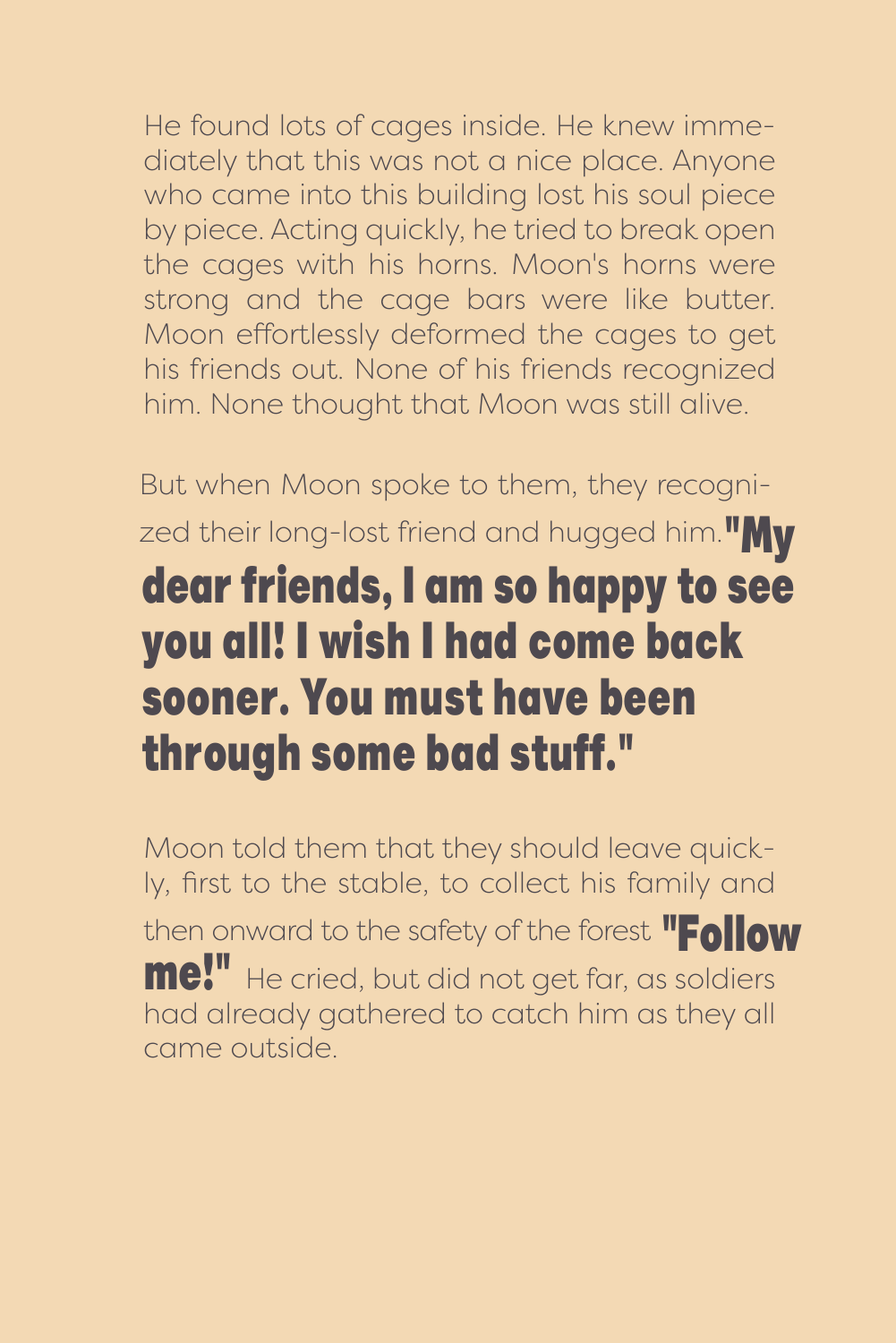#### Moon wondered. He had let the little fat soldier go, after all. "He must have called for reinforcements," "Where did they come from?"

he thought to himself.

The soldiers surrounding the fugitives hid behind large shields. Moon cautioned to stay behind him. He would take care of the soldiers. He lowered his head again and focused his gaze. He was focused and ready for the attack. He cautiously watched the soldiers' movements and looked for a weak spot in their formation. He quickly discovered that the legs of the little fat soldier were trembling with fear. He had found the weak point, and attacked the weakest link in the chain. Moon started to attack and focused on the small soldier. With one thrust, he broke the formation of the bear soldiers and was able to attack all of them from behind.

Moon raged and showed his power to everyone. The soldiers just flew through the air. His friends were amazed at Moon's power. And they were glad that he had come to rescue them. In the middle of the fight Moon told his friends with a loud voice to run to the stable. His friends did not hesitate for a second and made their way there.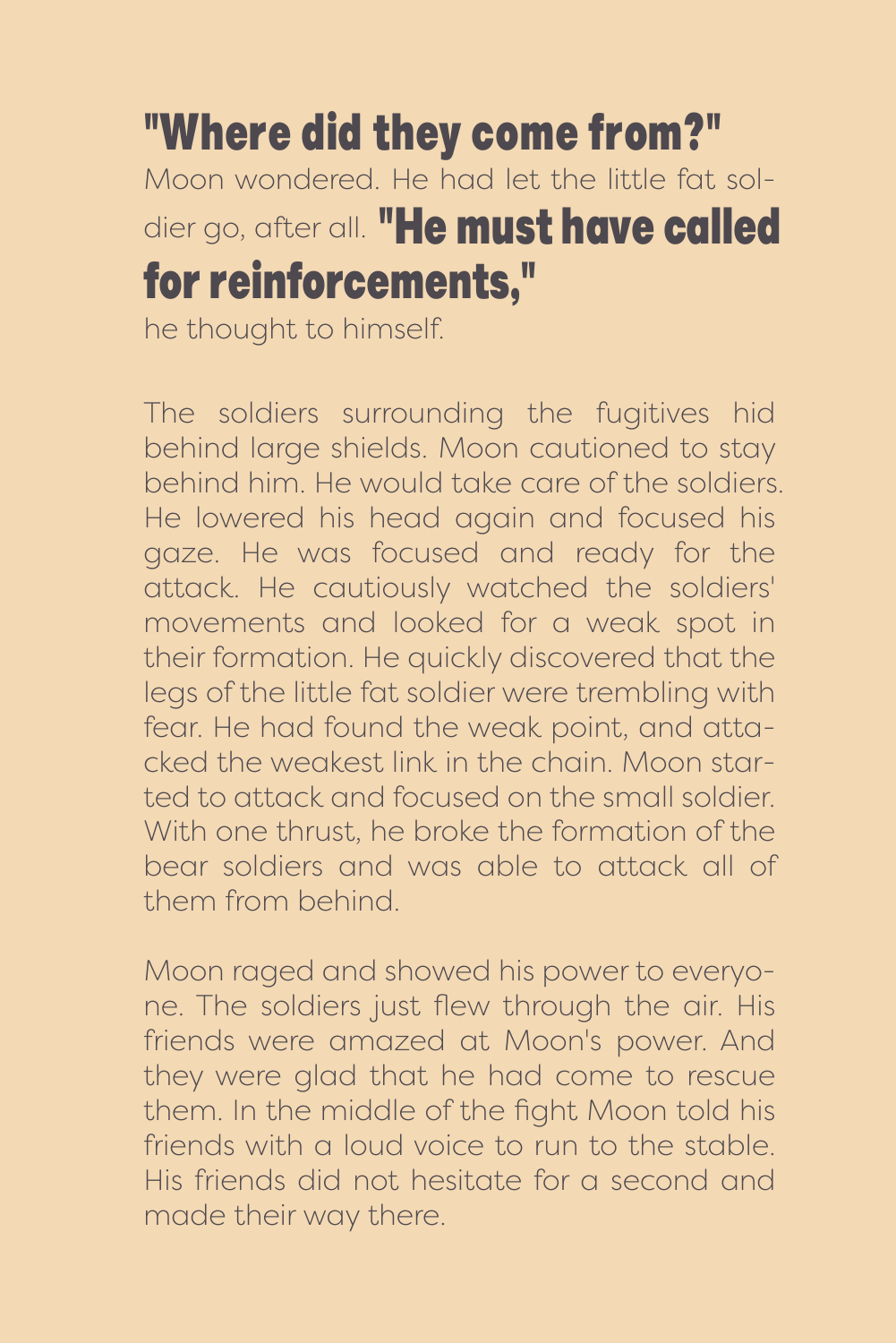Moon still intended to put the rest of the soldiers out of action so that they would not pose any further danger to his friends and could not fetch any more help. While the friends were running to the stable, Moon still fought against the remaining soldiers.

Every time he thought he had finished off all the soldiers, new ones kept coming from every corner. A new strategy had to be found, and Moon decided to carry out a deception manoeuvre. He looked at the church and its bell tower. If he managed to bring down the bell tower, the bell would fall to the ground making such a loud noise that it would disorientate the soldiers for a moment and Moon could make a run for it.

Moon looked around and discovered a large maple tree. This tree was where village Meetings used to take place. It was chosen for this purpose because it had provided much shade in the summer and was fragrant in the spring. This time the tree would save its villagers.

Moon took a running start and ran towards the maple tree, where he pierced the tree with all the strength in his horns. He lifted the tree, turned, and ran towards the bell tower with the tree on his horns.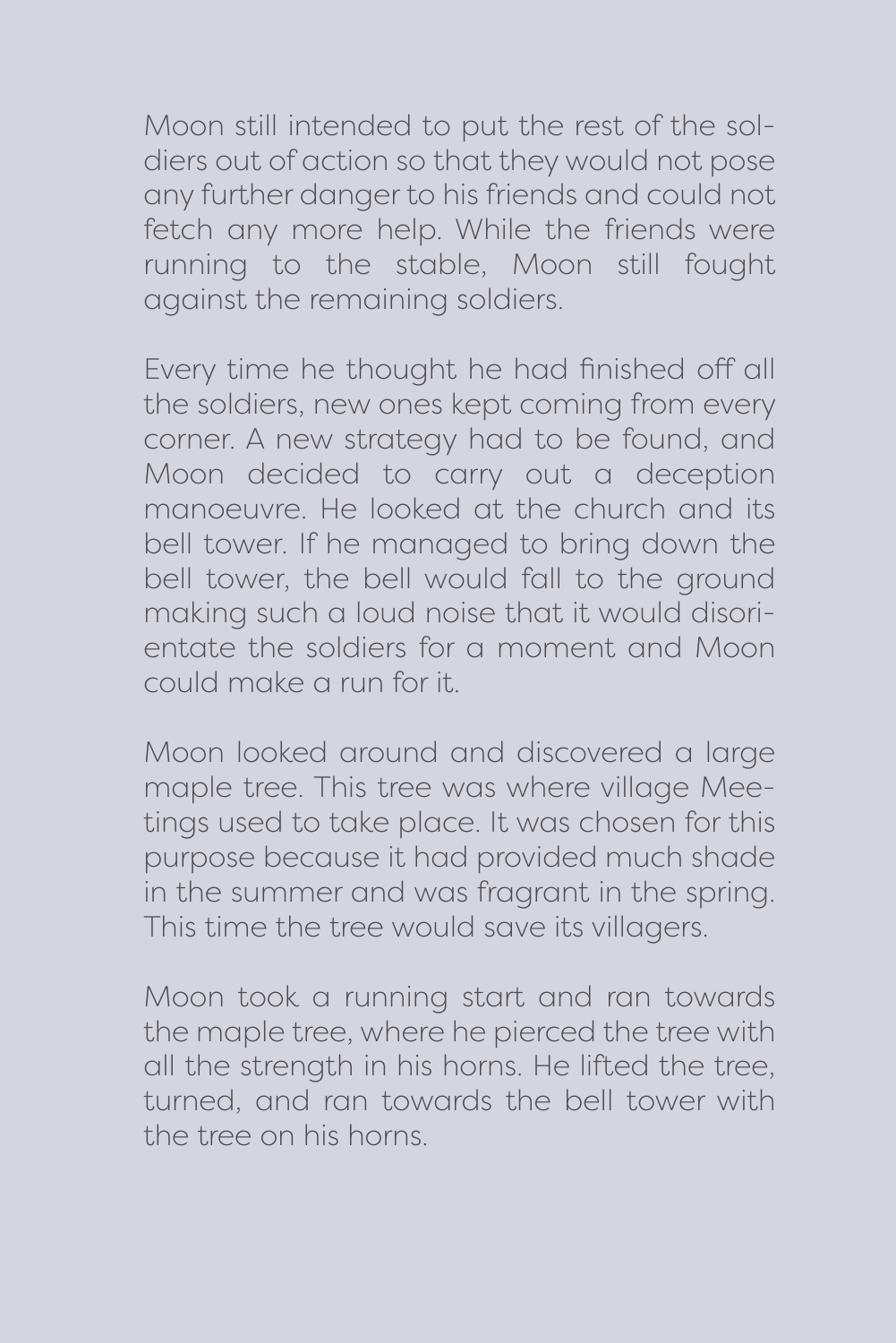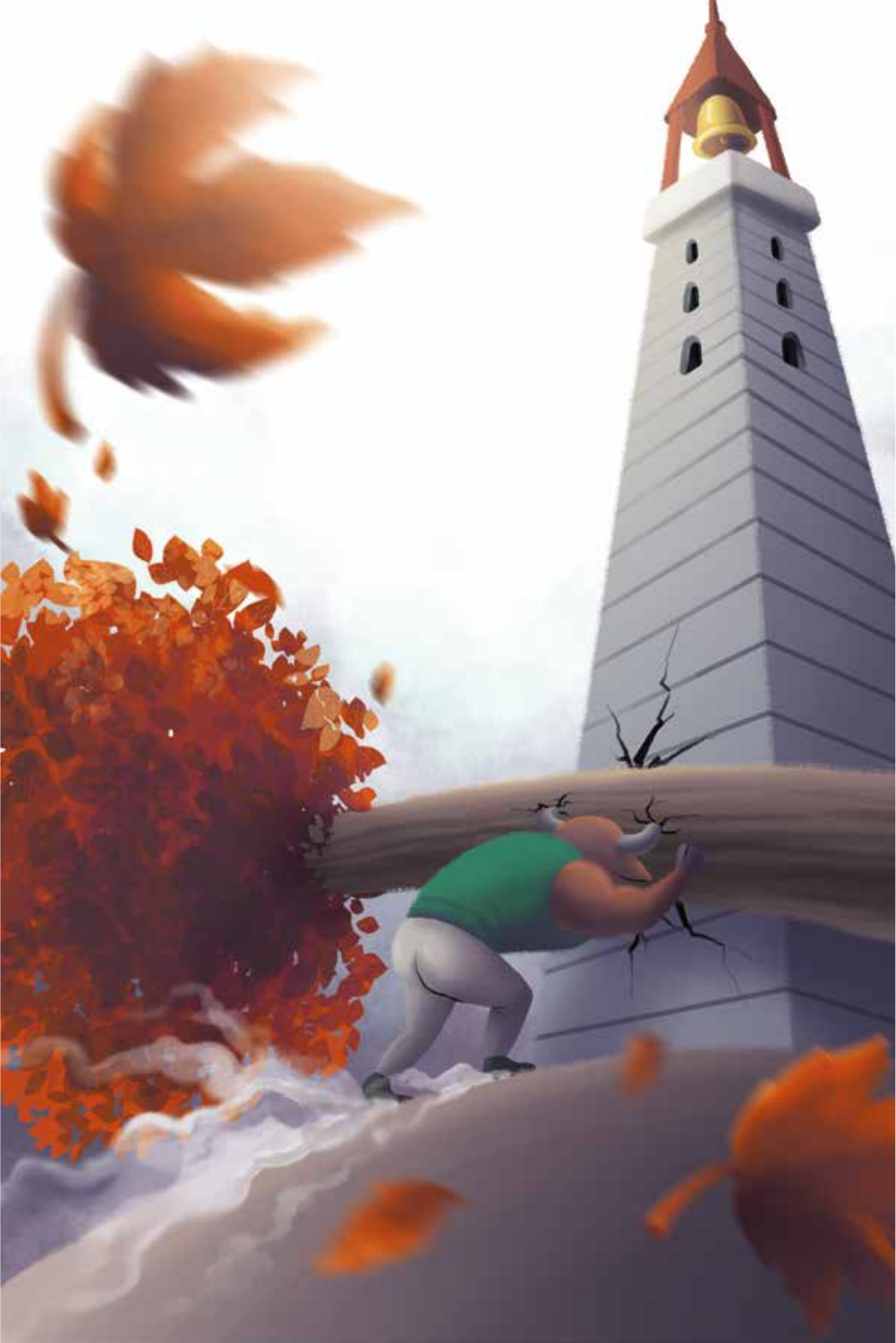Anyone who got in his way was literally knocked down by the tree trunk. With a mighty push against the bell tower, he made the tower shake. Moon took a few more steps back and hurled the log at the bell tower and it didn't take long for the tower to collapse.

The bell crashed to the ground and it made a loud bang. The sound of the bell was so loud that all the soldiers covered their ears in pain and fell to the ground. Moon took the chance to escape and ran towards the stable. His friends and parents were already there when Moon came running. It quickly became clear that they all had to flee the village quickly before the soldiers arrived.

Moon told everyone to flee towards the forest, he would take them to a safe place. No sooner did he utter the words than a large stone fell in the middle of the stable, destroying it completely.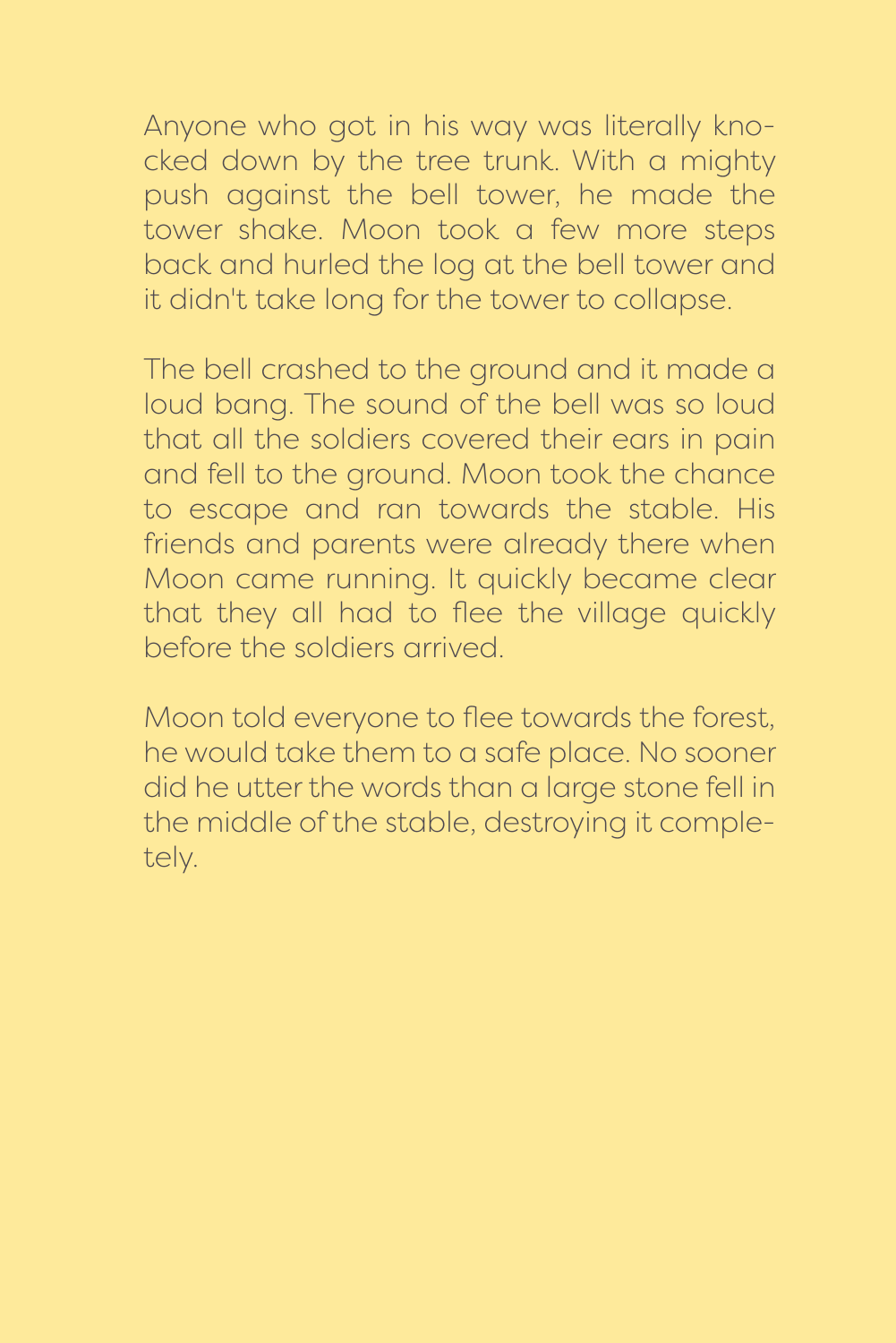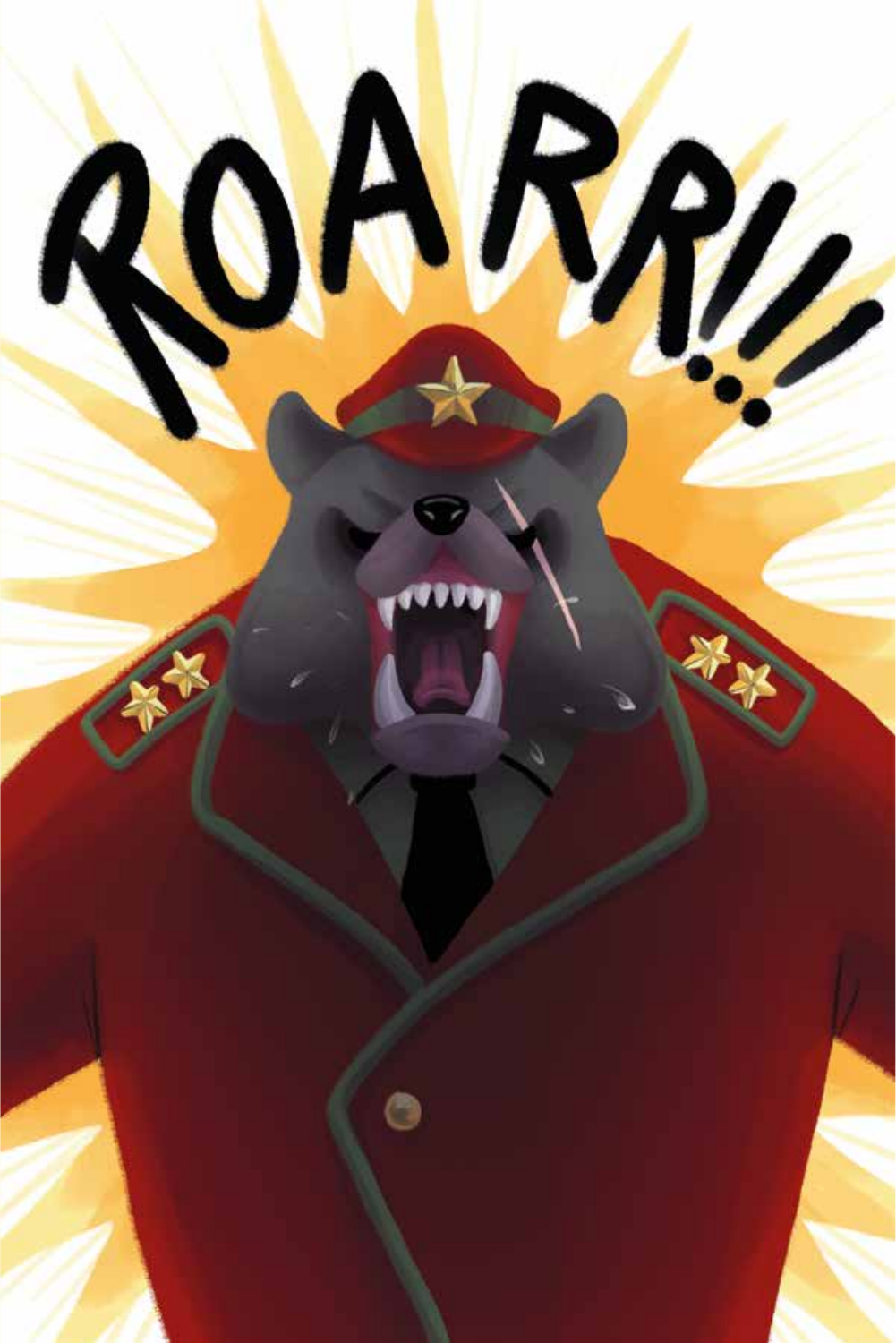Everyone froze in shock! It was Bloody Bear who had thrown the stone. Bloody Bear roared so loudly that the earth shook. They had never seen him so angry.

But Moon was not afraid. He would get even with Bloody Bear. He was convinced of that. Moon shouted to his parents and friends to run away and seek shelter in the forest. They all ran. The soldiers had anticipated what they would do and were waiting for them just beyond the forest line.

#### Moon couldn't believe how tough these soldiers were. "Hang in there, friends!"

He had to take care of Bloody Bear and then he would go after the soldiers.

Bloody Bear stamped his front legs on the ground and went on the attack. He charged at Moon and was about to knock him down. Moon dug his hooves into the ground and prepared to counter attack, lowering his head and positioning his horns. Bloody Bear leapt into the air and stretched out his arms, spreading his claws and trying to grab Moon. Moon dodged and tried to counterattack with his horns. However, Bloody Bear was not only strong, but also really fast. Bloody Bear grabbed Moon's horns, lifted him out and tossed him aside. It was an even fight. Equally matched, neither of them made a mistake. The fight was spectacular.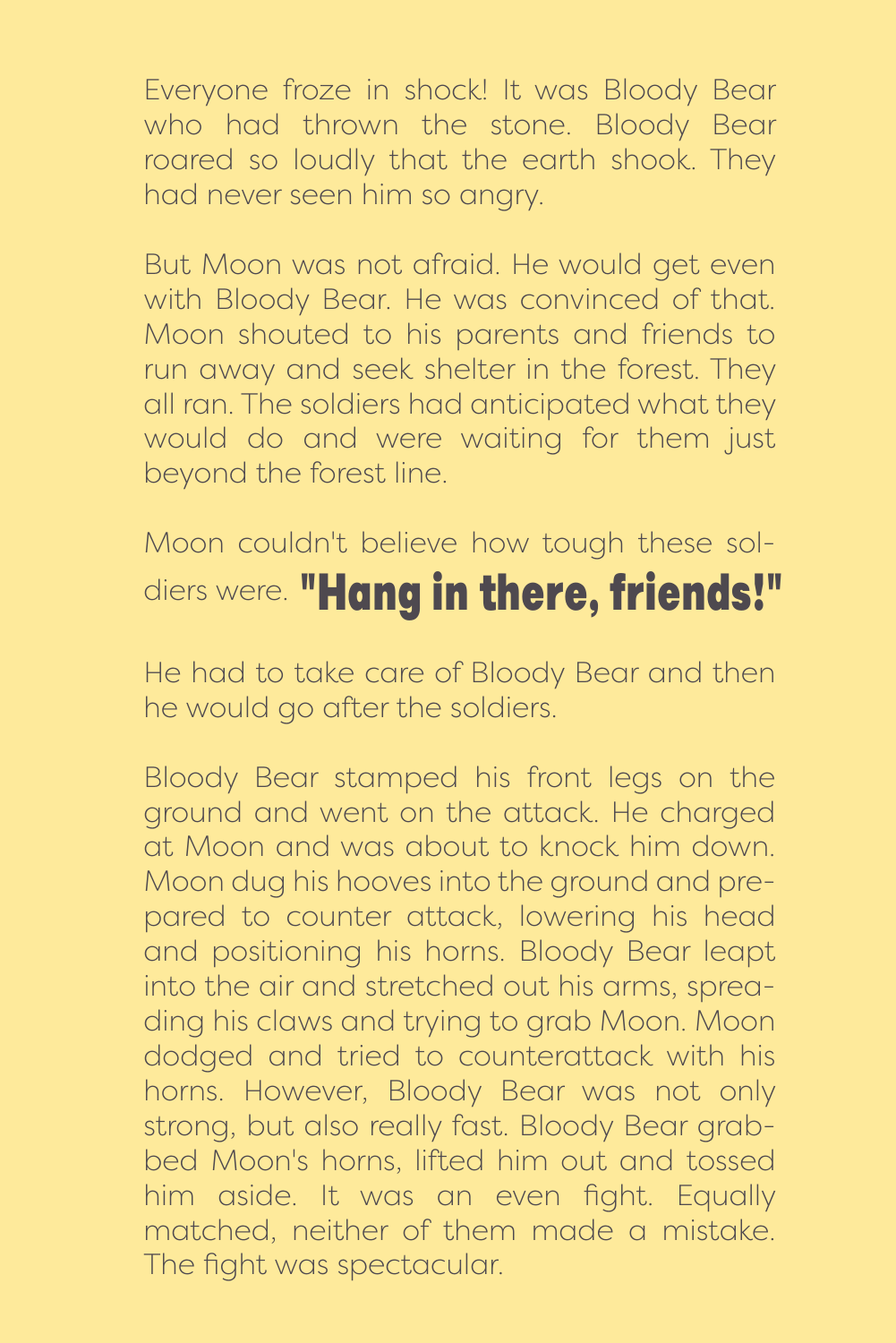Slowly the youth of Moon proved to be an advantage, it was helping him gain the upper hand in the fight. Bloody Bear ordered his soldiers to join the fight and the soldiers obeyed. The soldiers threw stones at Moon and tried to capture him with lassos. Moon now had to fight on two sides. They were all so concentrated on Moon that the others were forgotten. They took the opportunity to escape into the forest.

However, Moon was now in trouble! He was strong and fast. But there were just too many of them rushing at him. The soldiers managed to catch Moon with ropes and restrain him. He was held fast, so that Bloody Bear could finish him off with a well-placed strike. Moon was on the ground now, more and more ropes were being wrapped around his neck, horns and legs! He gasped and tried to free himself. But he was caught fast. Bloody Bear slowly approached, gloating.

He raised his paw to strike the final blow when Father Bull charged into them like a steamroller, ramming all the soldiers away like skittles and knocking Bloody Bear so hard that he flew several feet before crashing to the ground.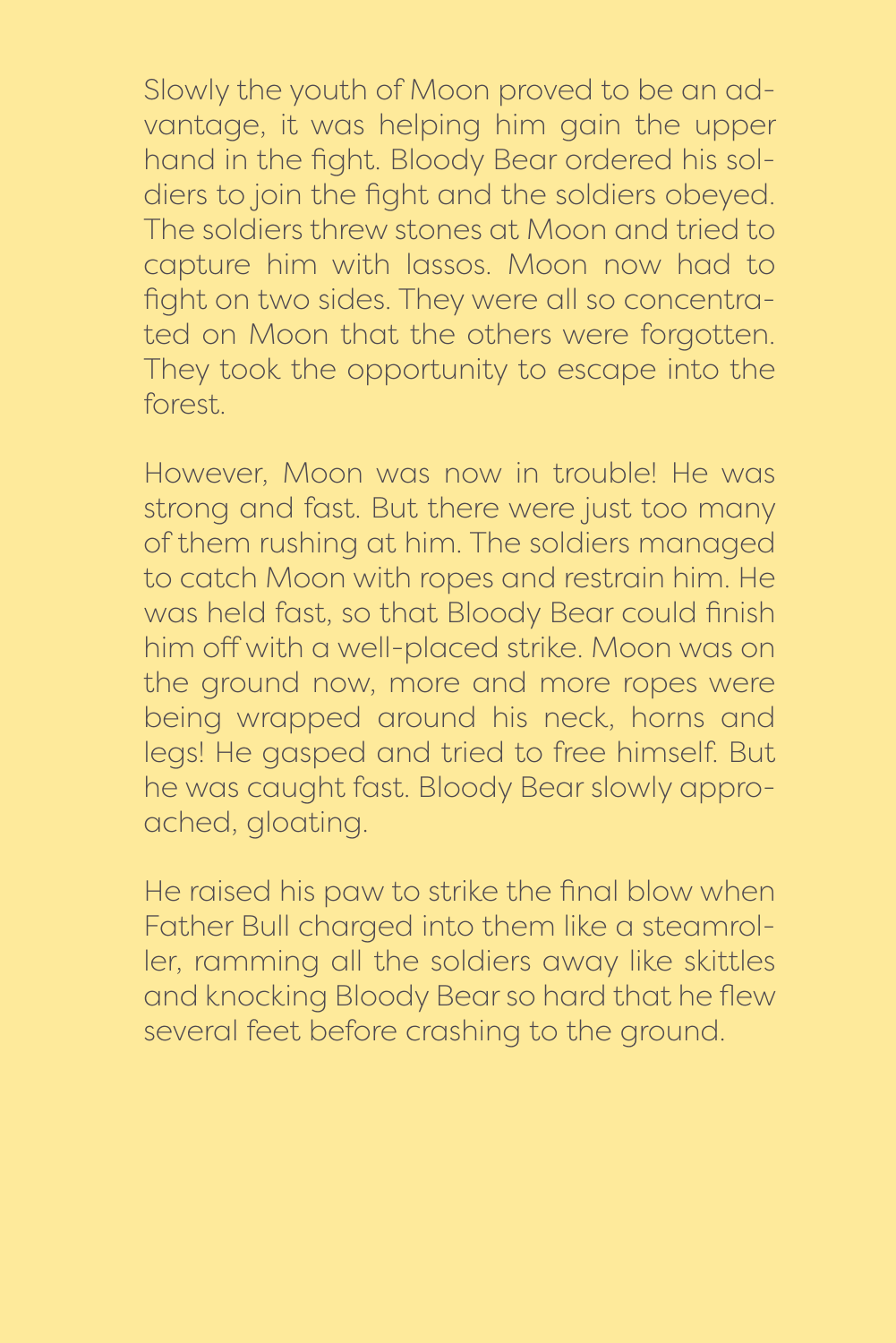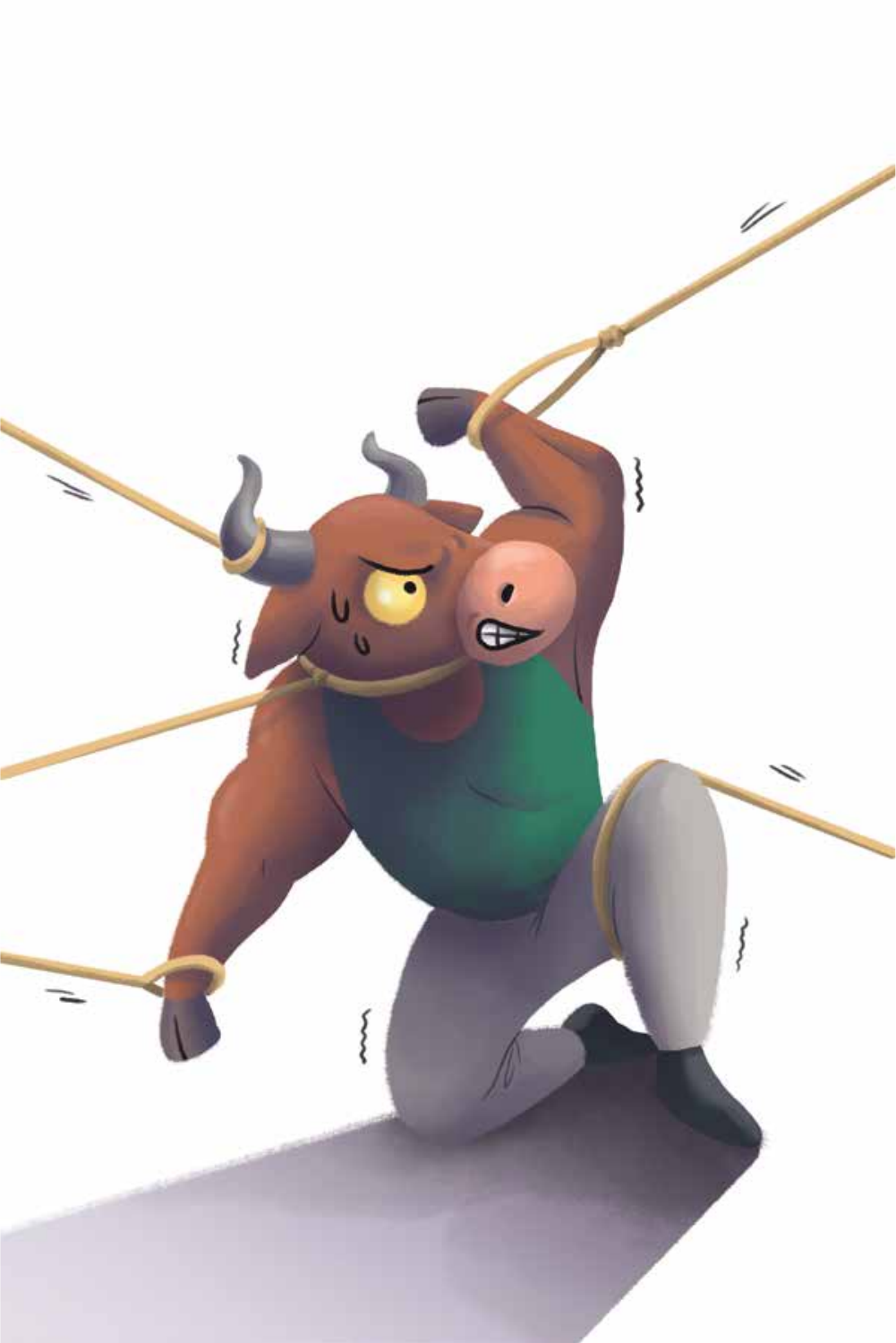# "Moon, get up and flee, save everyone, you are their last hope! Run my son!" shouted his

Father.

Moon knew that if he ran away now, his dad would not make it past Bloody Bear and the soldiers. Slowly, he got up to stand by his father's side.

#### "Moon, what are you doing? Run away and take care of the others! They can't do it without you. I'll keep Bloody Bear in check! " hisfather said to him.

"**Dad? I..."** Moon sobbed in a low voice. His father interrupted him and shouted at him.

"Are you hard of hearing! Run now, or do you want the others to be captured again? Your old **Dad can handle it!"** He smiled at Moon.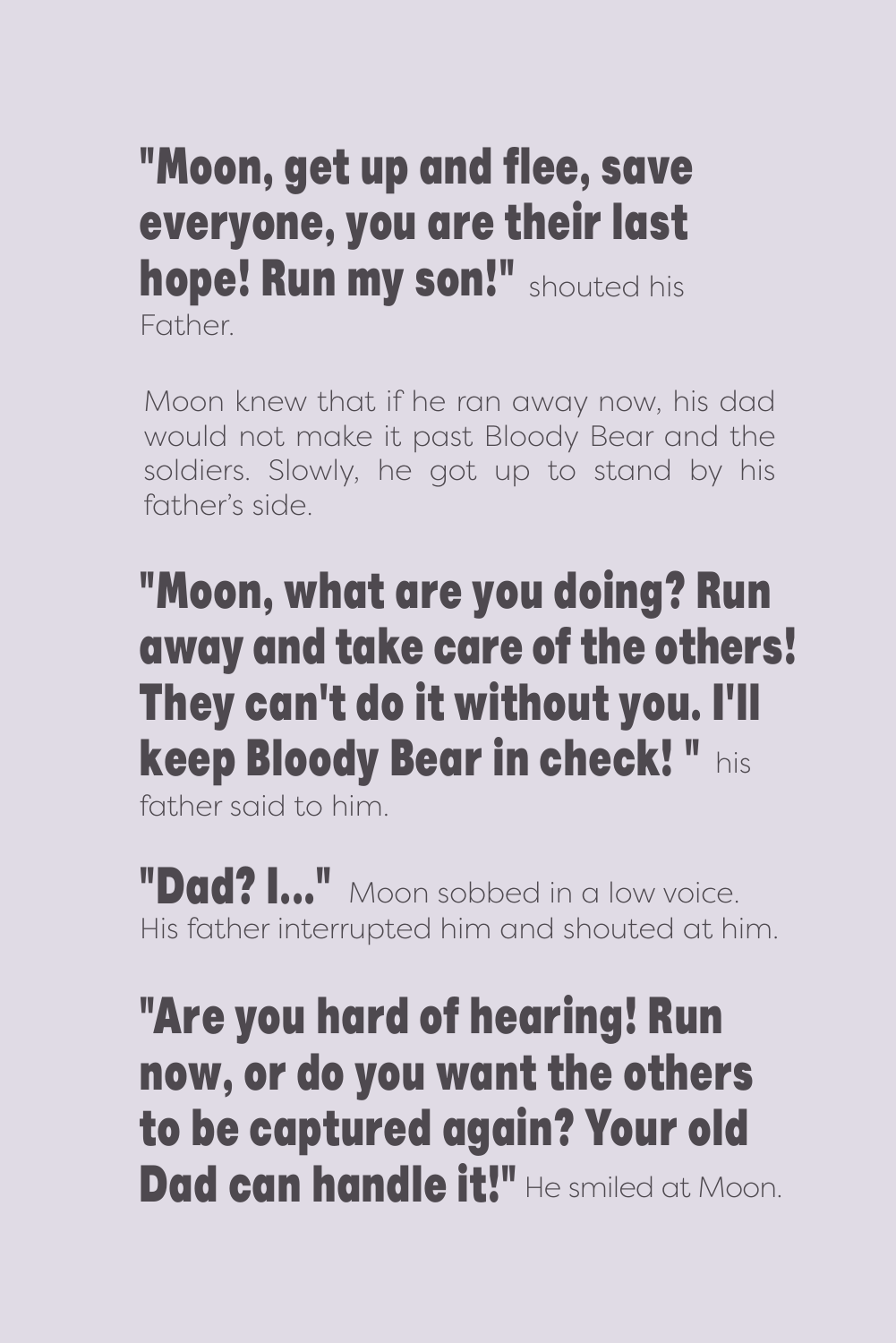Moon knew that his father was lying to him. He couldn't fight them all alone. He wasn't as strong as he used to be. But he was right: he had to get the others to safety.

Dad." With tears in his eyes Moon said, "Goodbye,

### others, my son. Now go!" His father replied, "Take care of the

Moon turned and set off at a sprint. He followed the tracks that the others had left for him. He could still hear the fight in the village, Father Bull was giving it his all, until suddenly, silence reigned.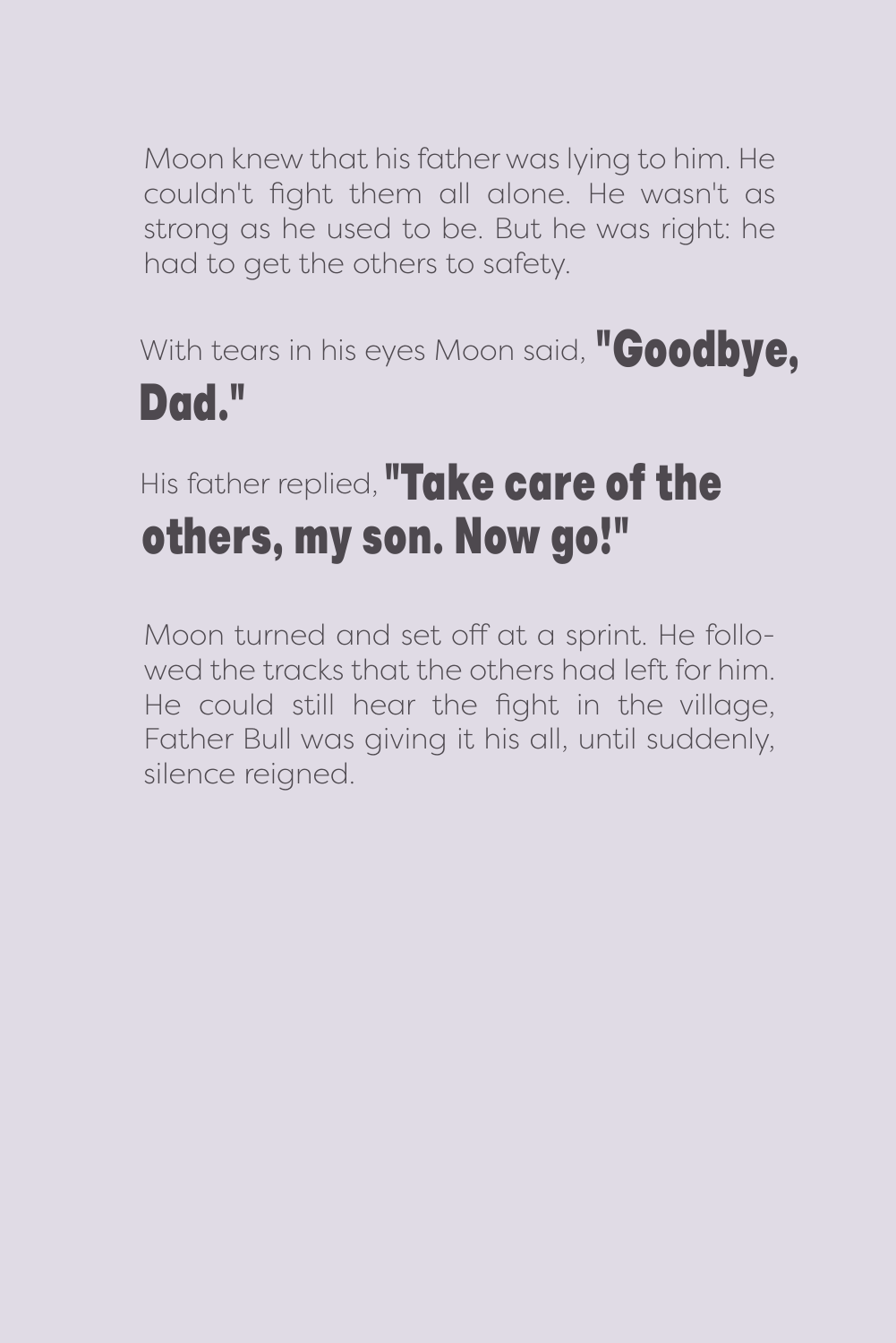

# Chapter 6: The forest

The trail slowly disappeared inside the forest. Moon called out to his friends but was met with silence. He went deeper remembering his first visit. The forest was very dense and Moon quickly lost his bearings. The same thing had happened the last time.

If it hadn't been for his friend  $\mathbf{Bitcoin}$  back then, Moon would probably be dead now. Back then it was hard to imagine how everything would have turned out.

Moon had to somehow draw attention to himself in order to find the others. It occurred to him that Rocky the guard dog had a pretty fine nose. He would just have to drop something of his on the ground and leave a trail. If Rocky noticed the scent, he would find him quickly. Leaving a trail of rope for Rocky to follow Moon tracked towards the cave where he took shelter last time.

The weather didn't look so good, if a storm came, their tracks would be obscured. Moon hoped that Rocky would find his tracks before that happened. Moon slowly moved towards the cave, always leaving a piece of the rope on the ground.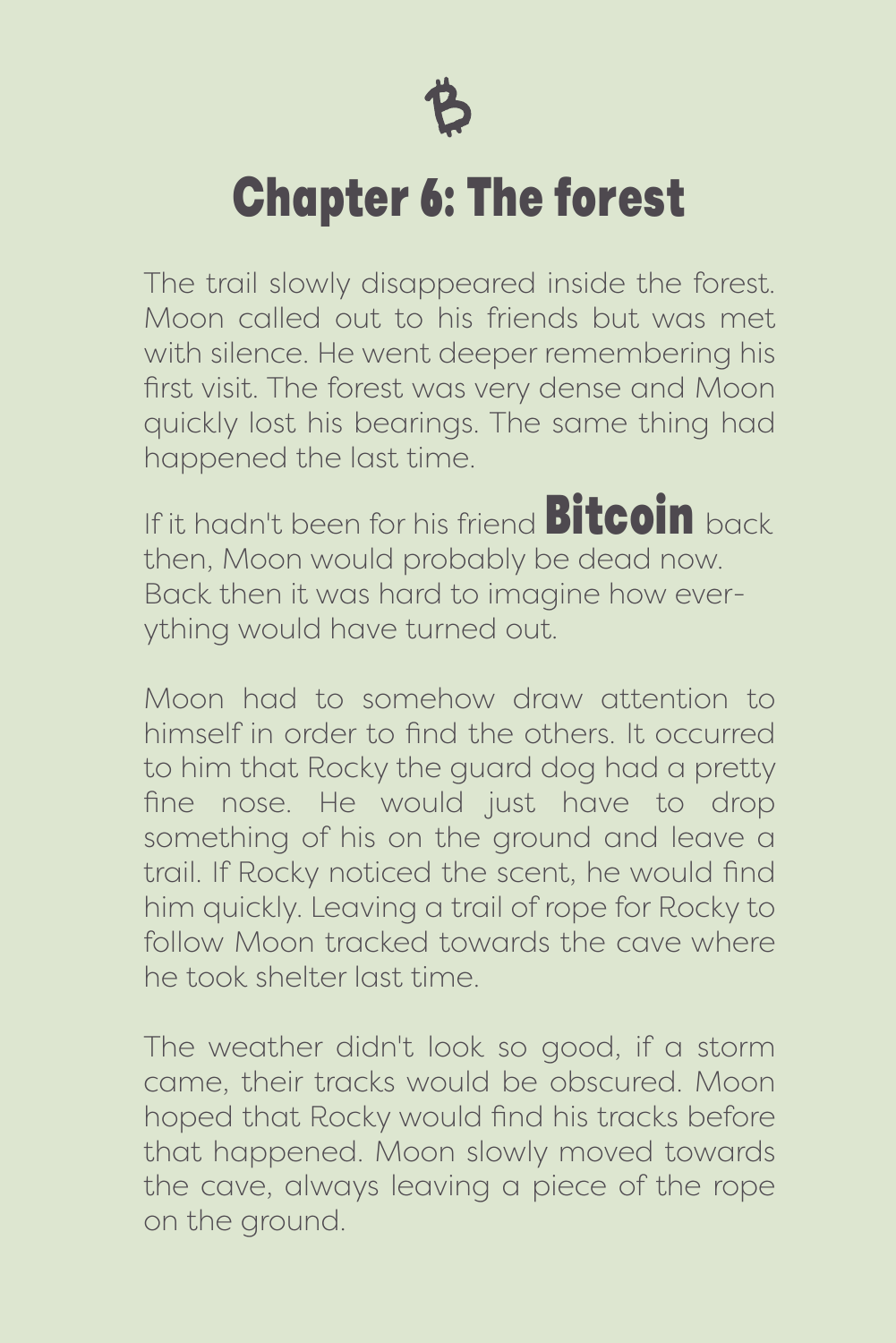Arriving at the cave, he looked over the forest, hoping to see something. He couldn't even see the village, which was enclosed by a dark mist.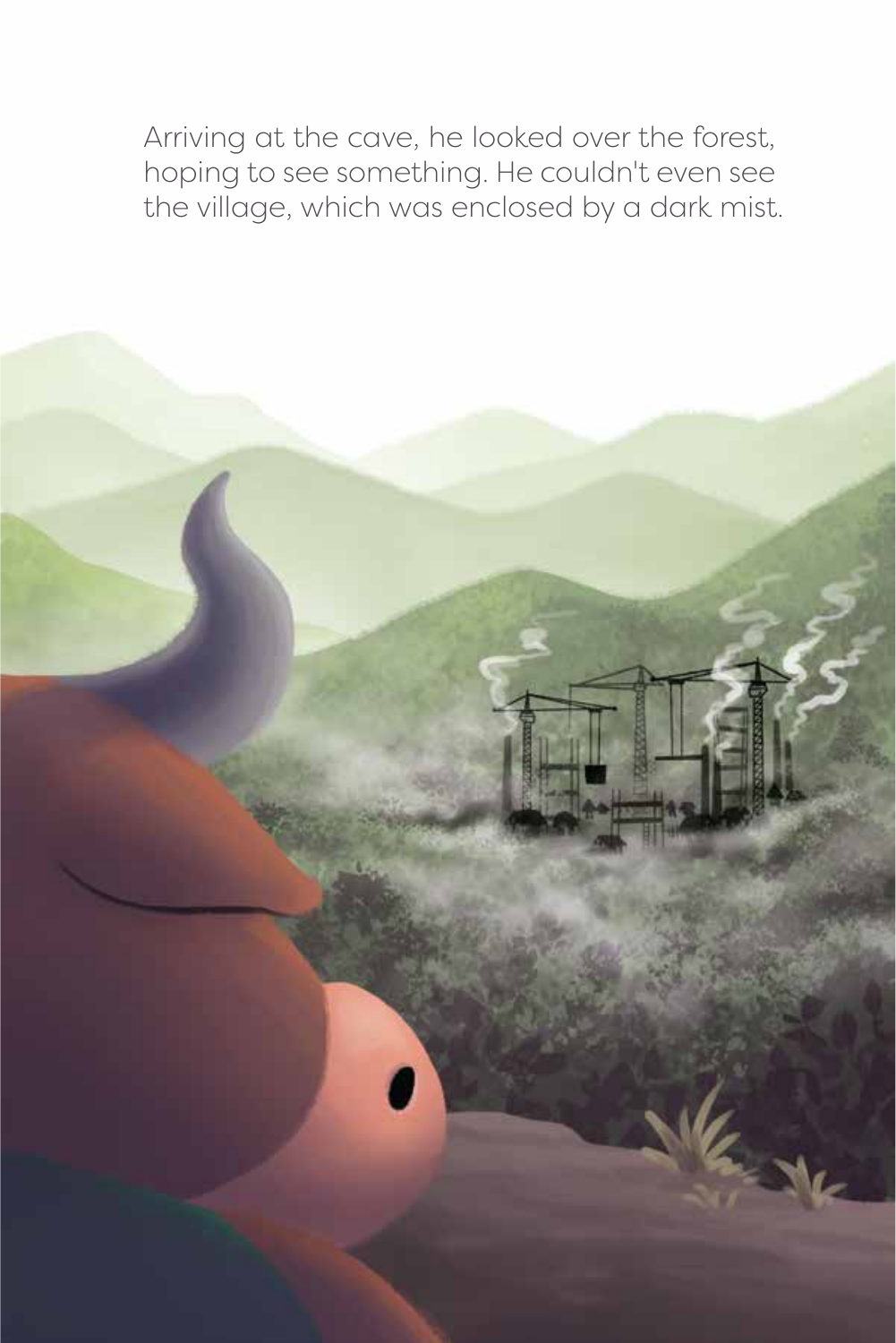It was frightening to see how everything had turned out. Moon wondered why FED Piggy and Bloody Bear were doing this. Raiding villages and enslaving everyone. Just because they wanted more and more money. Freedom, family and friends are worth much more. He just didn't understand.

Moon lay down to rest a bit and looked over the forest. He waited patiently for his friends at the cave. Some time passed and he saw dark clouds moving over the horizon. Something was brewing. Moon did not suspect anything good. The storms could be very strong and dangerous in this area of the forest.

### friends?" wondered Moon. "Where the heck are my

The storm was getting closer and the wind was moving the trees back and forth. Some trees swayed so much that they whipped against the stone of the cave entrance. Moon could hear the raindrops drumming against the leaves. It was getting uncomfortable and his friends were still out there.

Moon closed his eyes and pricked up his ears. He tried to filter out the sounds of the storm and concentrate only on possible voices. It was difficult however because the storm was growing more powerful. Suddenly Moon heard a voice calling for help.

# "That should be them," ${\sf he}$  thought.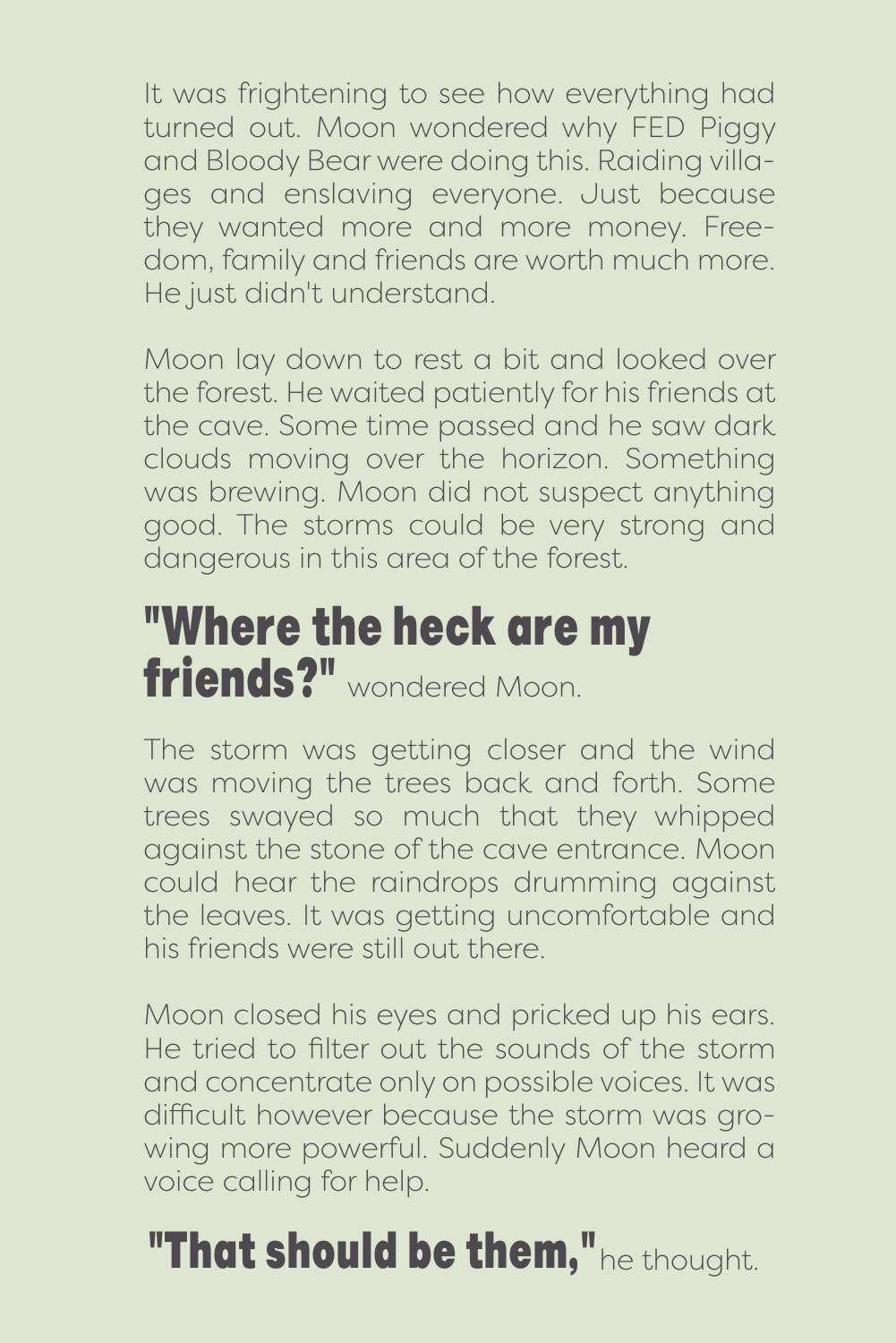He tried to pinpoint which direction the cries for help were coming from. It had to come from the pit where he had fallen in when he was little. Moon ran down the cliff to the pit. As he got closer the cries for help got louder.

Moon knew he was on the right track and hurried. At this point the storm was so strong that it tore trees out of the ground. They made it difficult for Moon to get to the pit, but he was agile. He was ready to give everything for his friends. He approached the pit and there was already a lot of water flowing into it. Moon had to act quickly if he wanted to rescue his friends.

Arriving at the pit, he saw his friends down in the water. He had to get them all out of there as quickly as possible. He thought quickly and making his mind up ran to one of the many tree trunks that littered the floor of the forest, he drilled his horns into it and dragged it back towards the pit to throw it down so that everyone could climb out.

The water level of the pit was rising quickly and some of his friends could not climb up the tree trunk because they were just too weak. Moon had to get them out of there. He told them to hold on to the tree trunk so he could pull it out of the pit with them.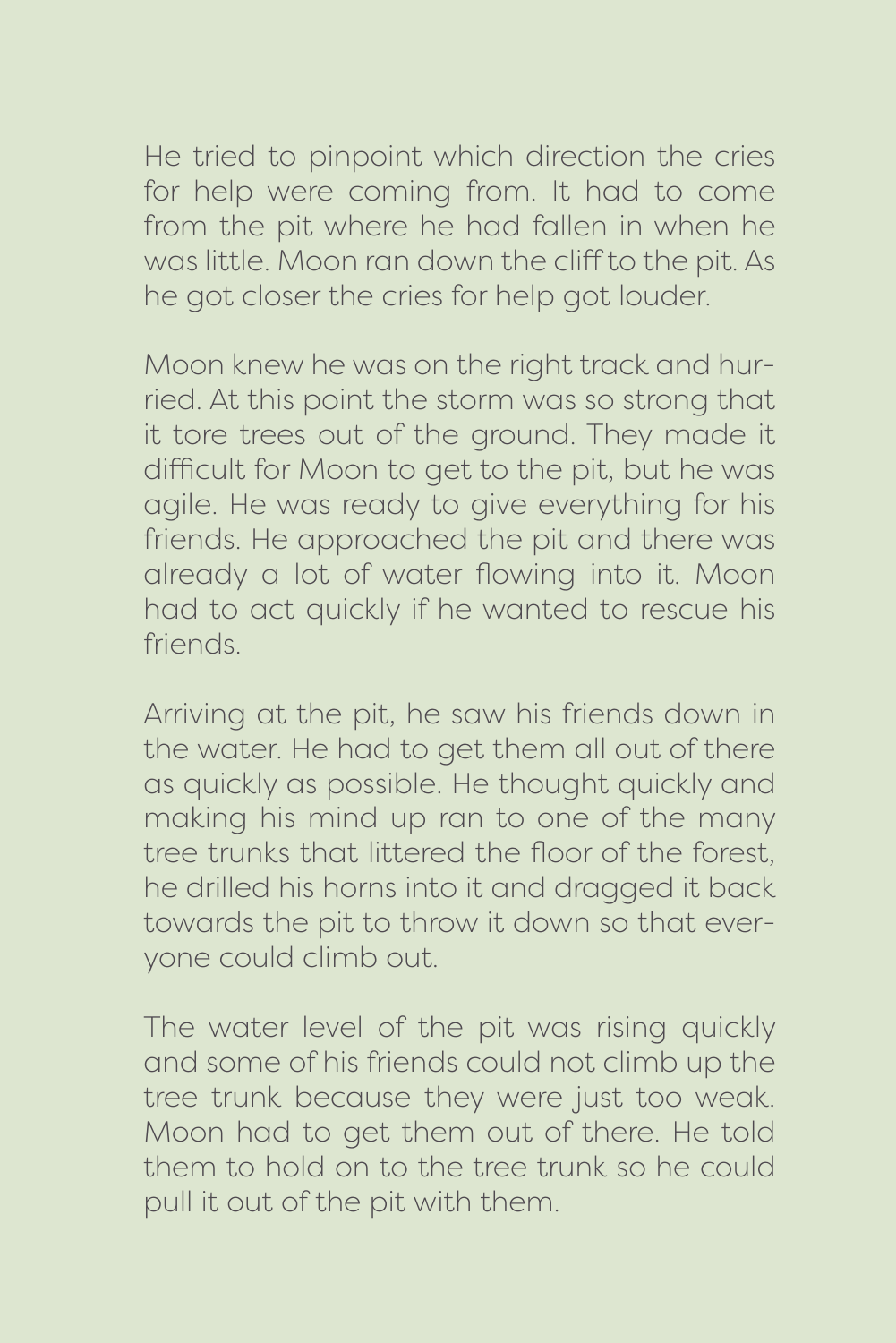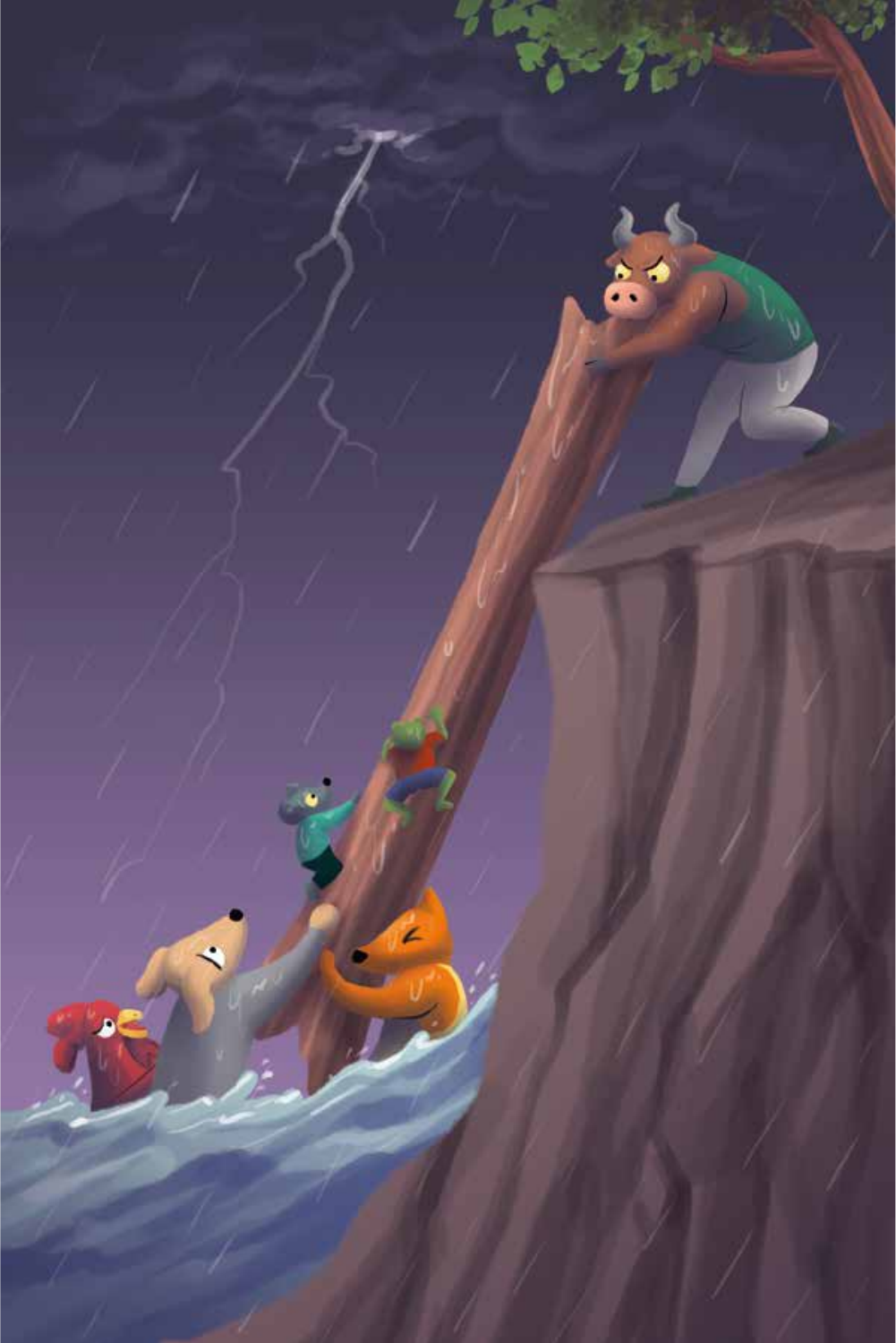Having gotten the tree out of the pit, he looked over his friends and asked if everyone was accounted for. Fortunately, everyone had managed to get out. But he noticed that his mother was not there.

# "Where is my mother?" asked Moon.

### village because she didn't want to leave you alone in the village. We couldn't stop her!" Rocky answered, "She ran back to the

Moon lowered his head and stifled his tears. He had to be strong now and be an example to his friends.

**from the storm."** The storm was still "Please, everyone, follow me, we need to go to the cave for shelter growing in intensity as they reached the cave, for the time being they would be safe here.

The storm passed by the morning and the sun emerged from the horizon above the tree line of the forest, everything was peaceful again. Moon and his friends had weathered the storm. Moon looked at his friends, glad to see everyone safe.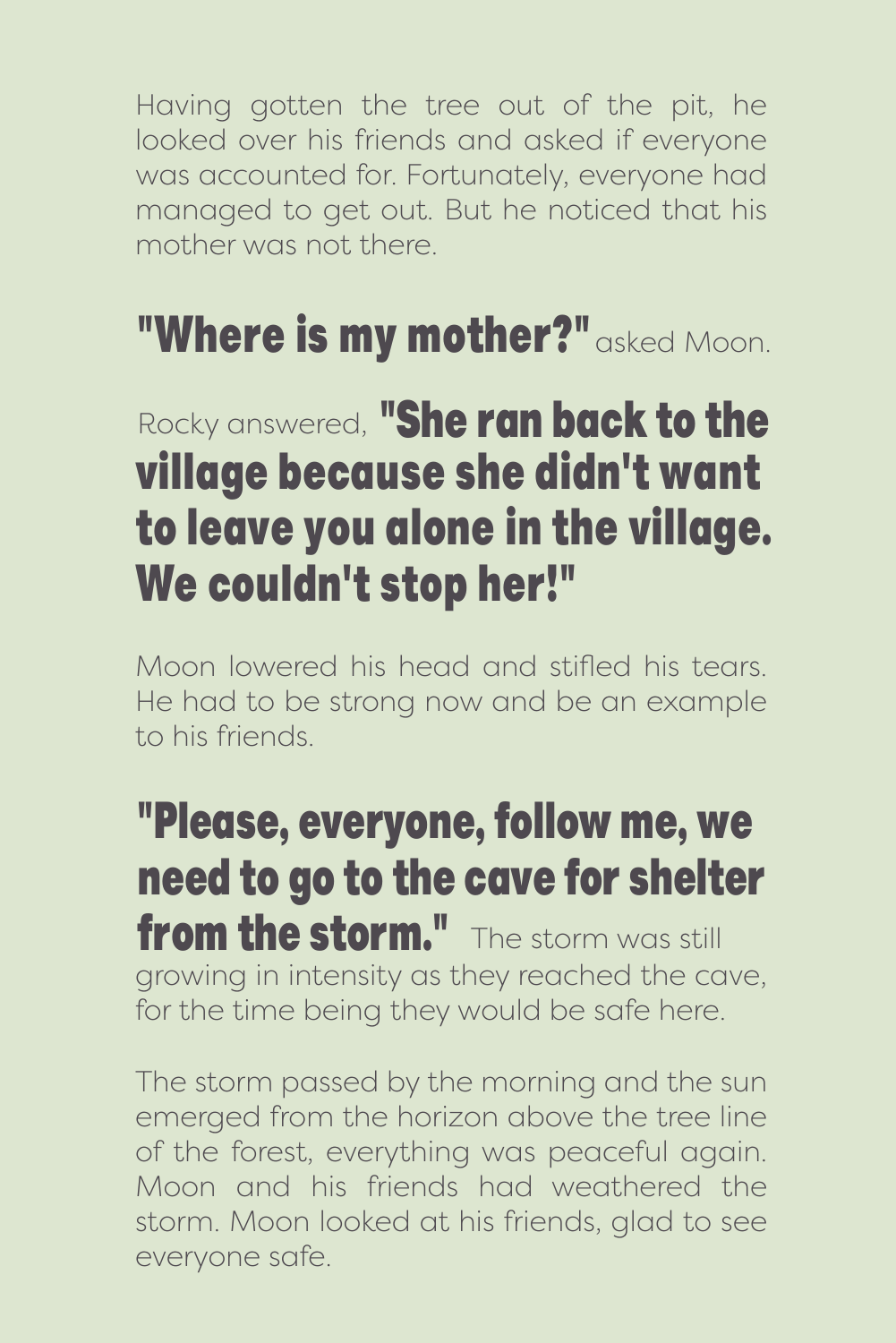# "**How are you guys doing?"** he

asked the group.

His friends looked at him wide-eyed. They had so many questions for him, but answered with a chorus of nods and "We're fines!"

### and followed it! But the storm had caught us by surprise and we got lost and fell into the pit. You saved us a second time." Rocky spoke up, "I spotted your trail

All his friends regarded Moon with gratitude. They started asking him of his life, where he had been all this time and what he had been doing?

Moon told them his story, how he had escaped to the forest with Bitcoin and lived in another world, trained and grew up there. He painted a picture of the other world in their minds and told them how peaceful everything was there. And he spoke of the inhabitants, saying there were many of them who experienced the same fate as they did, who had been driven from their homes by FED Piggy and Bloody Bear. All of them lived there in a safe place where everything was fair and an incredible positive energy enveloped the world.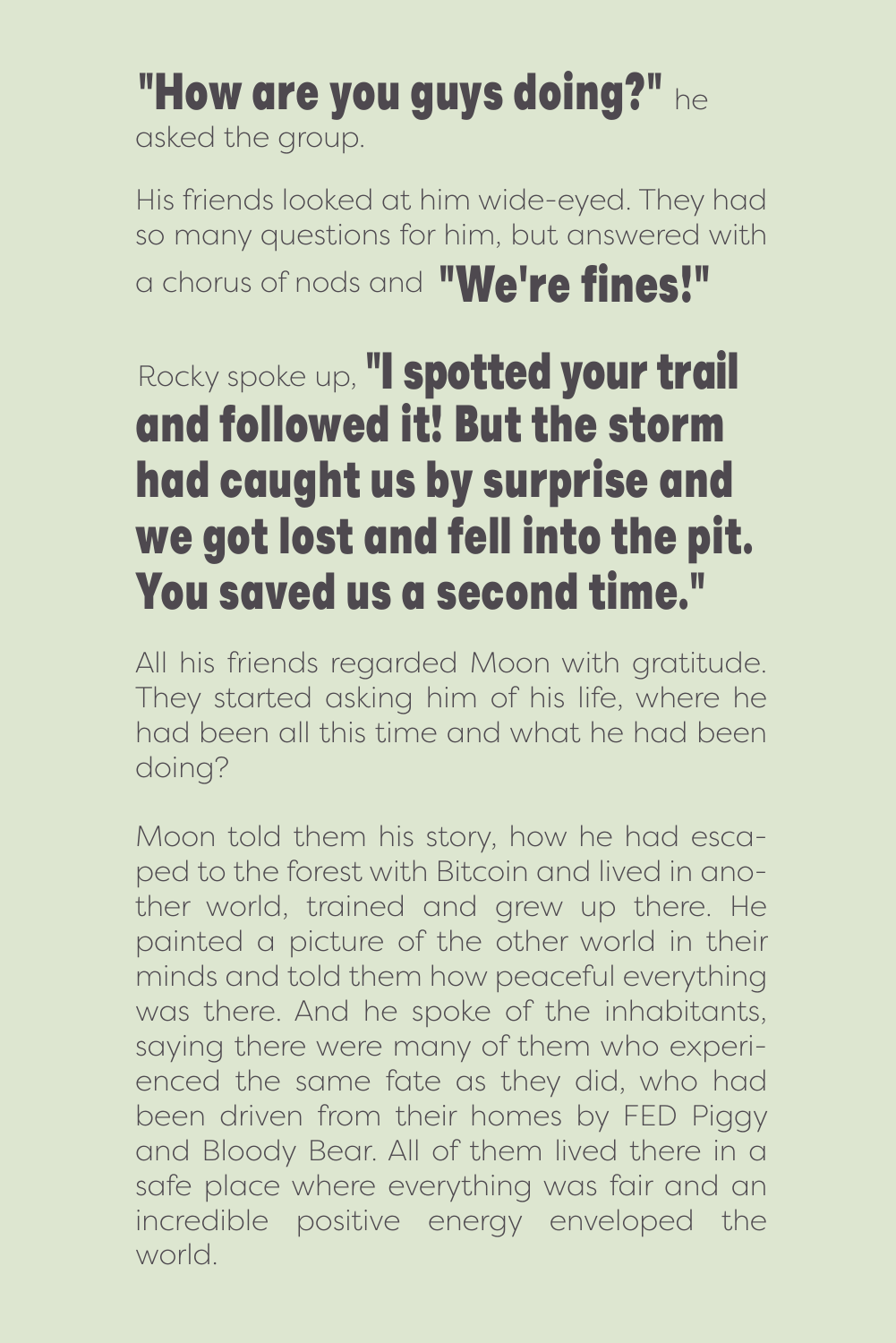Everyone listened to him intently. No one mocked him or called him a liar. Rocky asked,

# "This friend of yours, Bitcoin, you told me about him back then. Where is he now?"

world, he doesn't know I've gone! He wanted me to wait longer before coming to help. But I couldn't wait any longer! And now my parents have probably been captured and are enslaved again!" Moon answered,"He's still in the other

that! And besides, you saved us all. We all owe you a debt of gratitude." His friends replied, "But you don't know

Moon thanked them for their comforting words and quickly explained that they all had to follow him to the secret gateway between worlds.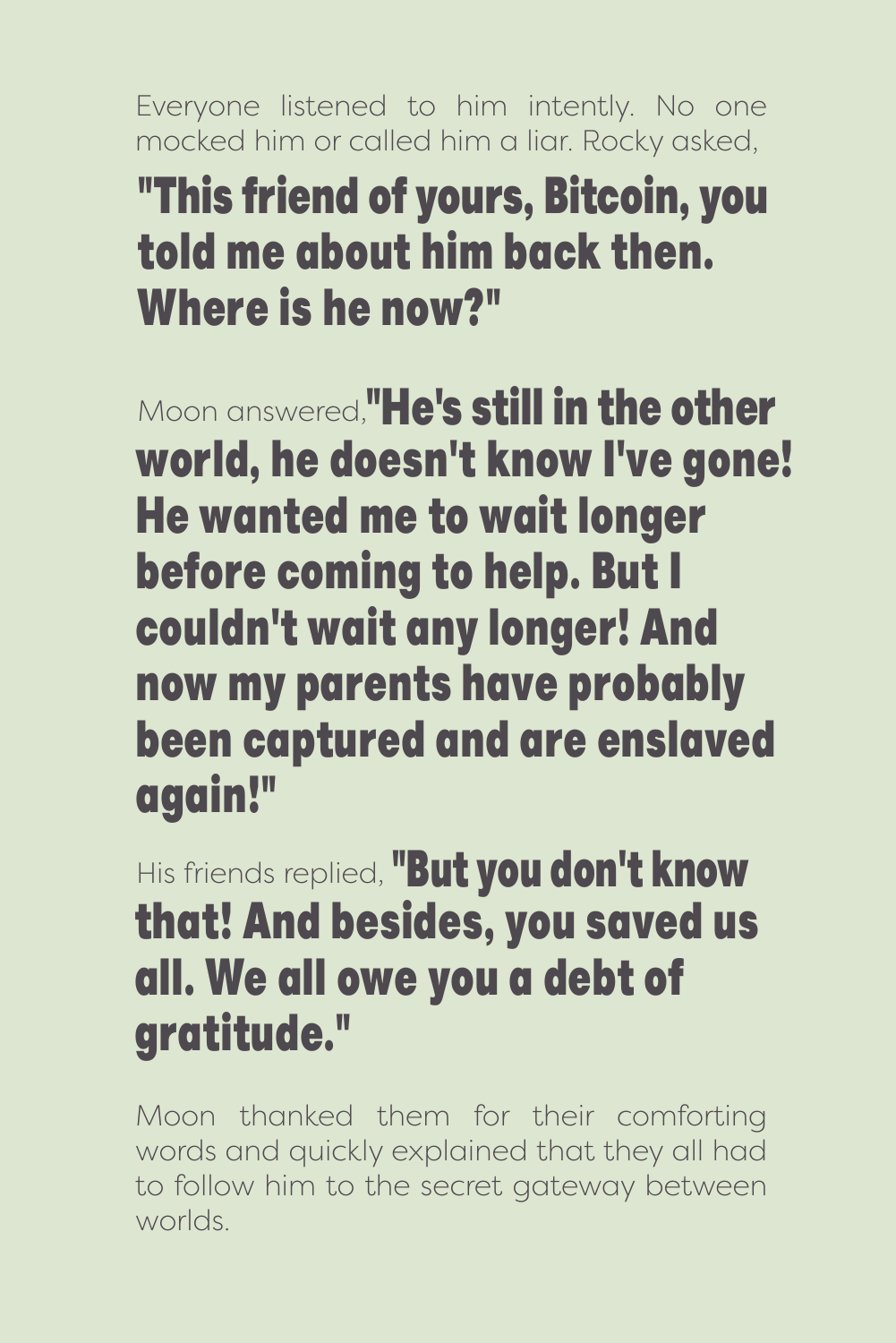#### further. Are you sure this is the right way?" When they arrived at the wall of thorns, some of the group spoke up with disappointment and confusion,"We can't go any

### right way. Behind this shrub is the new world I told you about." Moon replied, "Yes, I'm sure this is the

The group wasn't convinced, how were they supposed to go through a wall of thorns? The undergrowth was so dense that a beetle couldn't get through.

Moon told them that they needed a Seed, a magic word or phrase in order for the tunnel to open. "And do you know a Seed?"

asked his friends. Moon stood there ashamed and mumbled, **"I'm sorry I don't know** any Seeds, Bitcoin whispered it last time!"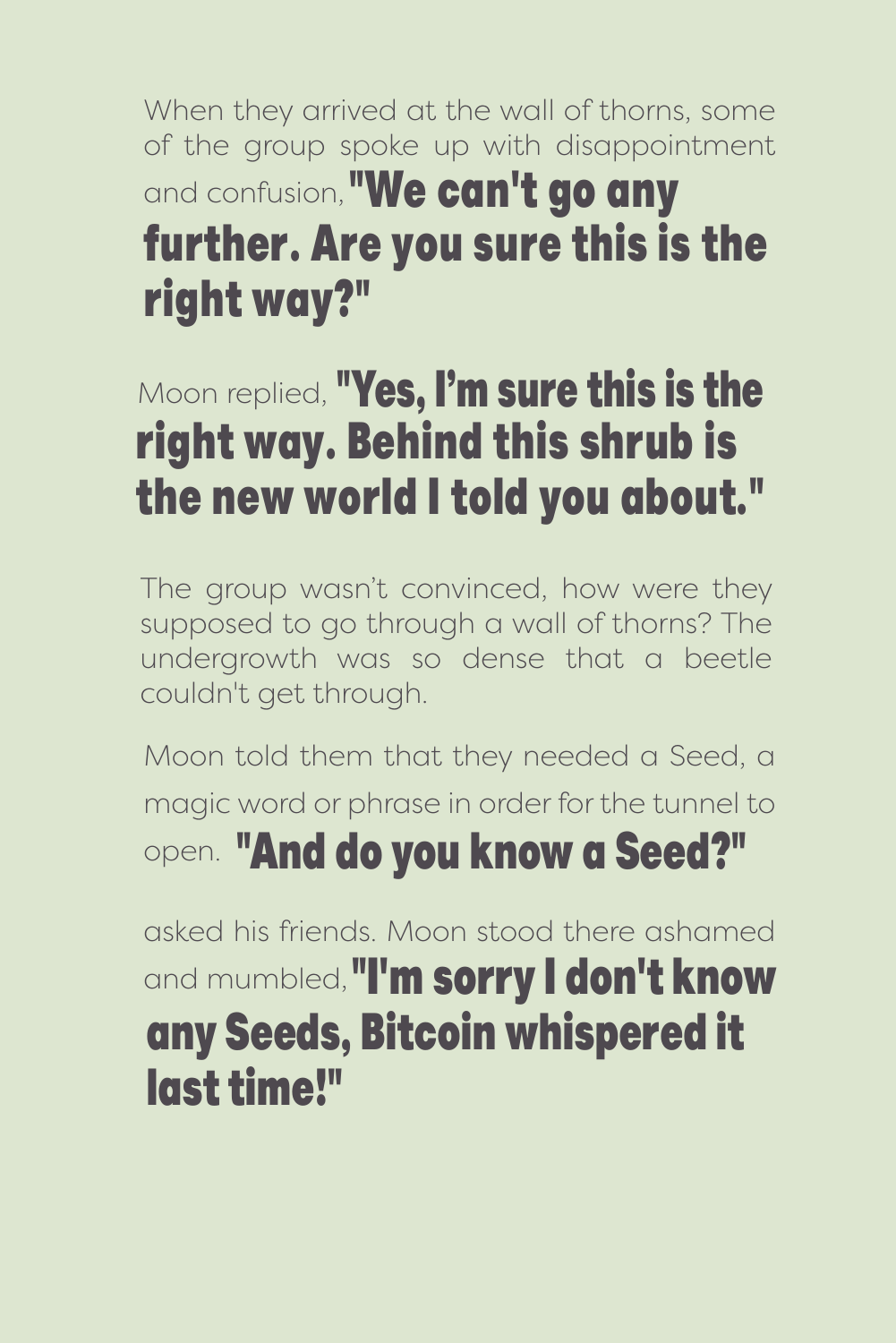That admonition was the last thing his friends wanted to hear. They were exhausted, frightened and in the middle of nowhere. They began to have doubts again, about the plan and about Moon.

Staring at the wall Moon remembered Bitcoin's words to him, that he would be there for him whenever he needed it. All he had to do was call him. Moon looked up at the sky and called

Bitcoin's name in a loud, strong voice.

Everyone looked at Moon curious to see what would happen. But nothing happened. And disappointment was written clearly on his friends' faces. They were not angry with him; he had saved them after all.

Suddenly they heard a voice out of nowhere say:

# "Moon, where have you been, why are you out there? Who are all these others?" Bitcoin had come, as he

said he would!

Moon was happy to see Bitcoin again. He was not sure what he would have done had Bitcoin not answered his call. To his astonishment, his friends started to make a fuss, gasped, surprise and astonishment clear in their voices.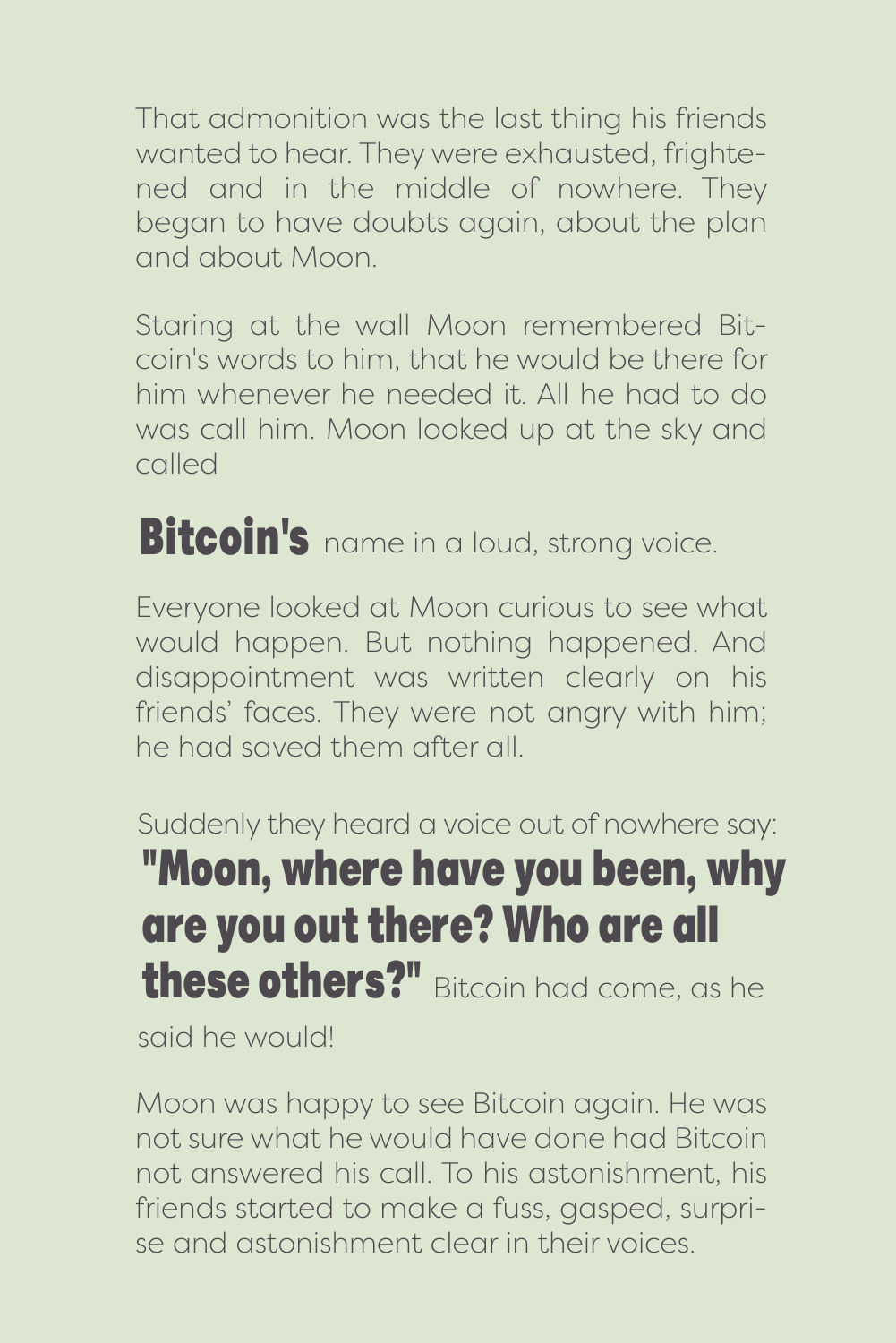#### Moon looked at them asking,  $"\mathbf{What's}$ wrong? You sound like you've seen a ghost!"

 $\tilde{\mathbf{r}}$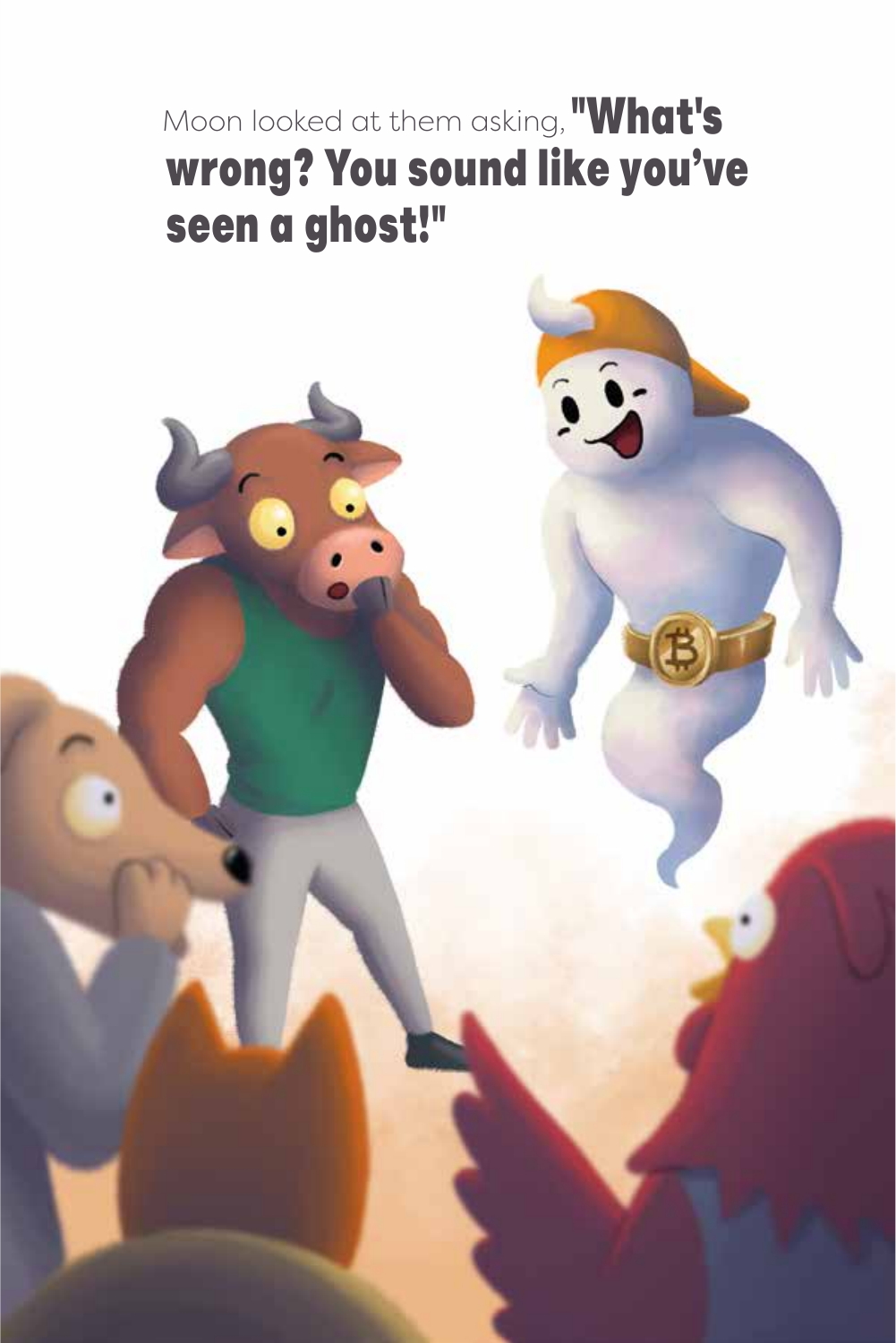They could suddenly see Bitcoin, he had been there beside them all along. Everyone was so excited, they couldn't believe it. All these years they hadn't believed Moon, and now there was a ghost standing right in front of them.

I see your friend Bitcoin!" It was as if Rocky was the first to speak up, saying,  $"{\sf MOON}$ I see your friend Bitcoin!" It was as if<br>had opened, others spoke up as well. "So do we, Moon, we see your friend!"

see him all of a sudden?" Everyone Moon was happy, he asked "**Why can you** shrugged while Bitcoin explained, "**Because** they believe in you, Moon and they believe your story! Thus, they also believe in me and can see me! This is wonderful, the more who believe in me, the stronger our world becomes and the stronger we all become."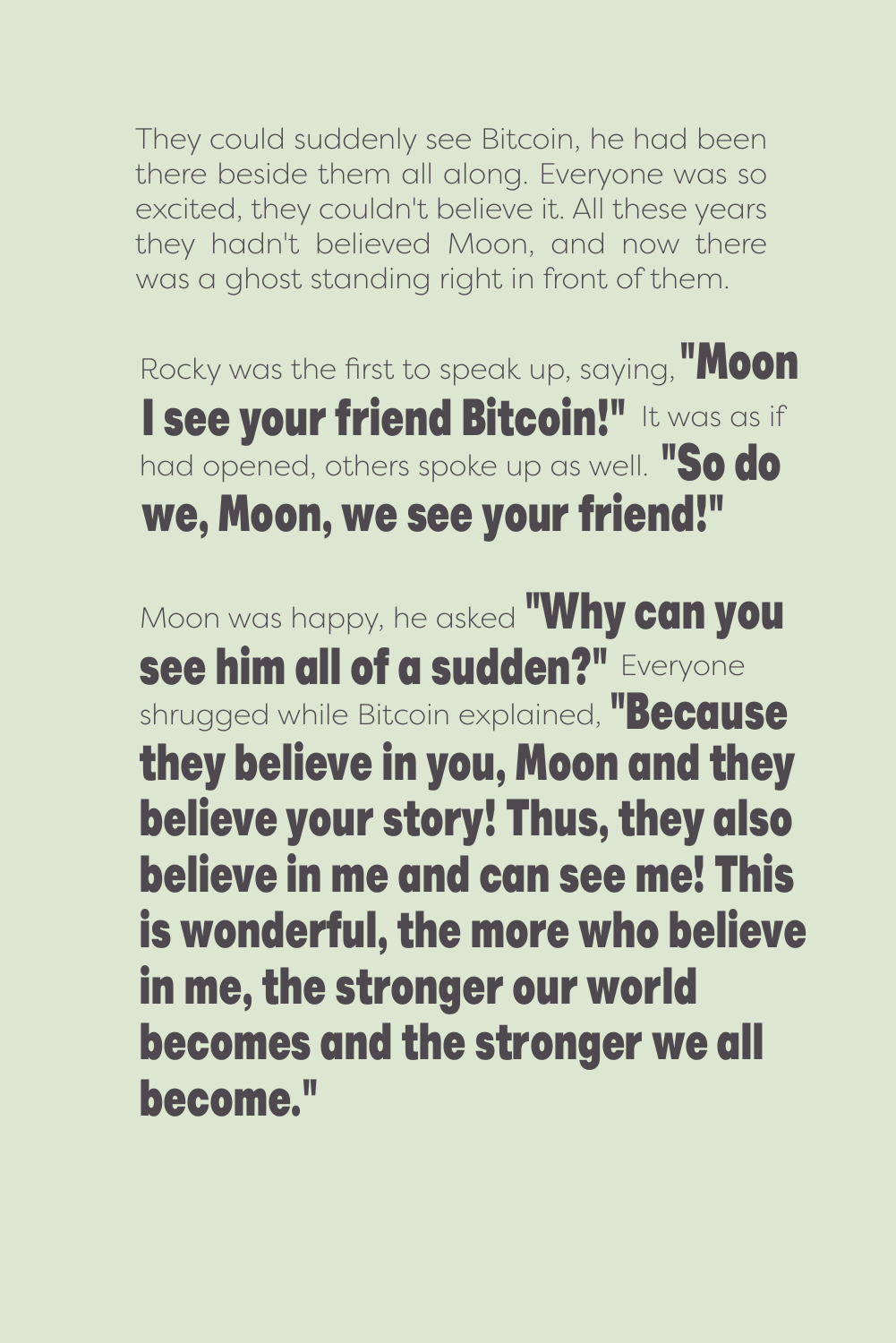He continued, "I suppose you all wish to enter our world? Very well! I'll recite the Seed quickly, all of the 24 magic symbols and then quickly get you inside. It's finally time to fight back, the reign of terror conducted by FED Piggy and Bloody Bear is about to end for good."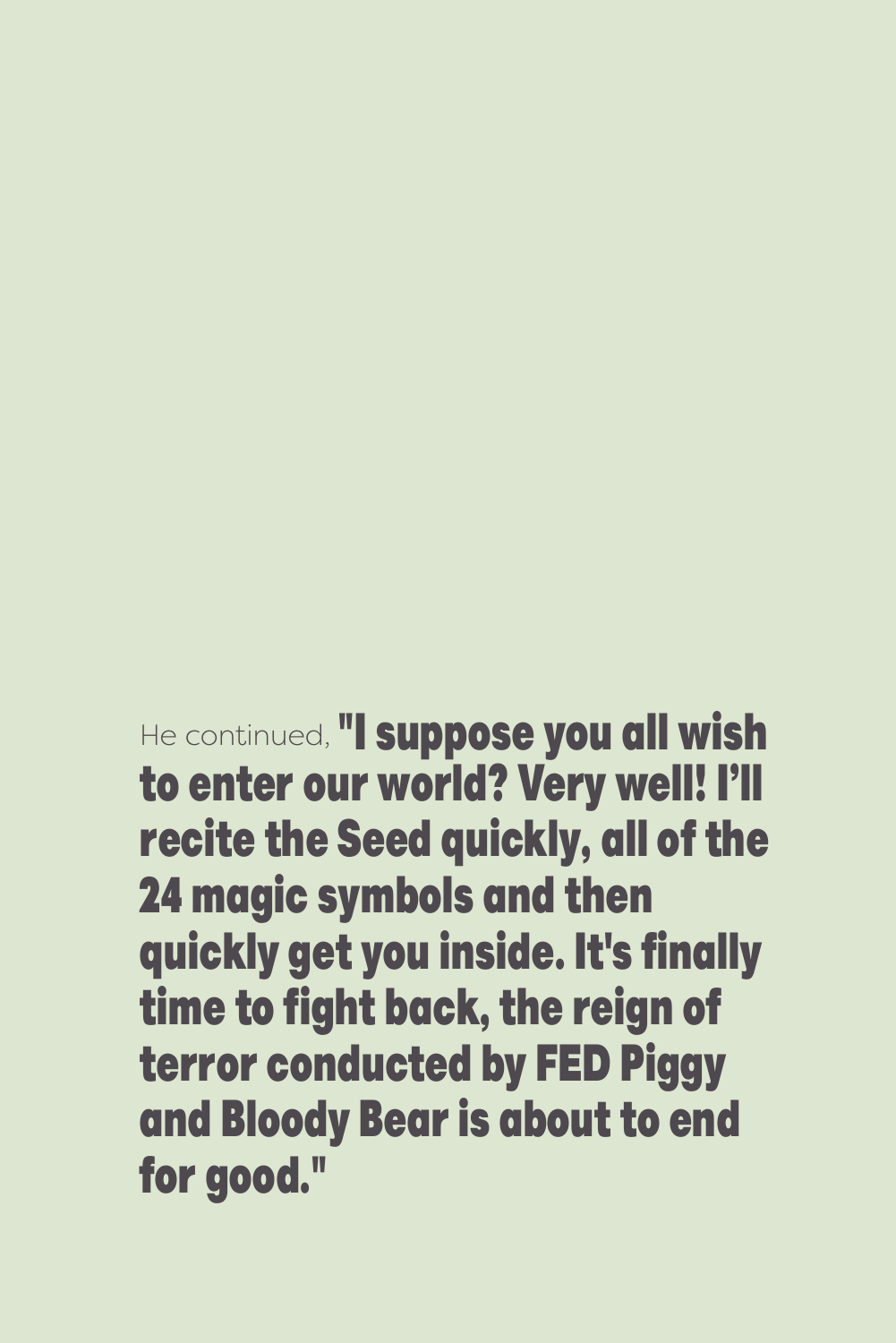

# Chapter 7: A strong bond of friendship

Moon's friends were amazed when they strolled through the new world. It was even more fascinating than Moon had told them. Everyone lived peacefully and was happy. Every new arrival could feel this new world fill them with energy, helping everyone regain their strength.

Moon explained the rules of this new world to his friends. Everyone looks out for each other and everything is distributed fairly. Each individual is important for the preservation of this world. And now his friends also became a part of this world.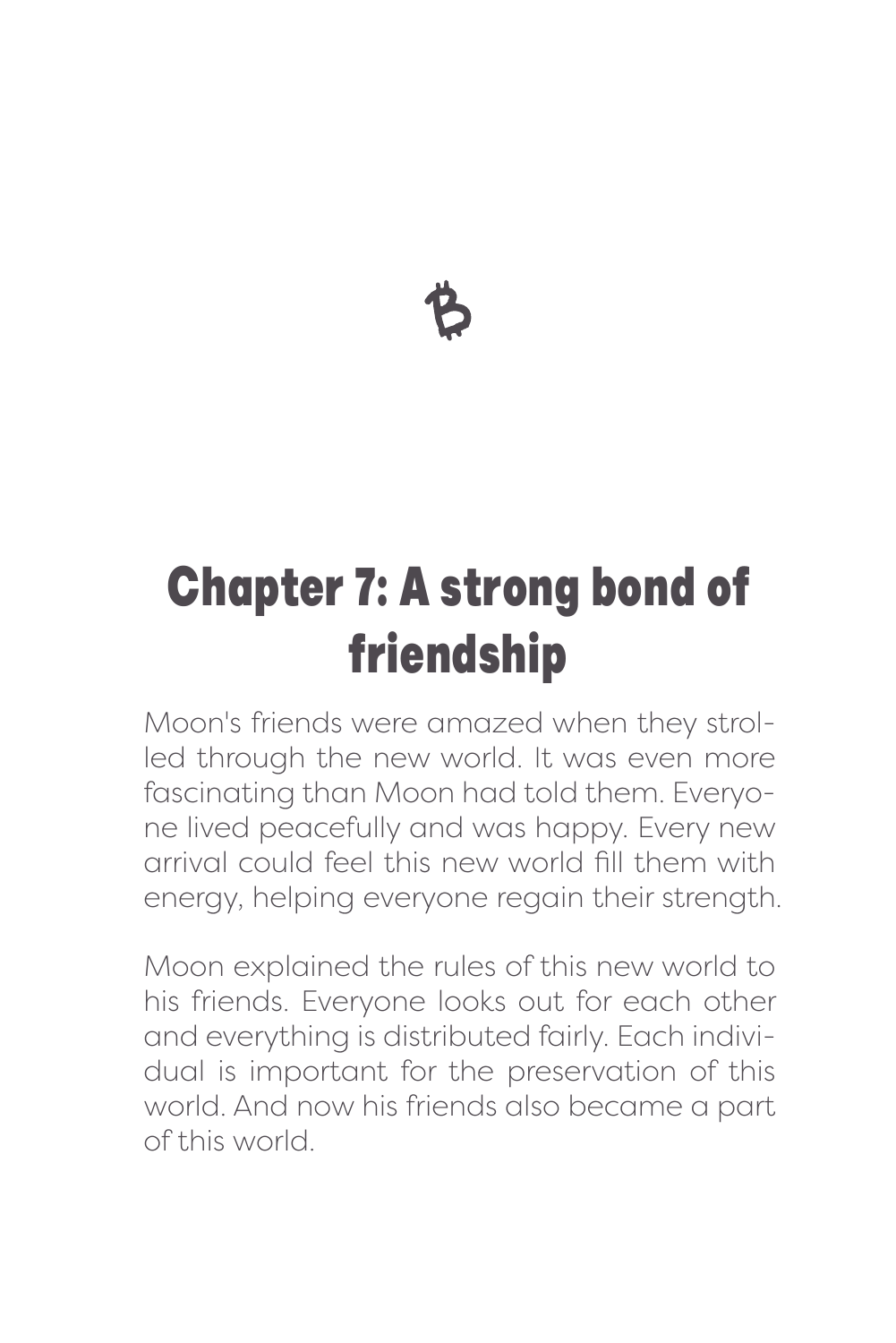Bitcoin shouted, "HODL!" All the inhabitants of this world gathered at the call to welcome the new arrivals.

#### "HODL, what does it mean?"  $_{\mathsf{asked}}$ one of the group.

### Bitcoin explained that it means cohesion: "AS long as you belong to us and don't turn away, you will always be a part of this world and enjoy the benefits."

Moon explained that everyone in this world is HODLER. "We were all attacked and driven out by FED Piggy and Bloody Bear. Bitcoin saved us. In the beginning, there were very few here. But as time went by, more and more people joined us here, and stronger each one of us became. We form a community and always stick together. That is our super power!"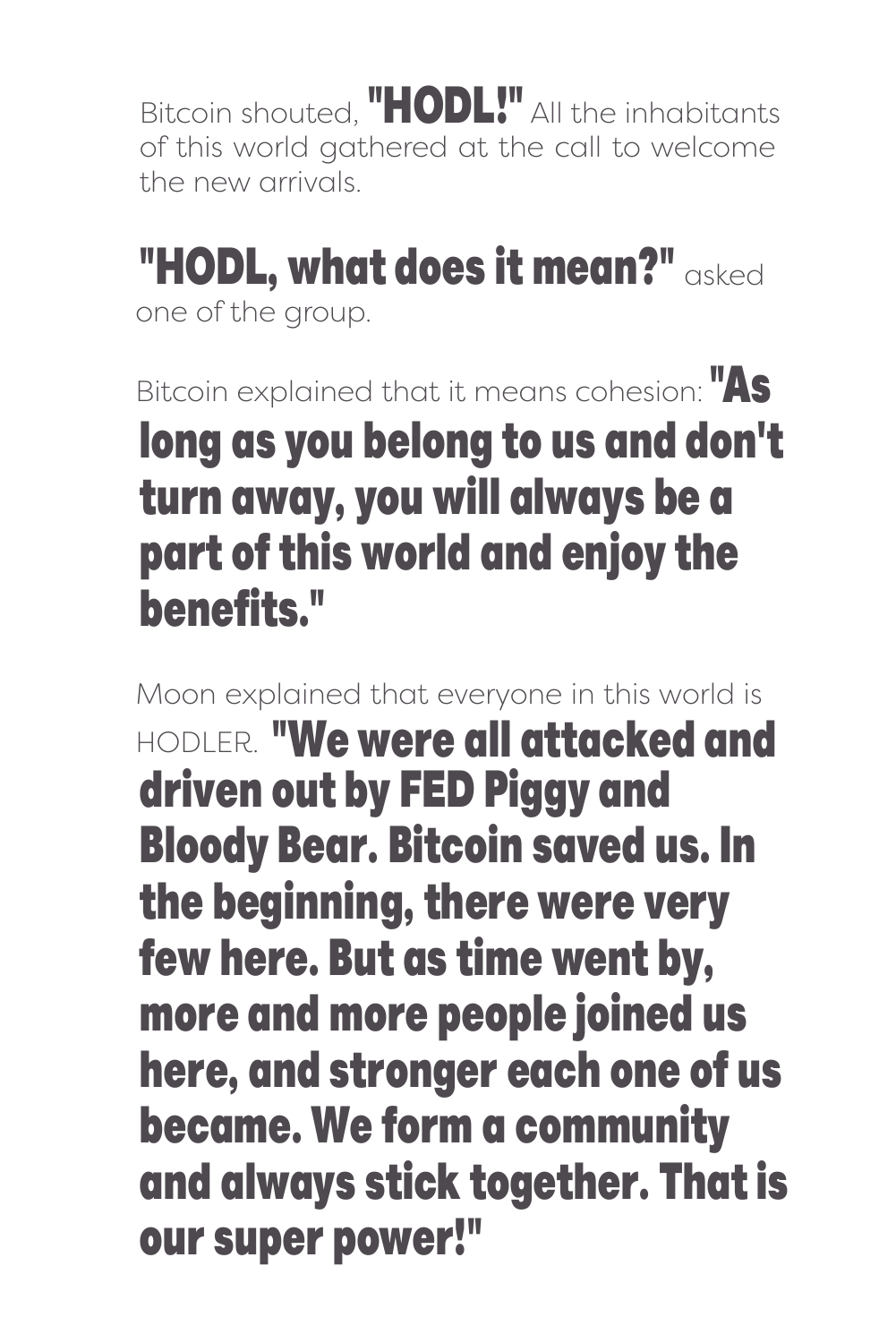Moon's friends were amazed and very happy to have become a part of this world now. They all thanked him for bringing them here. Moon told his friends to take a rest and let everything sink in. He had to talk to Bitcoin alone.

Moon and Bitcoin withdrew and conferred on how to proceed. Moon related to his friend the situation in the village and how terrible it was there. He had missed his parents and friends and wanted to rescue everyone. But the rescue didn't go as planned and now he didn't know what happened to his parents. He asked Bitcoin for help. Moon just wanted to end the whole thing. But he should have listened to Bitcoin, because then his parents would not be lost now.

Bitcoin listened to Moon's story and decided to make a plan of action by tomorrow. He told Moon to go to the others and rest. Moon's intentions were pure and selfless, and though it was unfortunate that his plan fell through, he still managed to save many of his friends.

Everyone rested and enjoyed this peace that they had not had for so long.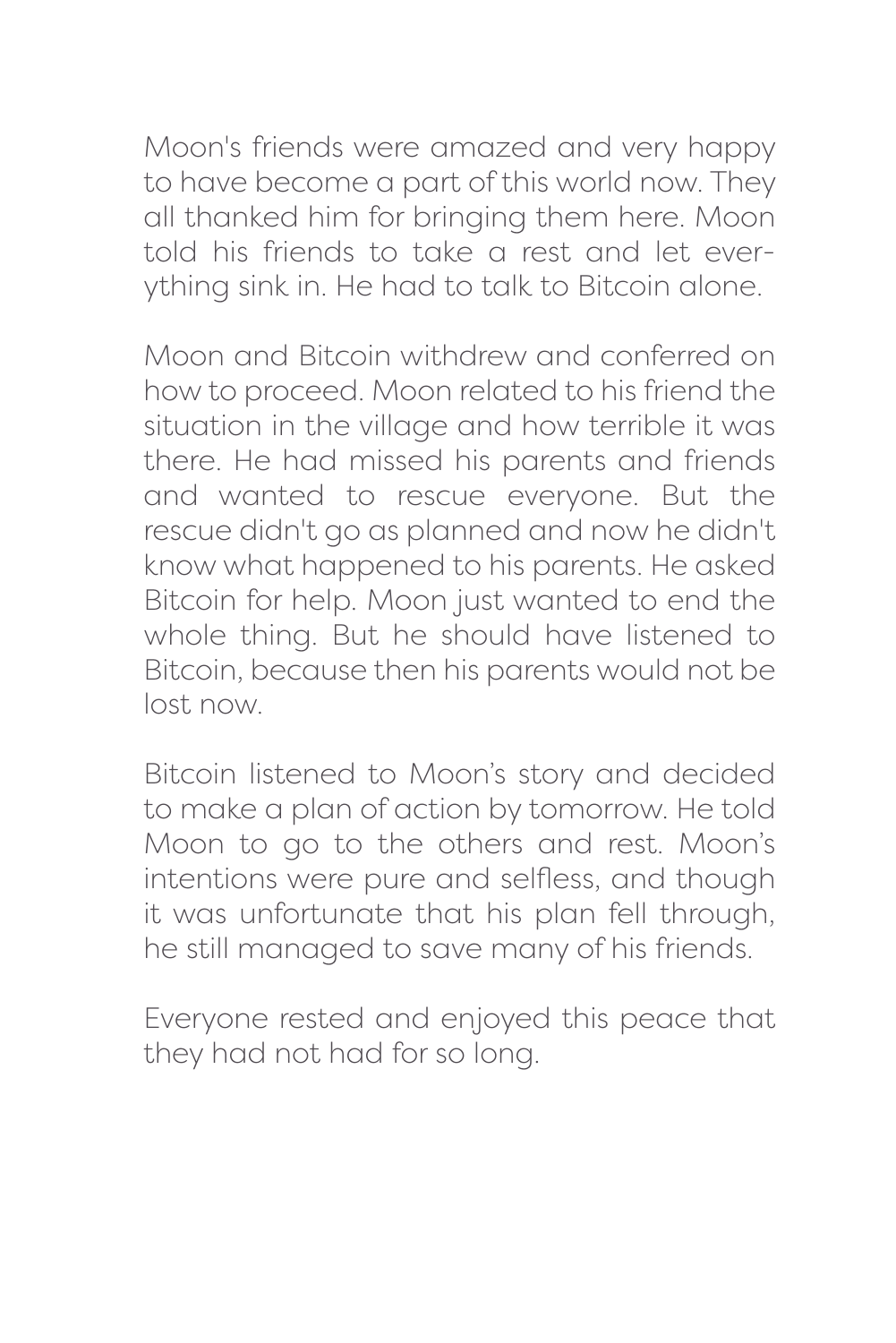By the next morning, Bitcoin had come up with a plan of action. He came and gathered all the inhabitants of the new world. He told them of his plan, to reCaptcha Moon's village with united force. Moon had managed, through his courageous action of the day before, to convince everyone that there was hope.

#### Bitcoin said, "Together we are strong because each of us trusts the other. If we form a common chain so strong that it can't be broken, then we can defeat FED Piggy and Bloody Bear!"

Moon spoke up and said that the soldiers also formed a kind of chain when they attacked him in the village. But that he had attacked the weakest point of the chain and was able to break through it.

#### Moon asked Bitcoin: "What if they find such a vulnerability in us, too?"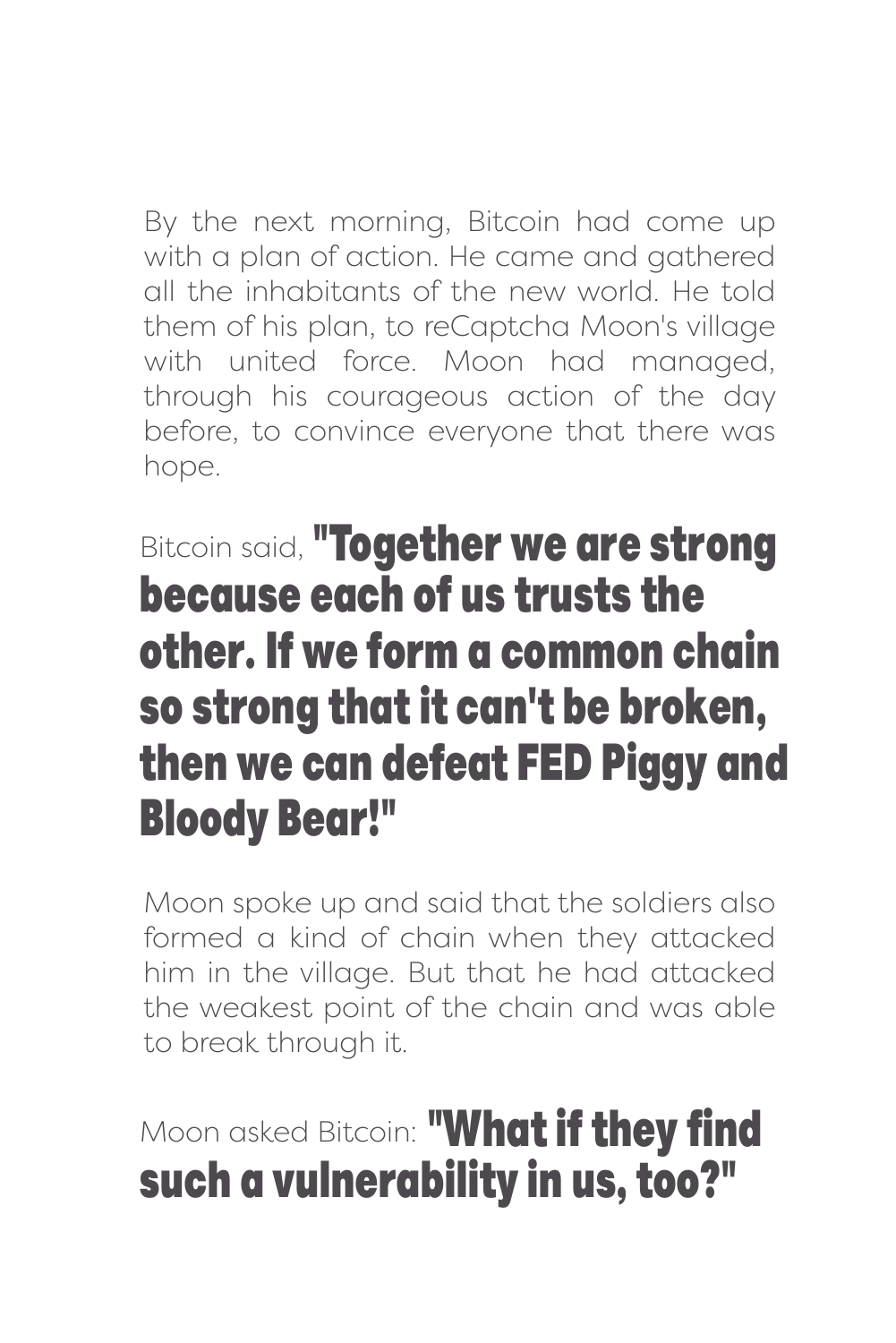#### weakens, the others will see it and strengthen the weak point. We are all connected through this world! That is our super power! We are connected with each other with bonds they cannot break. Weak points are immediately supplemented and strengthened by others." Bitcoin replied that their chain will not have a weak point, "Because if one of us

Moon thought about the invisible energy connecting them all, seeing it in his mind. A weakening link in the chain being strengthened by his neighbour almost instantaneously. A solution that draws only as much energy as is necessary to keep the chain defended and stable.

# "That's genius!" exclaimed Moon. "A single strong unit that is actually distributed evenly and only works in community."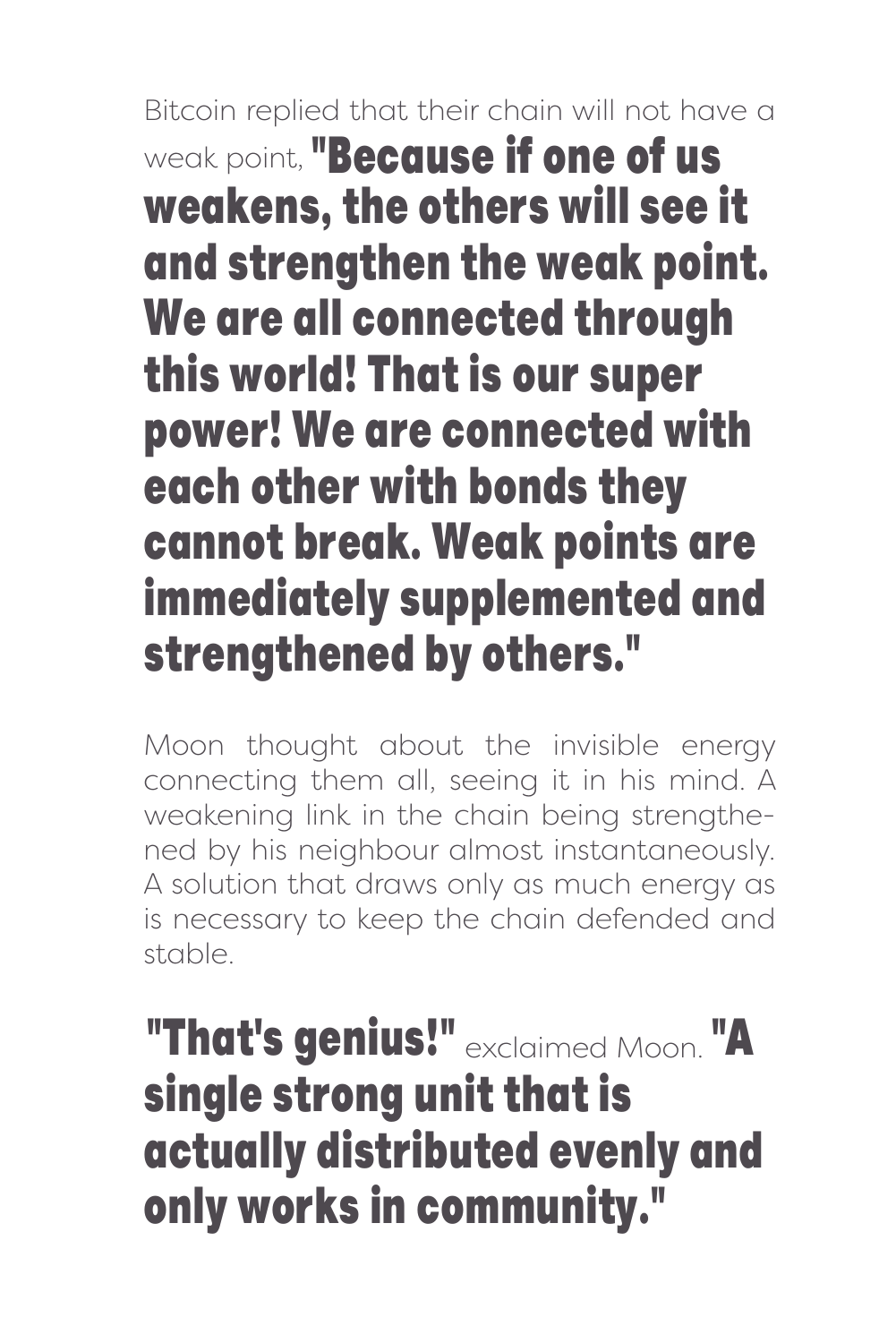#### finally going to start? We finally want to get back at the bad guys! And we want our lives and our homes back!" Everyone agreed it was a good plan and shouts arose wanting to know,  $"\text{When is it}$

Bitcoin calmed the group down and suggested they march towards the village in the morning. They could make the distance in one day, because they had a lot of energy bundled as a team. Towards evening they would be in front of the village and could carry out a surprise attack under the cover of darkness.

Excitedly, everyone agreed to Bitcoin and Moon's plan. By dawn, they would all be ready. Moon moved away from the group to be alone that night. He wanted to mentally prepare himself for the fight. After all, he knew how strong Bloody Bear was and that it would not be easy to defeat him. Everyone was euphoric and that was a good thing. They had all been through a lot and now they finally had the opportunity to put an end to it.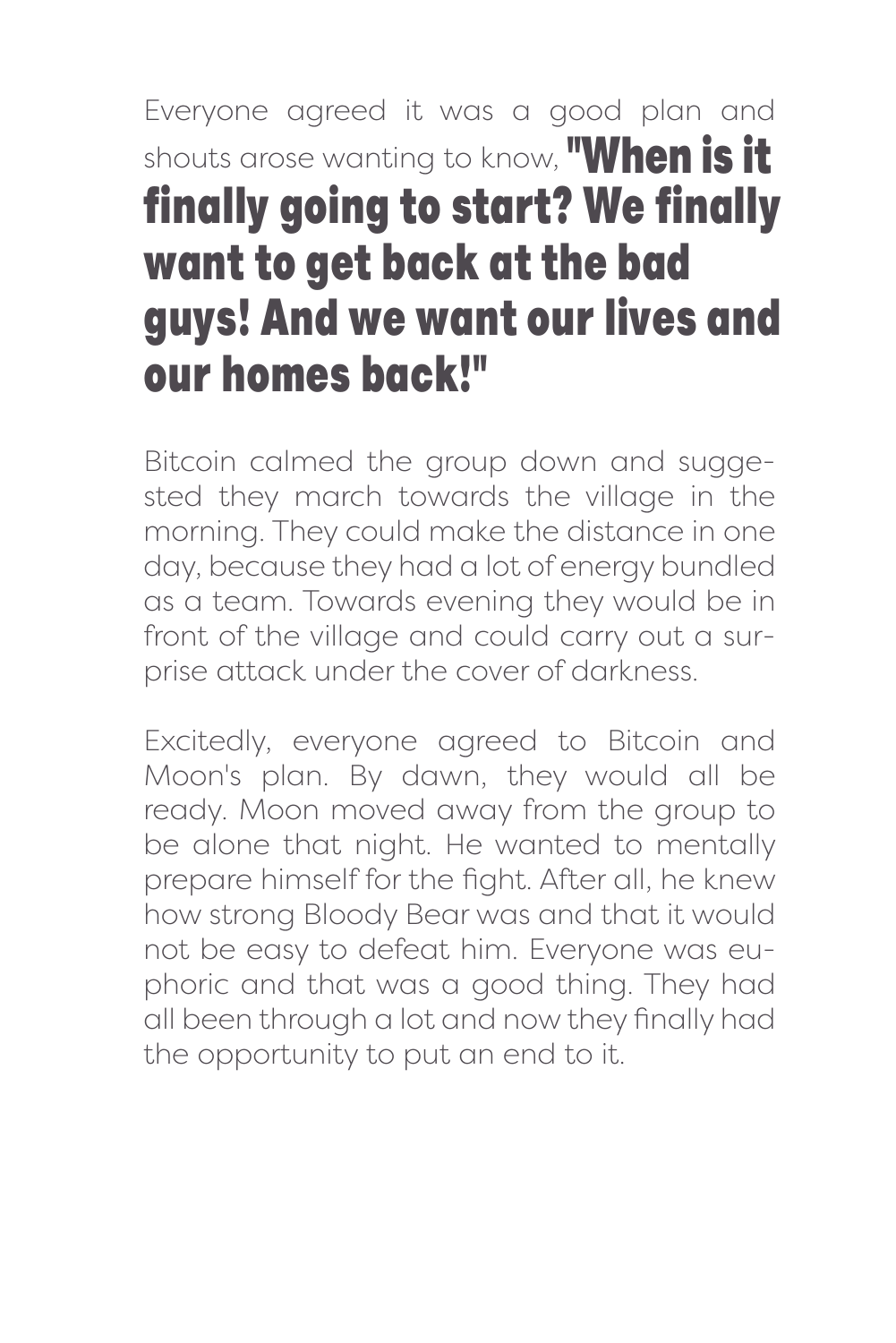Moon looked over the new world, so idyllic and peaceful. He wished at that moment to be with his parents, and began to worry.

Bitcoin joined Moon and they both looked at this world where everything was so peaceful.

# "Soon your world will mirror this one, Moon! It won't be easy, but together we can do it," Moon looked

at Bitcoin and nodded!

Moon knew that he could trust Bitcoin and that his friend would not let him down. The night grew quieter and quieter and everyone seemed to be asleep. Moon, however, was awake and felt a hint of change in the air. He was full of hope and confidence, he would defeat Bloody Bear and save his parents once more.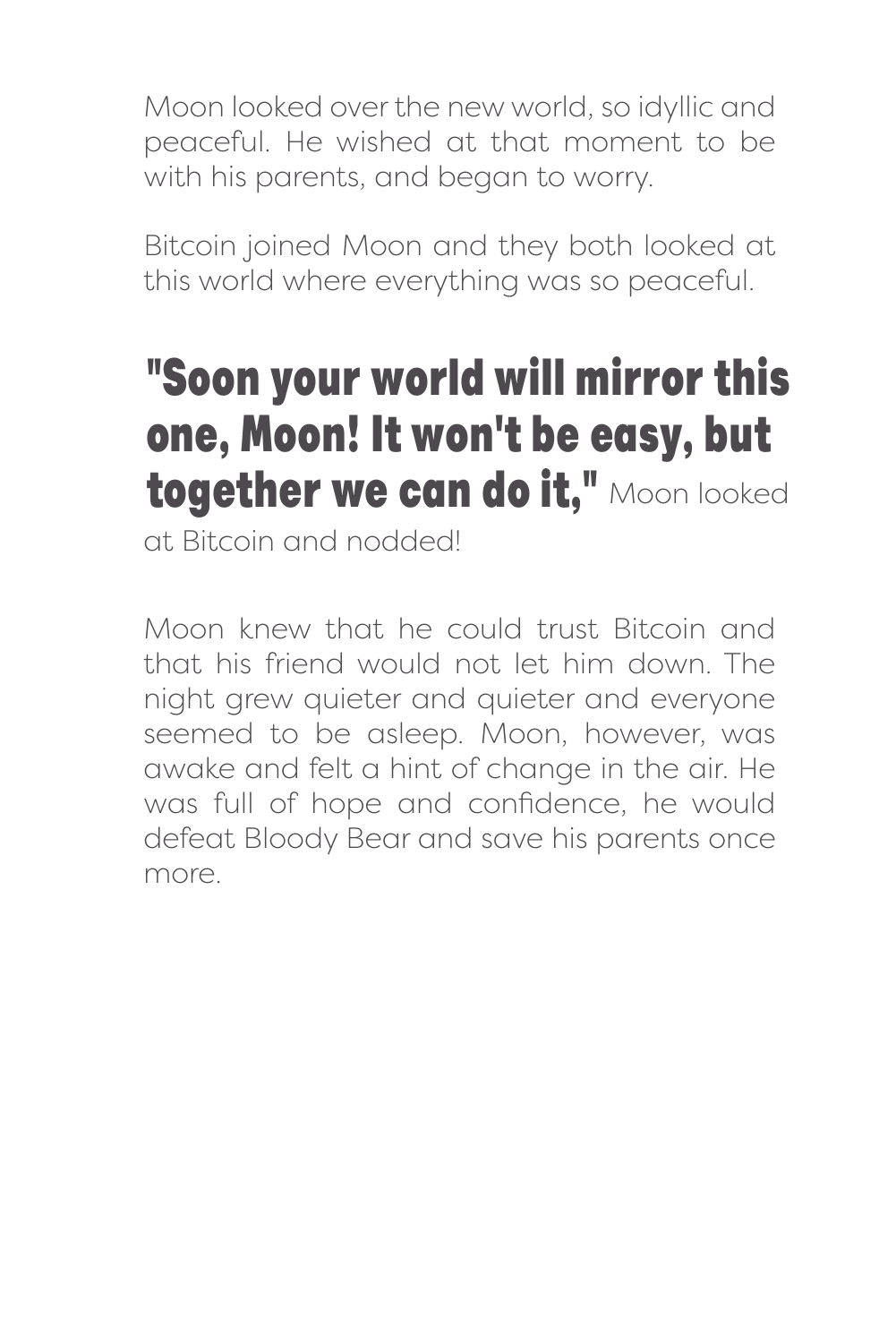

# Chapter 8: The final battle

At dawn, everyone was rested and slowly gathered in one place ready to start the journey to the village. Moon asked everyone from his group to line up so that they could march to the village in order, without anyone getting lost. Moon had become a leader and they followed him at every turn.

Moon gave them directions and Bitcoin and all the Bitcoin HODLERs responded on the way to the village. They marched briskly and it actually took no more than a day for Moon and his friends to reach the village. Moon turned to his friends and asked them all to line up next to each other and form a chain.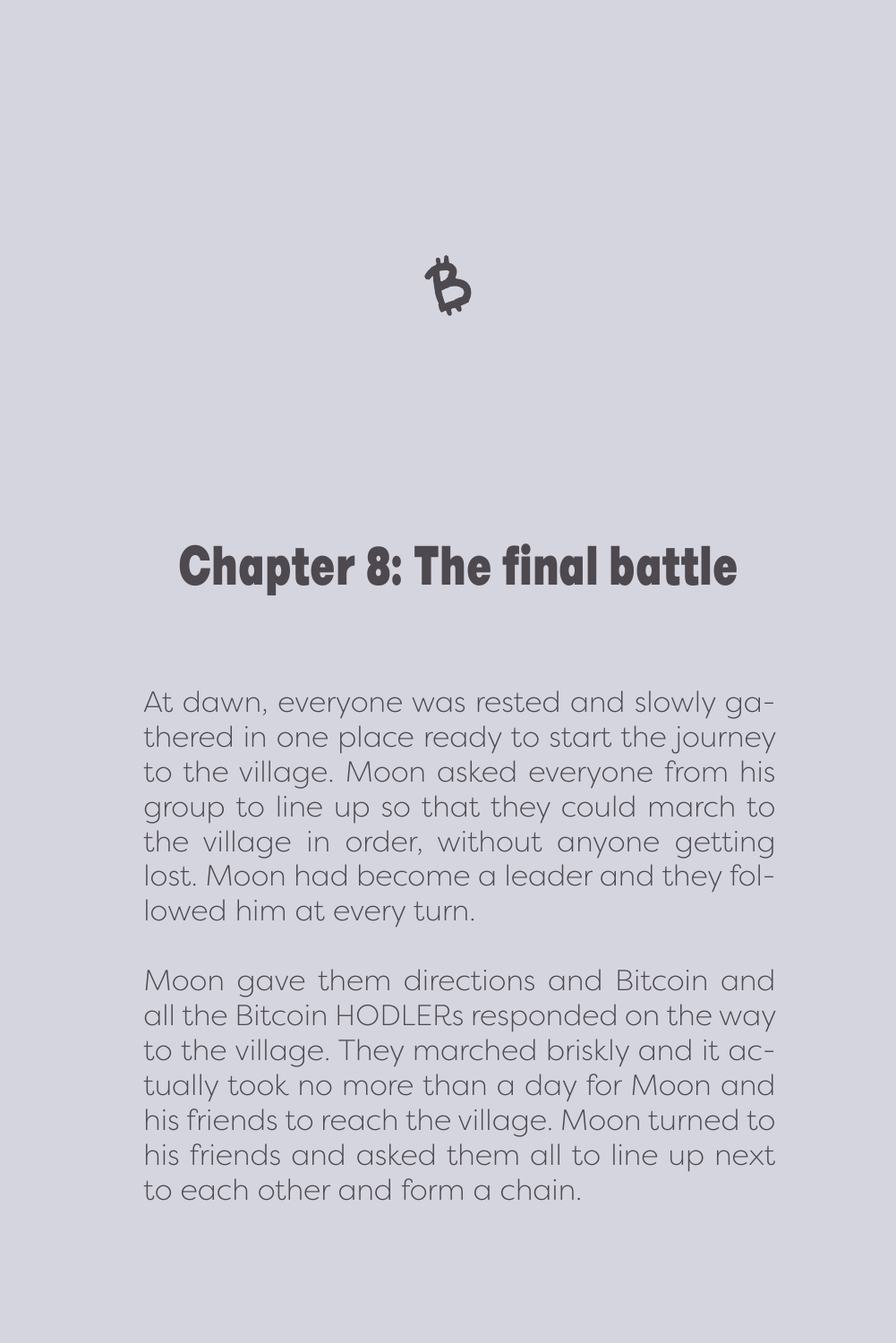He saw revolution, freedom and self-determination in the eyes of his friends, the hope for a better future.

a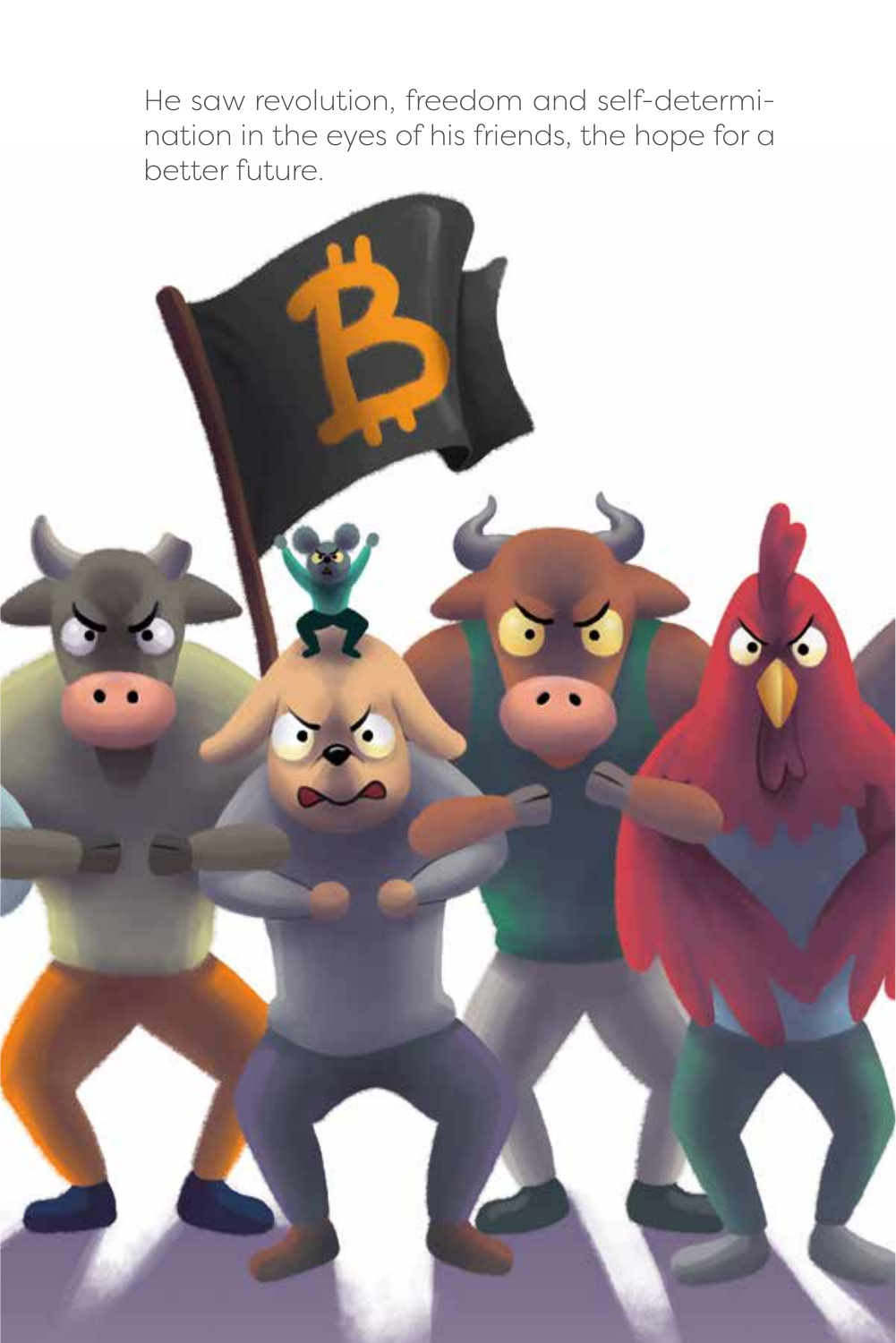Everyone was ready to give their best because they wanted it from the bottom of their hearts. Each individual knew exactly what to do. Everyone positioned themselves in a row and waited anxiously for Moon's command. Moon looked at the village and discovered some new guard posts. The soldiers had learned since last night's attack and had built watchtowers and reinforced everything.

Moon had expected that. He knew that it would not be easy. But this time he was not alone. Moon spoke to his group telling them that a few of them should slowly approach the village and neutralize the watchtowers, inconspicuously, if possible. Should the alarm be triggered, everyone would rush in and form the chain that Bitcoin had talked about. This way, their defence would be prepared immediately and everyone would be protected.

Moon picked out some of his friends because they knew how to best take out the watchtowers. Slowly they advanced through the tall grass towards the guards. The tactic was to shake the towers so hard that the guards would fall out and so will be unable to raise the alarm. The plan was carried out without incident, each guard fell out of his tower, until they reached the final one, no one fell out of the last tower. The guard had taken a break. When the guard returned, he spotted the intruders and shot up a flare. Within seconds, a loud alarm went off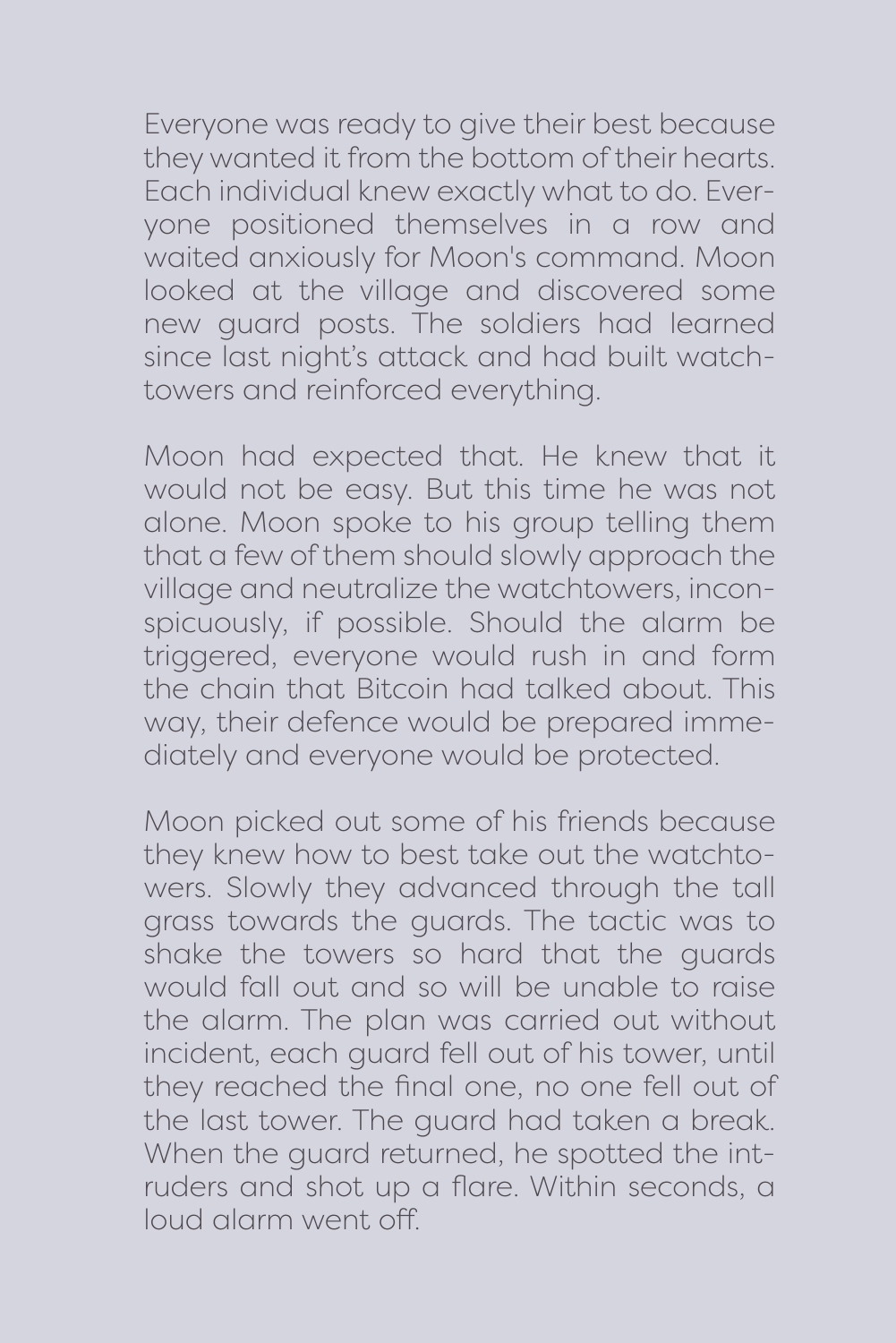#### Moon called out to his friends.  $\mathbf{W} \mathbf{e}^{\mathsf{T}} \mathbf{v} \mathbf{e}$ been spotted, everyone stay together. We can do this!"

Cries of alarm grew louder and louder, sounds of boots stomping the ground could be heard gathering in the village. The soldiers of Bloody Bear assembling and coming closer to defend their positions. From his vantage Bitcoin had seen the flare as well and had given his group the command to rush to Moon's aid. Bloody Bear's soldiers assembled quickly preparing to attack Moon and his friends. But Bitcoin was already there with support. Immediately everyone took their positions and formed a defensive chain.

The two forces faced each other and waited to see what would happen next. Neither willing to start the confrontation in earnest. Of course, the alarm had also alerted Bloody Bear and it didn't take long for him to show up. Emerging from the crowd of his soldiers he positioned himself in front, standing up on his hind legs he let out a huge roar! Moon remembered hearing this roar in the forest when he was still small and had lost his way. Was it the same roar of his childhood? Bitcoin had mentioned then that there had been many more villages that had been attacked. Moon wondered at that moment how many villages were out there and needed help.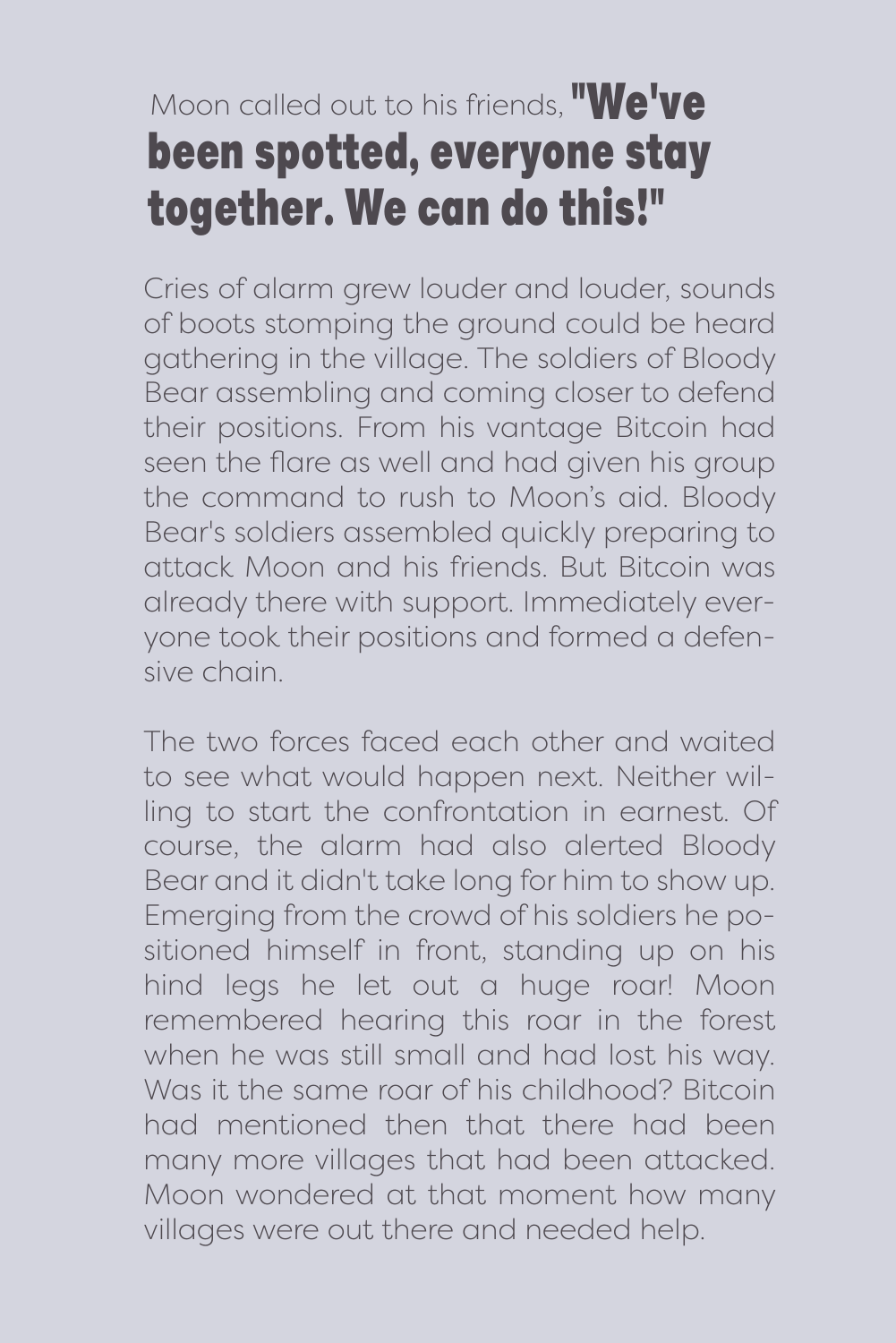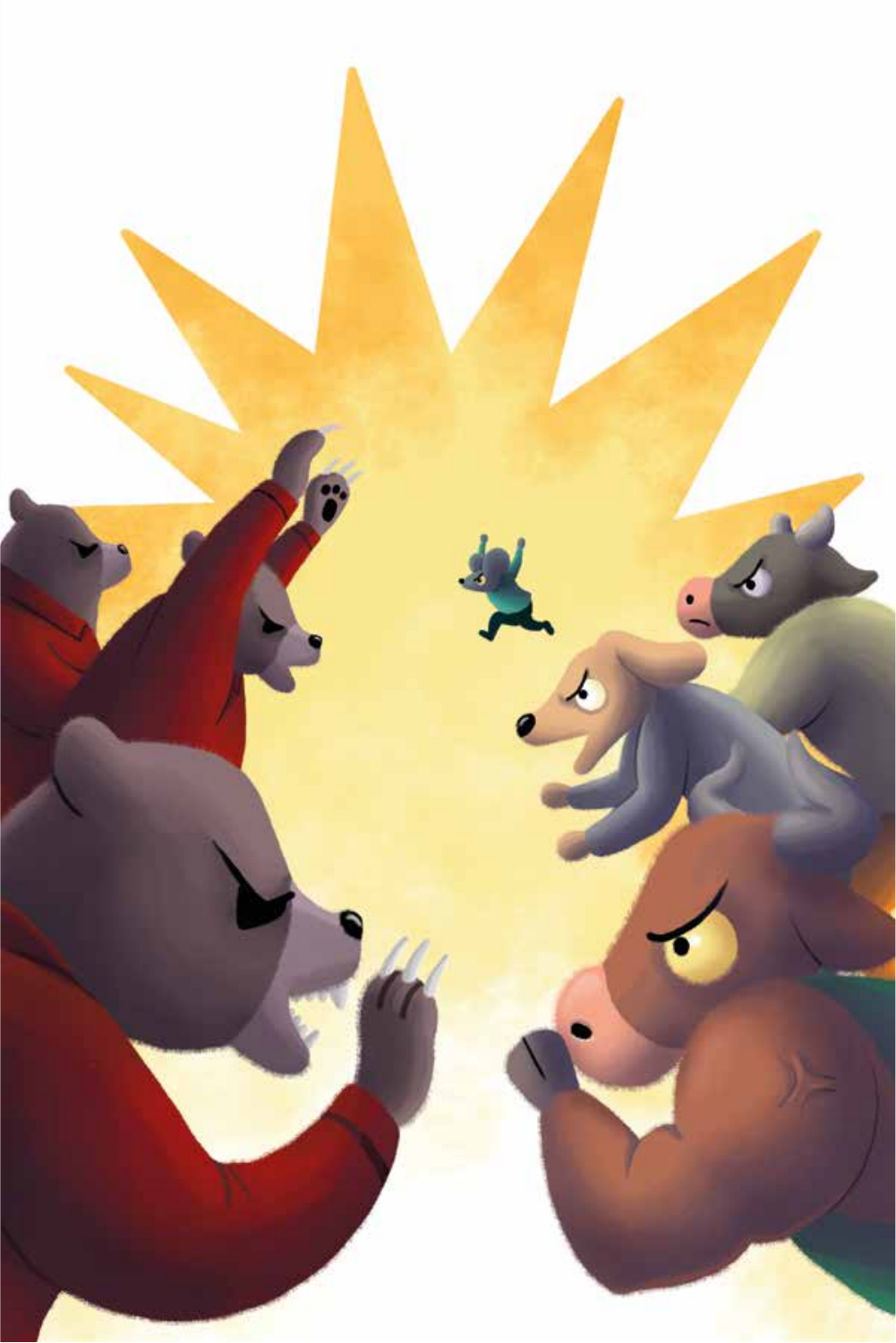After the roar, the soldiers surged forward, towards Moon and his friends. Without hesitation, Moon and all the others charged to meet them. The crash of the two forces was gigantic. The battle was fought with iron discipline. The soldiers tried to break the chain formation of Moon and his friends. And you could see them searching for a weak spot. Every time they thought they would finally break through, two or three supporters would come and bolster the defence of the attacked link, successfully repelling each attack.

The liberators were successfully pushing the soldiers further and further back. Bloody Bear noticed that his soldiers were struggling and decided to intervene. He decided to focus on Moon entirely. He still had a score to settle with him.

Bloody Bear prepared to rush the chain formation and bulldoze Moon out of formation. Like a locomotive, Bloody Bear charged at Moon. He didn't care about his own soldiers, he rammed into everyone in his path and they flew through the air like cones. He had only one goal in front of his eyes and that was Moon.

Moon fought bravely against the soldiers and helped his friends keep formation, unaware that Bloody Bear was charging straight at him. At the last moment Moon saw Bloody Bear out of the corner of his eye and tried to dodge. But it was too late. Bloody Bear caught Moon with such force that Moon was thrown out of formation.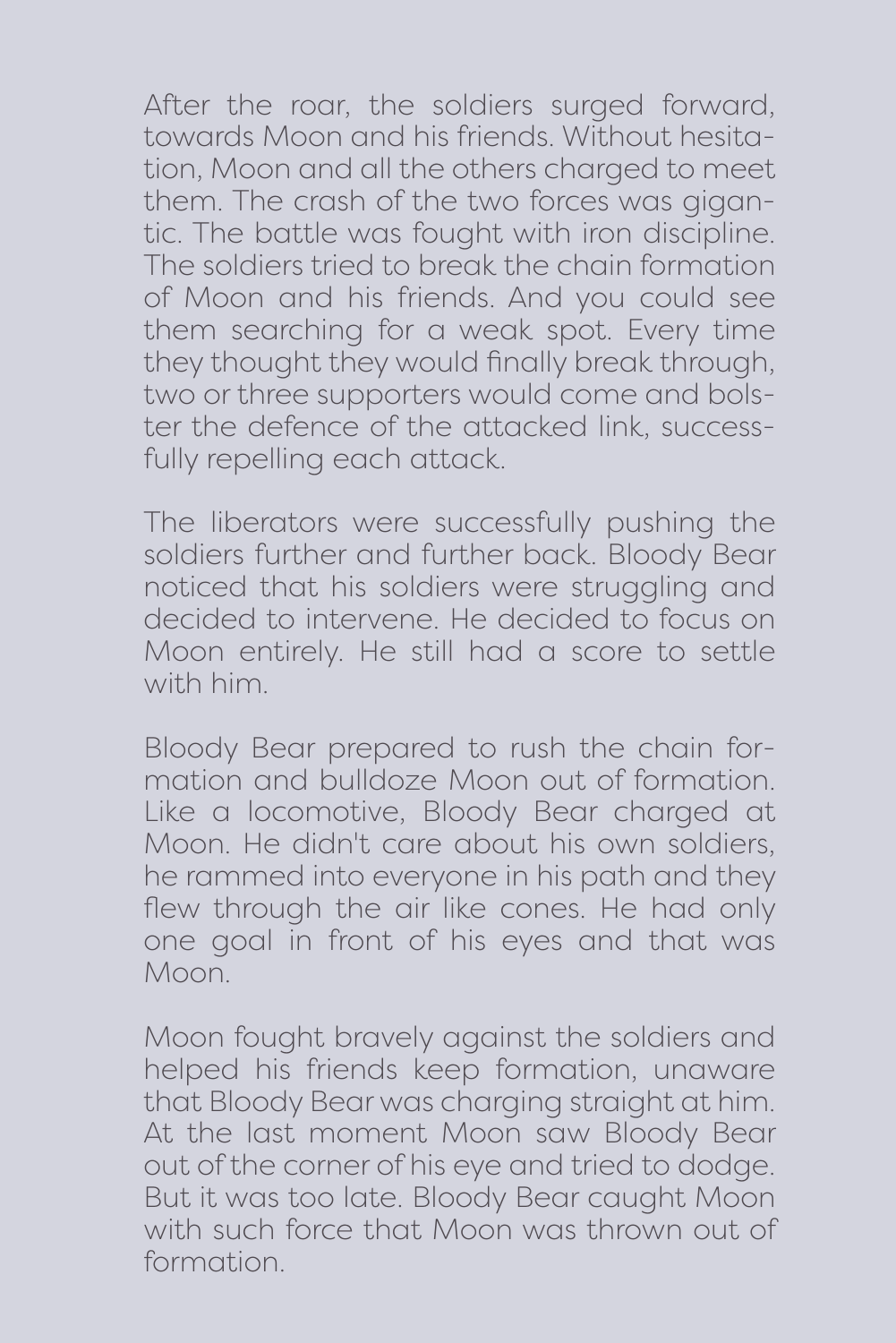Bloody Bear's attack had not gone unnoticed and other bulls rushed at him. Bloody Bear was surrounded by the reprisal attack of the bulls who hammered him from every direction. Bloody Bear tried to dodge the blows, but didn't really succeed. He was in a bind. A loud horn could be heard in the distance. A huge powerful steam machine on wheels drove towards the group at a high speed. FED Piggy was steering the vehicle. He shouted loudly,

# "Who do you think you are? Just showing up here and causing trouble! I'll flatten you all!"

The soldiers and everyone else had to dodge to avoid being run over by FED Piggy. They barely managed it. FED Piggy had no care for anyone. He did what he wanted, even if it hurt his own people. He drove towards Bloody Bear to help him.

In the meantime, Moon was able to pick himself up, the defence worked well and he was able to get some breathing room. He saw FED Piggy approaching in the distance and decided to bring the vehicle to a stop. Moon ran trying to cross FED Piggy's path.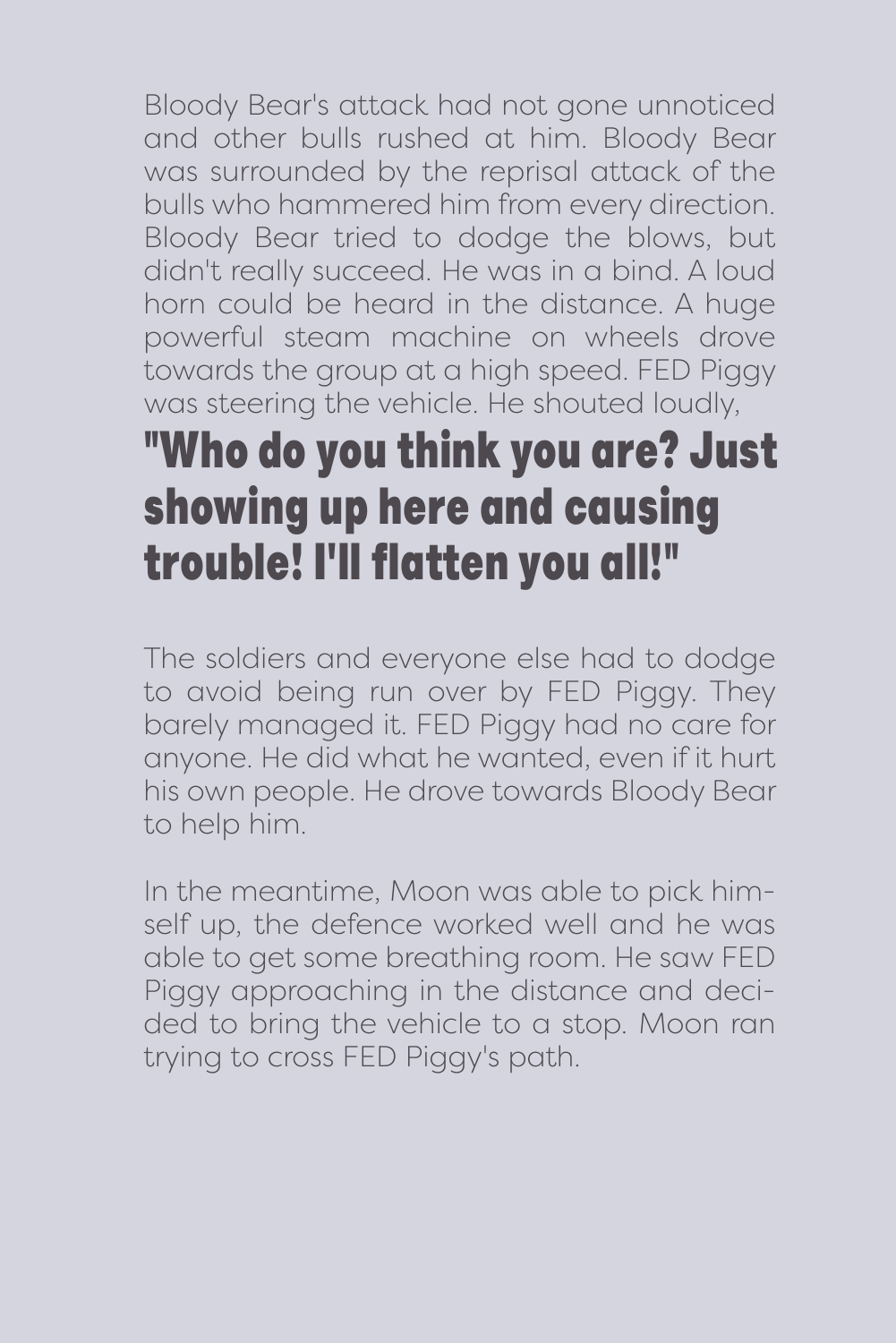Bitcoin and shouted, **"Help me!"** FED Piggy was moving at such a speed that Moon unable to cut across his path. He saw

Bitcoin immediately realized what Moon was up to and flew to him! He spun on his own axis in the air, creating a whirlwind. Moon was caught by this whirlwind and was catapulted by it towards FED Piggy. Moon flew toward FED Piggy like a cannonball slamming into the vehicle and through it!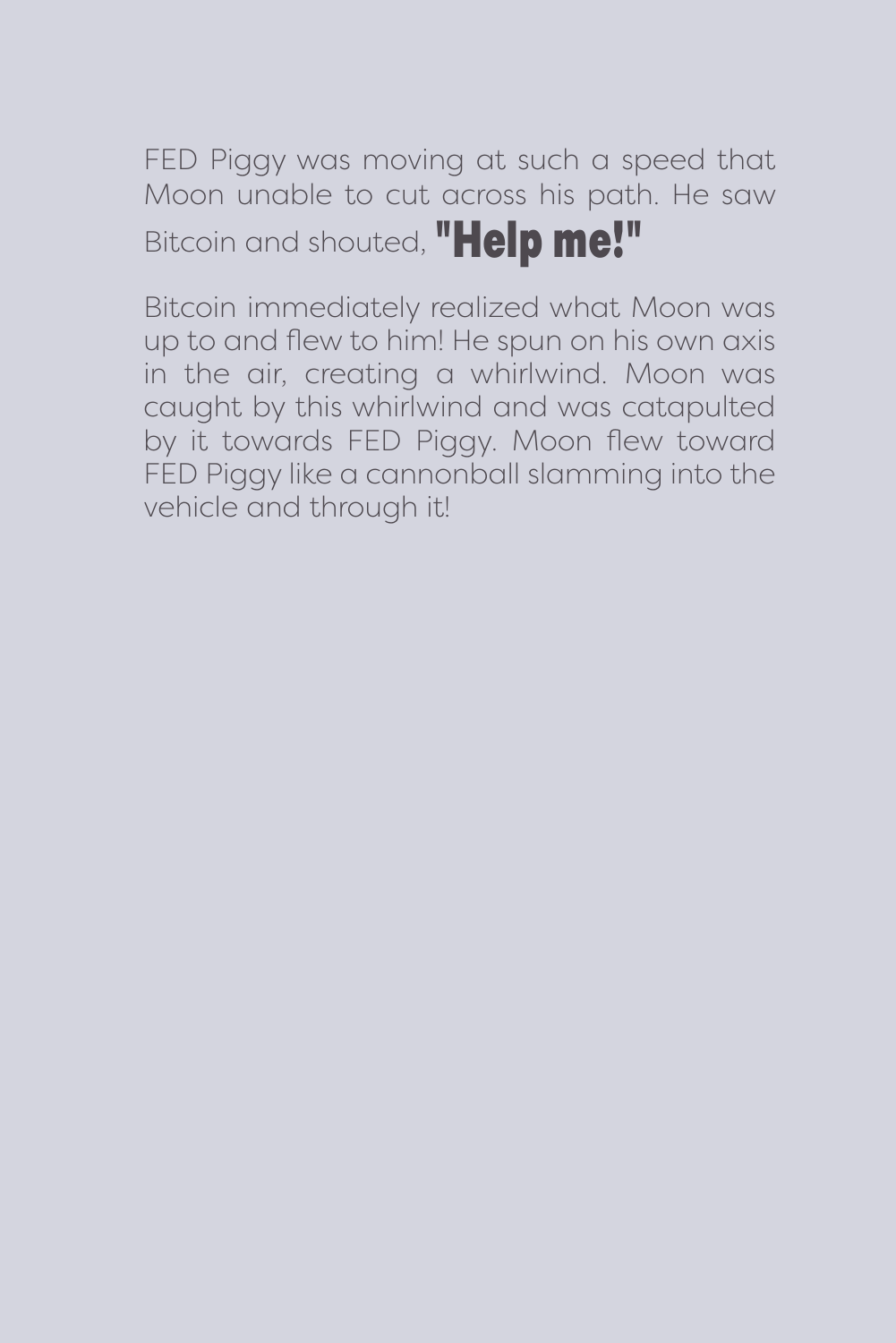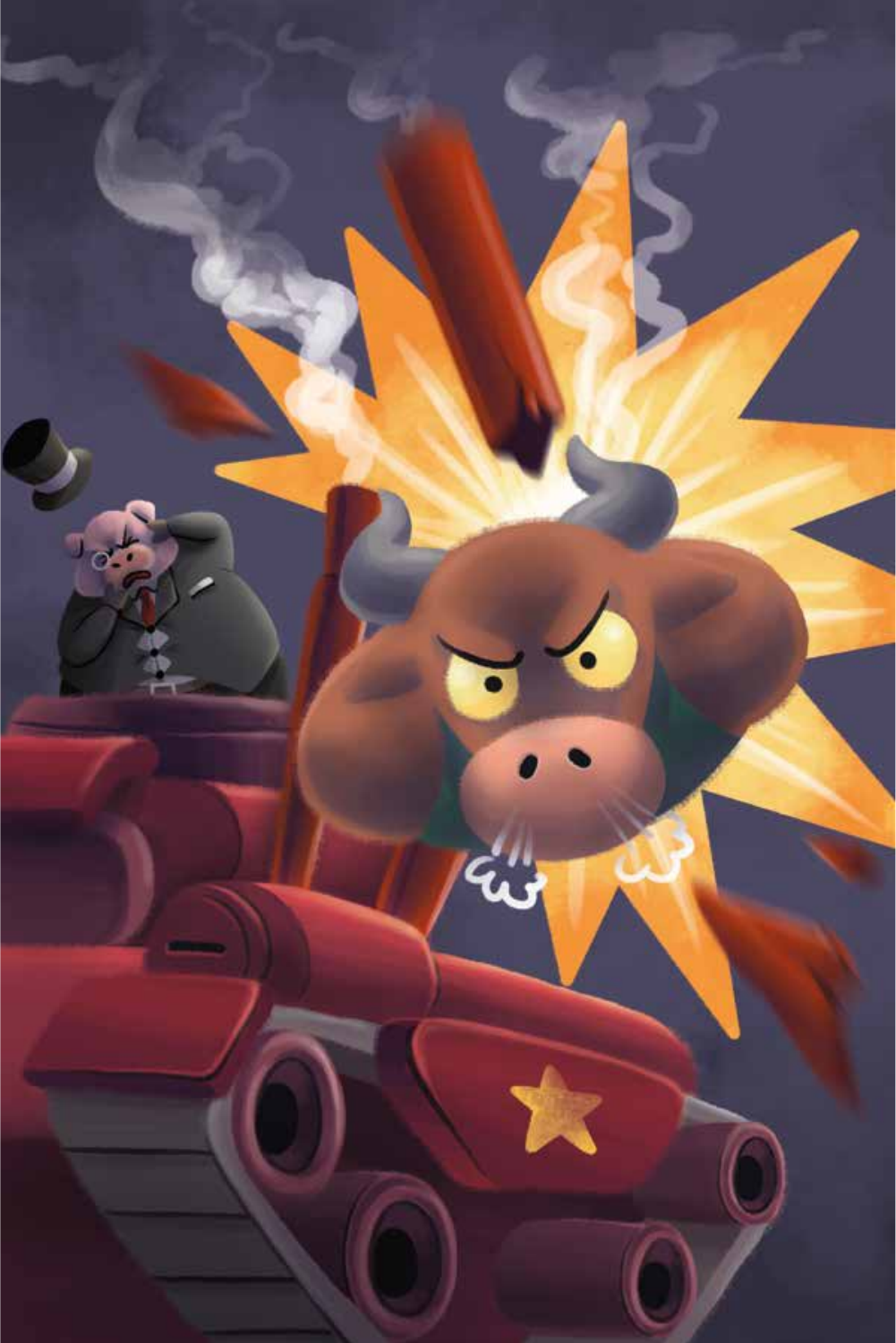FED Piggy was thrown from the vehicle and landed on the ground. All eyes were on FED Piggy during this and Bloody Bear took advantage by retreating behind the protection of his soldiers.

FED Piggy lay wounded on the ground screaming at his soldiers to help him. But the soldiers didn't care. They had seen how FED Piggy had treated them and had no wish to help such a bully. Bloody Bear ordered his soldiers to help FED Piggy. But the soldiers also turned away from him. They did not want to serve him anymore. The soldiers realized that Moon and his friends were fighting for a just cause and that the time of Bloody Bear and FED Piggy had now come to an end.

Moon stood there and watched as the soldiers turned away from their leaders. Bloody Bear suddenly stood there defenceless. Alone, Bloody Bear could not take on all of them. But Bloody Bear did not accept defeat. He challenged Moon to a fight.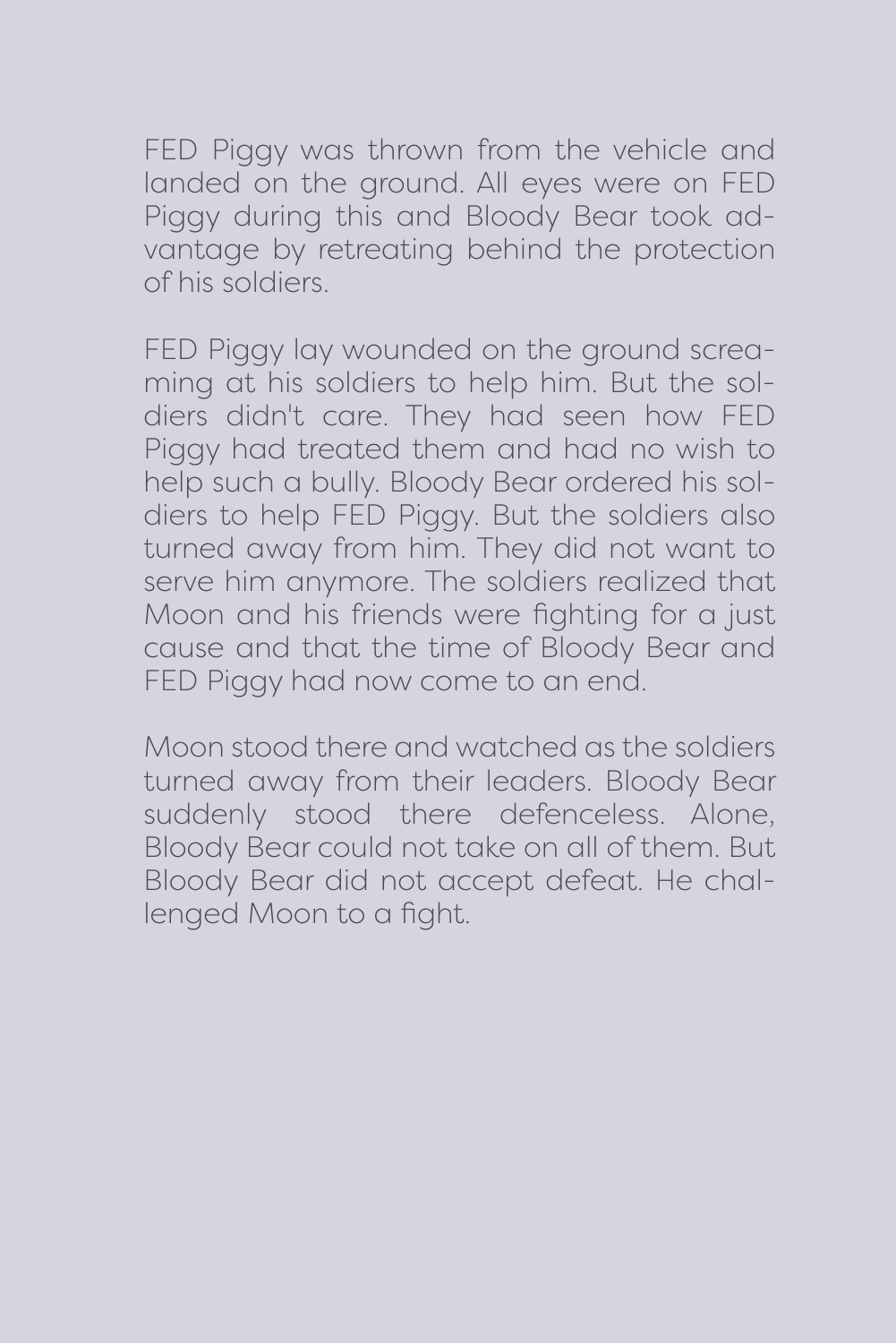## "I'm not going to fight you! I don't have to because you've already lost. Your soldiers don't trust you anymore and seem to have switched sides. You're finished!" Moon walked toward Bloody Bear and said,

Bloody Bear roared and wanted to attack Moon, but the soldiers, Bitcoin and Moon's friends stood in his way. Bloody Bear and FED Piggy were dragged away and locked up where they could never hurt anyone again. Everyone involved went to the village and took it upon themselves to rebuild everything so that everything would be like it was before and maybe even better.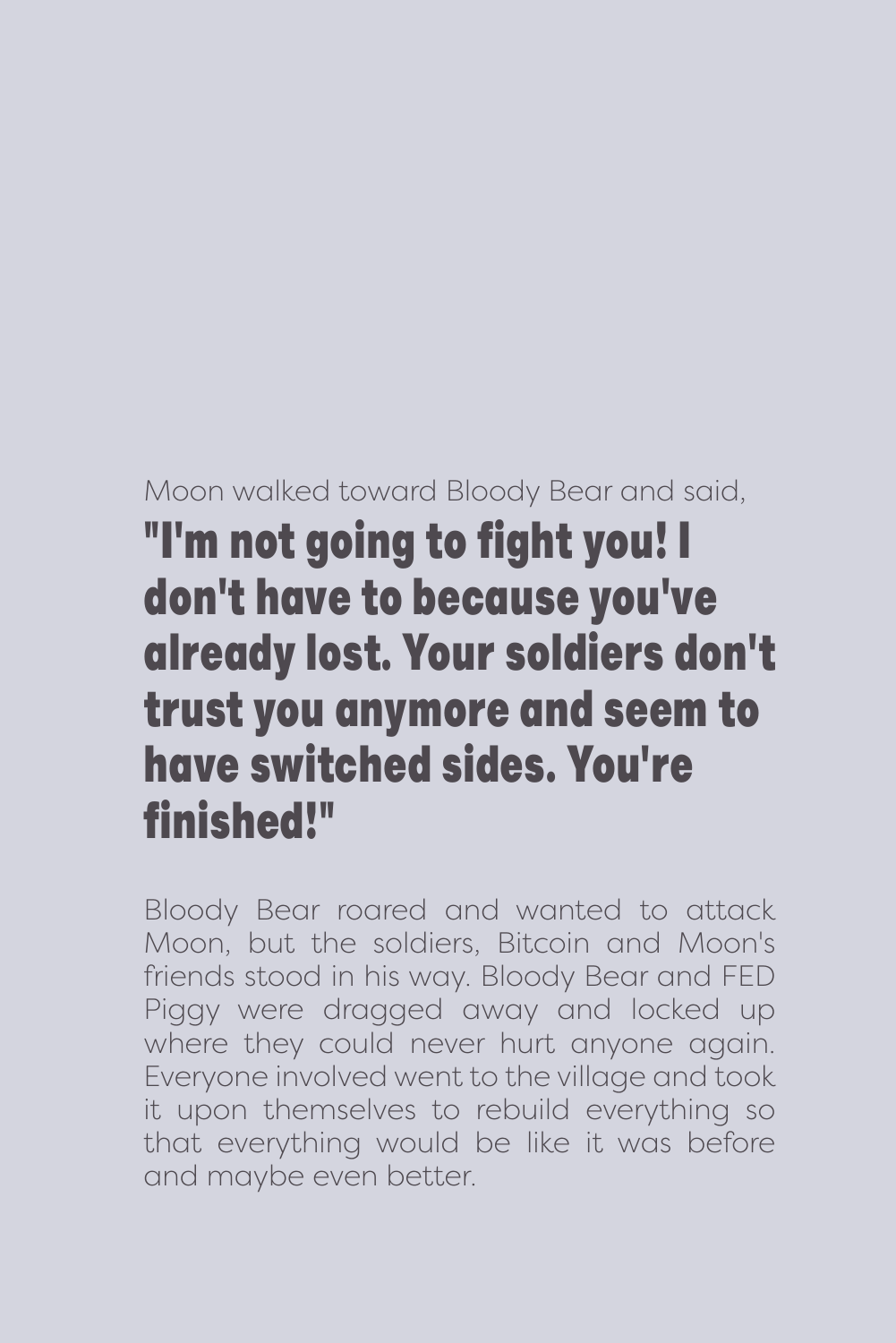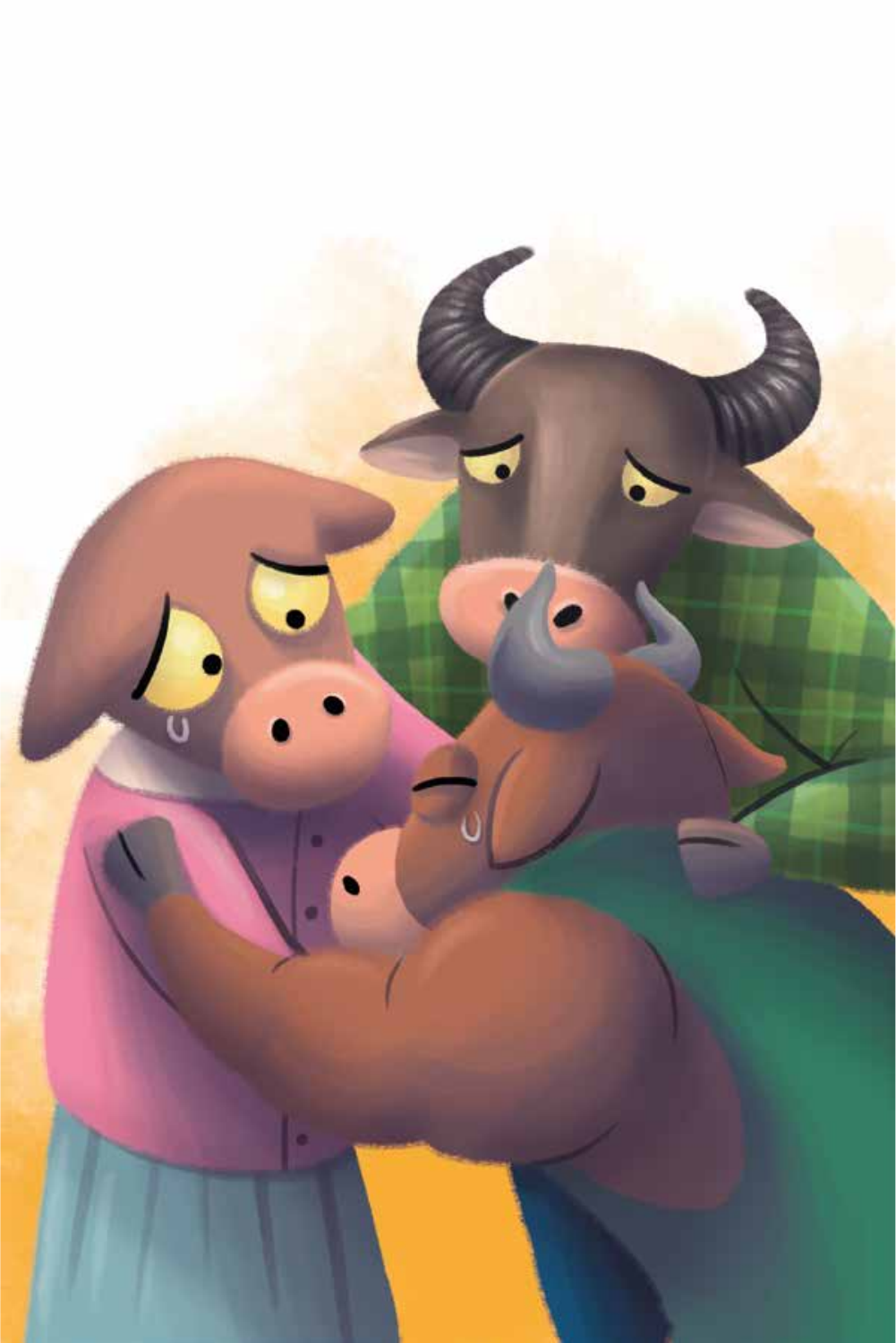Moon searched for his parents and found them in the mine. They were very weak, but happy to see him. Moon was so happy when he found them that he ran to them and hugged them very tightly. Moon told them what had happened and that everything would get better.

Everyone was busy rebuilding the village, even the soldiers were helping. Bitcoin and Moon went to the old lake behind the village where the children used to play and looked out at the lake. Bitcoin told Moon that he had to leave because there are other villages and even towns that are still being oppressed. There are other bad guys like FED Piggy and Bloody Bear.

Moon thanked his friend for everything he had done for him. He wanted to stay here with his family and help with the rebuilding. And when everything was ready, he would fight with him at his side for a just world.